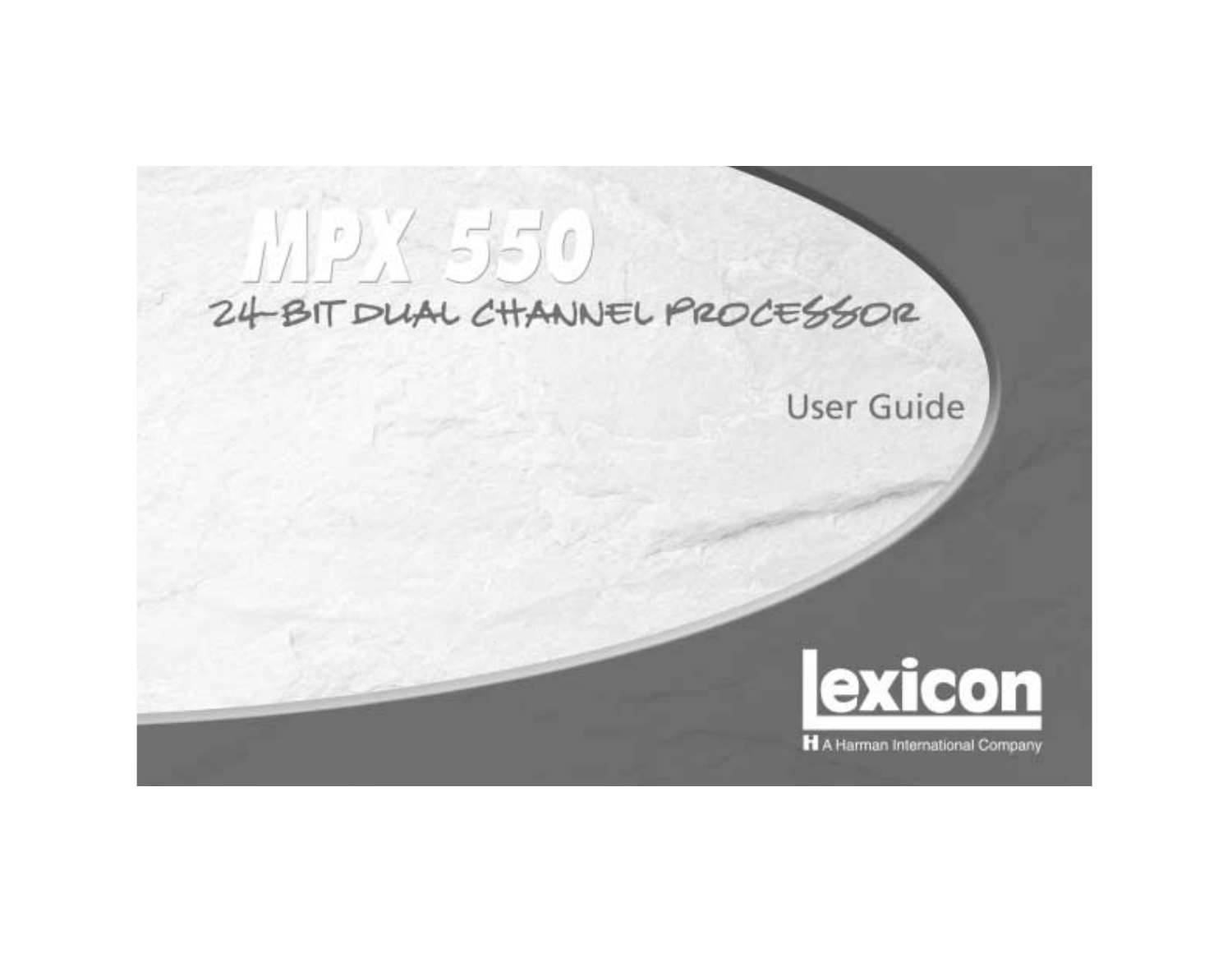#### **IMPORTANT SAFETY INSTRUCTIONS**

Save these instructions for later use.

- Follow all instructions and adhere to warnings marked on the unit and in the operating instructions.
- Always use with the correct line voltage. Refer to the manufacturer's operating instructions for power requirements. Be advised that different operating voltages may require the use of a different line cord and/or attachment plug.
- Do not install the unit in an unventilated rack, or directly above heat producing equipment such as power amplifiers. Observe the maximum ambient operating temperature listed in the product specification.
- Slots and openings on the case are provided for ventilation to ensure reliable operation and prevent the unit from overheating. Do not block, cover, or insert objects into the openings. Never spill a liquid of any kind on the unit.
- Never attach audio power amplifier outputs directly to any of the unit's connectors.
- To prevent shock or fire hazard, do not expose the unit to rain or moisture, or operate it where it will be exposed to water.
- Do not attempt to operate the unit if it has been dropped, damaged, exposed to liquids, or if it exhibits a distinct change in performance indicating the need for service.
- Take precautions not to defeat the grounding or polarization of the unit's power cord.



- Do not overload wall outlets, extension cords, or integral convenience receptacles, as this can result in a risk of fire or electrical shock.
- Route power supply cords so that they are not likely to be walked on or pinched by items placed on or against them, paying particular attention to cords at plugs, convenience receptacles, and the point at which they exit from the unit.
- The unit should be cleaned only as recommended by the manufacturer.
- Use an outlet that contains surge suppression ground fault protection. For added protection during a lightning storm, or when the unit is left unattended and unused for a long period of time, unplug the power cord from the wall outlet. This will provide protection against damage caused by lightning or power line surges.

#### **CAUTION: RISK OF ELECTRIC SHOCK! DO NOT OPEN!**

- Do not attempt to service the unit yourself as opening or removing covers may expose you to dangerous voltage, and will void the Limited Warranty. Only a qualified technician or an authorized lexicon distributor should perform servicing.
- To prevent electric shock, do not remove the grounding plug on the power cord, or use any plug or extension cord that does not have a grounding plug provided.
- Make certain that the AC outlet is properly grounded. Do not use an adapter plug for this product.
- For continued fire hazard protection, fuses should be replaced ONLY with the exact value and type as indicated on the rear panel or in the user guide.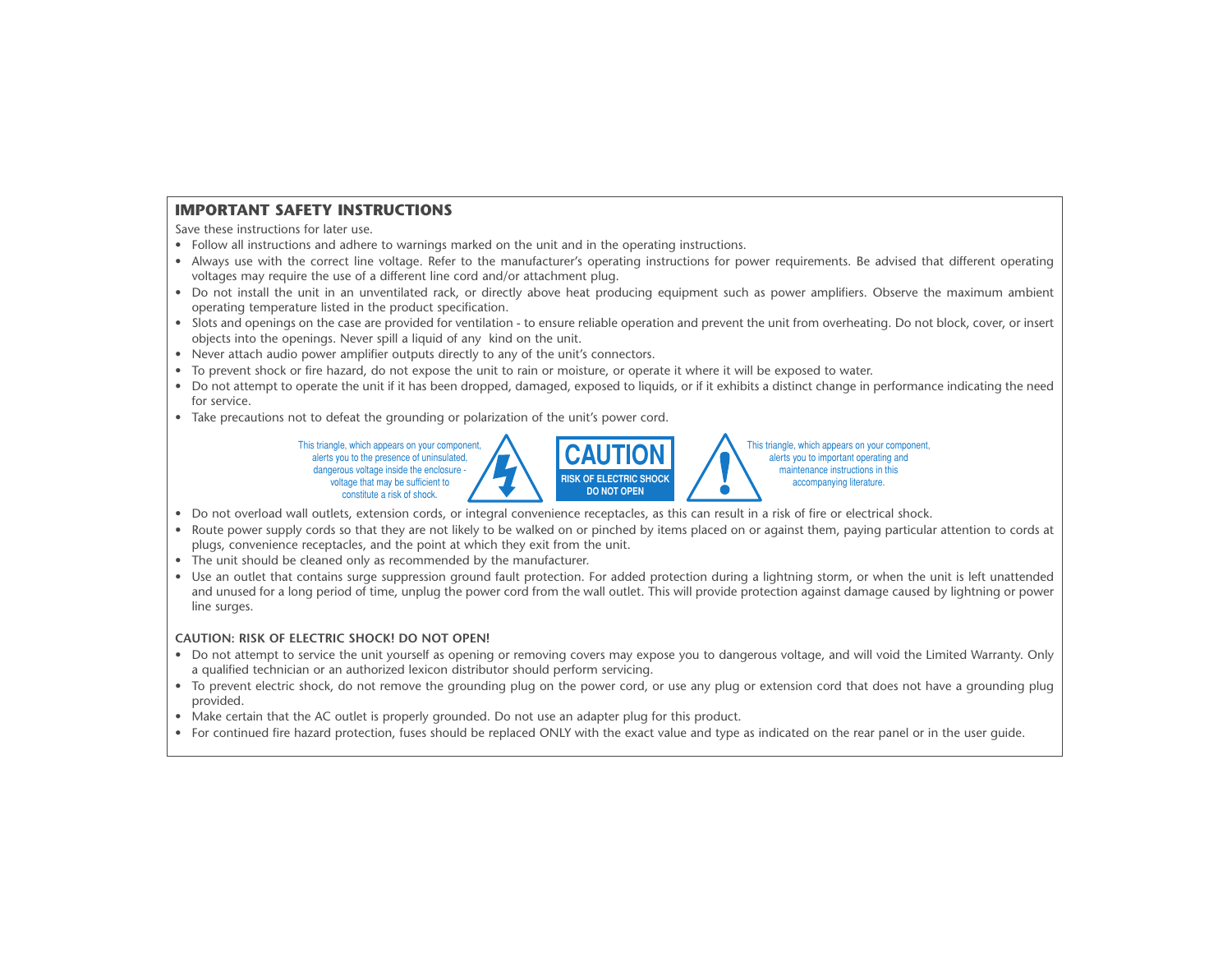#### **COMMUNICATIONS NOTICE**

This equipment has been tested and found to comply with the limits for a Class B digital device, pursuant to Part 15 of the FCC Rules. These limits are designed to provide reasonable protection against harmful interference in a residential installation. This equipment generates, uses and can radiate radio frequency energy and, if not installed and used in accordance with manufacturer's instructions, may cause harmful interference to radio communications. However, there is no guarantee that interference will not occur in a particular installation. If this equipment does cause harmful interference to radio or television reception, which can be determined by turning the equipment off and on, the user is encouraged to try to correct the interference by one or more of the following measures:

- Reorient the receiving antenna.
- Relocate the computer with respect to the receiver.
- Move the computer away from the receiver.
- Plug the computer into a different outlet so that the computer and receiver are on different branch circuits.

If necessary, the user should consult the dealer or an experienced radio/television technician for additional suggestions. The user may find the following booklet prepared by the Federal Communications Commission helpful: "How to identify and Resolve Radio/TV Interference Problems." This booklet is available from the U.S. Government Printing Office, Washington, DC 20402, Stock No. 004-000-00345-4.



**H** A Harman International Company

Lexicon, Inc. 3 Oak Park Bedford, MA 01730-1441 USA Tel 781-280-0300 Fax 781-280-0490 www.lexicon.com

#### **Customer Support**

Tel 781-280-0300 Fax 781-280-0495 (Sales) Fax 781-280-0499 (Service)

Lexicon Part No. 070-14912 | Rev 1 | 02/02

© 2002 Lexicon, Inc. All rights reserved.

This document should not be construed as a commitment on the part of Lexicon, Inc. The information it contains is subject to change without notice. Lexicon, Inc. assumes no responsibility for errors that may appear within this document.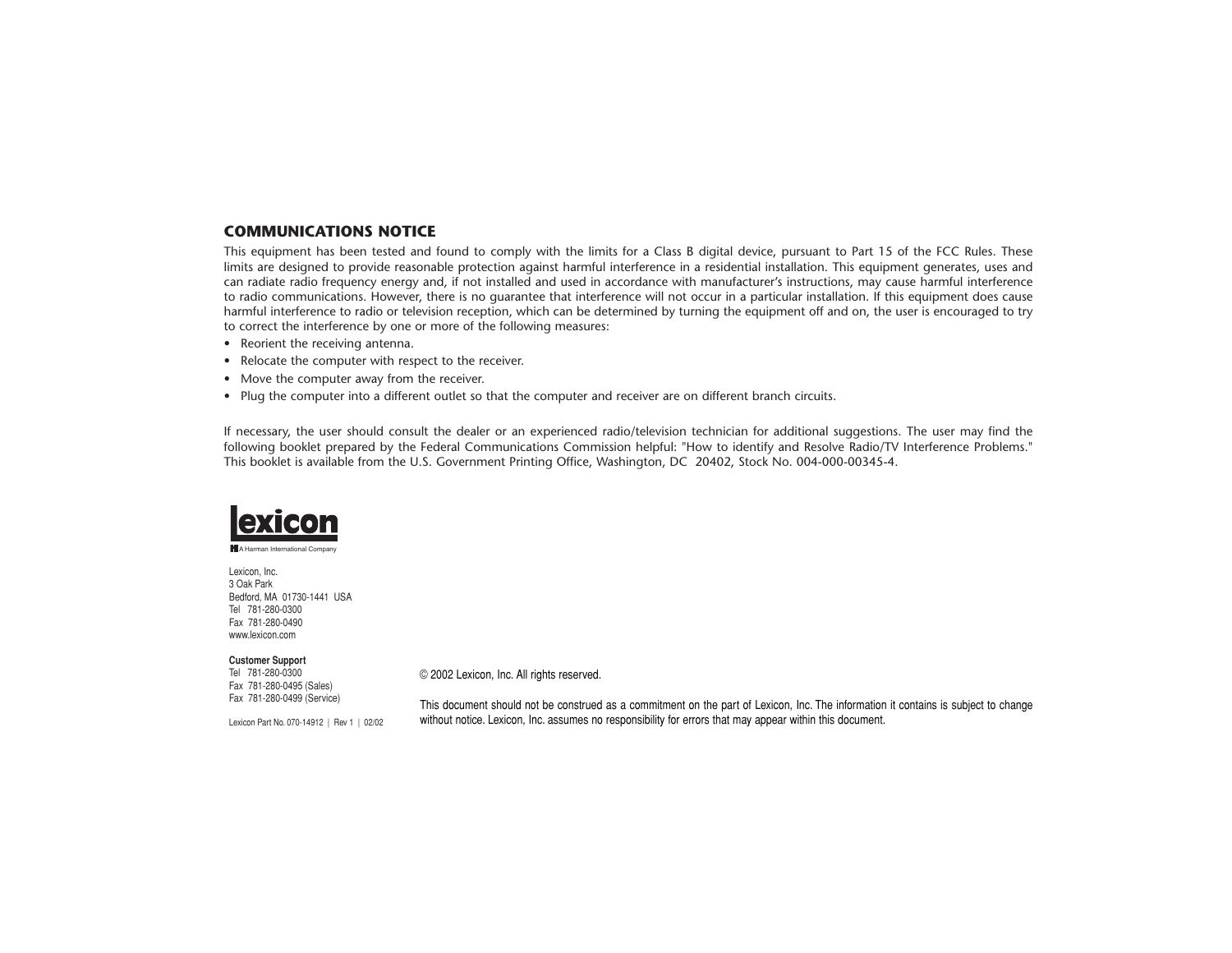| <b>Introduction</b> | Lexicon |
|---------------------|---------|
|---------------------|---------|

#### *Introduction*

| (US) Important Safety Instructions. iv                  |
|---------------------------------------------------------|
| <b>DE</b> Wichtige Sicherheitshinweise iv               |
| (ES) Instrucciones de seguridad importantes v           |
| (FR) Instructions importantes relatives à la sécurité v |
| (IT) Importanti norme di sicurezza vi                   |
| (PT) Instruções Importantes de Segurança vi             |
| <b>(DK)</b> Vigtig Information om Sikkerhed vii         |
| (FI) Tärkeitä Turvallisuusohjeita vii                   |
| (NO) Viktig Informasjon om Sikkerhet viii               |
| (SE) Viktiga Säkerhetsföreskrifter viii                 |
|                                                         |

| US Important User Information. ix               |
|-------------------------------------------------|
| <b>DE</b> Wichtige Benutzerinformation x        |
| (ES) Información importante para el usuario xi  |
| (FR) Important - Informations Utilisateur xii   |
| (IT) Importanti informazioni per l'utente. xiii |
| (PT) Informações Importantes ao usuário. xiv    |

| <b>Section 1: Getting Started</b>             |
|-----------------------------------------------|
| About the MPX 5501-2<br><b>Highlights</b>     |
| Front Panel Display                           |
|                                               |
| Footswitch • Typical Connections to a Console |
| Input • Output                                |

#### *Section 2: Basic Operation*

| Selecting and Loading Programs2-2          |
|--------------------------------------------|
|                                            |
|                                            |
|                                            |
|                                            |
| Matching Rhythm • Audio Tap • Global Tempo |
|                                            |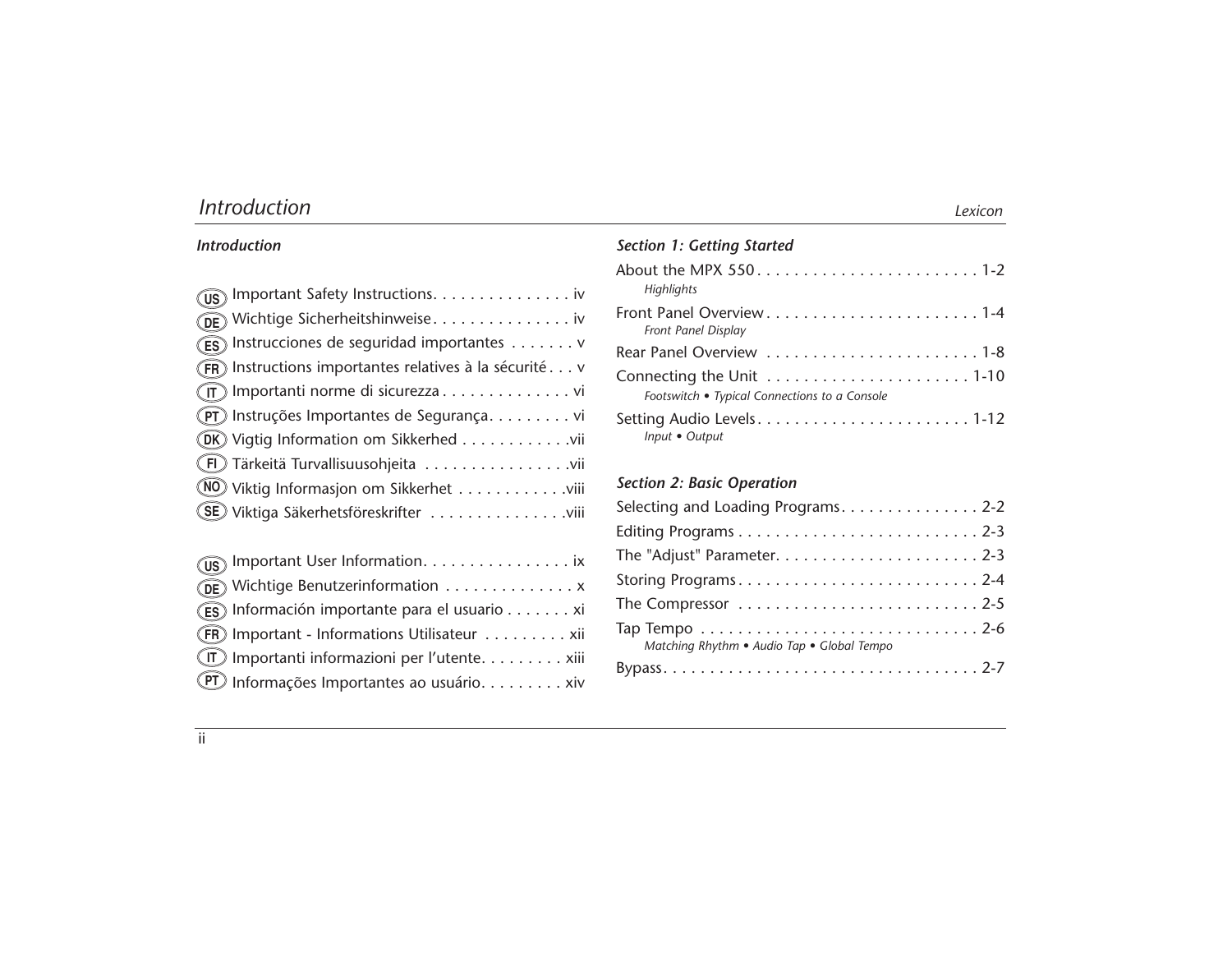#### *Section 3: System Mode*

| Parameters • MIDI Dumps • Restore Default Commands |  |
|----------------------------------------------------|--|

#### *Section 4: Program Descriptions*

| Plate • Gate/Inv • Hall • Chamber • Ambience • Room •<br>Tremolo • Rotary • Chorus • Flange • Detune • Pitch • Dly/Eko     |
|----------------------------------------------------------------------------------------------------------------------------|
| Stereo Stage                                                                                                               |
| Efx Bal . Fing-Dly . Pch-Dly . Chor-Dly . Dly-Rvb . Fing-Rvb .<br>Pch-Rvb . Chor-Rvb . MSplit Dly . MSplit Rvb . Dual Mono |
|                                                                                                                            |
| Peak Expansion . Compression . Tape Saturation . Level Meters .<br><b>Typical Mastering Dynamics Control Adjustments</b>   |
| Live-FOH (Front of House) $\dots\dots\dots\dots\dots\dots$ 4-36                                                            |

#### *Section 6: MIDI Operation*

| Program Change Messages 6-3<br>Loading Programs . Activating Bypass or Tap Functions |
|--------------------------------------------------------------------------------------|
|                                                                                      |
|                                                                                      |
|                                                                                      |
|                                                                                      |
| MIDI Implementation Chart 6-8                                                        |

#### *Appendix*

#### *Index*

#### *Section 5: Parameter Descriptions*

| Parameter Glossary 5-4 |  |  |  |  |  |  |  |  |  |  |  |  |  |
|------------------------|--|--|--|--|--|--|--|--|--|--|--|--|--|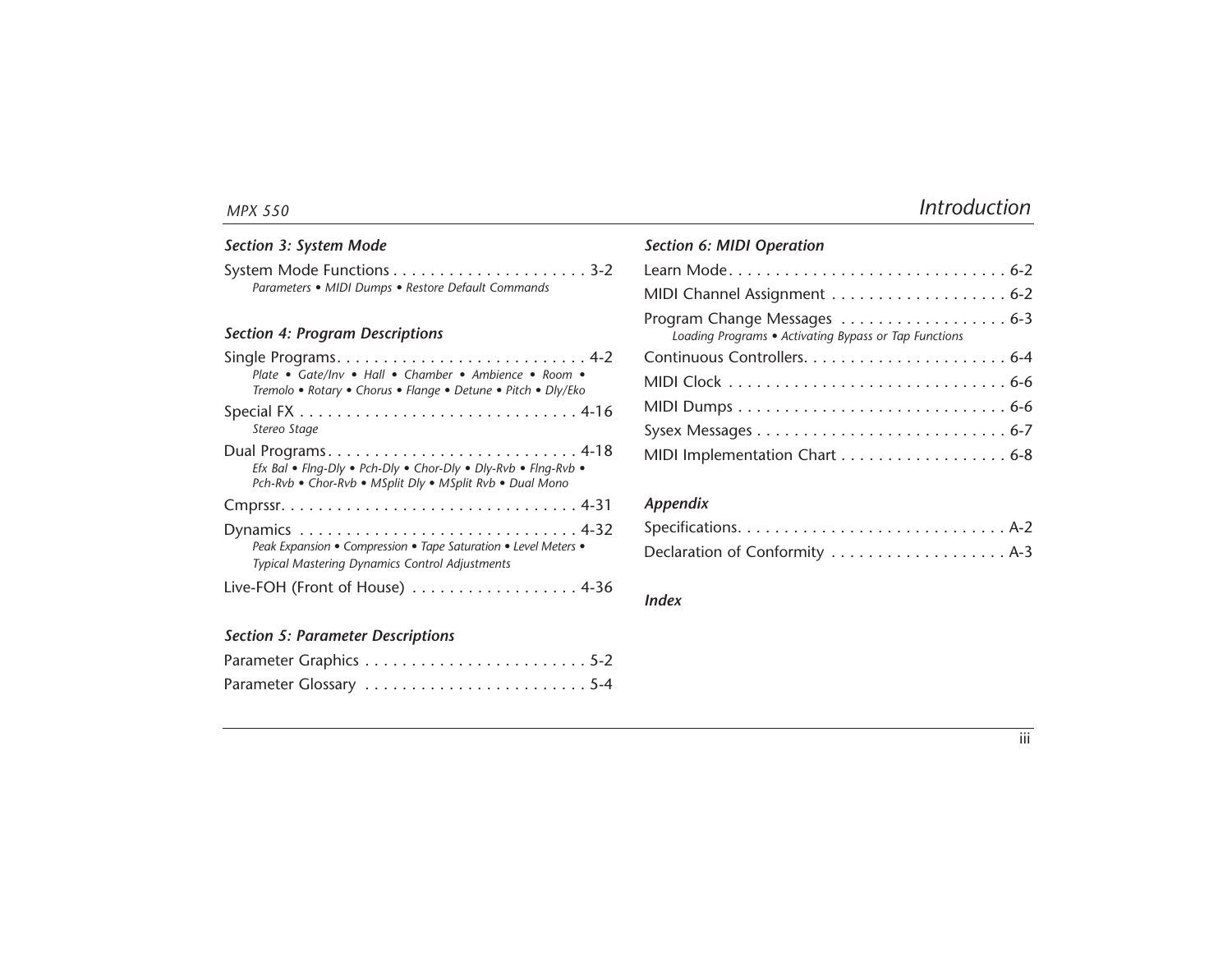

### **ENGLISH**



Save these instructions for later use.

- Follow all instructions and adhere to warnings marked on the unit and in the operating instructions.
- Always use with the correct line voltage. Refer to the manufacturer's operating instructions for power requirements. Be advised that different operating voltages may require the use of a different line cord and/or attachment plug.
- Do not install the unit in an unventilated rack, or directly above heat producing equipment such as power amplifiers. Observe the maximum ambient operating temperature listed in the product specification.
- Slots and openings on the case are provided for ventilation to ensure reliable operation and prevent the unit from overheating. Do not block, cover, or insert objects into the openings. Never spill a liquid of any kind on the unit.
- Never attach audio power amplifier outputs directly to any of the unit's connectors.
- To prevent shock or fire hazard, do not expose the unit to rain or moisture, or operate it where it will be exposed to water.
- Do not attempt to operate the unit if it has been dropped, damaged, exposed to liquids, or if it exhibits a distinct change in performance indicating the need for service.
- Take precautions not to defeat the grounding or polarization of the unit's power cord.



This triangle, which appears on your component, alerts you to the presence of uninsulated, dangerous voltage inside the enclosure - voltage that may be sufficient to constitute a risk of shock.



This triangle, which appears on your component, alerts you to important operating and maintenance instructions in this accompanying literature.



#### **IMPORTANT SAFETY INSTRUCTIONS US US DEUTSCH WICHTIGE SICHERHEITSHINWEISE DE DEUTSCH DEUTSCH DE**<br> **DE DE DEUTSCHERHEITSHINWEISE**



Heben Sie sich diese Sicherheitsanweisungen auch für später auf.

- •Befolgen Sie alle auf der Vorrichtung stehenden Anweisungen und Warnungen.
- • Immer nur mit der richtigen Spannung verwenden! Die Gebrauchsanweisungen des Herstellers informieren Sie über die elektrischen Anforderungen. Vergessen Sie nicht daß bei verschiedenen Betriebsspannungen ggf. auch verschiedene Leitungskabel und/oder Verbindungsstecker zu verwenden sind.
- Stellen Sie die Vorrichtung nicht in ein unbelüftetes Gestell oder unmittelbar über wärmeerzeugende Geräte wie z.B. Tonverstärker. Halten Sie die in den Produktspezifikationen angegebene maximale Umgebungstemperatur bei Betrieb ein.
- Schlitze und Öffnungen im Gehäuse dienen der Belüfung; um verläßlichen Betrieb sicherzustellen und Überheizen zu vermeiden dürfen diese Öffnungen nich verstopft oder abgedeckt werden. Stecken Sie nie irgend einen Gegenstand durch die Belüftungsschlitze. Vergießen Sie keine Flüssigkeiten auf den Apparat.
- Dieses Produkt is mit einem 3-drahtigen Erdungsstecker ausgerüstet. Diese Sicherheitsmaßnahme darf nicht unwirksam gemacht werden.
- Schließen Sie nie Tonverstärker unmittelbar an einen Anschluß des Apparates an.
- Um elektrischen Schlag oder Feuer zu vermeiden, setzen Sie den Apparat weder Regen noch Feuchtigkeit aus und betreiben Sie ihn nicht dort wo Wasser eindringen könnte.
- Versuchen Sie nicht den Apparat zu betreiben falls er fallen gelassen, beschädigt, oder Flüssigkeiten ausgesetzt wurde, oder falls sich seine Arbeitsweise derart ändert daß daraus ein Bedarf nach Raparatur zu schließen ist.
- Dieser Apparat sollte nur von qualifizierten Fachleuten geöffnet werden. Das Abnehmen von Abdeckungen setzt Sie gefährlichen Spannungen aus.



ü Dieses Dreieck, welches auf Ihrem Bauteil angebracht ist, warnt Sie vor dem Vorhandensein nicht isolierter gefährlicher Spannung im Gerät. Diese Spannung kann so hoch sein, dass das Risiko eines Stromschlags besteht.



ü Dieses Dreieck, welches auf Ihrem Bauteil angebracht ist, macht Sie auf wichtige Betriebs- und Wartungshinweise in diesen Hinweisen aufmerksam.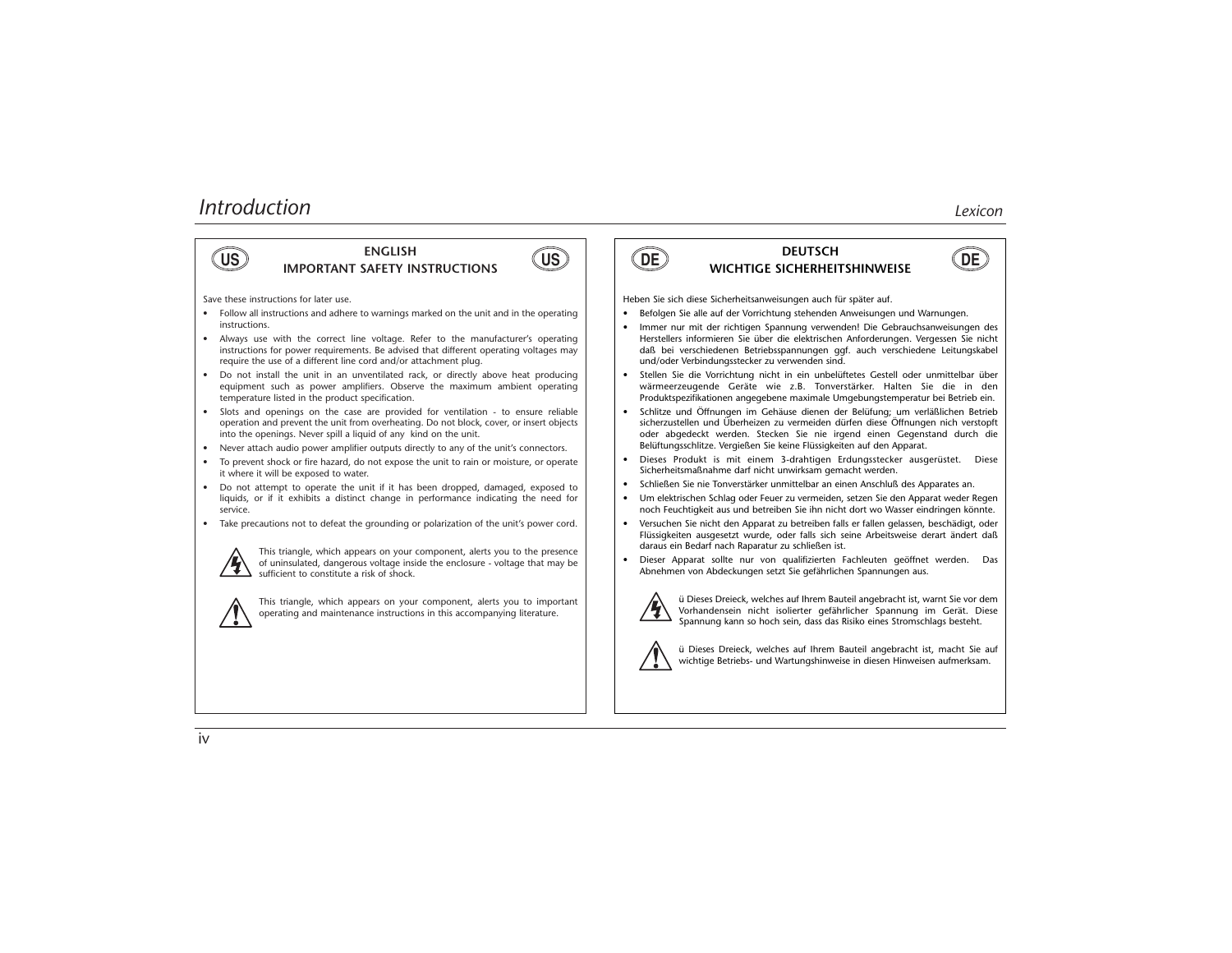

**ESPAÑOL INSTRUCCIONES DE SEGURIDAD IMPORTANTES ES ES FRANÇAIS INSTRUCTIONS RELATIVES À LA SÉCURITÉ FR FR**



Guarde esta instrucciones para uso posterior.

- Utilice siempre el voltaje correcto. Diríjase a las instrucciones de operación del fabricante para obtener las especificaciones de potencia. Esté al tanto de que voltajes de operación distintos requieren el uso de cables y/o enchufes distintos.
- No instale esta unidad en un estante sin ventilación, ni tampoco directamente encima de equipos que generen calor tales como amplificadores de potencia. Fíjese en las temperaturas ambientales máximas de operación que se mencionan en las especificaciones del producto.
- Las aperturas y ranuras del chasis sirven para proveer la ventilación necesaria para operar la unidad con seguridad y para prevenir sobrecalentamiento, y por lo tanto no pueden ser obstruidas o cubiertas. No introduzca objetos de ningún tipo a través de las ranuras de ventilación, y nunca deje caer ningún líquido sobre la unidad.
- Este producto está equipado con un enchufe de 3 clavijas con conexión a tierra. Éste es un elemento de seguridad que no debe ser eliminado.
- Nunca conecte ningún tipo de salida de amplificadores de sonido directamente a los conectores de la unidad.
- • Para prevenir descargas eléctricas o incendios, mantenga la unidad alejada de la lluvia, humedad o cualquier lugar en el que pueda entrar en contacto con agua.
- No trate de hacer funcionar la unidad si se ha caído, está dañada, ha entrado en contacto con líquidos, o si nota cualquier cambio brusco en su funcionamiento que indique la necesidad de hacerle un servicio de mantenimiento.
- Esta unidad deberá ser abierta únicamente por personal calificado. Si usted quita las coberturas se expondrá a voltajes peligrosos.



Este triángulo que aparece en su componente le advierte sobre la existencia dentro del chasis de voltajes peligrosos sin aislantes - voltajes que son lo suficientemente grandes como para causar electrocución.

Este triángulo que aparece en su componente lo alerta sobre las instrucciones de operación y mantenimiento importantes que están en los materiales de lectura que se incluyen.





Gardez ces instructions pour réference future.

- •Observez toutes les instructions et tous les avertissements marqués sur l'appareil.
- • Branchez uniquements sur un réseau de tension indiquée. Consultez le manuel d'instruction du fabriquant pour les spécifications de courant. N'oubliez pas que différentes tensions peuvent nécessiter l'utilisation de cables et/ou de fiches de connexion différents.
- N'installez pas l'appareil en un compartiment non-aéré ou directement au-dessus d'équipements générateurs de chaleur, tels qu'amplificateurs de courants, etc. Ne dépassez pas la température ambiante maximale de fonctionnement indiquée dans les spécifications du produit.
- Des fentes et ouvertures sont prévues dans le boîtier pour l'aération; Pour assurer le bon fonctionnement et pour prévenir l'échauffement, ces ouvertures ne doivent pas être couvertes ou bloquées. N'insérez pas d'objets dans les fentes d'aération. Empêchez tout liquide de se répandre sur l'appareil.
- Ce produit est muni d'une fiche à trois fils pour la mise à terre. Ceci est une mesure de sécurité et ne doit pas être contrariée.
- Ne connectez jamais d'amplificateurs audio directement aux connecteurs de l'appareil.
- • Pour empêcher les chocs électriques et le danger d'incendie, évitez d'exposer l'appareil à la pluie ou à l'humidité, et ne le mettez pas en marche en un endroit où il serait exposé aux éclaboussures d'eau.
- N'essayez pas de faire fonctionner l'appareil s'il est tombé à terre, a été endommangé, exposé à un liquide, ou si vous observez des différences nettes dans son fonctionnement, indiquant la nécessité de réparations.
- Cet appareil ne doit être ouvert que par un personnel de service qualifié. En enlevant les couvercles vous vous exposez à des tensions électriques dangereuses.



Ce triangle, sur votre appareil vous avertit de la présence de tension dangereuse, non-isolée à l'intérieur du boîtier - une tension suffisante pour représenter un danger d'électrocution.



Ce triangle sur sur votre appareil vous invite de suivre d'importantes instructions d'utilisation et d'entretien dans la documentation livrée avec le produit.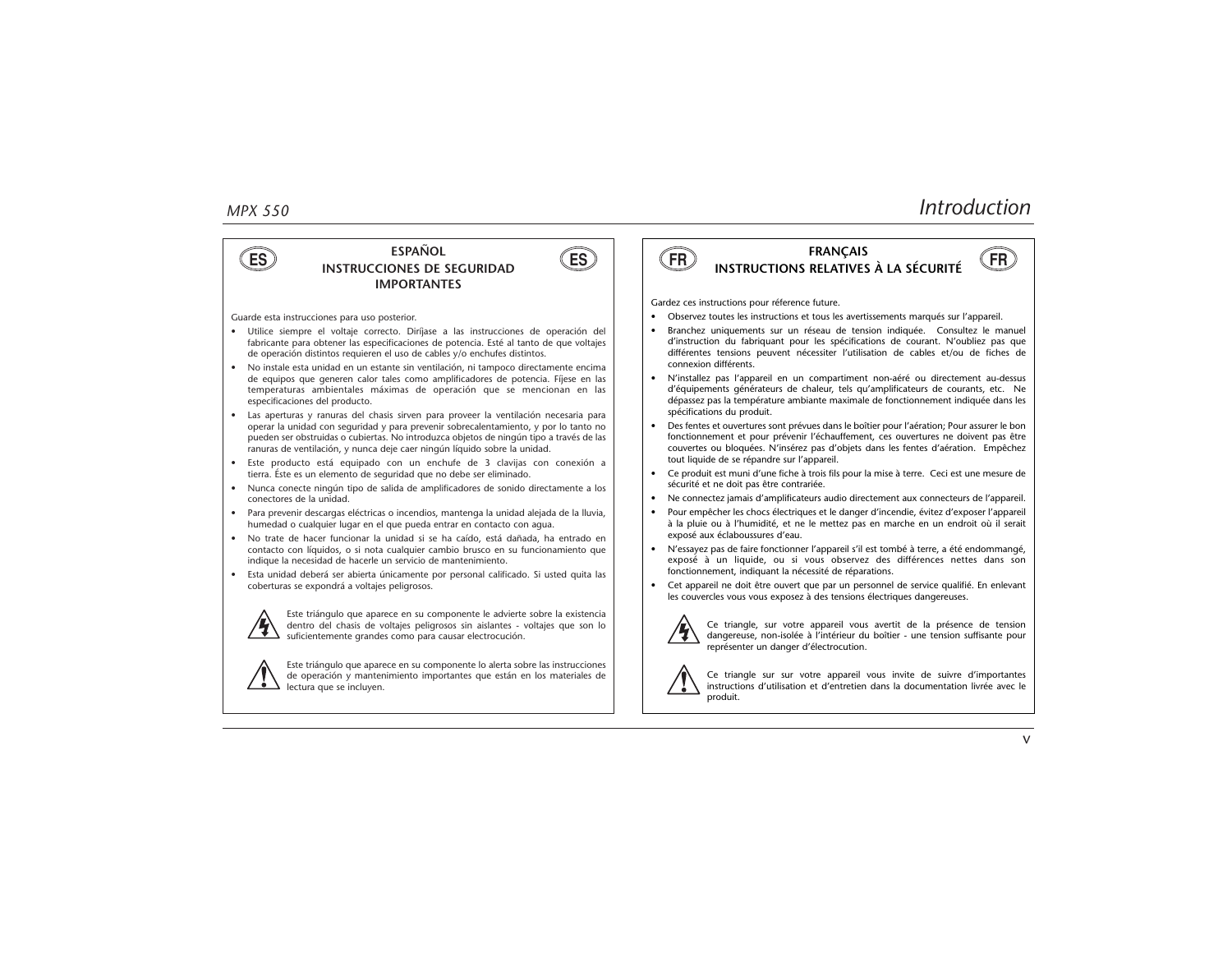## **IT ITALIANO**<br>IMPORTANTI NORME DI SICUREZZA **IT**



Conservare le presenti norme per l'utilizzo futuro.

- Osservare tutte le istruzioni e le avvertenze apposte sull'unità.
- Utilizzare esclusivamente con la tensione di rete corretta. Consultare le istruzioni operative fornite dal fabbricante per i dati riguardanti la tensione e l'assorbimento di corrente. Potrebbe essere necessario l'uso di cavi di rete e/o di spine diverse a seconda della tensione utilizzata.
- Non installare l'unità in uno scaffale privo di ventilazione oppure direttamente sopra una fonte di calore, come, ad esempio, un amplificatore. Non superare la temperatura ambientale massima di funzionamento riportata nei dati tecnici del prodotto.
- Le fessure e le altre aperture nella scatola servono alla ventilazione. Per un funzionamento affidabile, e per evitare un eventuale surriscaldamento, queste aperture non vanno ostruite o coperte in nessun modo. Evitare in tutti i casi di inserire oggetti di qualsiasi genere attraverso le fessure di ventilazione. Non versare mai del liquido di nessun tipo sull'unità.
- Questo prodotto viene fornito con una spina a 3 fili con massa. Tale dispositivo di sicurezza non va eliminato.
- Evitare sempre di collegare le uscite dell'amplificatore audio direttamente ai connettori dell'unità.
- Per prevenire il pericolo di folgorazione e di incendio non esporre l'unità alla pioggia o ad un'umidità eccessiva; evitare di adoperare l'unità dove potrebbe entrare in contatto con acqua.
- Evitare di adoperare l'unità se la stessa è stata urtata violentemente, se ha subito un danno, se è stata esposta ad un liquido o in caso di un evidente cambiamento delle prestazioni che indichi la necessità di un intervento di assistenza tecnica.
- Ogni intervento sull'unità va eseguito esclusivamente da personale qualificato. La rimozione della copertura comporta l'esposizione al pericolo di folgorazione.



Il presente triangolo impresso sul componente avverte della presenza di tensioni pericolose non isolate all'interno della copertura - tali tensioni rappresentano un pericolo di folgorazione.



Il presente triangolo impresso sul componente avverte l'utente della presenza nella documentazione allegata di importanti istruzioni relative al funziona ento ed alla manutenzione.



#### **PORTUGUESE INSTRUÇÕES DE SEGURANTI NORME DI SICUREZZA (TITULIANO PORTUGUESE PORTUGUESE PESEURANÇA IMPORTANTES (PT**

Economize estas instruções para uso posterior.

- Siga todas as instruções e advertências marcadas na unidade.
- Sempre use com a voltagem de linha correta. Se refira ao fabricante está operando instruções para as exigências de poder. Seja aconselhado que voltagens operacionais diferentes requeiram para o uso uma corda de linha diferente ou tomada de anexo.
- Não instale esta unidade em uma prateleira de unventilated, nem diretamente sobre artigos que geram calor, como amplificadores de poder. Observe o máximo que temperatura operacional ambiente listou na especificação de produto.
- São providas as aberturas no caso para ventilação; assegurar operação segura e impedir isto de aquecer demais, não devem ser bloqueadas estas aberturas ou devem ser cobertas. Nunca empurre objetos de qualquer amável por quaisquer das aberturas de ventilação. Nunca derrame qualquer líquido na unidade.
- Nunca prenda amplificador de poder auditivo produz diretamente a quaisquer dos conectores da unidade.
- • Prevenir choque ou perigo de incêndio, não exponha a unidade para chover ou umidade, ou opera isto onde será exposto a umidade. Não tente operar a unidade se foi derrubado, estragado, exposto a líquidos, ou se exibe uma mudança distinta em desempenho que indica a necessidade por serviço. Esta unidade só deveria ser aberta através de pessoal de serviço qualificado. Removendo coberturas o exporão a voltagens perigosas.



Este triângulo que se aparece em seu componente o alerta à presença de uninsulated, voltagem perigosa dentro do enclosure - voltage que pode ser suficiente para constituir um risco de choque.



Este triângulo que se aparece em seu componente o alerta a operando importantes e instruções de manutenção nesta literatura acompanhante.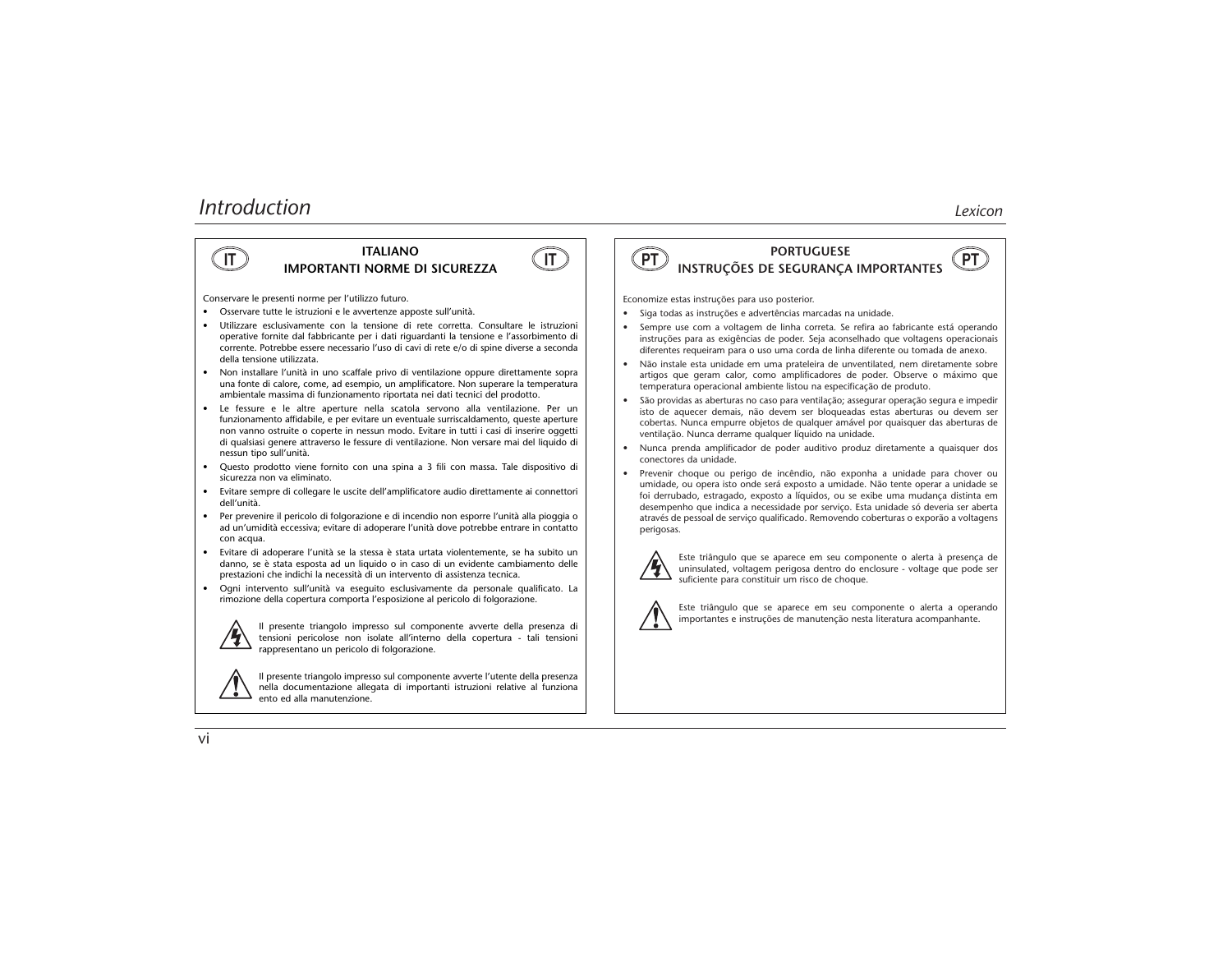



Gem denne vejledning til senere brug.

- Følg alle anvisninger og advarsler på apparatet.
- Apparatet skal altid tilsluttes den korrekte spænding. Der henvises til brugsanvisningen, der indeholder specifikationer for strømforsyning. Der gøres opmærksom på, at ved varierende driftsspændinger kan det blive nødvendigt at bruge andre lednings- og/eller stiktyper.
- • Apparatet må ikke monteres i et kabinet uden ventilation eller lige over andet udstyr, der udvikler varme, f.eks. forstærkere. Den maksimale omgivelsestemperatur ved drift, der står opført i specifikationerne, skal overholdes.
- Der er ventilationsåbninger i kabinettet. For at sikre apparatets drift og hindre overophedning må disse åbninger ikke blokeres eller tildækkes. Stik aldrig noget ind igennem ventilationsåbningerne, og pas på aldrig at spilde nogen form for væske på apparatet.
- Dette apparat er forsynet med et stik med jordforbindelse. Denne sikkerhedsforan staltning må aldrig omgås.
- Udgangsstik fra audioforstærkere må aldrig sættes direkte i apparatet.
- Apparatet må ikke udsættes for regn eller fugt og må ikke bruges i nærheden af vand for at undgå risiko for elektrisk stød og brand.
- Apparatet må aldrig bruges, hvis det er blevet stødt, beskadiget eller vådt, eller hvis ændringer i ydelsen tyder på, at det trænger til eftersyn.
- Dette apparat må kun åbnes af fagfolk. Hvis dækslet tages af, udsættes man for livsfarlig højspænding.



Denne mærkat på komponenten advarer om uisoleret, farlig spænding i apparatet - høj nok til at give elektrisk stød.



Denne mærkat på komponenten advarer om vigtig driftsog vedligeholdsinformation i den tilhørende litteratur.



#### **SUOMI TÄRKEITÄ TURVALLISUUSOHJEITA DK DK FI FI**



Säilytä nämä ohjeet tulevaa käyttöä varten.

- •Seuraa kaikkia yksikköön merkittyjä ohjeita ja varoituksia.
- • Käytä aina oikeaa verkkojännitettä. Tehovaatimukset selviävät valmistajan käyttöohjeista. Huomaa, että eri käyttöjännitteet saattavat vaatia toisenlaisen verkkojohdon ja/tai -pistokkeen käytön.
- Älä asenna yksikköä telineeseen jossa ei ole tuuletusta, tai välittömästi lämpöä tuottavien laitteiden, esim. tehovahvistimien, yläpuolelle. Ympäristön lämpötila käytössä ei saa ylittää tuotespesifikaation maksimilämpötilaa.
- Kotelo on varustettu tuuletusreiillä ja -aukoilla. Luotettavan toiminnan varmistamiseksi ja ylilämpenemisen välttämiseksi näitä aukkoja ei saa sulkea tai peittää. Mitään esineitä ei saa työntää tuuletusaukkoihin. Mitään nesteitä ei saa kaataa yksikköön.
- Tuote on varustettu 3-johtimisella maadoitetulla verkkopistokkeella. Tämä on turvallisuustoiminne eikä sitä saa poistaa.
- •Älä kytke audiotehovahvistimen lähtöjä suoraan mihinkään yksikön liittimeen.
- Sähköiskun ja palovaaran välttämiseksi yksikkö ei saa olla sateessa tai kosteassa, eikä sitä saa käyttää märässä ympäristössä.
- Älä käytä yksikköä jos se on pudonnut, vaurioitunut, kostunut, tai jos sen suorituskyky on huomattavasti muuttunut, mikä vaatii huoltoa.
- Yksikön saa avata vain laitteeseen perehtynyt huoltohenkilö. Kansien poisto altistaa sinut vaarallisille jännitteille.



Tämä kolmio, joka esiintyy komponentissasi, varoittaa sinua eristämättömän vaarallisen jännitteen esiintymisestä yksikön sisällä. Tämä jännite saattaa olla riittävän korkea aiheuttamaan sähköiskuvaaran.



Tämä kolmio, joka esiintyy komponentissasi, kertoo sinulle, että tässä tuotedokumentoinnissa esiintyy tärkeitä käyttö- ja ylläpito-ohjeita.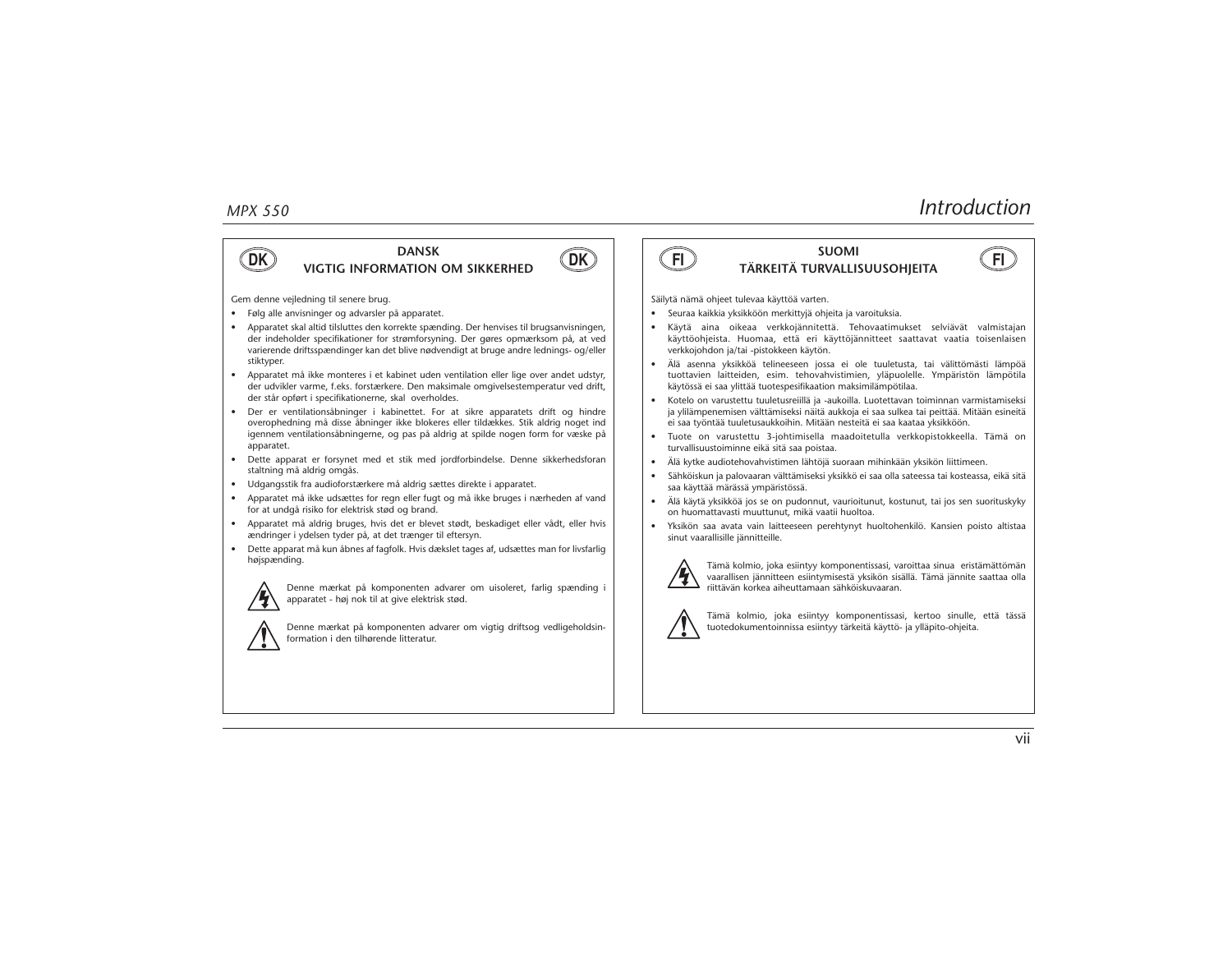**NORSK VIKTIG INFORMASJON OM SIKKERHET**



Ta vare på denne veiledningen for senere bruk.

- Følg alle anvisningene og advarslene som er angitt på apparatet.
- Apparatet skal alltid anvendes med korrekt spenning. Produktbeskrivelsen inneholder spesifikasjoner for strømkrav. Vær oppmerksom på at det ved ulike driftsspenninger kan være nødvendig å bruke en annen ledning- og/eller støpseltype.
- Apparatet skal ikke monteres i skap uten ventilasjon, eller direkte over varmeproduserende utstyr, som for eksempel kraftforsterkere. Den maksimale romtemperaturen som står oppgitt i produktbeskrivelsen, skal overholdes.
- Apparatet er utstyrt med ventilasjonsåpninger. For at apparatet skal være pålitelig i bruk og ikke overopphetes, må disse åpningene ikke blokkeres eller tildekkes. Stikk aldri noe inn i ventilasjonsåpningene, og pass på at det aldri søles noen form for væske på apparatet.
- Dette apparatet er utstyrt med et jordet støpsel. Dette er en sikkerhetsforanstaltning som ikke må forandres.
- •Utgangsplugger fra audioforsterkere skal aldri koples direkte til apparatet.
- Unngå brannfare og elektrisk støt ved å sørge for at apparatet ikke utsettes for regn eller fuktighet og ikke anvendes i nærheten av vann.
- Apparatet skal ikke brukes hvis det har blitt utsatt for støt, er skadet eller blitt vått, eller hvis endringer i ytelsen tyder på at det trenger service.
- Dette apparatet skal kun åpnes av fagfolk. Hvis dekselet fjernes, utsettes man for livsfarlig høyspenning.



Komponenten er merket med denne trekanten, som er en advarsel om at det finnes uisolert, farlig spenning inne i kabinettet - høy nok til å utgjøre en fare for elektrisk støt.



Komponenten er merket med denne trekanten, som betyr at den tilhørende litteraturen inneholder viktige opplysninger om drift og ved



#### **SVENSKA VIKTIGA SÄKERHETSFÖRESKRIFTER NO NO SE SE**



Spara dessa föreskrifter för framtida bruk.

- Följ alla anvisningar och varningar som anges på enheten.
- Använd alltid rätt nätspänning. Se tillverkarens bruksanvisningar för information om effektkrav. Märkväl, att andra matningsspänningar eventuellt kräver att en annan typs nätsladd och/eller kontakt används.
- Installera inte enheten i ett oventilerat stativ, eller direkt ovanför utrustningar som avger värme, t ex effektförstärkare. Se till att omgivningens temperatur vid drift inte överskrider det angivna värdet i produktspecifikationen.
- Behållaren är försedd med hål och öppningar för ventilering. För att garantera tillförlitlig funktion och förhindra överhettning får dessa öppningar inte blockeras eller täckas. Inga föremål får skuffas in genom ventilationshålen. Inga vätskor får spillas på enheten.
- Produkten är försedd med en jordad 3-trådskontakt. Detta är en säkerhetsfunktion som inte får tas ur bruk.
- Anslut aldrig audioeffektförstärkarutgångar direkt till någon av enhetens kontakter.
- För att undvika elstöt eller brandfara får enheten inte utsättas för regn eller fukt, eller användas på ställen där den blir våt.
- Använd inte enheten om den har fallit i golvet, skadats, blivit våt, eller om dess prestanda förändrats märkbart, vilket kräver service.
- • Enheten får öppnas endast av behörig servicepersonal. Farliga spänningar blir tillgängliga när locken tas bort.



Denna triangel, som visas på din komponent, varnar dig om en oisolerad farlig spänning inne i enheten. Denna spänning är eventuellt så hög att fara för elstöt föreligger.



Denna triangel, som visas på din komponent, anger att viktiga bruksanvisningar och serviceanvisningar ingår i dokumentationen i fråga.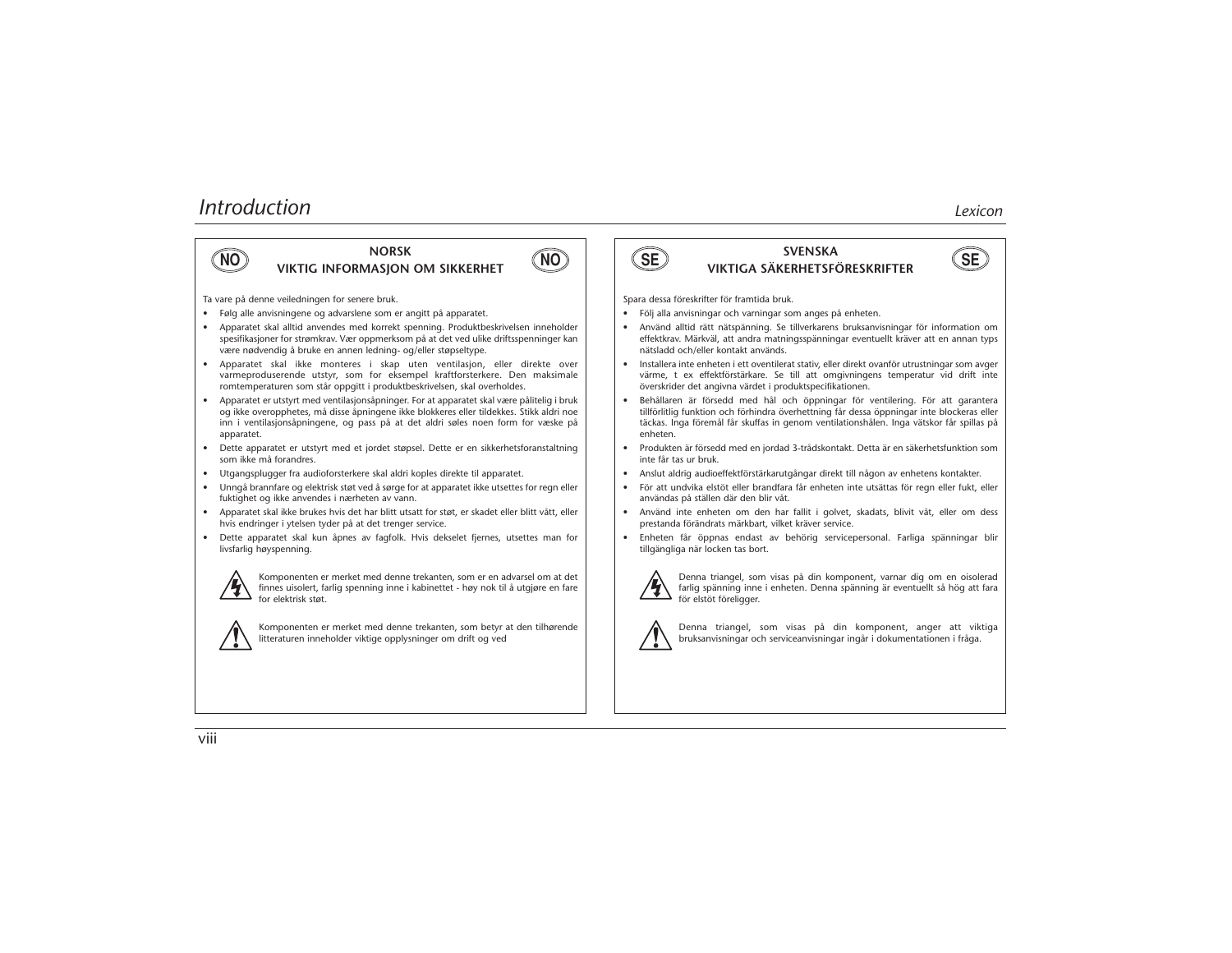#### *Important User Information* **US**

Lexicon is pleased to present its user guides on CD-ROM. By utilizing CD-ROM technology we are able to provide our documentation in multiple languages.

The printed edition of the user guide is in English only. The enclosed CD-ROM includes the user guide in multiple languages (French, German, Italian, Portuguese, and Spanish) in easy-to-use PDF format. The CD-ROM also includes Adobe® Acrobat® Readers for both PC and Macintosh platforms, enabling printing of all or any part of the documents. In addition, we have included dry audio tracks for product demonstrations. (Track 1 contains non-audio data.)

Please take a moment to read through the important safety information. For additional information about Lexicon, Inc., our products and support, please visit our web site at www.lexicon.com.

#### *Unpacking and Inspection*

After unpacking the unit, save all packing materials in case the unit ever needs to be shipped. Thoroughly inspect the modules and packing materials for signs of damage. Report any damage to the carrier at once; report equipment malfunction to the dealer.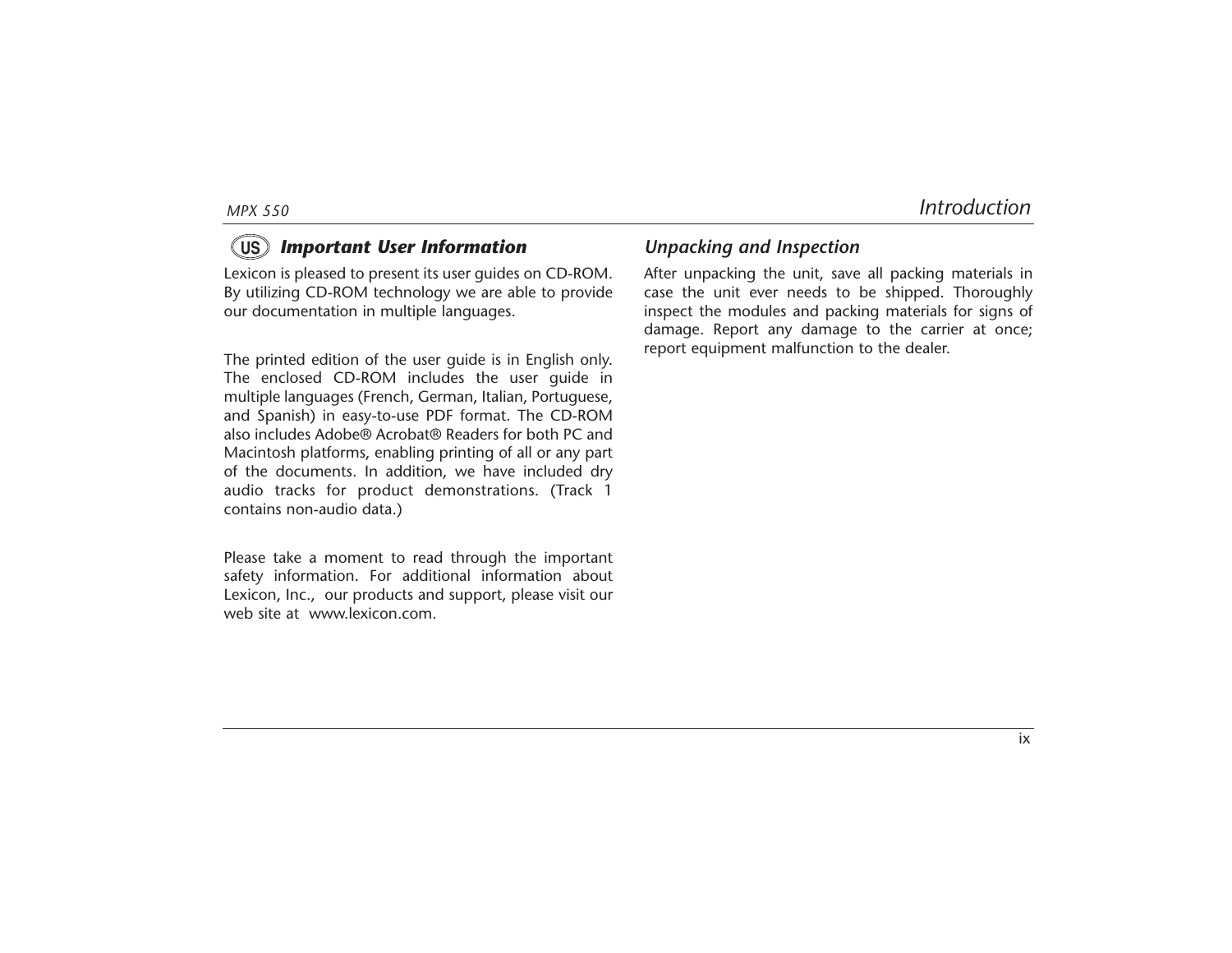#### *Wichtige Benutzerinformation* **DE**

Lexicon ist erfreut, seine Benutzerhandbücher nun auch auf CD-ROM vorlegen zu können. Durch den Einsatz von CD-ROM-Technologie können wir unsere Dokumentation in verschiedenen Sprachen zur Verfügung stellen.

Die gedruckte Ausgabe des Benutzerhandbuchs ist nur in englischer Sprache verfügbar. Die beigelegte CD-ROM enthält das Benutzerhandbuch in verschiedenen Sprachen (spanisch, französisch, italienisch, deutsch und portugiesisch) im leicht zu benutzenden PDF-Format. Die CD-ROM enthält auch Adobe® Acrobat® Reader sowohl für PC wie auch für Macintosh; mit ihm ist es möglich, das gesamte Dokument oder Teile davon auszudrucken. Darüber hinaus befinden sich auf der CD-ROM Audio-Tracks zur Produktdemonstration. (Track 1 enthält keine Audio-Daten.)

Nehmen Sie sich bitte einen Augenblick Zeit und lesen Sie die wichtigen Sicherheitshinweise. Weitere Informationen über Lexicon, Inc., sowie über unsere Produkte und unseren Support finden Sie auf unserem Website unter www.lexicon.com.

#### *Auspacken und Überprüfung*

Bewahren Sie nach dem Auspacken des Geräts das Verpackungsmaterial für den Fall auf, dass Sie das Gerät wieder versenden müssen. Überprüfen Sie die Module und die Verpackung sorgfältig auf Anzeichen von Beschädigung. Etwaige Schäden sind dem Transporteur unverzüglich anzuzeigen; Funktionsstörungen sind dem zuständigen Händler zu melden.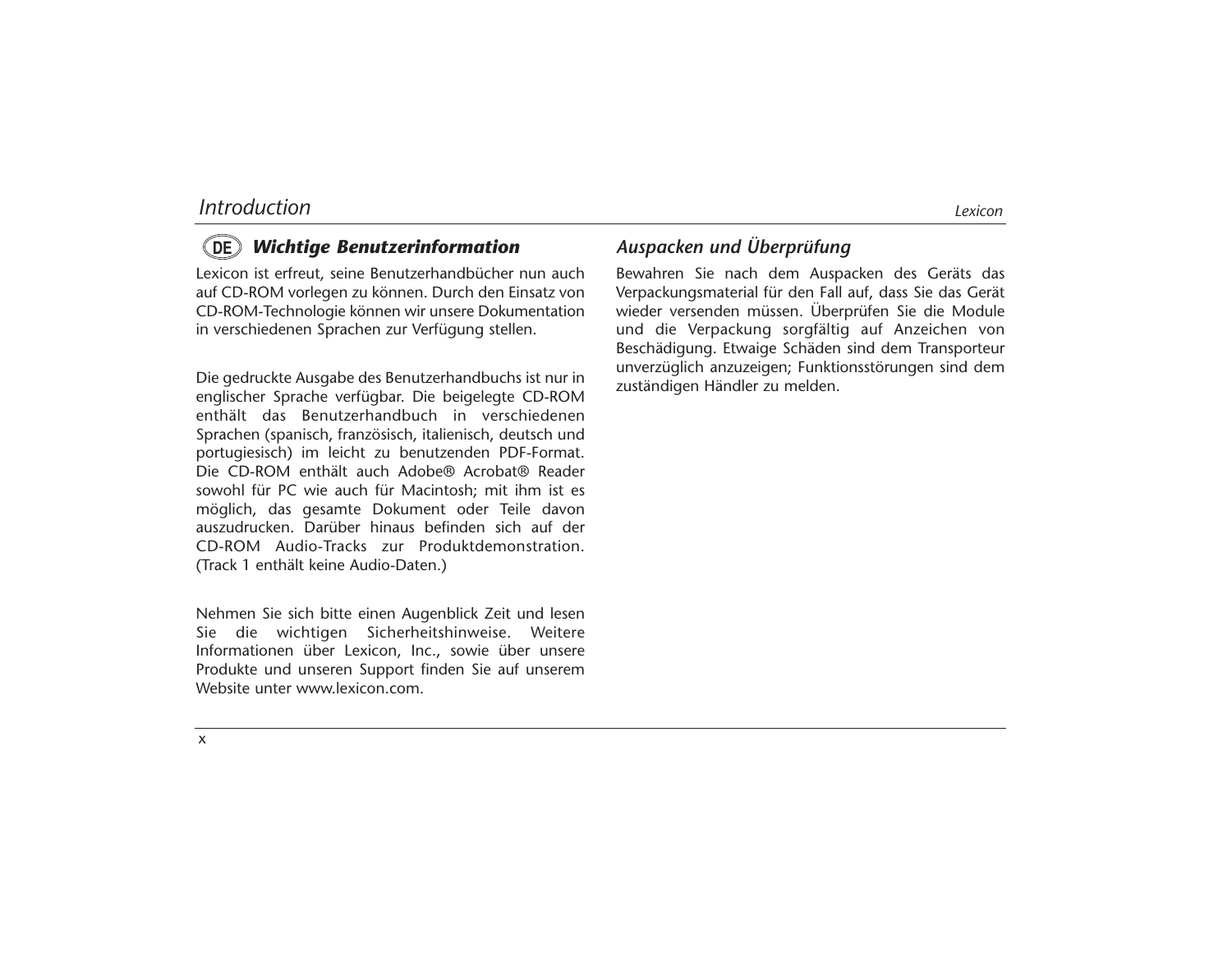#### *Información importante para el usuario* **ES**

Lexicon se complace en presentar sus manuales de usuario en CD-ROM. Gracias a la utilización de la tecnología de CD-ROM, nosotros podemos ofrecer nuestra documentación en múltiples idiomas.

La edición impresa del manual del usuario sólo está disponible en inglés. El CD-ROM que se entrega incluye el manual del usuario en múltiples idiomas (español, francés, italiano, alemán y portugués) en formato PDF. El CD-ROM también incluye Adobe® Acrobat® Readers para plataformas tanto PC como Macintosh, lo cual permite la impresión de todos o parte de los documentos. Además, hemos incluido pistas de audio sin efectos para demostraciones de los productos. (La pista 1 contiene información que no es de audio.)

Dedique unos momentos a leer la información de seguridad importante. Si desea información adicional acerca de Lexicon, Inc., nuestros productos o nuestra asistencia, visite nuestro sitio web en www.lexicon.com.

#### *Desembalaje e inspección*

Después de desembalar la unidad, guarde todos los materiales de embalaje por si alguna vez transportar la unidad. Inspeccione con atención los módulos y los materiales de embalaje para comprobar que no muestren desperfectos. Informe inmediatamente de cualquier desperfecto al transportista; informe de cualquier problema de funcionamiento del equipo a su distribuidor.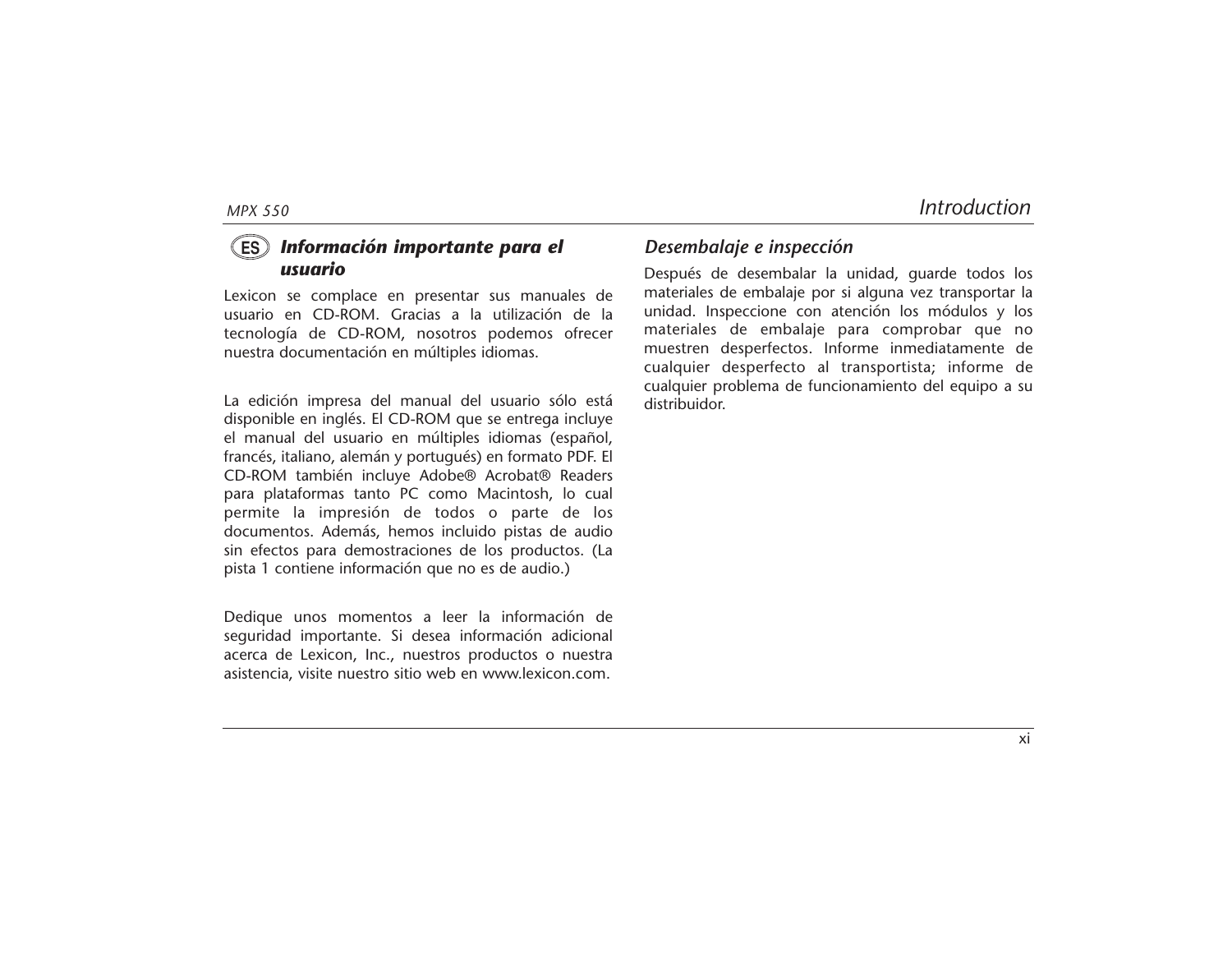#### *Important - Informations Utilisateur* **FR**

Nous sommes fiers de présenter nos modes d'emploi en version CD-ROM. L'utilisation des CD-ROM nous per-mettent de décliner nos manuels en plusieurs langues.

La version imprimée de ce manuel existe uniquement en anglais. Le CD-ROM regroupe les versions espagnole, française, italienne, allemande et portugaise au format PDF. Le CD-ROM comprend également Adobe® Acrobat® Reader pour PC et Macintosh, ce qui vous permet d'imprimer les documents en toute ou partie. De plus, nous avons ajouté des pistes audio sans traitement pour la démonstration du produit (la piste 1 contient des données non audio).

Prenez le temps de lire les informations relatives à la sécurité. Pour obtenir de plus amples informations sur Lexicon, Inc., nos produits et notre service clientèle, consultez notre site web à l'adresse : www.lexicon.com.

#### *Contenu de l'emballage et inspection*

Après avoir ouvert l'emballage, conservez-le pour tout retour. Inspectez avec soin les modules et les matériaux d'emballage pour tout signe de dommage. Veuillez rapporter immédiatement les dommages auprès du transporteur. Les dysfonctionnements du matériel doivent être signalés à votre revendeur.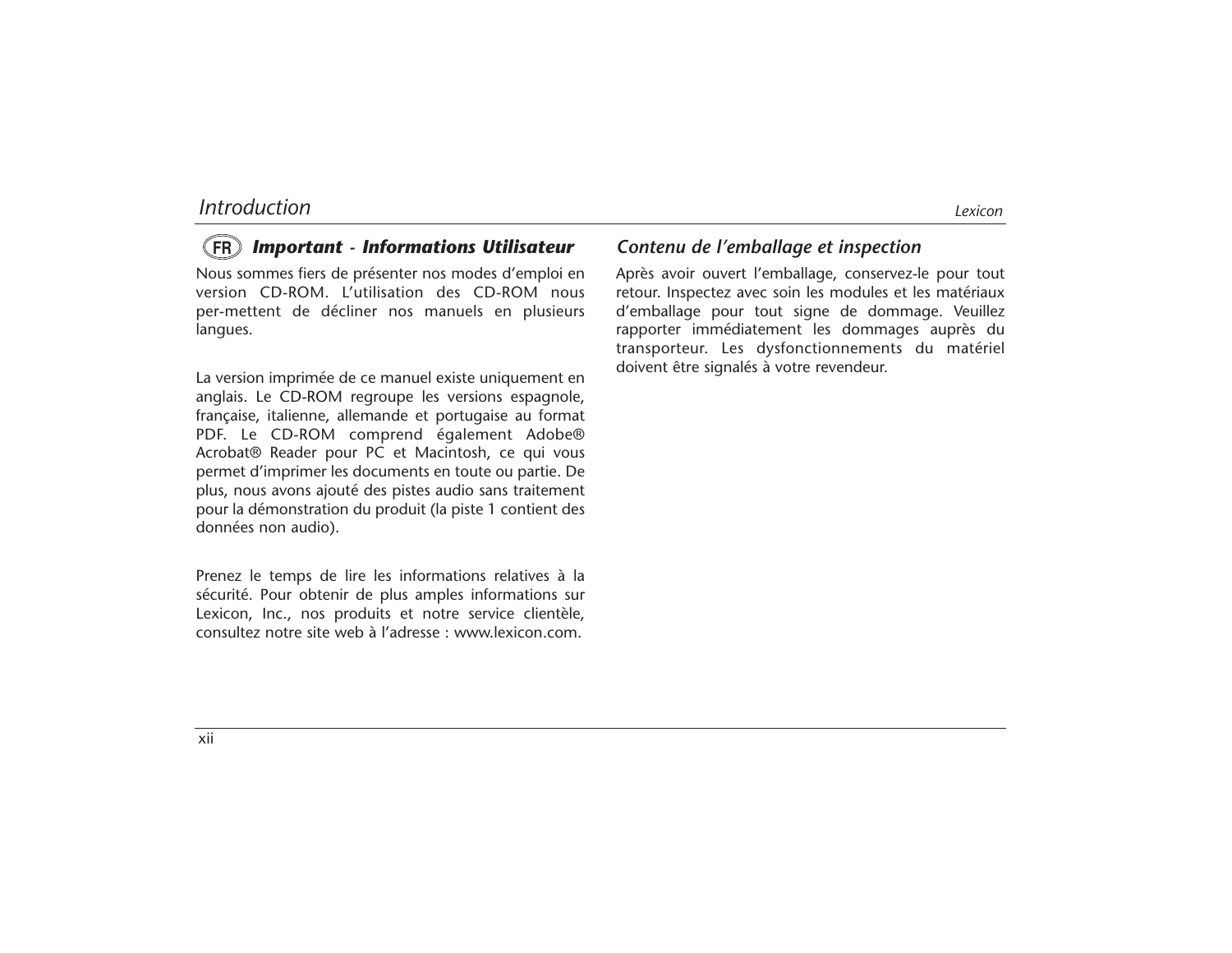#### *Importanti informazioni per l'utente* **IT**

Lexicon è lieta di presentare i propri manuali su CD-ROM. Utilizzando la tecnologia su CD-ROM siamo stati capaci offrire la nostra documentazione in più lingue.

L'edizione stampata del manuale è solamente in inglese. Il CD-ROM contiene il manuale in diverse lingue (Spagnolo, Francese, Italiano, Tedesco, e Portoghese)in formato PDF, facile da utilizzare. Il CD-ROM include anche Adobe,, Acrobat, Reader per PC e per Macintosh, rendendo possibile la stampa di tutta la documentazione. Inoltre Sono incluse tracce audio per dimostrazioni del prodotto. (La Traccia 1 contiene dati non audio).

Si prega di prendere un momento per leggere le importanti norme di sicurezza. Per ulteriori informazioni riguardo Lexicon, Inc., i nostri prodotti e la nostra assistenza, visiti il nostro sito internet www.lexicon.com.

#### *Disimballaggio ed ispezione*

Dopo aver disimballato l'unità, salvi tutto il materiale d'imballaggio, in caso Lei abbia bisogno di spedire l'unità. Ispezioni attentamente i moduli ed il materiale d'imballaggio per vedere se riportano segni di danno. Riporti subito ogni segno di danno al corriere; riferisca il malfunzionamento dell'attrezzatura al suo rivenditore.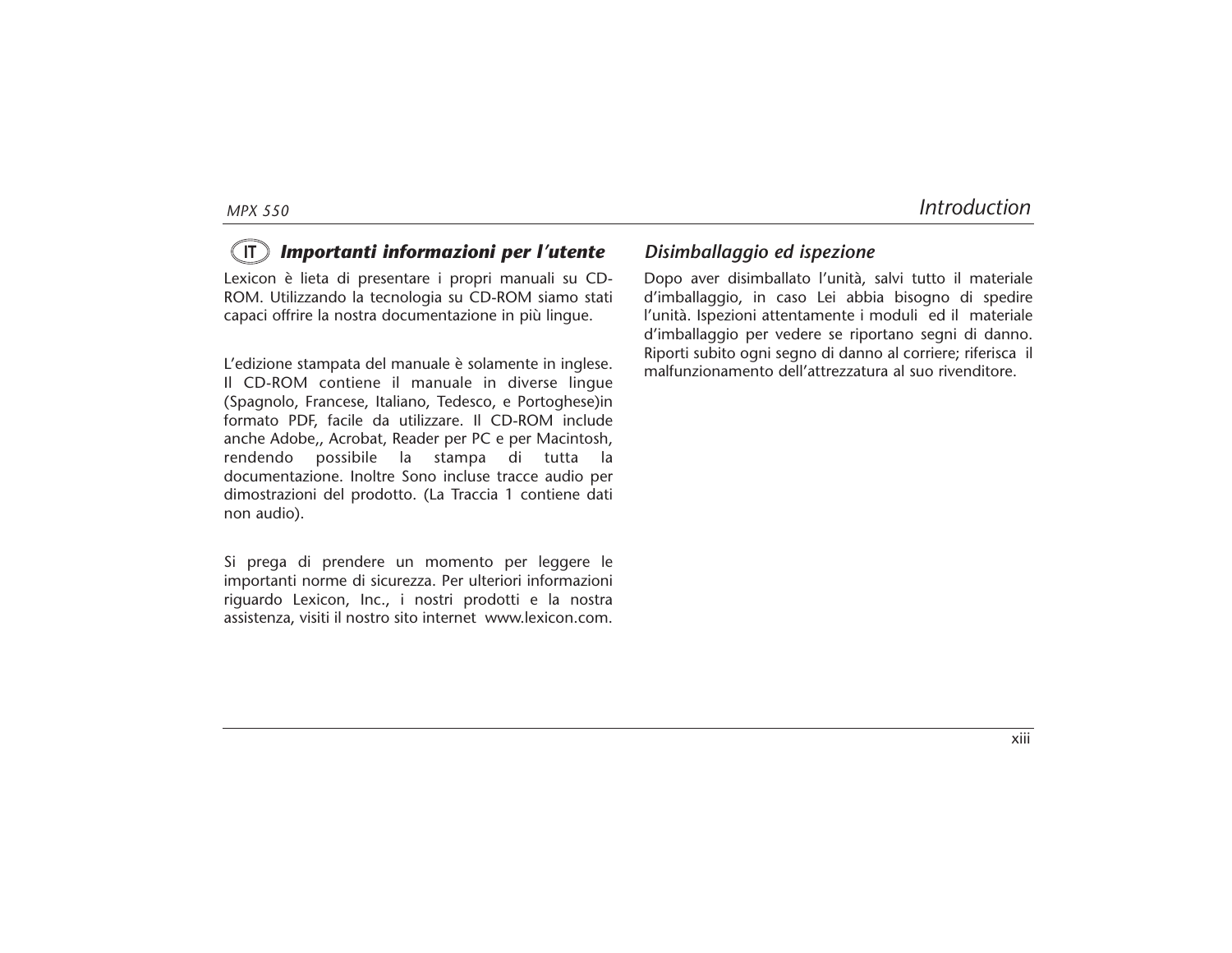#### *Informações Importantes ao usuário* **PT**

A Lexicon tem o prazer de apresentar o Guia do Usuário em CD-ROM. Através da tecnologia CD-ROM temos a possibilidade de fornecer nossa documentação em vários idiomas.

A versão impressa do Guia do Usuário está apenas em Inglês. O CD-ROM contém o Guia do Usuário em vários idiomas (Espanhol, Francês, Italiano, Alemão e Português) em formato PDF. Também inclui o aplicativo Adobe Acrobat Reader para as plataformas Macintosh e PC, possibilitanto a impressão de qualquer parte da documentação. Além disso, incluimos faixas no CD com áudio sem processamento para a demosntração dos produtos. (A faixa 1 do CD não contém informação de áudio.)

Por favor separe uns instantes para ler as informações sobre segurança. Elas são muito importantes. Para informações adicionais sobre a Lexicon, Inc., nossos produtos e suporte, acesse nosso web site em www.lexicon.com.

#### *Retirando a embalagem e Inspecionando*

Depois de desembalar a unidade, guarde a embalagem caso precise enviar a unidade para manutenção. Inspecione cuidadosamente o módulo e a embalagem procurando sinais de dano. Avise à loja qualquer tipo de dano ou mal funcionamento do equipamento.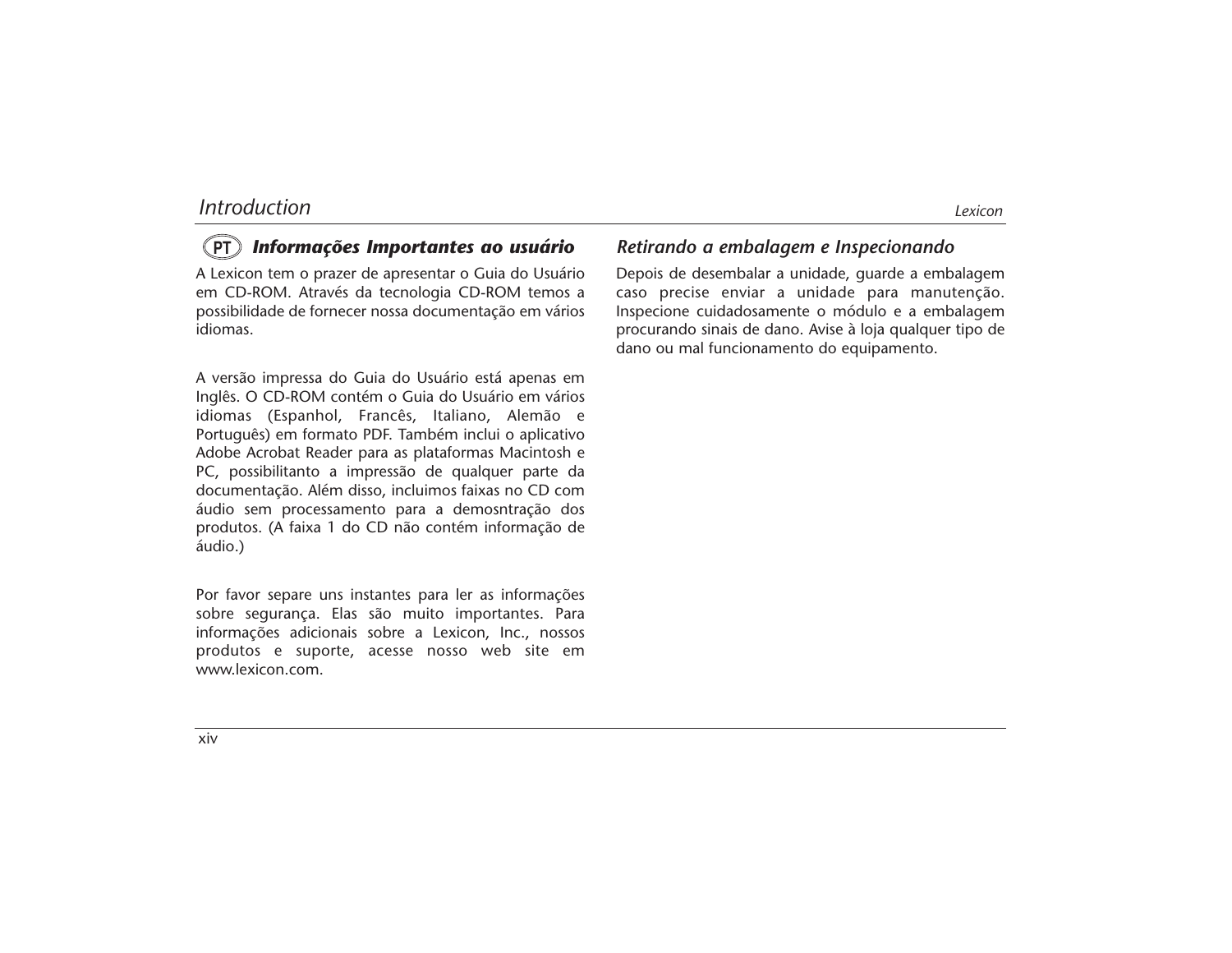## *Getting Started*

**1**

| Highlights                                    |
|-----------------------------------------------|
| Front Panel Display                           |
|                                               |
| Footswitch • Typical Connections to a Console |
| Input • Output                                |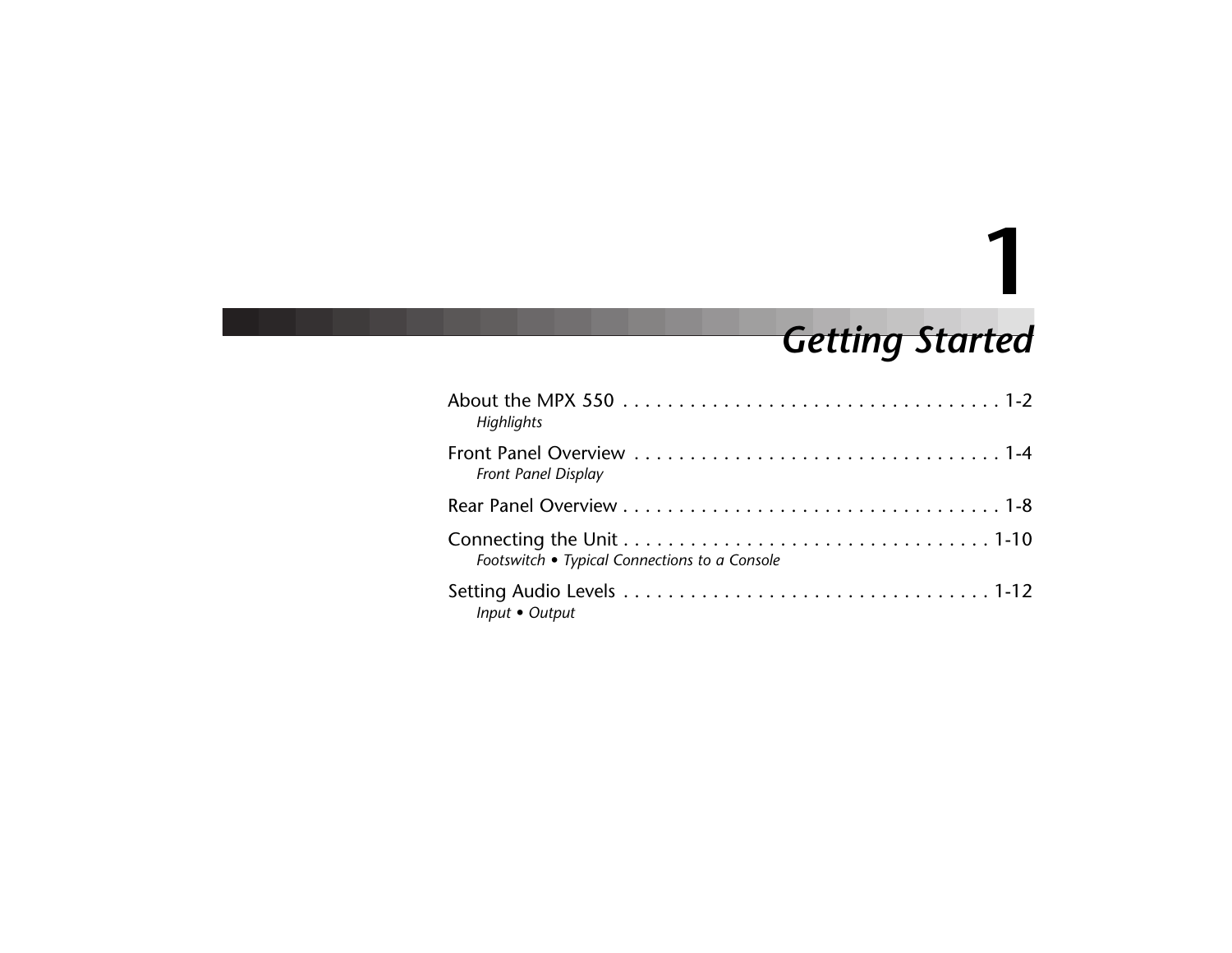#### **ABOUT THE MPX 550**

Thank you for purchasing the MPX 550 Dual Channel Processor, featuring Lexicon's proprietary Lexichip®.

The MPX 550 is a true stereo, dual-channel processor with 24-bit internal processing, analog-to-digital conversion, and digital-to-analog conversion. It offers 255 presets with classic Lexicon reverb, including Tremolo, Rotary, Chorus, Flange, Pitch, Detune, 5.5 second Delay, Echo, and Compression. Dual-channel processing creates two independent effects in Dual Stereo (Parallel), Cascade, Mono Split, and Dual Mono combinations.

A large, graphic front panel display provides at-a-glance viewing of program and system status. Programs are organized into 28 banks, with 27 for presets and 1 for user programs. The PROGRAM knob scrolls through all stored programs, or between banks for faster selection. Each program includes up to 20 adjustable parameters, which are organized into "Edit Pages" that consist of four parameters each. The Edit Pages button cycles through available Edit Pages for the selected program.

The editing process is further simplified with dedicated EDIT knobs that correspond to displayed parameters, as well as a special "Adjust" parameter for each program that facilitates quick changes to the most critical aspect of the sound. In many cases, this custom parameter controls several program parameters at once. For instance, it controls the liveness of space in many Chamber and Room programs by changing Decay, Early Reflections, and EQ simultaneously.

Tap Tempo simplifies the once-complicated process of matching the delay times and modulation rates of tempo-based programs to the music. Tempo-controlled delays and modulation rates lock to tempo. In addition, Tap Tempo can be controlled using the front panel Tap/Cancel button, audio input, a dual footswitch, or an external MIDI controller that utilizes MIDI Continuous Controller or Program Change messages.

The MPX 550 features Learn Mode, a powerful editing tool that allows MIDI patching of all parameters, as well as the Bypass and Tap/Cancel buttons. Standard Continuous Controller and Program Change messages provide complete control of these functions.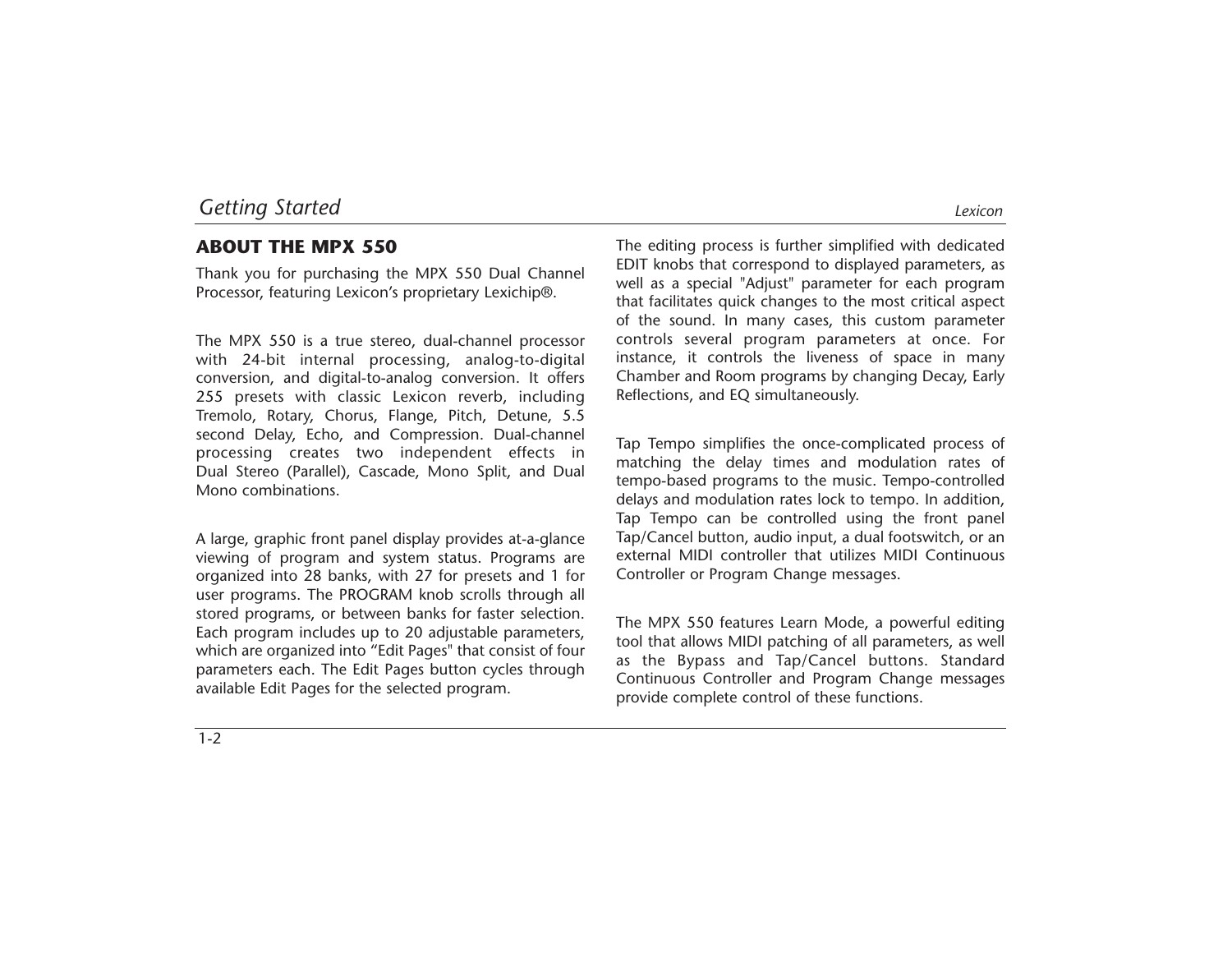#### **HIGHLIGHTS**

- •Lexicon's proprietary Lexichip
- •World-class Lexicon reverb
- •24-bit internal processing
- • 24-bit analog-to-digital and digital-to-analog conversion
- •255 presets
- •64 user programs
- •Mastering Dynamics algorithm
- •Large, graphic front panel display
- •Four EDIT knobs for simple parameter adjustment
- • S/PDIF IN and OUT connectors (may be set to wet or dry to accommodate use as a high-quality, stand-alone converter)
- • Balanced analog inputs and outputs (1/4 inch and XLR)
- $\bullet$ Simultaneous analog and digital outputs
- •Independent processing of each input
- • Dual programs that create two independent effects with four routing configurations
- • Dual effects that combine Delay with Reverb, or either Delay or Reverb with Chorus, Flange, or Pitch
- •Multiple delay, modulation, and pitch effects
- • Tap Tempo for instant setting of delay times and modulation rates (may be set using a footswitch)
- •Full MIDI control
- •Universal internal switching power supply
- • MIDI IN and software-selectable MIDI OUT/THRU ports
- • Push-button or footswitch selection of dry or muted audio output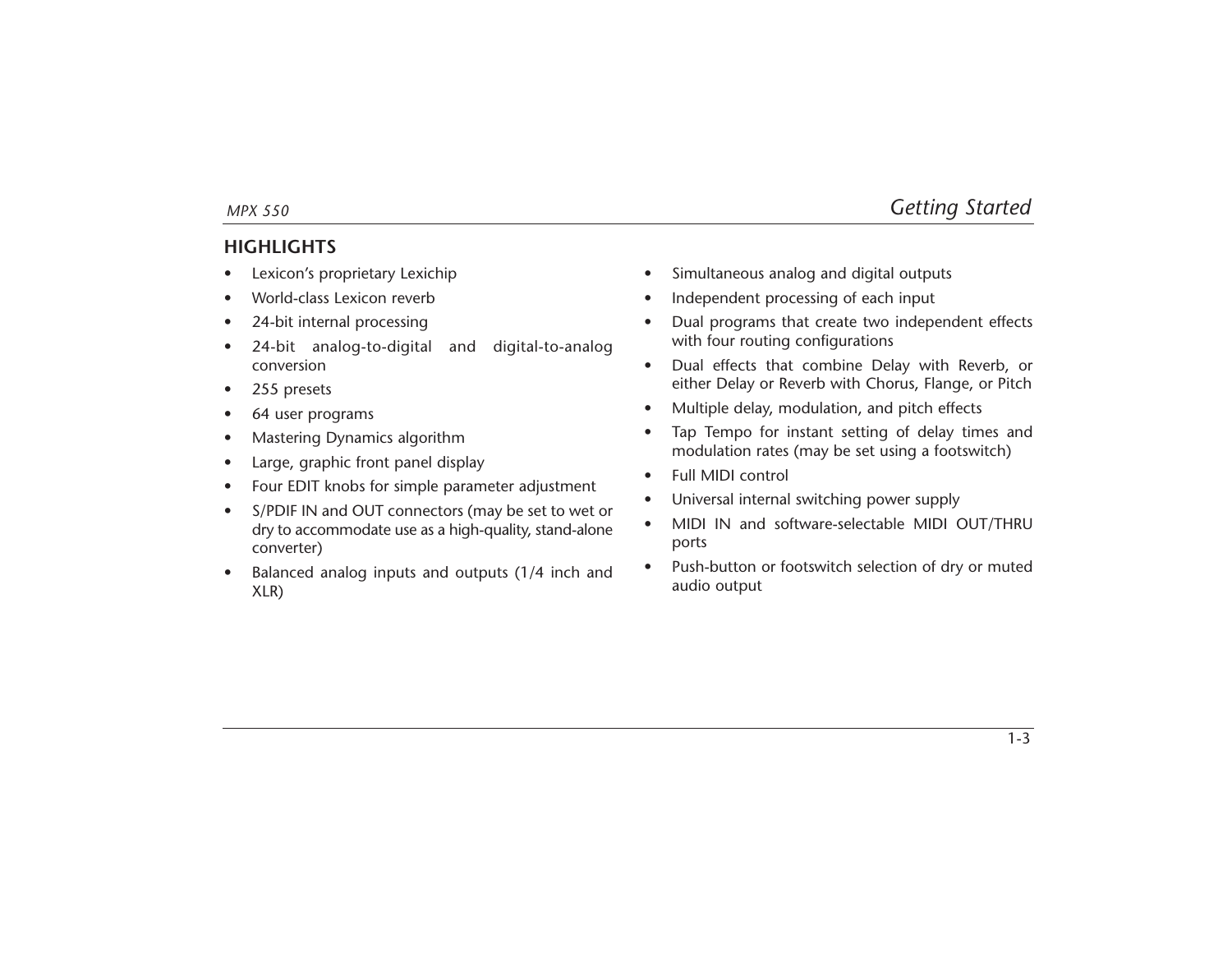#### **FRONT PANEL OVERVIEW**



#### **1. Input Trim**

Adjusts the level of the incoming analog input signal.

#### **2. Edit Pages**

Cycles through available Edit Pages for the selected program. The LED lights to indicate that a program has been modified but not stored.

#### **3. System**

Toggles between activating and deactivating System Mode. When System Mode is activated, EDIT knob 1 selects parameters; EDIT knob 3 changes the setting of the selected parameter. (See Section 3 for more information about System Mode.)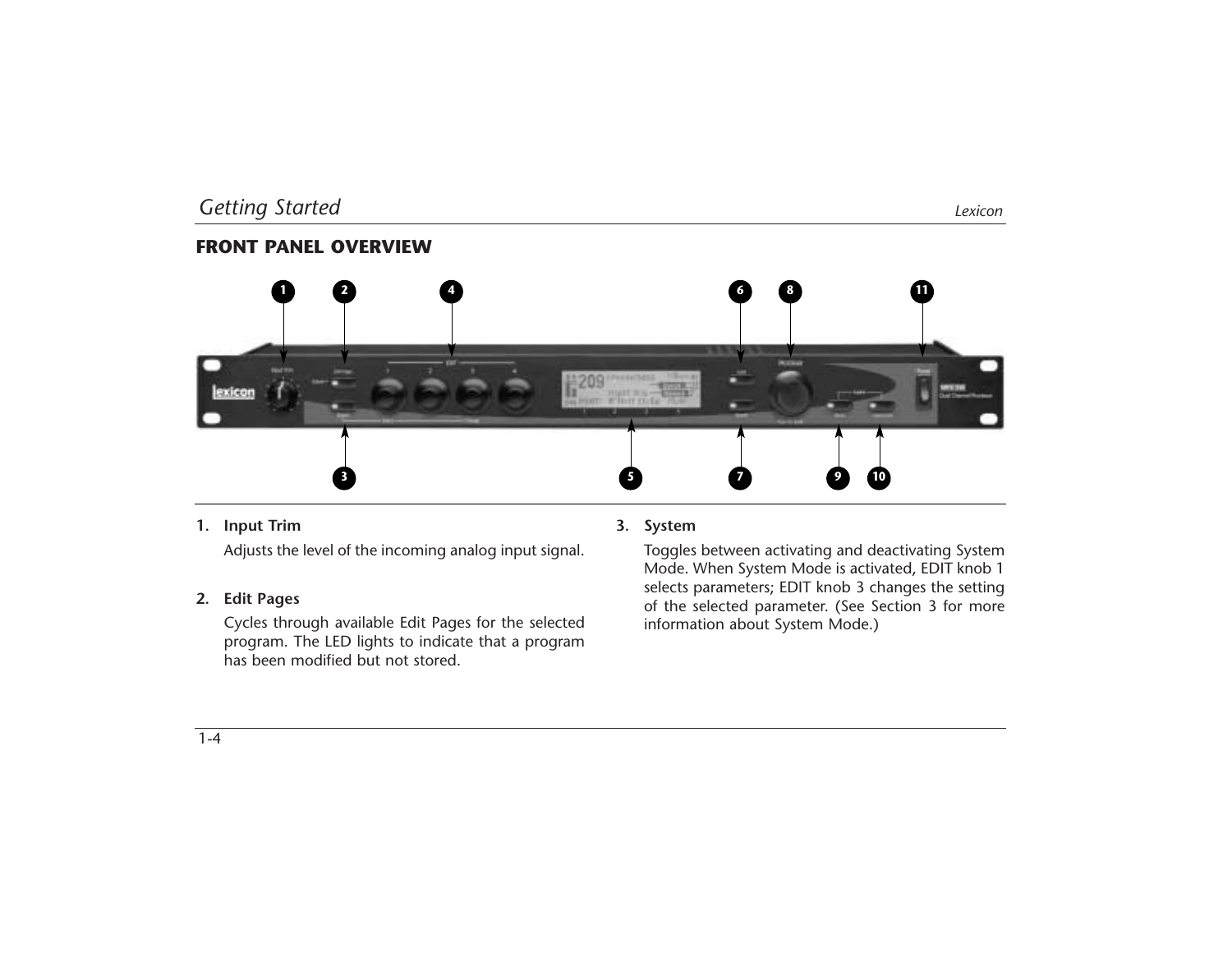#### **4. EDIT Knobs**

Adjust parameters. Numbers 1 to 4 correspond to numbers 1 to 4 beneath the front panel display.

#### **5. Front Panel Display**

Indicates information about the current program. (See page 1-6 for more information about the front panel display).

#### **6. Load**

Loads the selected program. The LED lights when another program is cued.

#### **7. Bypass**

Mutes or bypasses the incoming signal, depending on the setting of the System Mode parameter Bypass Mode (see page 3-5).

#### **8. PROGRAM**

Scrolls through available programs and, when pushed inward, program banks.

#### **9. Store**

Activates store functions. When pressed with Tap, enters MIDI Learn Mode (see page 6-2).

#### **10. Tap/Cancel**

Flashes to indicate tempo-based programs. When pressed twice, sets tempo. When held, uses input level or dialed-in value to determine tempo. When pressed with Store, enters MIDI Learn Mode (see page 6-2).

#### **11. Power**

Powers the unit on and off.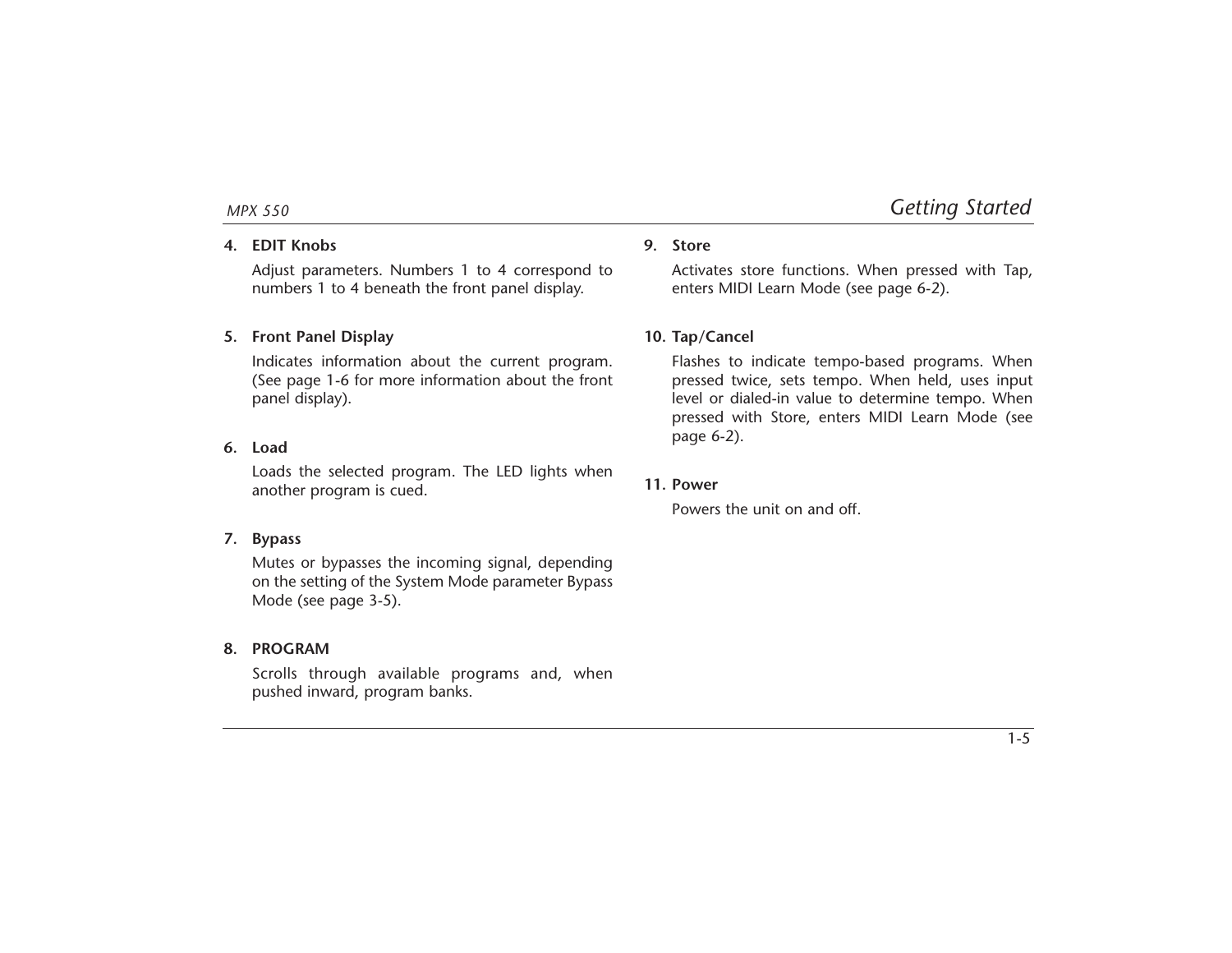#### **FRONT PANEL DISPLAY**



#### **1. Input Level Meters**

Indicate incoming signal levels. Input level meters show a minimum when the incoming signal is more than -48dB digital full-scale. Level meters appear in inverse video when the signal approaches overload (-2dB digital full-scale). When signals are between these extremes, the level meters appear as shown above.

Input level meters show calibrated values, with 0dB indicating digital saturation. Markings on the open portion of each level meter show -6, -18, and -32dB. The meters have single-pixel precision in which each pixel represents 2dB.

S/PDIF digital input sources that have been mastered "hot" (at the maximum bit rate) will cause the input level meters to peak as if digital full-scale is occurring. However, the unit is just receiving the maximum output from the source, which is loud enough to peak the meters. This is not a problem as long as the source audio is not distorted.

Gain reduction from the compressor is indicated by a descending bar situated between the two input level meters. It is also calibrated in 2dB increments per pixel.

#### **2. Input/OVL Indicator**

Reflects the input type in normal operation. The first letter indicates input type, which is selected with the System Mode parameter Input Source (see page 3-4).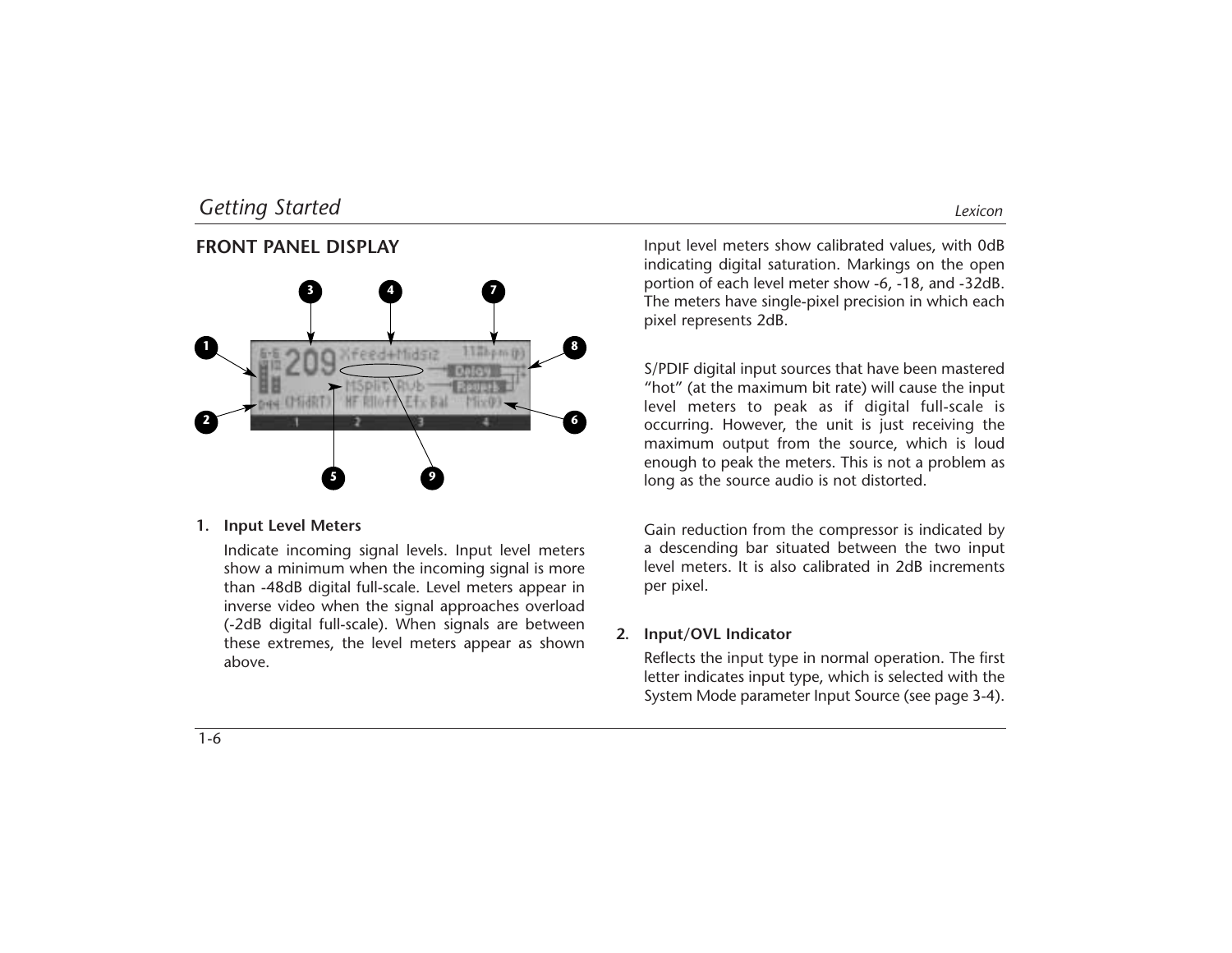"S" stands for stereo, "L" stands for mono left, "R" stands for mono right, and "D" stands for digital. "NoD" appears when digital input is selected, but no valid digital audio signal is present. The number after the letter indicates the sample rate (44.1 or 48kHz).

When the processor is in saturation, the letters "OVL" overwrite the input type indicator. This signals the need to reduce input levels or the value of a parameter on the verge of feedback. "OVL" does not indicate input overload.

#### **3. Program Number**

Indicates the number of the program that is loaded. When a different program is cued, its number will appear in inverse video below the program number after a period of time.

#### **4. Program Name**

Indicates the name of the selected program.

#### **5. Bank Name**

Indicates the name of the selected bank.

#### **6. EDIT Knobs 1 to 4**

Indicates the function of EDIT knobs 1 to 4.

#### **7. Tempo**

Indicates the current tempo as well as the current setting of the System Mode parameter Tempo Mode (see page 3-5) - "P" for Program, "G" for Global. If the current program is not affected by tempo, this area of the display will be blank.

#### **8. Routing Configuration**

Shows the routing configuration for the selected program (see page 4-18).

#### **9. Messages**

Displays miscellaneous information, such as MIDI activity, Bypass state, S/PDIF status, etc. When no messages are required, this area of the display will be blank (as pictured on the previous page).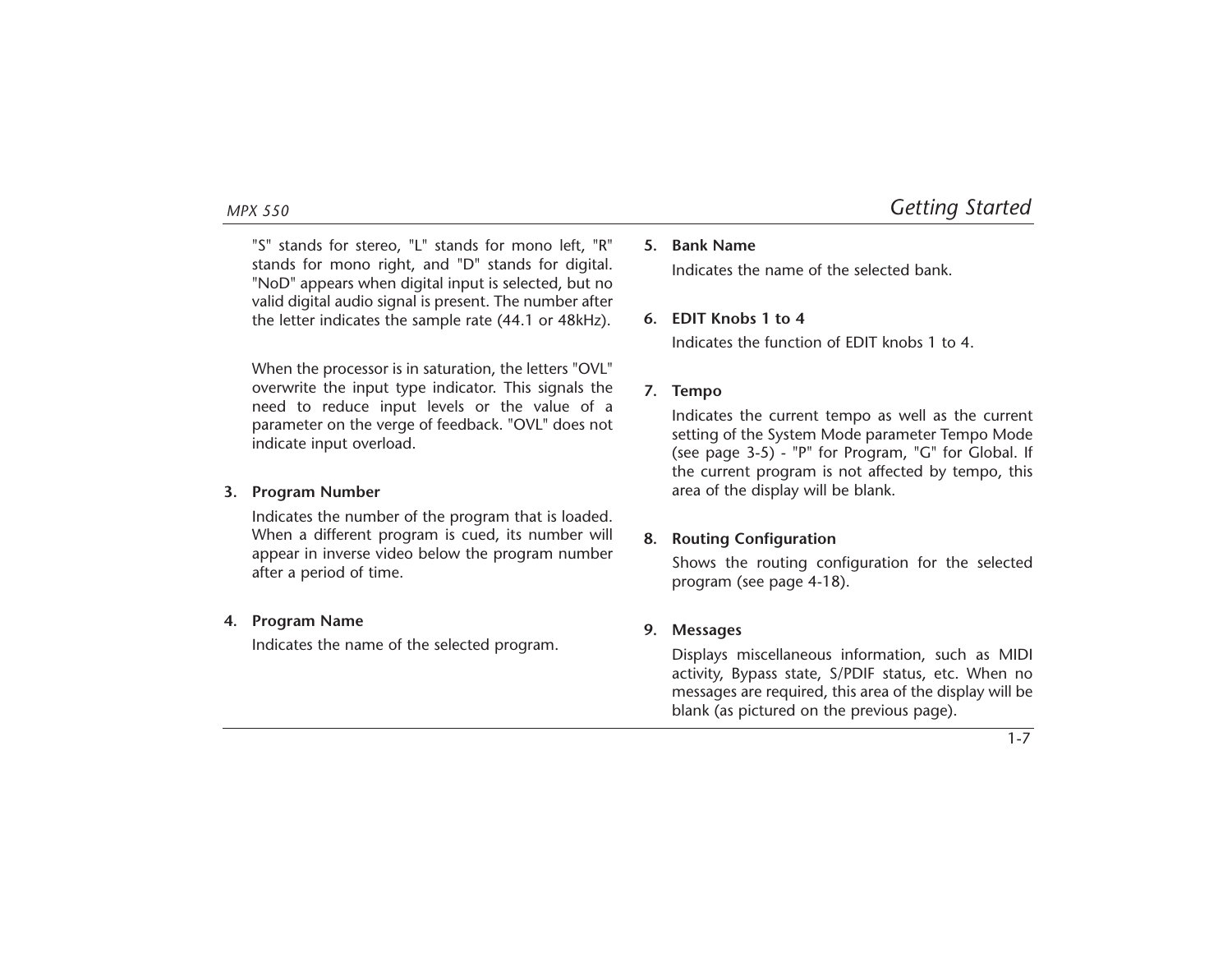#### **REAR PANEL OVERVIEW**



**1. AC Input Connector**

Provides power to the unit with the supplied power cord.

#### **2. MIDI IN and MIDI OUT/THRU**

Two 5-pin DIN MIDI connectors are available for MIDI IN and software-selectable MIDI OUT/THRU.

#### **3. FOOTSWITCH**

Allows footswitch control of front panel Bypass and Tap functions. A 1/4 inch Tip/Ring/Sleeve connector and a momentary contact footswitch are available. (See page 1-10 for more information.)

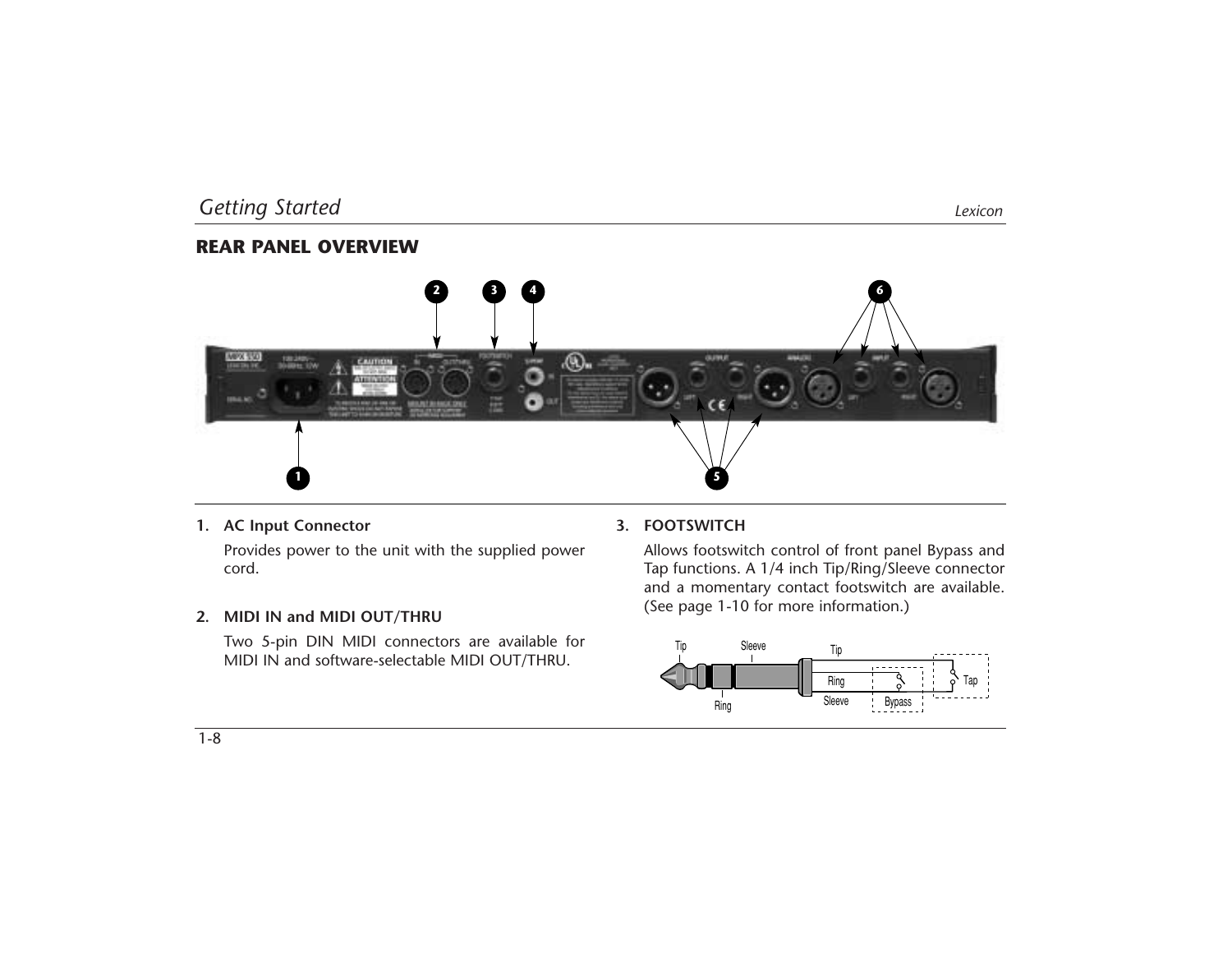#### **4. S/PDIF IN and OUT**

Provide digital audio input and output. Two RCA S/PDIF connectors are available. The unit accepts inputs at 44.1 or 48kHz.

#### **5. ANALOG OUTPUTs**

Provide analog audio output. Balanced outputs are available on either XLR or 1/4 inch Tip/Ring/Sleeve connectors.

#### **6. ANALOG INPUTs**

Provide analog audio input. Balanced inputs are available on either XLR or 1/4 inch Tip/Ring/Sleeve connectors.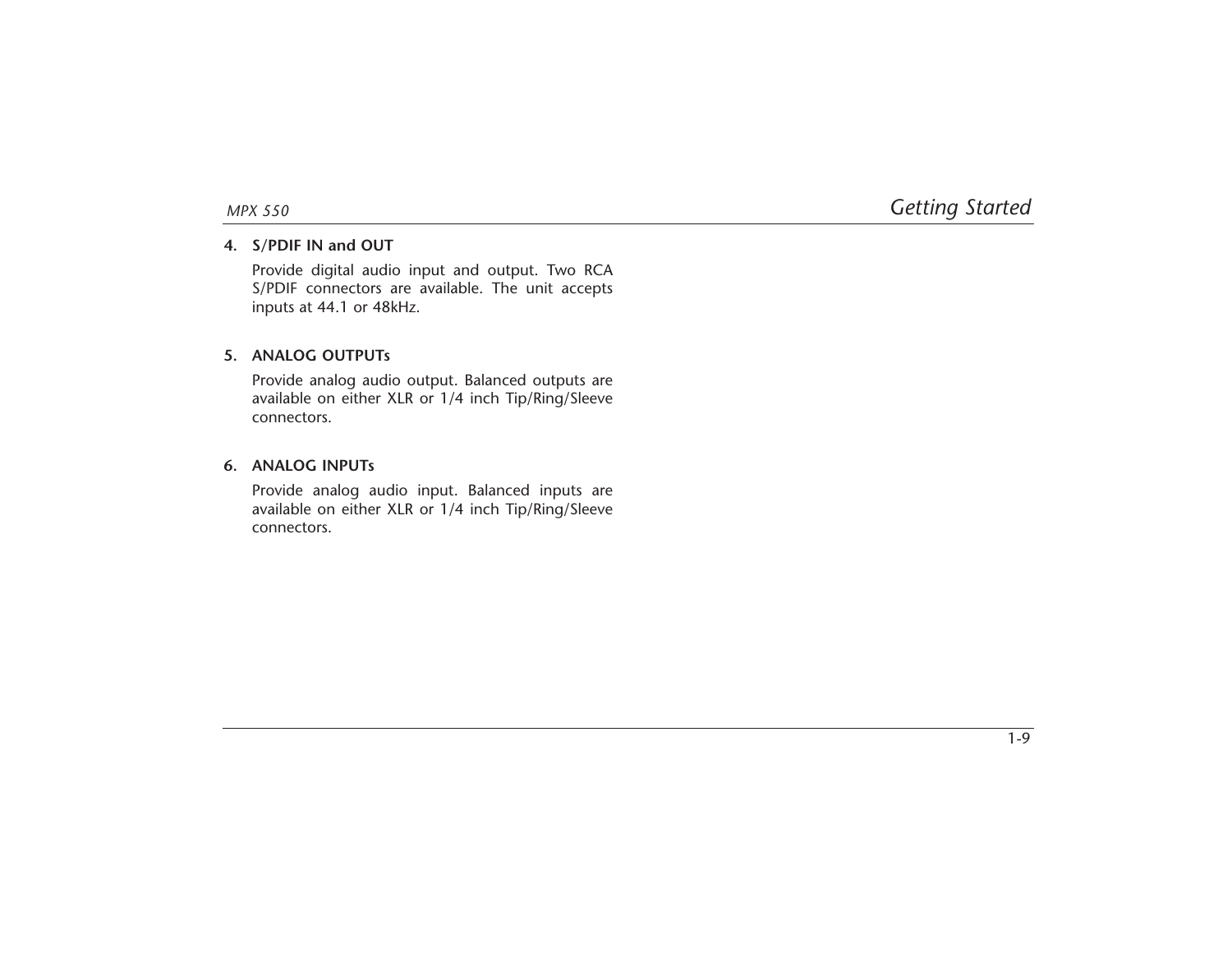#### **CONNECTING THE UNIT**

The INPUT and OUTPUT connectors on the MPX 550 are 1/4 inch Tip/Ring/Sleeve and XLR sockets. Either may be used. Connections should be made utilizing high-quality shielded cables.

The MPX 550 produces effects from either mono or stereo sources. Either input can be used for mono sources. It is recommended to use stereo outputs whenever possible. Only material with Dual Mono routing is designed for mono outputs. Use either output connector if mono output is required.

#### **FOOTSWITCH**

A footswitch connected to the rear panel FOOTSWITCH connector can be used to control front panel Tap and Bypass functions. A momentary footswitch can be wired to a Tip/Ring/Sleeve connector. A stereo Y-connector allows two identical switches to be used.

#### *Note:*

*Power off the unit prior to connecting the footswitch; otherwise, Bypass functions will be enabled.*

#### *Dual-Function Footswitch*

*A dual-function footswitch with a set of labels to indicate Tap and Bypass functionality is available at Lexicon dealers or at www.lexicon.com.*

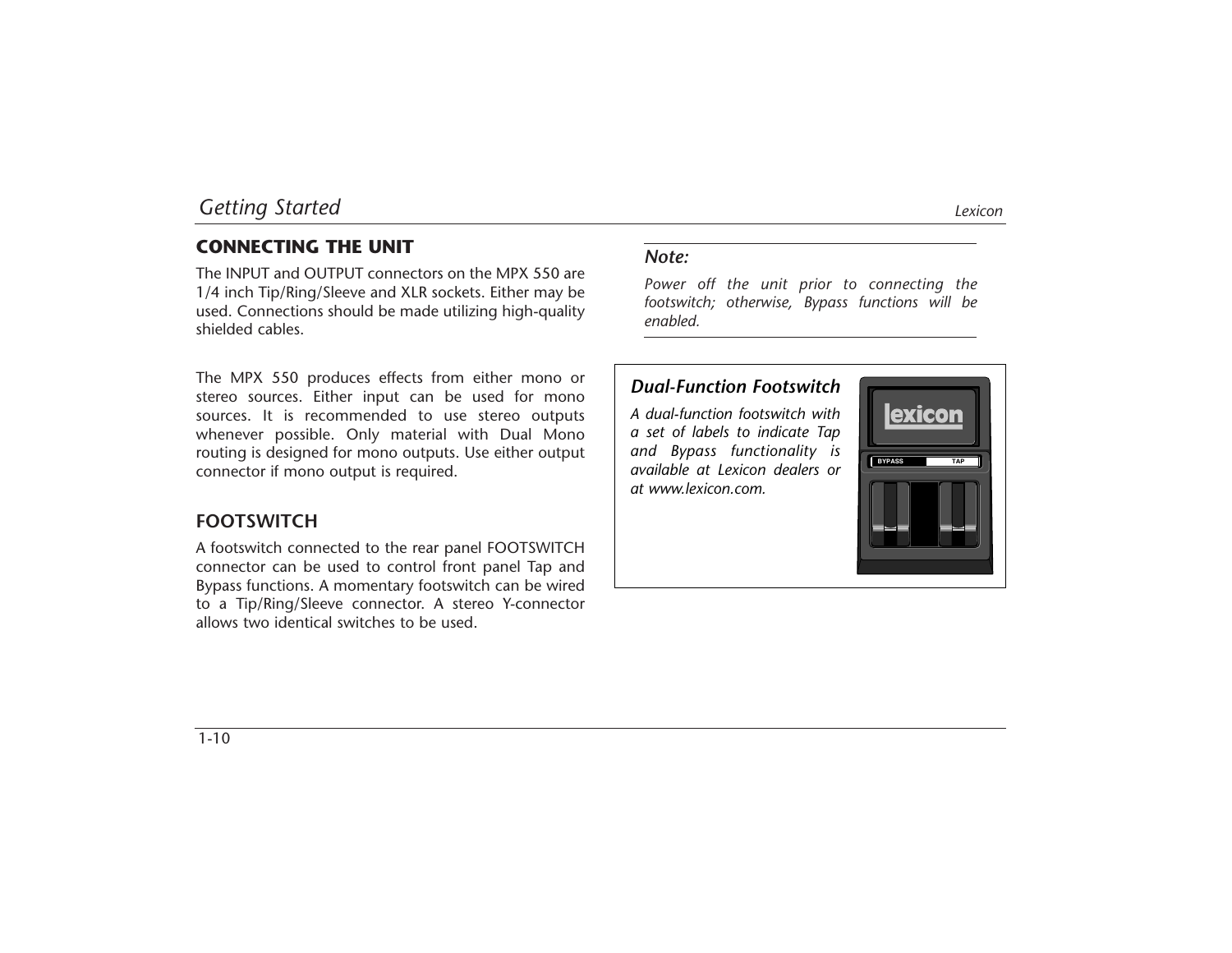#### **TYPICAL CONNECTIONS TO A CONSOLE**

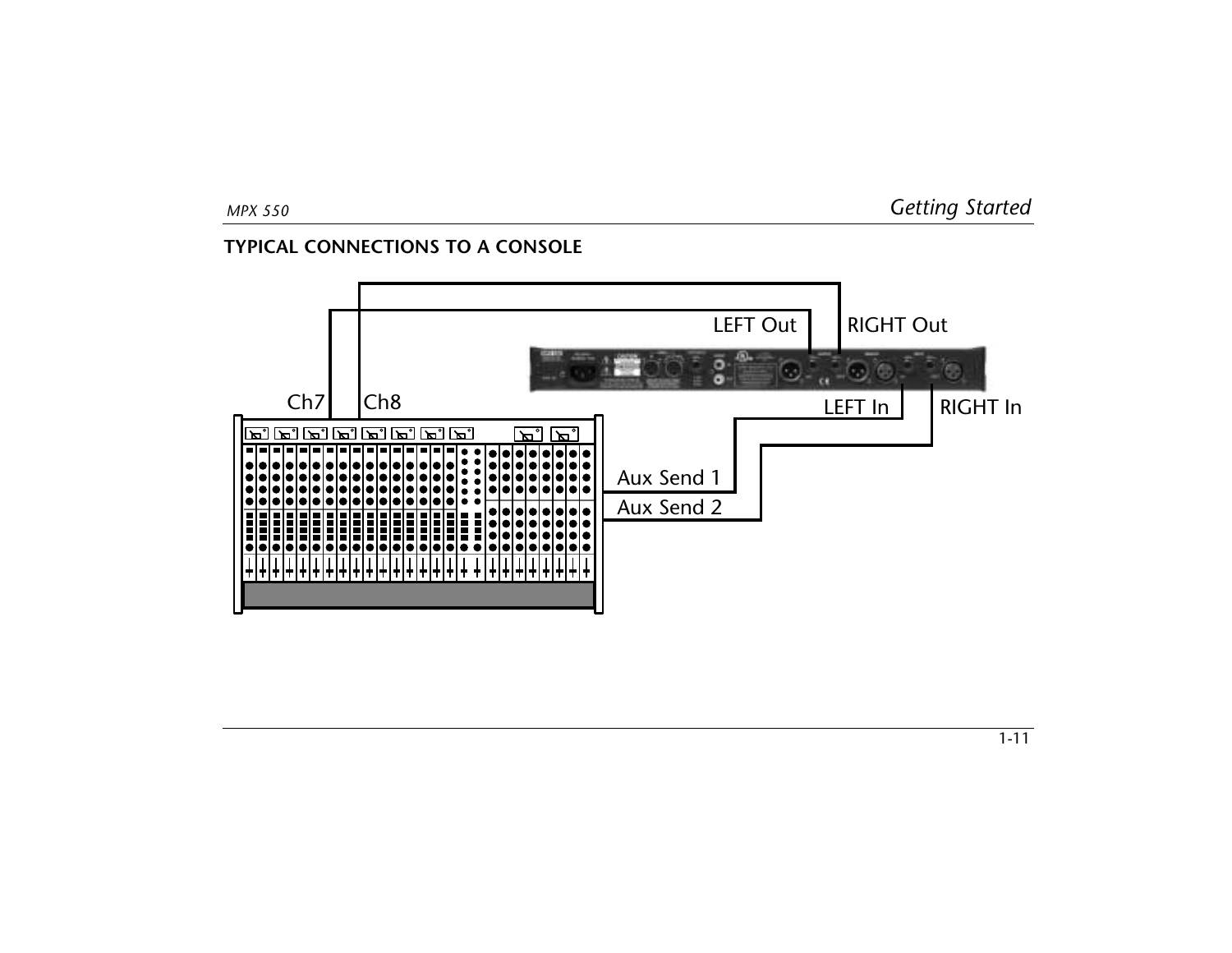#### **SETTING AUDIO LEVELS**

#### *Note:*

*As with all audio products, it is good practice to first power on all outboard equipment, then the mixer, then the speakers.*

#### **INPUT**

- 1. Load Program 1.
- 2. Set the Mix parameter to Dry (Edit Page 1, EDIT knob 4).
- 3. Using high-level program material, begin with a low input level and advance it slowly.
- 4. When audible distortion is reached or when the display clip indicators light and remain lit, lower the input level until the clip meters appear only on the highest peaks.

The Input Trim knob allows the unit to be driven by an input level within a range of +8 to +20dBu. The minimum setting (fully counterclockwise) should be optimal for +4dBu (balanced) inputs. The maximum setting (fully clockwise) should be optimal for -10dBV (unbalanced) inputs.

#### **OUTPUT**

- 1. Press the front panel System button to activate System Mode. Output Level, the first System Mode parameter, will be displayed.
- 2. Turn EDIT knob 3 to set the Output Level parameter. Unity gain for a +4dBu input device should be -12dB.
- 3. Press the System button again to deactivate System Mode.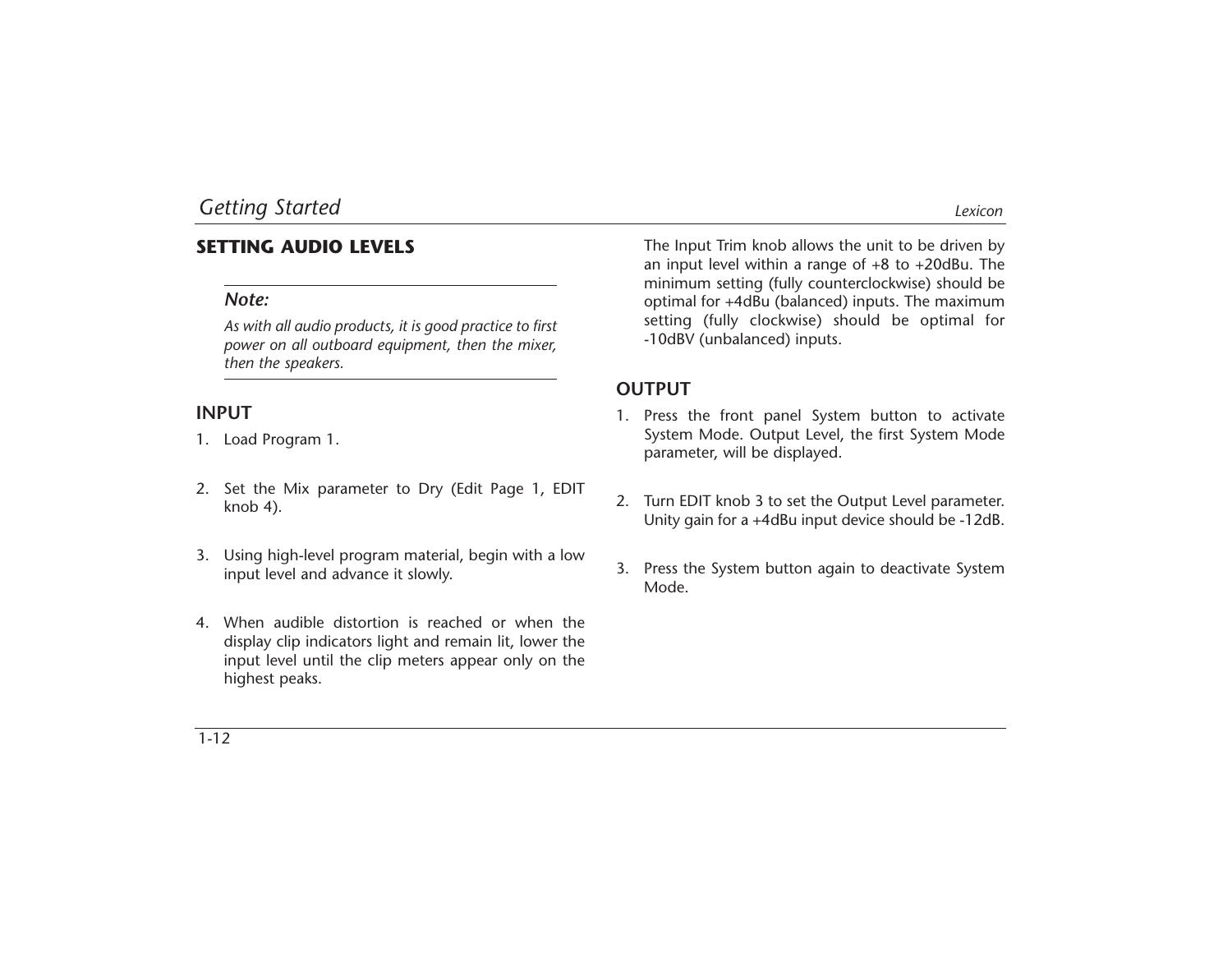# **2**

## *Basic Operation*

| Matching Rhythm • Audio Tap • Global Tempo |
|--------------------------------------------|
|                                            |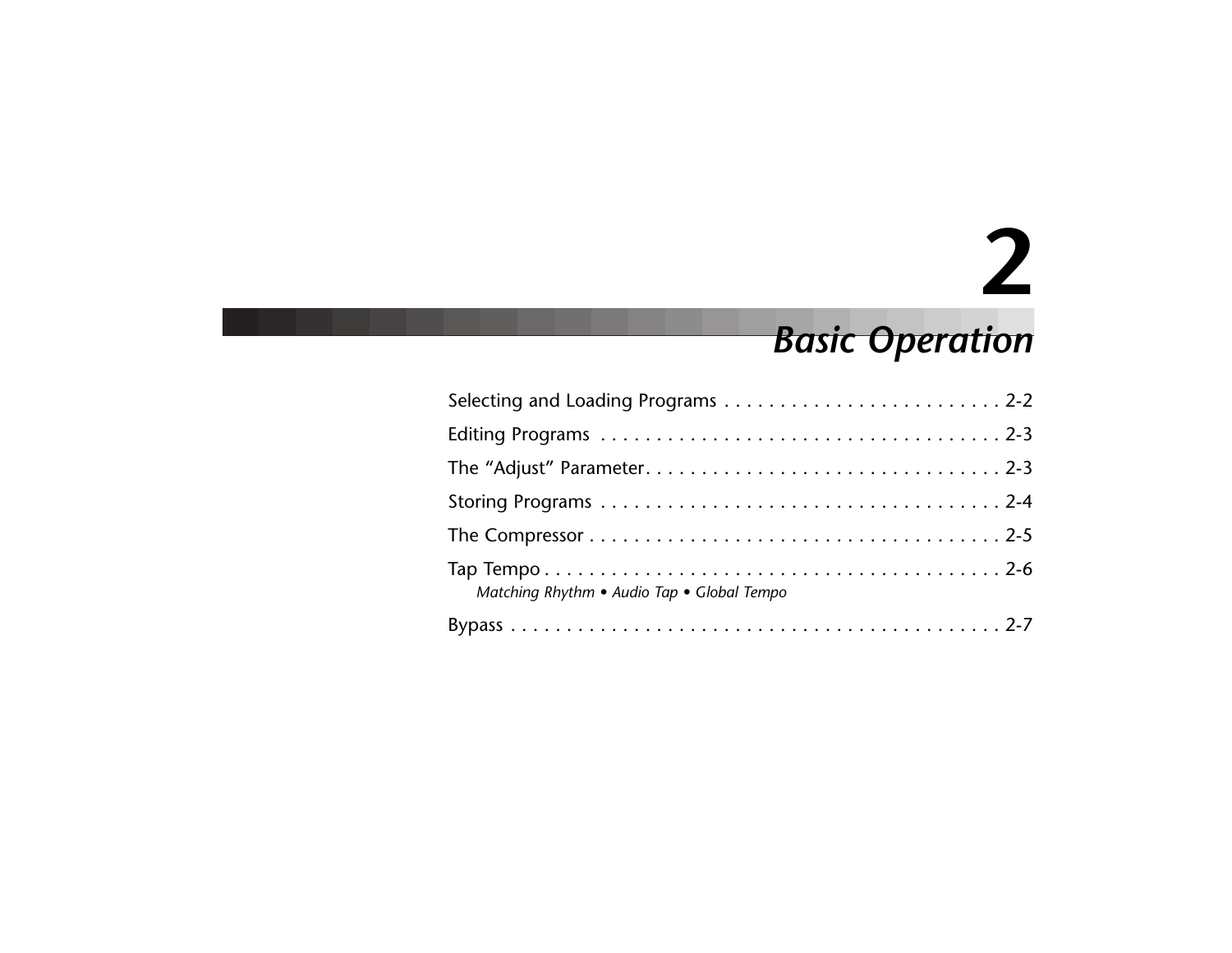*Turn the PROGRAM knob clockwise to*

#### **SELECTING AND LOADING PROGRAMS**

When powered on, the unit will load the last program that was loaded during the previous operating session. To select another program, turn the front panel PROGRAM knob.

When the PROGRAM knob is turned clockwise, the unit will cycle forward through programs in the selected bank, then proceed to cycle forward through programs in the next bank. When turned counterclockwise, the unit will cycle backward through programs in the selected bank, then proceed to cycle backward through programs in the previous bank. When the PROGRAM knob is pushed inward and turned, the unit will cycle through program banks.

The name and number of the selected program appear

on the front panel display (see page 1-6). The Load LED will light to indicate that the selected program is cued for loading. After 4 seconds,



the front panel display will revert to showing the name and number of the loaded program. However, the Load LED will remain lit to indicate that the selected program is still cued for loading. The number of the cued program will appear in inverse video below the number of the currently loaded program. To load the cued program, press the front panel Load button.

The unit can be configured to automatically load programs 3/4 second after the PROGRAM knob stops turning. To do this, set the System Mode parameter Auto Load to Enabled (see page 3-7).

*Press and turn the PROGRAM knob to*



*Turn the PROGRAM knob counterclockwise to*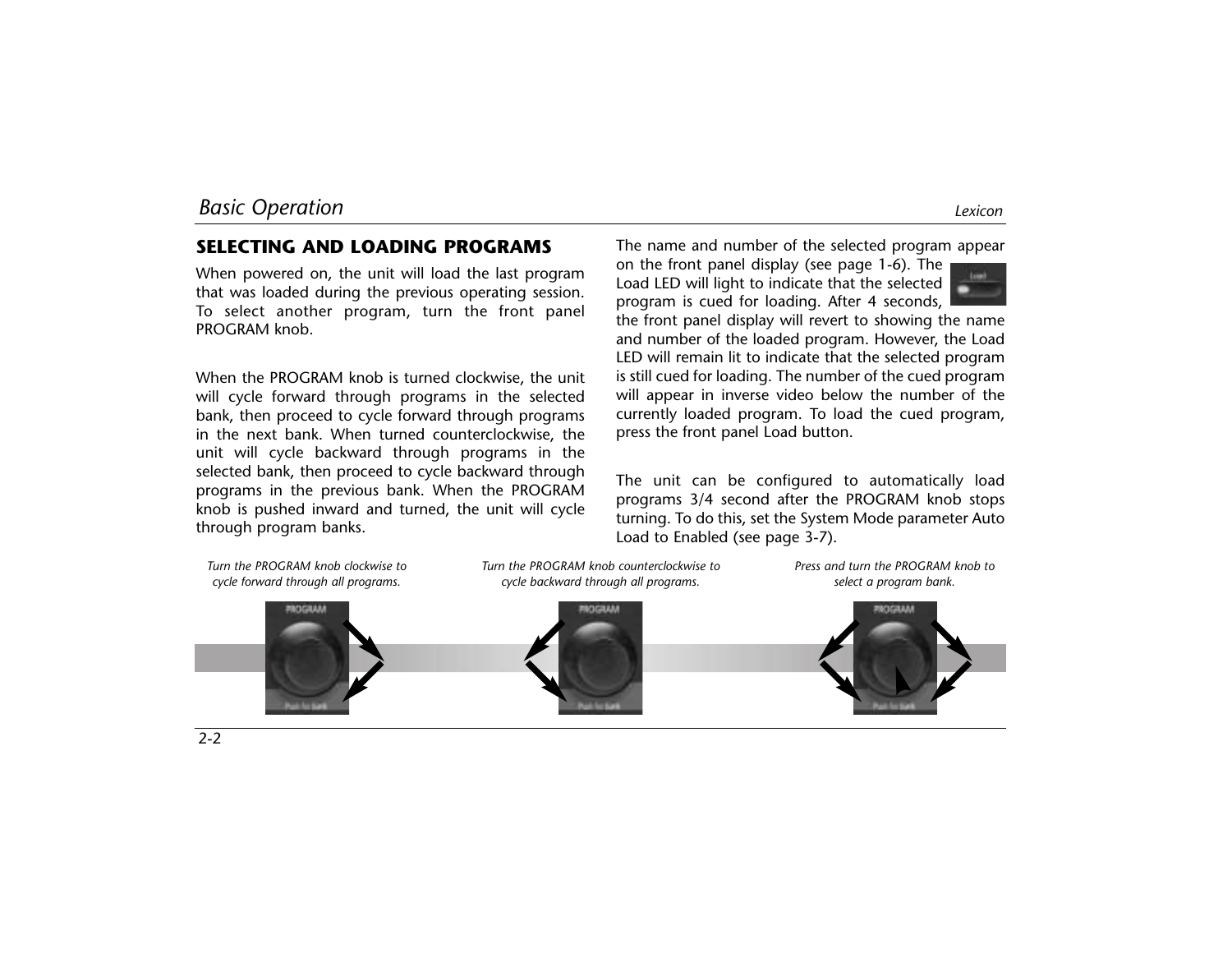#### **EDITING PROGRAMS**

Each program features up to 20 parameters, which are organized into Edit Pages with as many as four parameters

each. Press the front panel Edit Pages button to cycle through available Edit Pages for the loaded program.

Parameters available on the selected Edit Page appear across the bottom of the front panel display, as shown on page 1-6. The number below each parameter corresponds with the number above the Edit knob used to change its setting. When a parameter setting is changed, it will appear in inverse video on the front panel display and the Edit Pages LED will light to show that the program has been modified. The LED will no longer be lit when another program is loaded or if the modified version is stored.

If another program is selected before the modified program is stored, the edited version will still appear as

the loaded program. However, the Load LED will light to indicate that a new program is cued for loading.



**Litt From:** 

individual programs, and in most cases controls several parameters at once to handle complicated editing processes. For instance, "Adjust" controls the liveness of space in Chamber and Room programs by changing Decay, Early Reflections, and EQ simultaneously.

The "Adjust" parameter is located on Edit Page 1 and controlled with EDIT knob 1. It appears in parenthesis, such as (MidRT) pictured at the right. When EDIT knob 1 is turned, the bottom line of the front panel



display shows a more complete description of the parameter function in that program. The "Adjust" parameter is MIDI-compatible with a range of 0 to 127.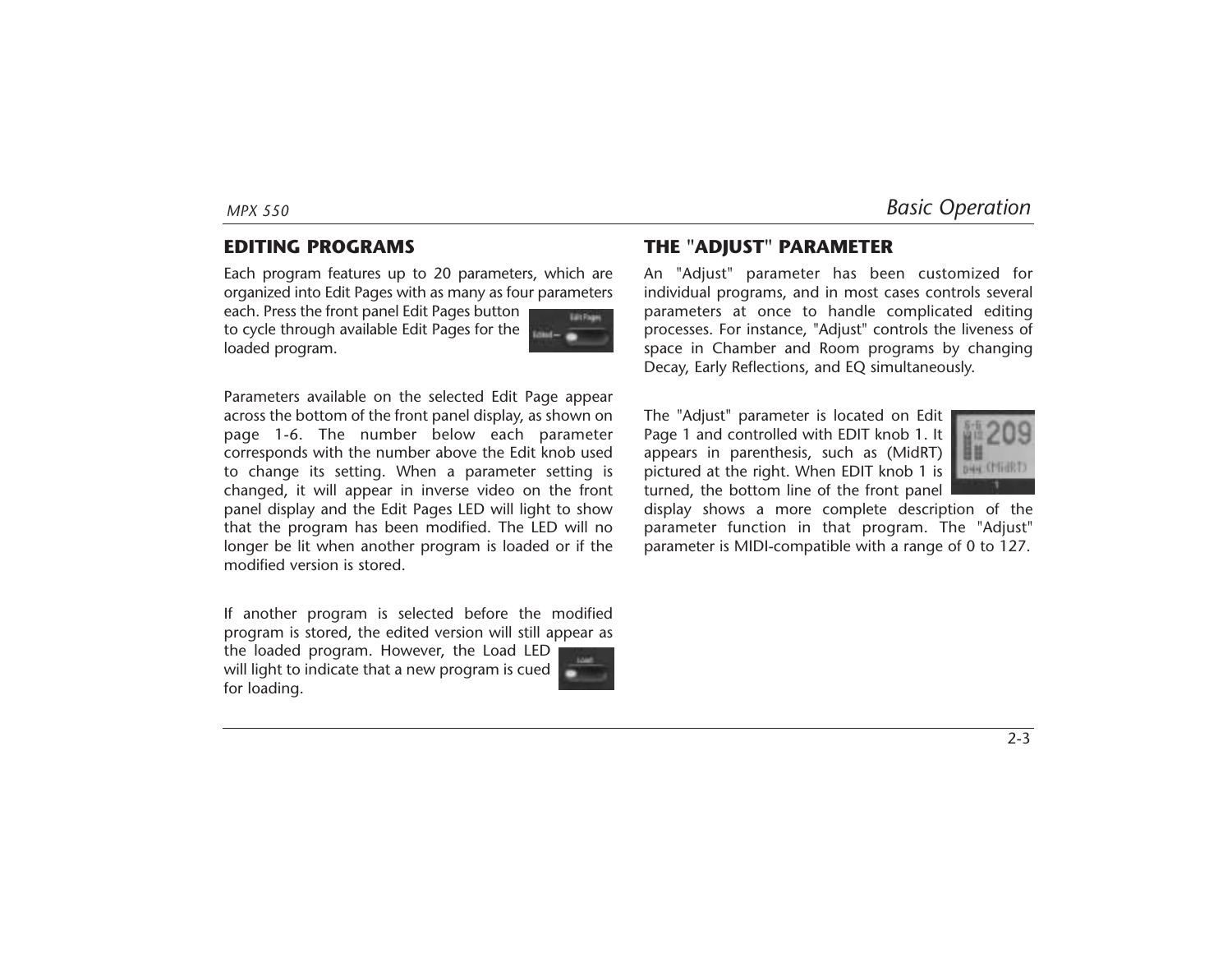#### **STORING PROGRAMS**

The User Bank contains no programs when the MPX 550 is shipped. However, it includes 64 memory locations available for storing user-modified programs.

To store a program:

1. Press the Store button. The Store and Tap/Cancel LEDs will light to indicate that the store function is armed. The first empty User Bank location will be selected.



To cancel the store function without saving the program, press the Tap/Cancel button. This can be done at any time before the store procedure is completed.



2. Use the PROGRAM knob to select a different User Bank location. The message area on the front panel display (see page 1-6) indicates whether the selected User Bank location is available or empty.

- 3. The program appears on the front panel with its original name and a numeric suffix. If desired, use EDIT knobs 1 and 3 to change the name of the program.
- 4. Press the Store button to save the program to the selected location. The message "Stored" will appear briefly on the display. The Edit LED will no longer be lit when the saved version becomes the selected program.

#### *Note:*

*When storing a user program, allow the unit to complete the entire store process before powering the unit off. If the unit is power cycled during the process, all previously stored programs may be lost.*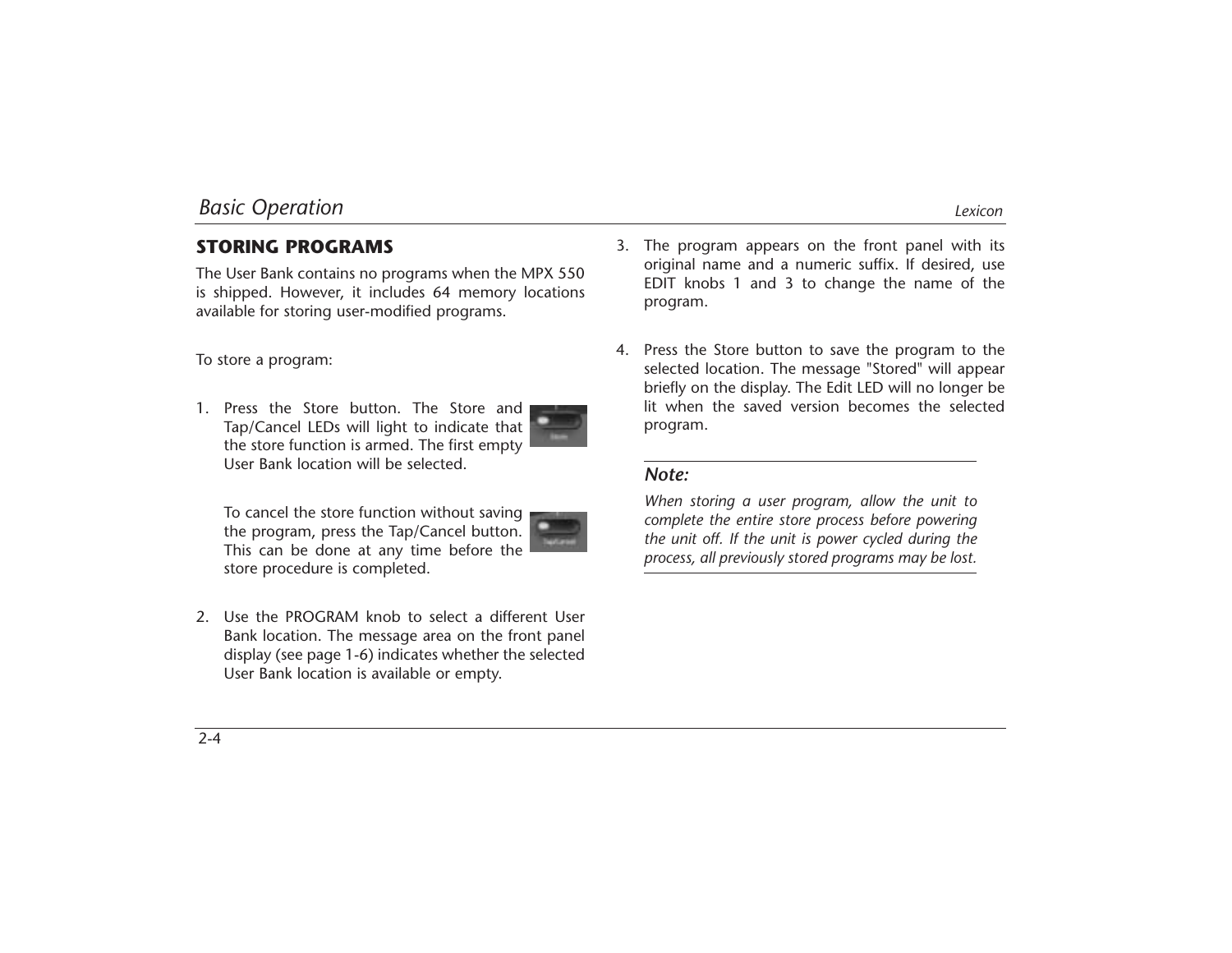#### **THE COMPRESSOR**

The compressor is available in all programs, except Dynamics. (Dynamics uses a different compression mechanism, explained on page 4-33.) The compressor sits in the wet component of the signal in front of the effects in the loaded program. It is controlled with four parameters: CmpRatio, Threshld, CmpAttk, and CmpRels. These parameters are located on the last Edit Page for each program, except those in the Cmprssr Bank.

The ratio (CmpRatio) parameter can be set to ratios of 1:1 (off), 2:1, 3:1, 4:1, 5:1, and 10:1. The threshold (Threshld) parameter can be set within a 0 to -32dB range. These settings are relative to 0dBFS (digital saturation). The compressor is disabled if either the ratio parameter is set to 1:1 or the threshold parameter is set high enough to prevent the incoming signal from crossing the compression threshold.

The attack (CmpAttk) and release (CmpRels) parameters determine how fast the compressor responds, within 3dB of the output level dictated by the incoming signal. For most music material, the release time should be about four times longer than the attack time. Both must be long enough to accommodate the bass content of the music.

If the compressor is set to react faster than the waveform of the music itself, the resulting changes in output level will re-shape the waveform enough to produce undesirable audio effects. For example, 80Hz has a period of 12ms. If this is a dominant component in the music, set both the attack and release parameters to at least 12ms, even higher for better results. The compressor acts on both the left and right channels at the same time, using the sum of the two channels as its trigger.

Compression presets are available in the Cmprssr Bank (see page 4-31). For other compression-only effects, send compressor output into a Dly/Eko program with the Delay parameter set to 0. The compressor does not add propagation delay to the audio path. (Note the converters introduce about 2ms of propagation delay.)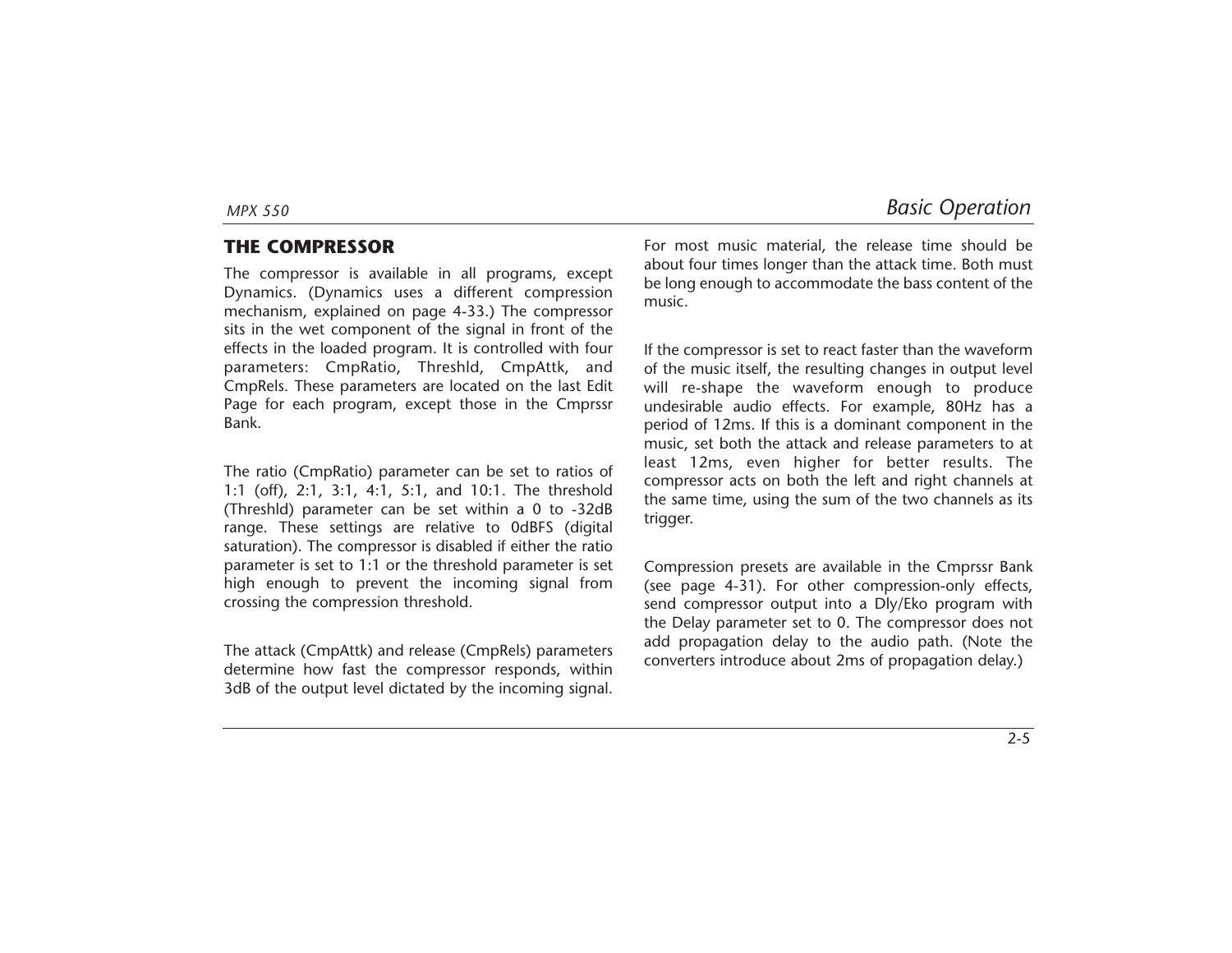#### **TAP TEMPO**

#### **MATCHING RHYTHM**

Tap Tempo can be used to match the delay times and modulation rates of tempo-based programs with those of the music. The Tap/Cancel button LED will flash whenever a tempo-based program is loaded. The current tempo rate appears in the top-right corner of the front panel display.

It is not required to enter what "could be" the delay time in milliseconds. Just press the Tap/Cancel button twice, and the unit will

calculate the appropriate delay time. To change tempo, press the Tap/Cancel button twice again in the new rhythm.

Tempo can also be set with a footswitch (see page 1-10) or MIDI control device (see page 6-4).

#### **AUDIO TAP**

To use audio input to set tempo:

1. Press and hold the Tap/Cancel button until the message "Detecting audio..." appears at the top of the front panel display. (The optional dual footswitch allows the musician to continue playing the instrument while pressing and holding the Tap button.)

Tempo parameters available for the loaded program will also appear on the front panel display.

- 2. Still holding the Tap/Cancel button, play two short notes in rhythm.
- 3. Release the Tap/Cancel button. The message "Knob 3 to change" will appear at the top of the front panel display to indicate that EDIT knob 3 is now available to adjust tempo.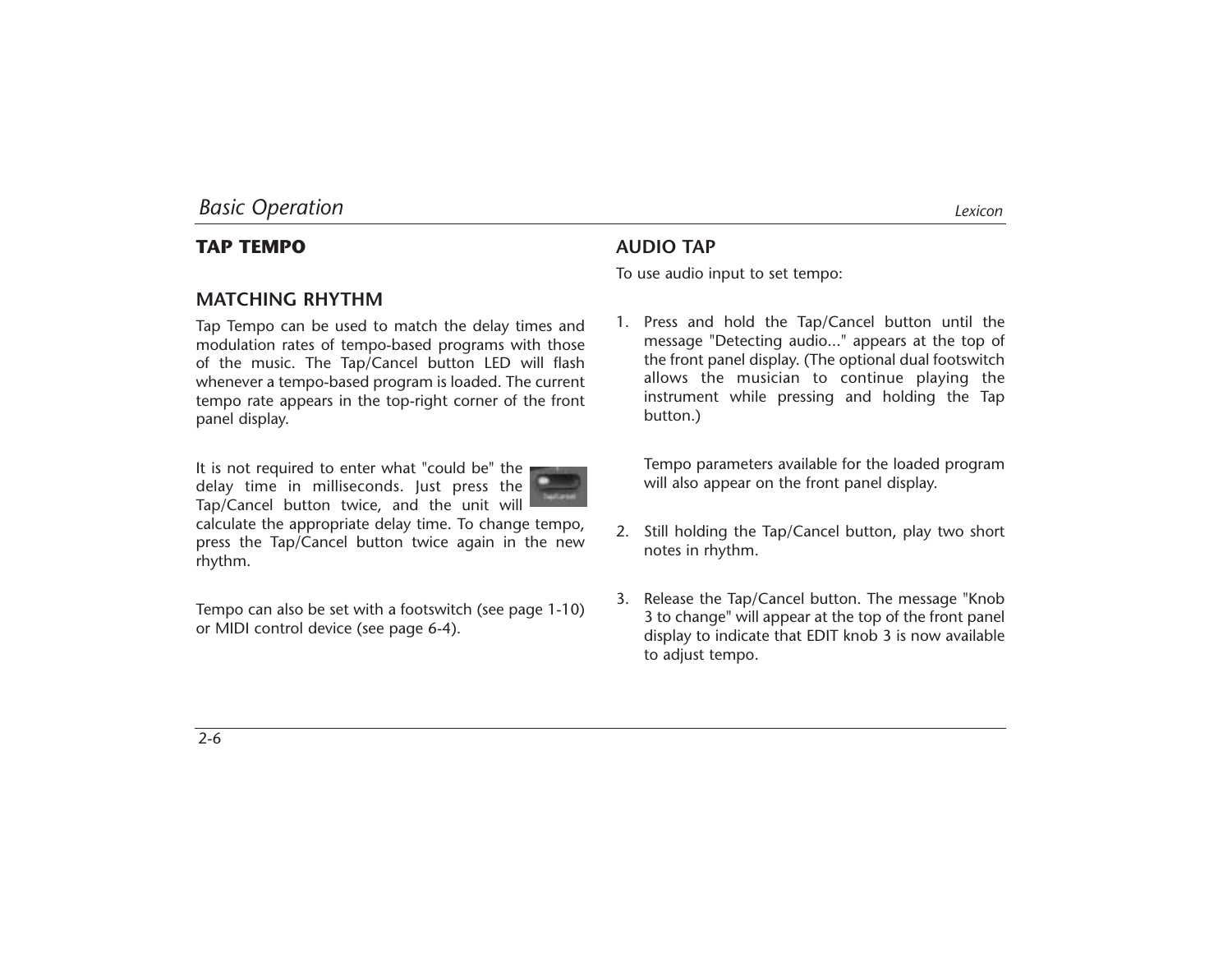*MPX 550 Basic Operation*

- 4. If desired, turn EDIT knob 3 to further adjust tempo in bpm (beats per minute).
- 5. Press the Tap/Cancel button to exit this mode.

Audio tap is a must for live performances. It offers a simple method of setting delay times and modulation rates to match the music.

#### **GLOBAL TEMPO**

The Tap/Cancel button LED will flash when a tempocontrolled program is loaded. Most factory presets are stored with individual tempo rates, which can be customized to suit personal taste. Tap in the new tempo, then store the modified version of the program in the User Bank.

To recall the tempo rate stored with each program, set the System Mode parameter Tempo Mode (see page 3-5) to Program. The unit will apply the individual tempo setting of each program as it is loaded. To apply the current tempo rate to all programs, set the System Mode parameter Tempo Mode to Global. The unit will ignore individual tempo settings and apply the current tempo setting to each program as it is loaded.

#### **BYPASS**

The Bypass button can be used to force the unit to pass only dry audio, to mute the outputs immediately, or to mute the inputs to the



loaded program. Its function depends on the setting of the System Mode parameter Bypass Mode (see page 3-5). When Bypass Mode is set to Dry, the unit sends only dry, unprocessed audio to the outputs. When set to Full Mute, the unit mutes the outputs. When set to Input Mute, the unit mutes the inputs only. Running effects will continue their natural decay.

Bypass functions can also be activated with a footswitch (see page 1-10) or MIDI control device (see page 6-4).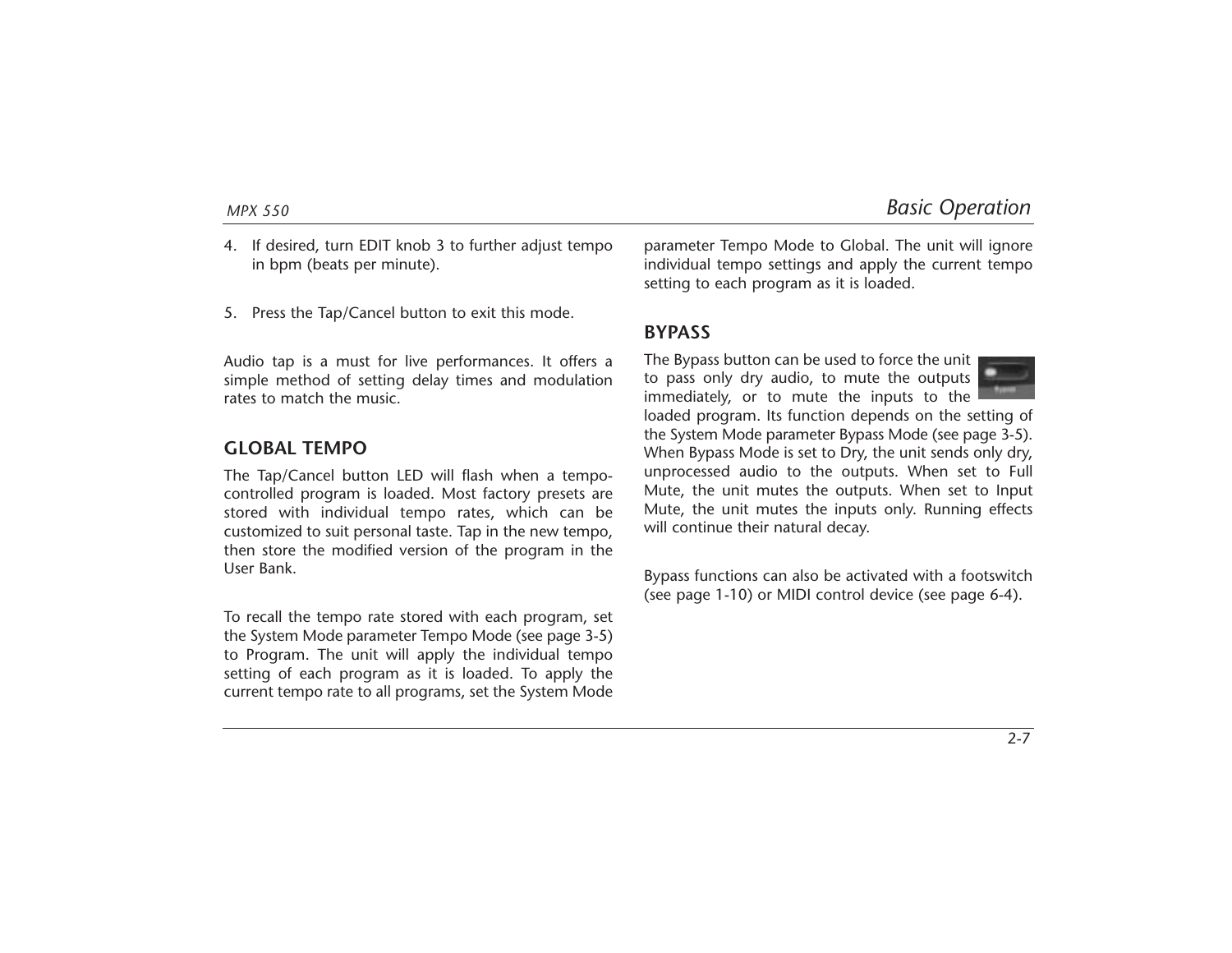*System Mode* **3**

System Mode Functions . . . . . . . . . . . . . . . . . . . . . . . . . . . . . . . 3-2 *Parameters • MIDI Dumps • Restore Default Commands*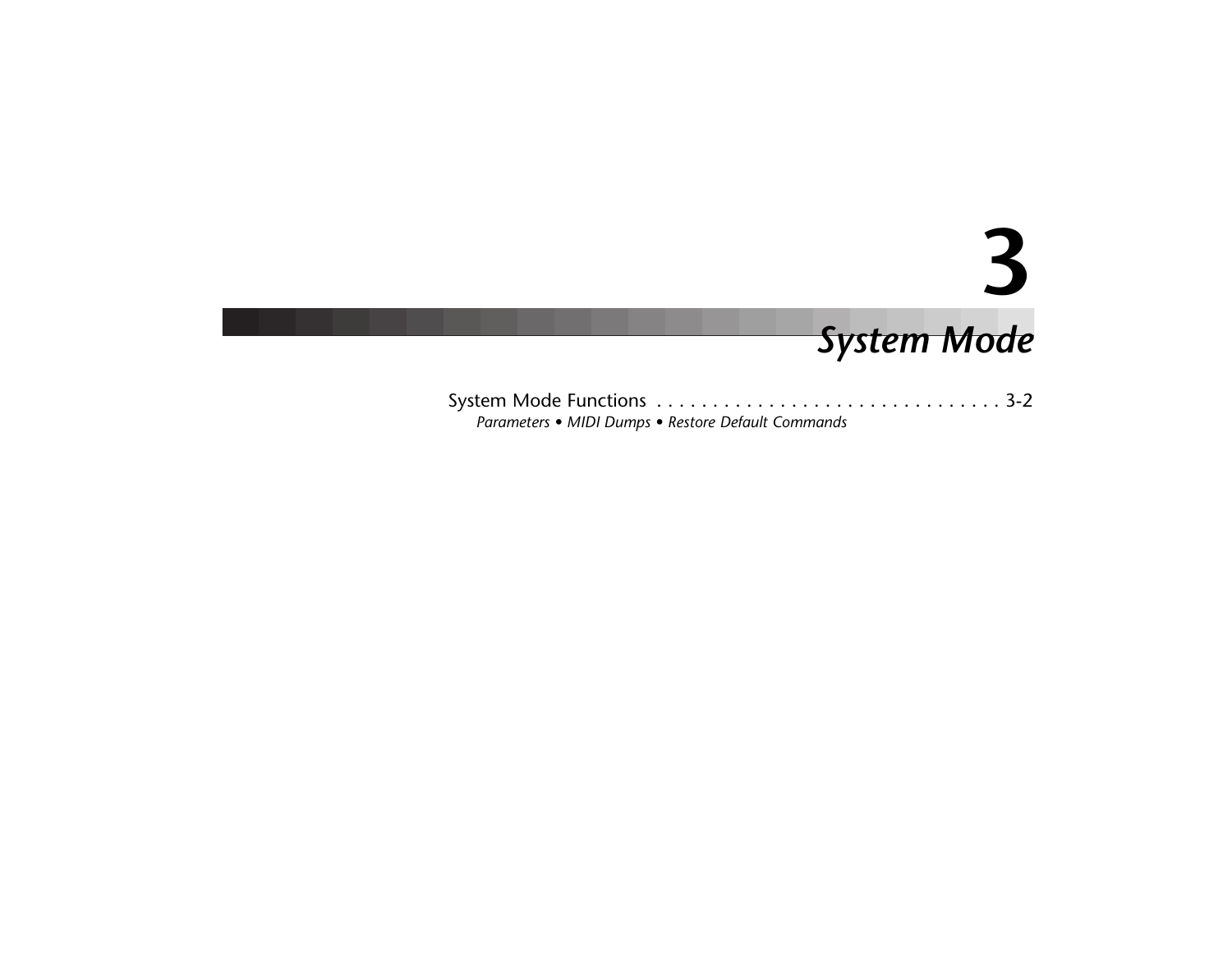# **SYSTEM MODE FUNCTIONS**

System Mode can be used to set System Mode parameters, execute MIDI Dumps, and restore

default settings. To enter System Mode, press the front panel System button. The System LED will light to indicate that System Mode is active.

The tables that begin at the right show System Mode functions. EDIT knob 1 selects the desired function, and EDIT knob 3 changes the parameter setting (if applicable). Changes to System Mode parameters are effective immediately. MIDI Dumps and Restore Default Commands require confirmation to execute.

To exit System Mode, press the System button again. Detailed descriptions of all System Mode functions begin on page 3-4.

| Parameter              | <b>Settings</b>                                                     |
|------------------------|---------------------------------------------------------------------|
| Output Level           | $0dB*$ to $-31dB$<br>$\bigcirc$ ff                                  |
| Input Source           | Analog Stereo*<br>Analog Mono L,<br>Analog Mono R<br>S/PDIF Digital |
| Clock Source           | Internal 44.1kHz*<br>Internal 48kHz<br>External (S/PDIF)            |
| Digital Output         | Processed*<br>Dry                                                   |
| Mix Mode               | Program*<br>Global                                                  |
| <b>Bypass Mode</b>     | $Dry*$<br><b>Full Mute</b><br>Input Mute                            |
| Program Load Mode      | Bypass Dry*<br><b>Full Mute</b>                                     |
| Tempo Mode             | Program*<br>Global                                                  |
| <b>Compressor Mode</b> | Program*<br>Global                                                  |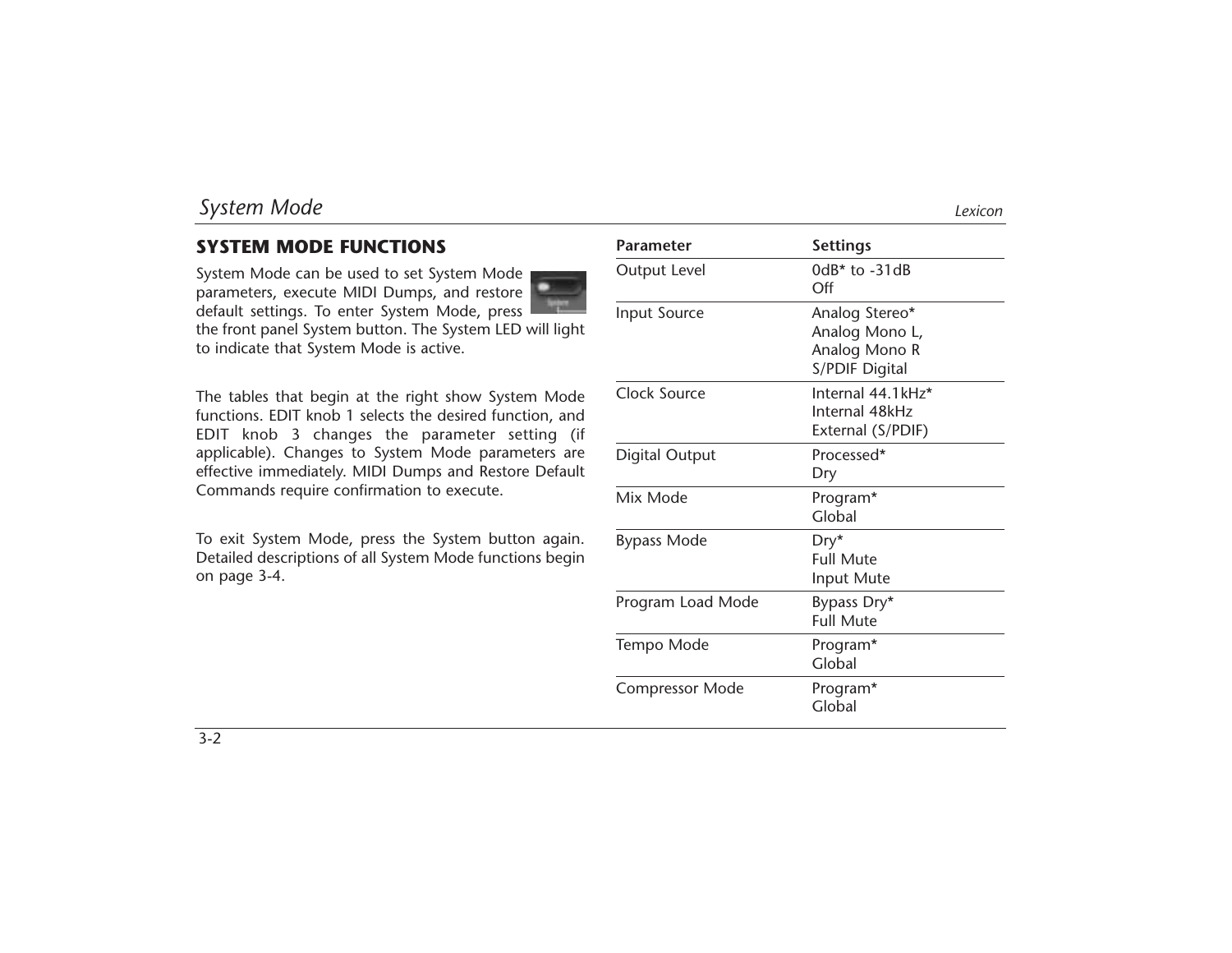| <b>Parameter</b>      | <b>Settings</b>                                                 | (continued) | <b>MIDI Dumps</b>                                   | Settings (if applicable) |
|-----------------------|-----------------------------------------------------------------|-------------|-----------------------------------------------------|--------------------------|
| <b>MIDI Patches</b>   | Enabled*<br><b>Disabled</b>                                     |             | Dump User Bank                                      | $1 - 16$<br>$17 - 32$    |
| MIDI Channel          | Off<br>$1*$ to 16                                               |             |                                                     | 33-48<br>49-64           |
|                       | Omni                                                            |             | Dump Current Program                                |                          |
| MIDI Program Change   | Enabled*<br><b>Disabled</b><br>R <sub>1</sub> -MPX <sub>1</sub> |             | Dump System Data<br><b>Restore Default Commands</b> |                          |
| MIDI Clock In         | Enabled*<br><b>Disabled</b>                                     |             | Clear User Bank                                     |                          |
| MIDI Out/Thru         | Out*<br>Thru                                                    |             | Factory Init                                        |                          |
| <b>Operating Mode</b> | Normal*<br>Demo<br>Locked                                       |             |                                                     |                          |
| <b>Memory Protect</b> | Enabled<br>Disabled*                                            |             |                                                     |                          |
| Auto Load             | Enabled<br>Disabled*                                            |             |                                                     |                          |
| Display Brightness    |                                                                 |             |                                                     |                          |

*\* Indicates default setting*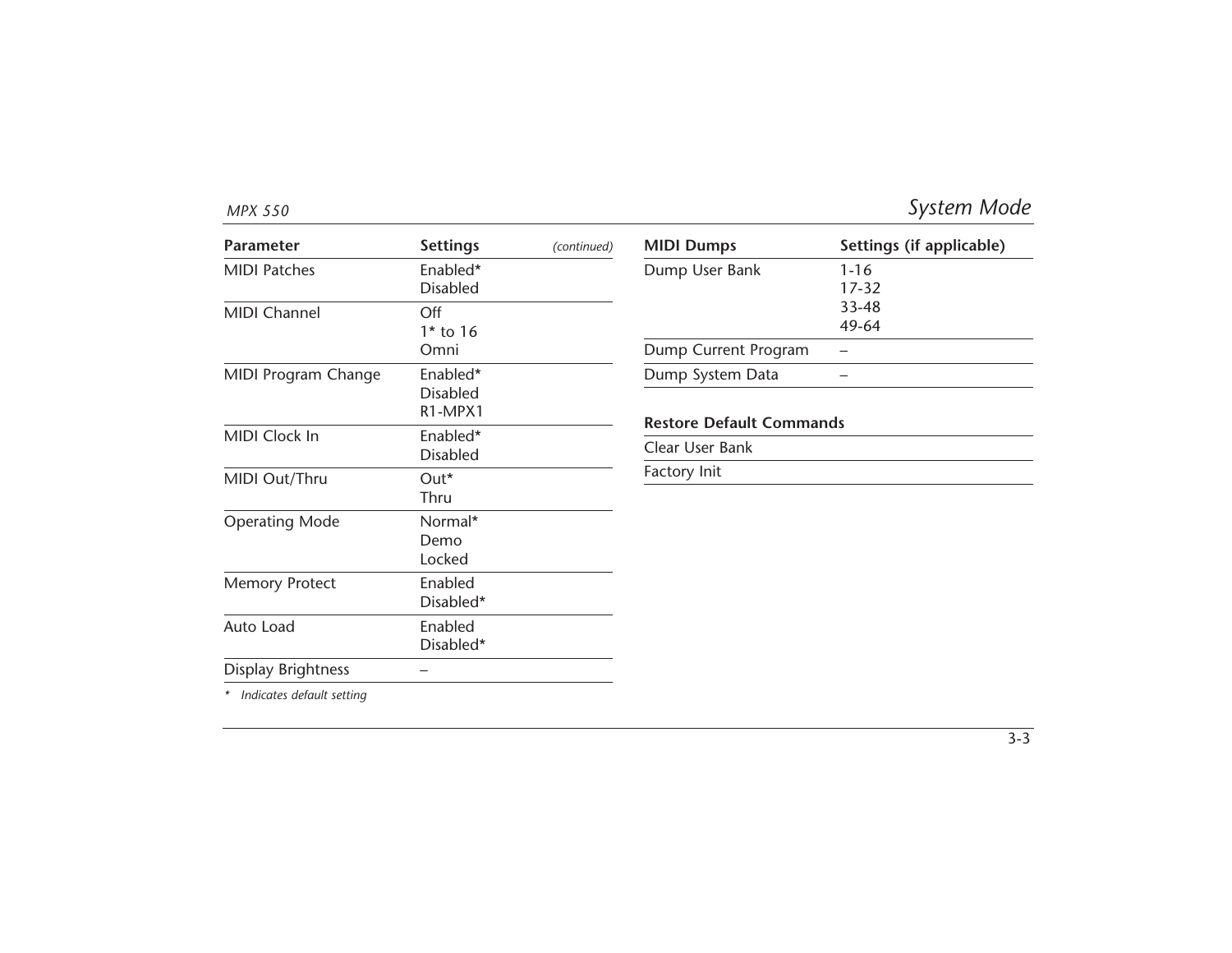# **PARAMETERS**

**Output Level** (0 to -31dB, Off)

Sets output level attenuation within a 0 to -31dB range, or off.

### **Input Source**

(Analog Stereo; Analog Mono L and R; S/PDIF Digital)

Selects input type. The current selection is indicated in the lower-left corner of the front panel display. "S" stands for Analog Stereo, "L" stands for Analog Mono L, "R" stands for Analog Mono R, and "D" stands for S/PDIF digital. The number following the prefix indicates the sample rate (48 or 44.1kHz). "NoD" indicates that no valid digital audio signal is present.

When set to Analog Stereo, the unit processes signals from both analog inputs. When set to Analog Mono L, the unit sends signals from the ANALOG INPUT labelled LEFT to both processor inputs. When set to Analog Mono R, the unit sends signals from the ANALOG INPUT labelled RIGHT to both processor inputs.

When set to S/PDIF Digital, the unit processes signals from the S/PDIF IN connector. If no valid digital audio signal is present, the unit will mute and an alert message will appear on the front panel display.

### *Note:*

*When the Input Source parameter is set to S/PDIF Digital, the Clock Source parameter will automatically be set to External (S/PDIF).*

#### **Clock Source**

(Internal 44.1kHz and 48kHz, External (S/PDIF))

Selects the internal or external clock source for the unit. When set to Internal 44.1kHz, the unit utilizes an internal clock with a 44.1kHz sample rate. When set to Internal 48kHz, the unit utilizes an internal clock with a 48kHz sample rate. When set to External (S/PDIF), the unit utilizes the S/PDIF input signal, even if an analog source is used. "NoD" will appear in the lower-left corner of the front panel display if no valid digital input signal is present to utilize for the external clock.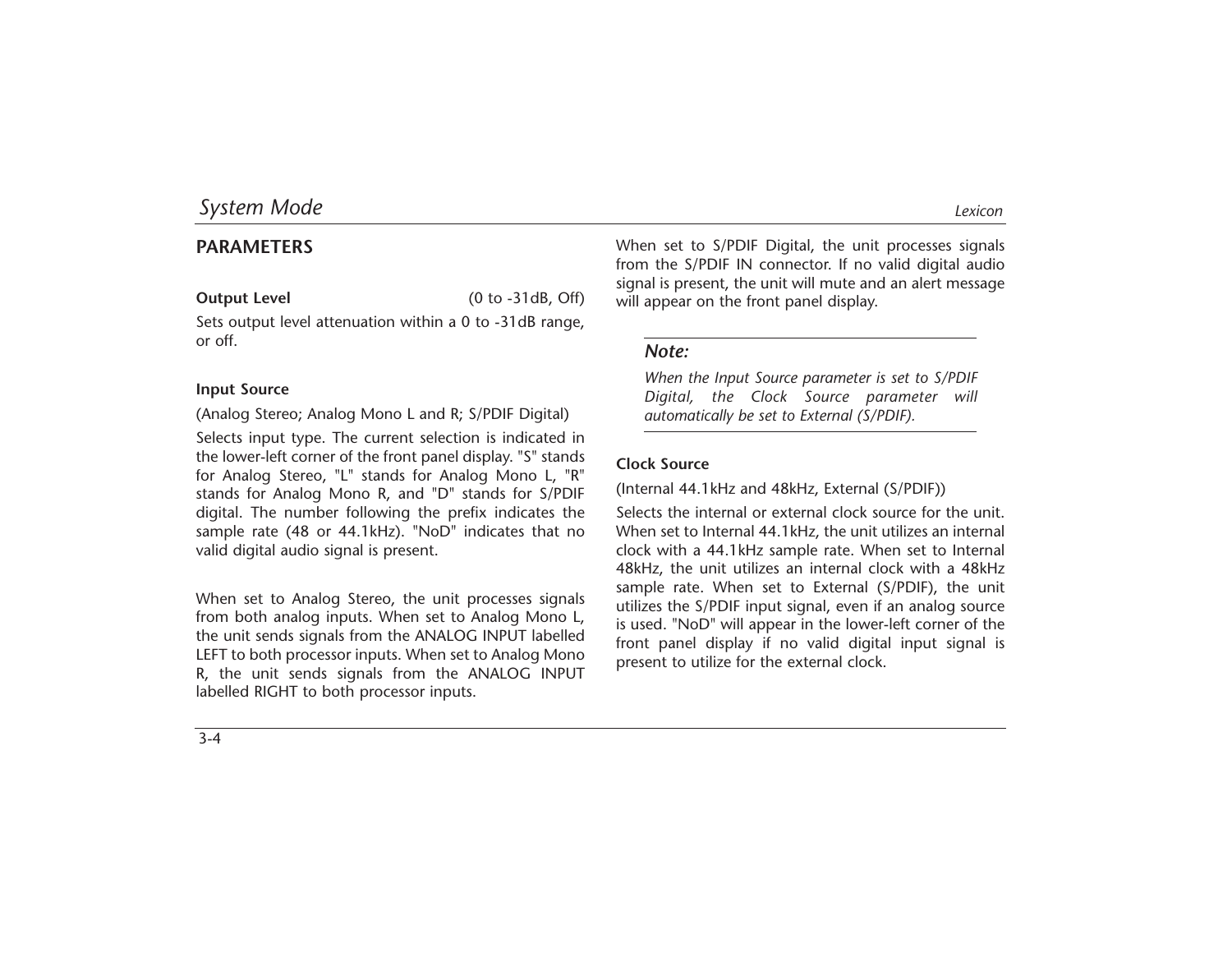### **Digital Output** (Processed, Dry)

Selects the source for the digital output. When set to Processed, the digital output is the same as the analog outputs. Its mix level will reflect the current setting of the Mix parameter. When set to Dry, the digital output is the input. This setting is useful for recording dry tracks while still providing processing at the analog outputs.

**Mix Mode** (Program, Global)

Controls the mix level that is applied when a new program is loaded. Mix levels are stored with each program. When Mix Mode is set to Program, the unit applies the stored mix level of the selected program to that program as it is loaded. When set to Global, the unit ignores stored mix levels and applies the current mix level to each program as it is loaded.

**Bypass Mode** (Dry, Full Mute, Input Mute)

Sets the function of Bypass. When set to Dry, the unit sends only dry, unprocessed audio to the outputs. When set to Full Mute, the unit mutes the outputs. When set to Input Mute, the unit mutes the inputs only. Running effects will continue their natural decay.

### **Program Load Mode** (Bypass Dry, Full Mute)

Controls the processing of incoming audio signals during program load. When set to Bypass Dry, the unit sends only dry, unprocessed audio to the outputs. When set to Full Mute, the unit mutes during program load.

**Tempo Mode** (Program, Global)

Controls the tempo setting that is applied when a new program is loaded. A tempo setting is stored with each program. When Tempo Mode is set to Program, the unit applies the stored tempo setting of each program as it is loaded. When set to Global, the unit applies the current tempo setting to each program as it is loaded.

#### **Compressor Mode** (Program, Global)

Controls the compression settings that are applied when a new program is loaded. Compression settings are stored with each program. When Compressor Mode is set to Program, the unit applies the stored setting of each program as it is loaded. When set to Global, the unit applies the current compression setting to each program as it is loaded.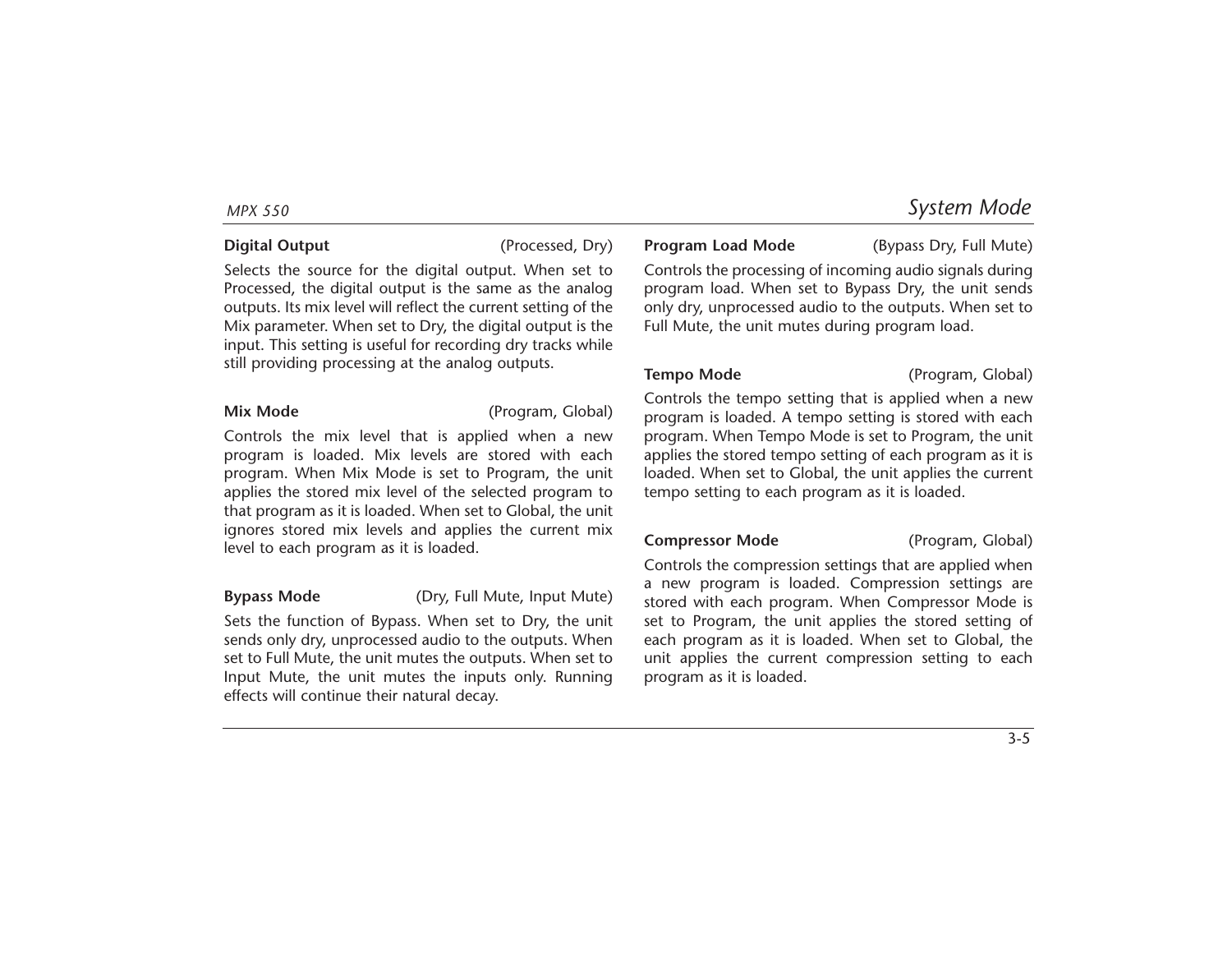**MIDI Patches** (Enabled, Disabled)

Enables and disables Learned Patches. When set to Enabled, the unit responds to Learned Patches. When set to Disabled, the unit ignores Learned Patches, preventing accidental changes.

**MIDI Channel** (Off, 1 to 16, Omni)

Selects the MIDI Channel for MPX 550 messages. When set to Off, the unit ignores messages sent on all MIDI channels. When set within a range of 1 to 16, the unit responds to messages sent on the selected MIDI channel. When set to Omni, the unit responds to messages sent on all MIDI channels.

**MIDI Program Change** (Enabled, Disabled, R1-MPX 1)

Enables and disables MIDI Program Change messages. When set to Enabled, the unit responds to MIDI Program Change messages. When set to Disabled, the unit ignores MIDI Program Change messages, preventing accidental changes. When set to R1-MPX 1, the unit responds to program change messages from a Lexicon MPX R1 Foot Controller set to MPX 1 Mode.

Enables and disables MIDI Clock messages. When set to Enabled, Tap Tempo is changed by incoming MIDI messages. When set to Disabled, the unit ignores MIDI Clock messages, preventing accidental changes.

#### **MIDI Out/Thru** (Out, Thru)

Controls the function of the MIDI OUT/THRU connector. When set to Out, the unit can generate its own MIDI Dumps. When set to Thru, the unit can forward - but cannot generate or modify - MIDI messages.

**Operating Mode** (Normal, Demo, Locked)

Controls front panel knobs and buttons. When set to Normal, front panel controls perform their normal functions. When set to Demo, front panel controls are placed in a continuous program load cycle for demonstration purposes. When set to Locked, front panel controls are locked to their current settings. When front panel controls are locked: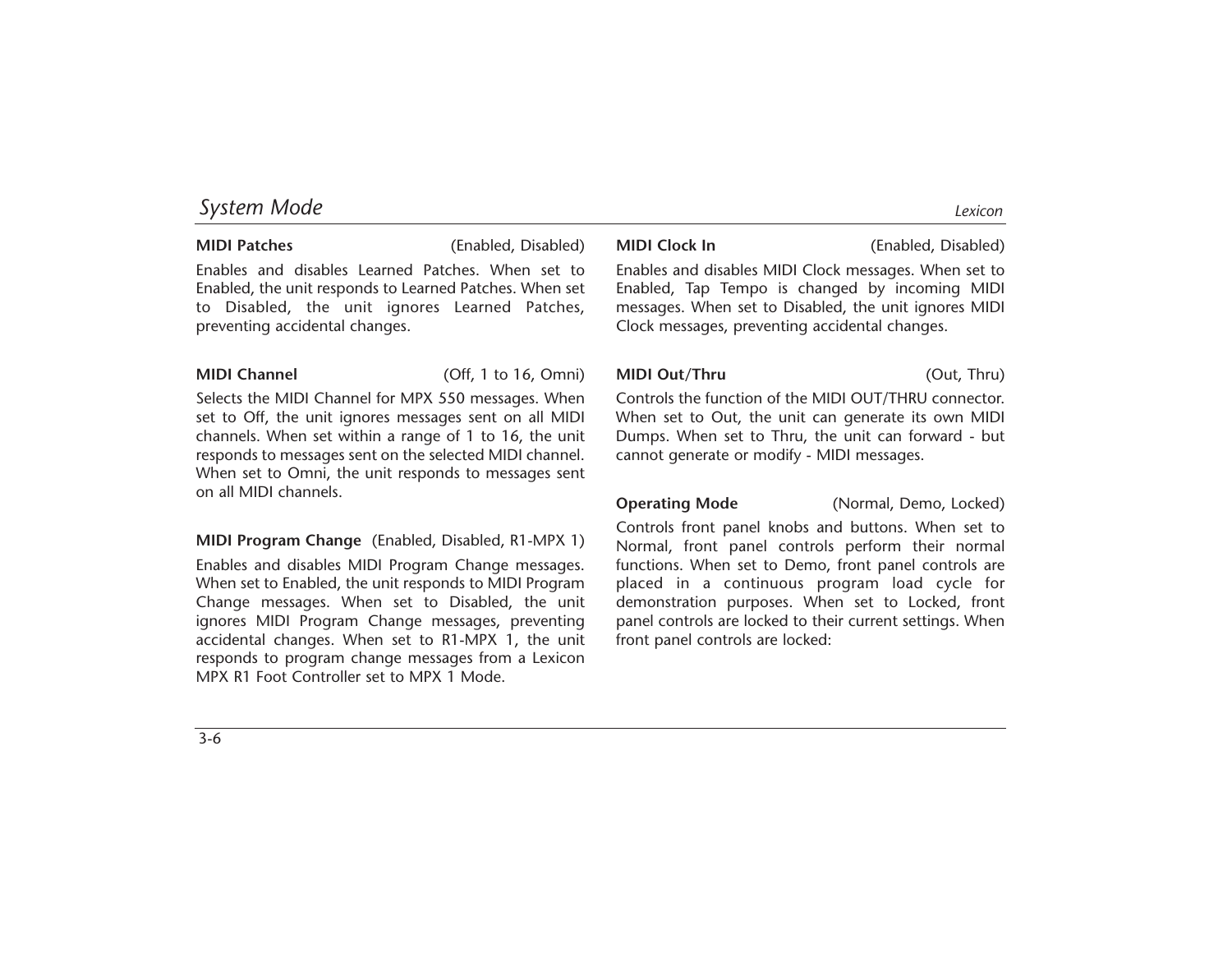- • The front panel PROGRAM knob is still available for selecting user programs only. Programs stored in the User Bank are still available, but cannot be modified.
- • The System Mode parameter Auto Load is set to Enabled.
- •Bypass functions are still available.
- •Tempo and Patches cannot be learned.
- •System Mode can still be activated.

Changes to the Operating Mode parameter will not take effect until the unit has been powered off, then powered on again.

**Memory Protect** (Enabled, Disabled)

Protects the User Bank from accidental changes. When set to Enabled, the unit prevents changes to the User Bank. However, it does not prevent changes to System Mode parameters, nor does it prevent the restoration of factory-default settings. Restoring default settings will still erase all programs stored in the User Bank. When set to Disabled, the unit does not prevent changes to the User Bank.

**Auto Load** (Enabled, Disabled)

Determines whether the front panel Load button must be pressed to load selected programs. When set to Enabled, programs will automatically load 3/4 second after the PROGRAM knob stops turning. When set to Disabled, programs will not load until the Load button is pressed.

### **Display Brightness**

Controls the brightness of the front panel display. Turn EDIT knob 3 clockwise to make the display darker, and counterclockwise to make the display brighter.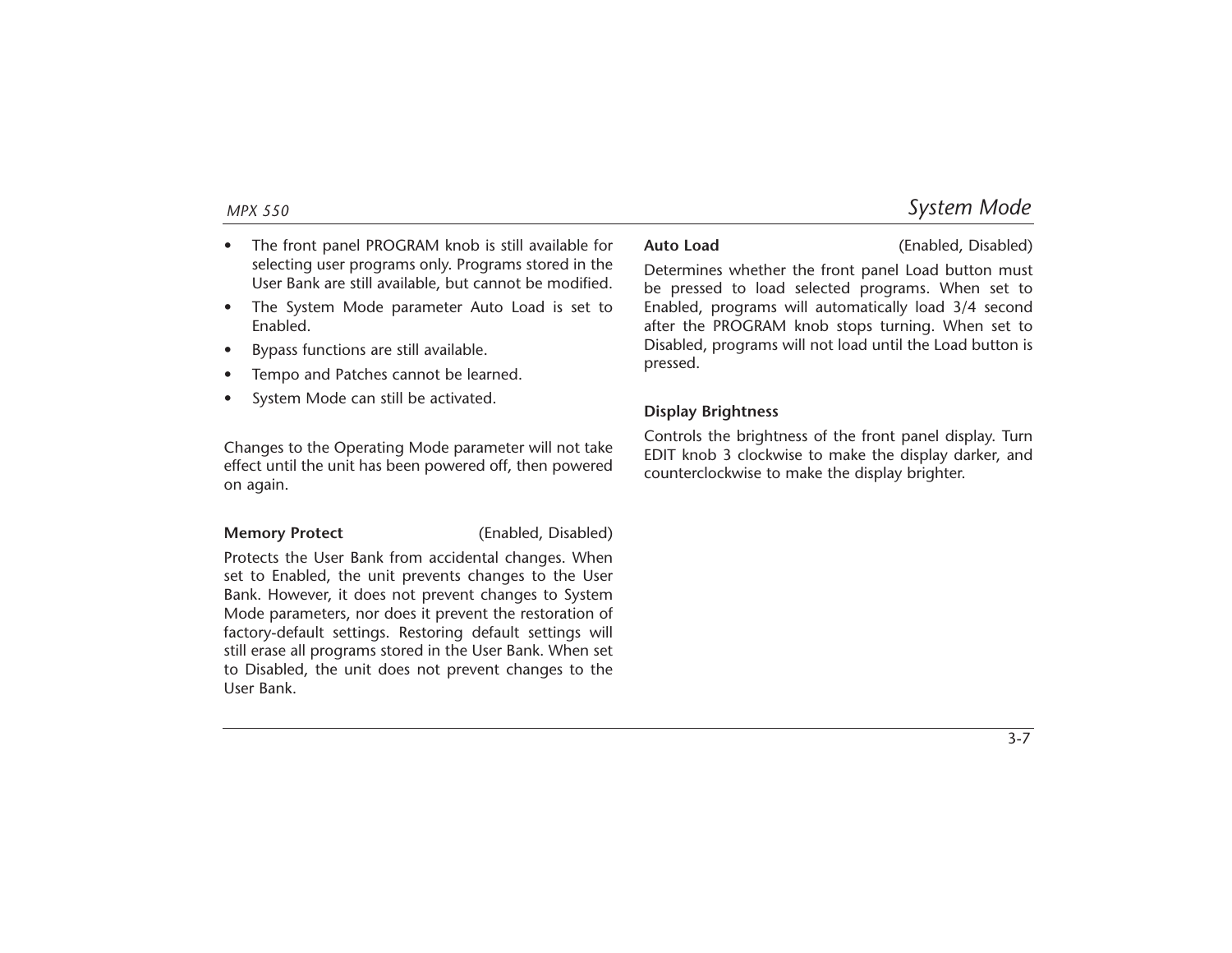## **MIDI DUMPS**

**Dump User Bank** (1-16, 17-32, 33-48, 49-64)

Executes a MIDI Dump of User Bank programs to an external MIDI device, such as a sequencer. These programs can be dumped back to the unit. This is useful to preserve User Bank programs from deletion prior to restoring default settings. User programs are dumped in groups of 16, depending on the group selected by EDIT knob 3. Once a group is selected, press the front panel Store button to execute the Dump. When dumped back, the group will be returned to its original User Bank location.

#### **Dump Current Program**

Executes a MIDI Dump of the currently active program. This allows programs to be saved to an external MIDI device. Press the front panel Store button to execute the dump. When dumped back, the program will automatically become the currently active program.

### **Dump System Data**

Executes a MIDI Dump of all System Mode settings and Learned Patches. Press the front panel Store button to execute the dump. When dumped back, the System Mode settings and Learned Patches will take effect immediately.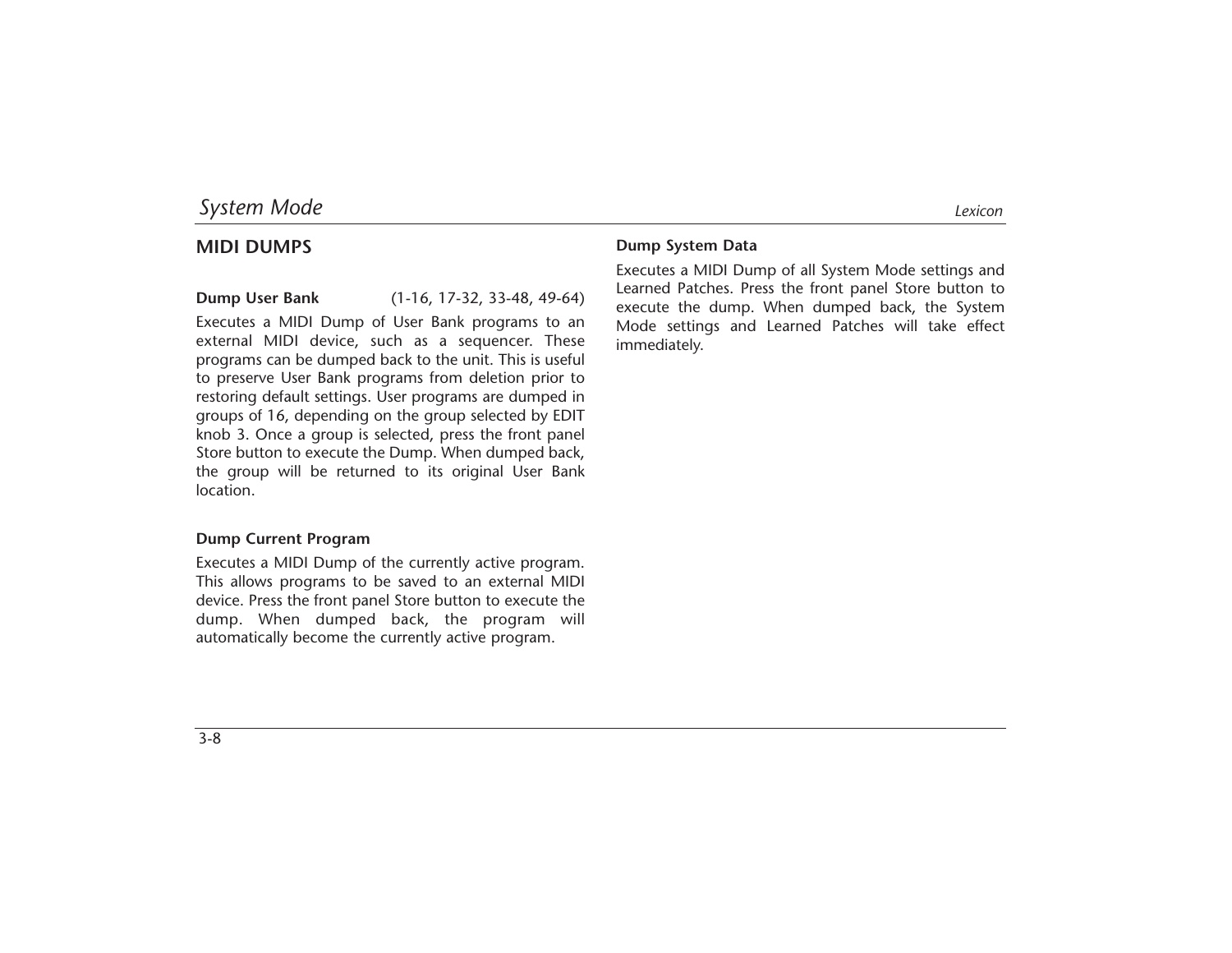### **RESTORE DEFAULT COMMANDS**

#### **Clear User Bank**

Arms a procedure to erase the contents of the User Bank. Press the front panel Store button to execute this procedure and return the User Bank to its factory-default condition. This procedure cannot be executed when a User program is running or when the System Mode parameter Memory Protect is set to Enabled.

#### **Factory Init**

Arms a procedure to restore parameters, System Mode parameters, User Bank programs, and Learned Patches to their factory-default conditions. Press the front panel Store button to execute this procedure.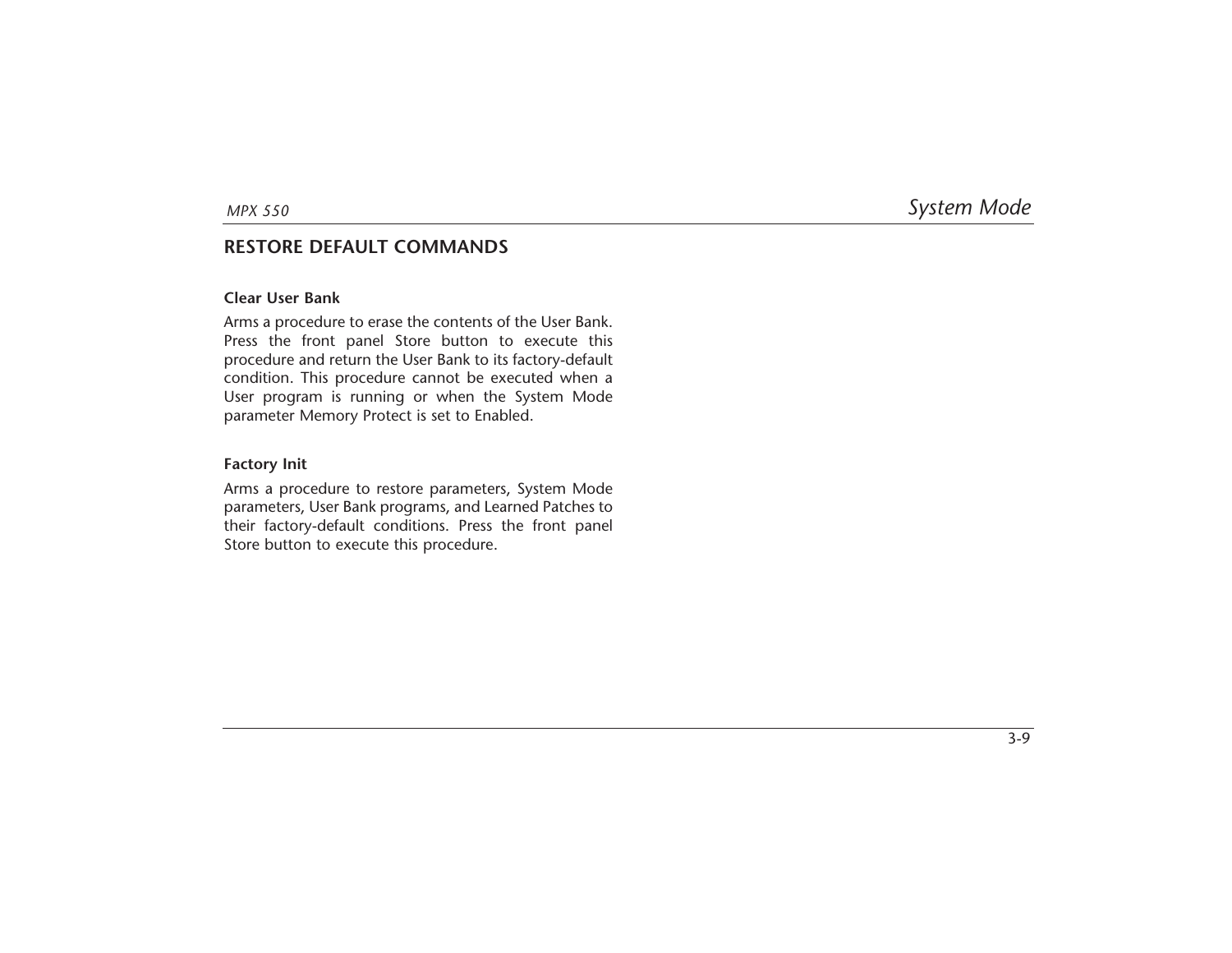# **4**

# *Program Descriptions*

| Plate . Gate/Inv . Hall . Chamber . Ambience . Room . Tremolo . Rotary .<br>Chorus • Flange • Detune • Pitch • Dly/Eko     |
|----------------------------------------------------------------------------------------------------------------------------|
| Stereo Stage                                                                                                               |
| Efx Bal . Flng-Dly . Pch-Dly . Chor-Dly . Dly-Rvb . Flng-Rvb . Pch-Rvb .<br>Chor-Rvb . MSplit Dly . MSplit Rvb . Dual Mono |
|                                                                                                                            |
| Peak Expansion • Compression • Tape Saturation • Level Meters • Typical<br>Mastering Dynamics Control Adjustment           |
|                                                                                                                            |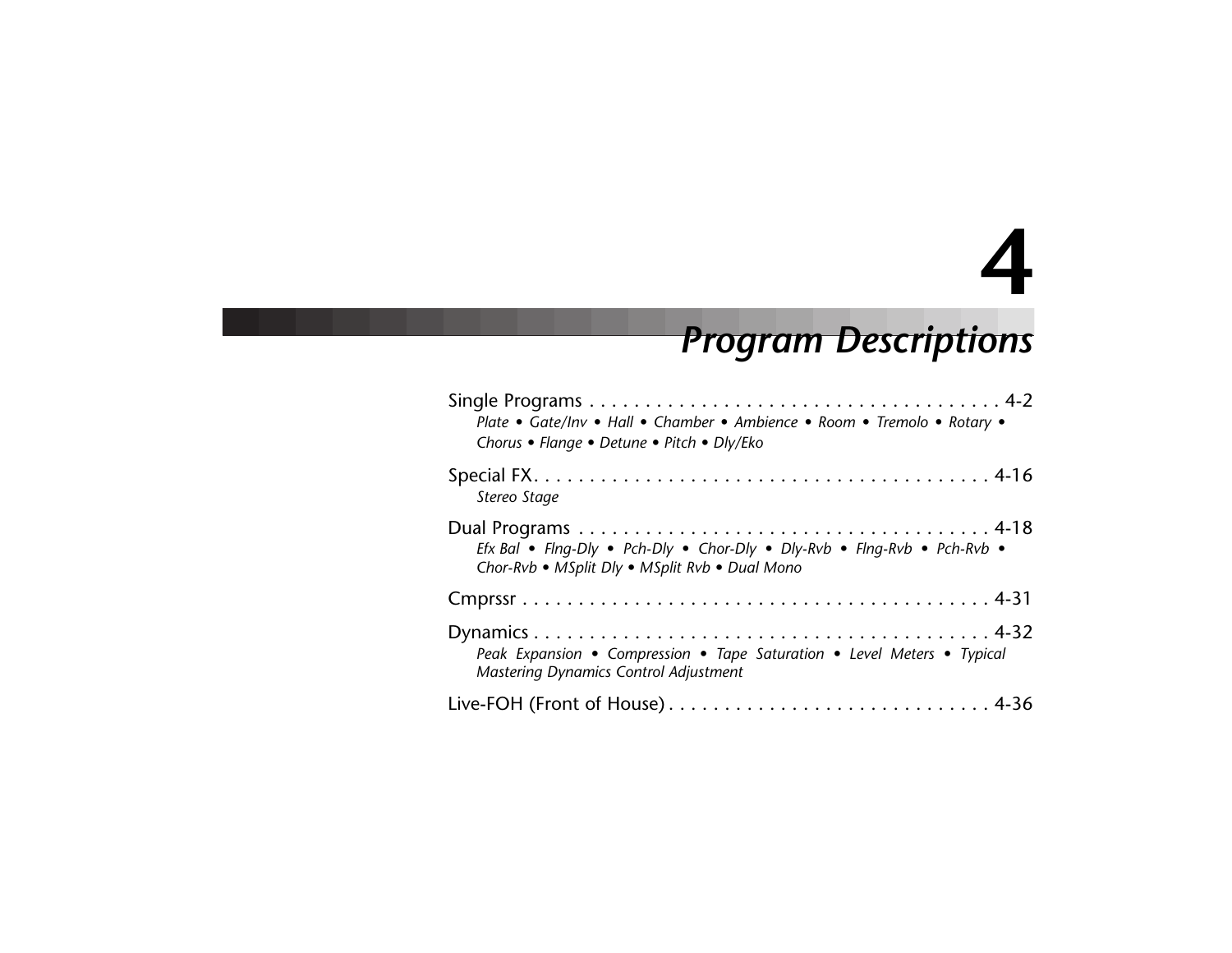# **SINGLE PROGRAMS**

# **PLATE**

Plate reverb began with a large, thin sheet of metal suspended upright under tension on springs. Transducers attached to the plate transmitted a signal that made the plate vibrate, causing sounds broadcast through it to appear to be occurring in a large, open space.

The Plate programs synthesize the sound of metal plates with high initial diffusion and a relatively bright, colored sound. These programs are designed to be heard as part of the music, mellowing and thickening the sound. Plate programs are a popular choice for enhancing pop music, particularly percussion.

| <b>Plate Programs</b> |                    | "Adjust"  | Tap                       |
|-----------------------|--------------------|-----------|---------------------------|
| 1                     | <b>Small Plate</b> | (Livenes) |                           |
| $\mathcal{P}$         | Medium Plate       | (Livenes) |                           |
| 3                     | Large Plate        | (Livenes) |                           |
| 4                     | Tap PreDelay       | (MidRT)   | PreDelay<br>$(1/32$ Note) |
| 5                     | Tape Slap          | (ips)     |                           |
| 6                     | <b>Rich Plate</b>  | (MidRT)   |                           |
| 7                     | Large&Bright       | (MidRT)   |                           |
| 8                     | VocalPlate         | (Livenes) | Echo                      |
| 9                     | Drum Plate         | (Livenes) |                           |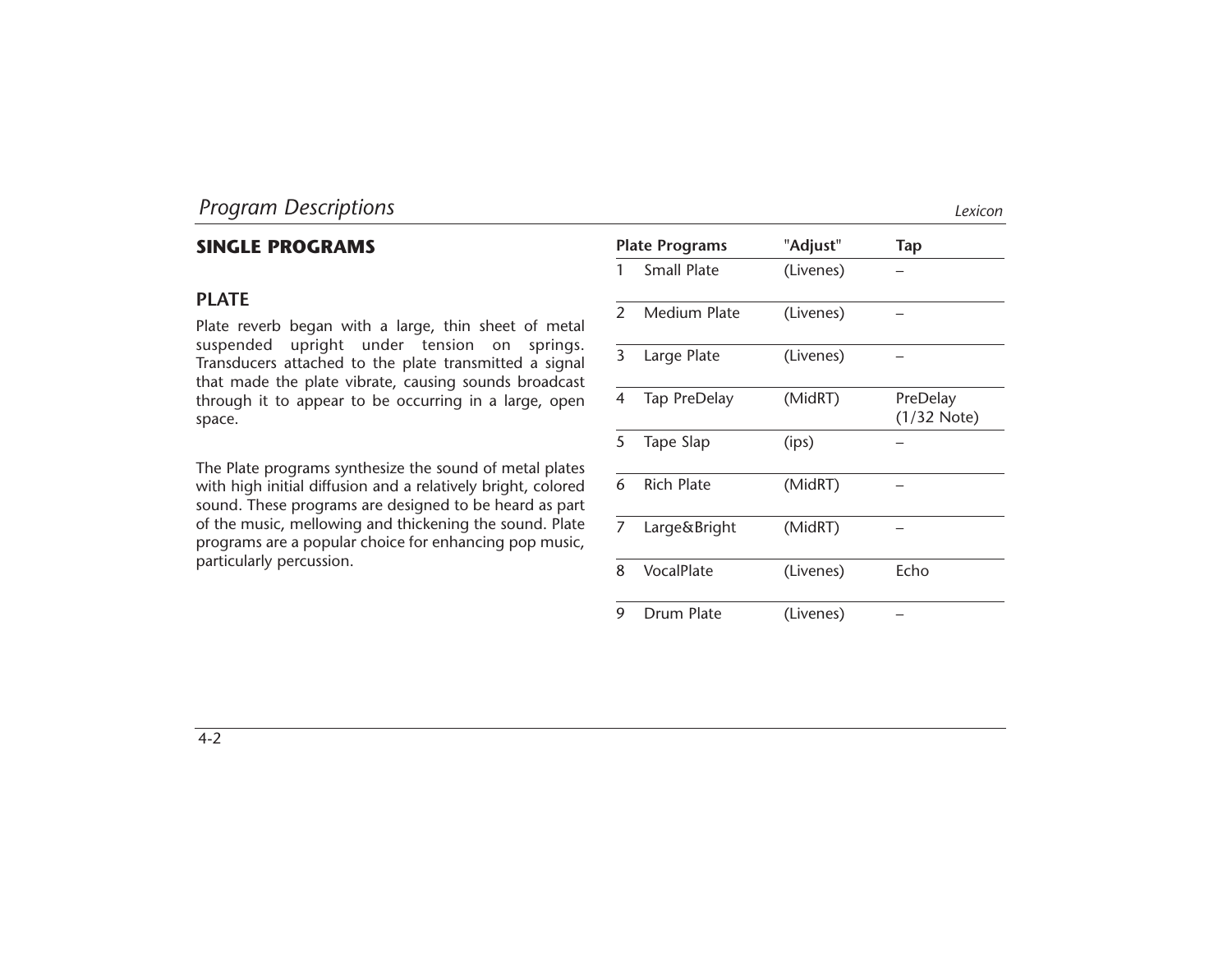## **GATE/INV**

Gated reverbs were created by feeding a reverb, such as a metal plate, through an analog gate device. Decay time was set to instant, while hold time varied duration and sound.

The Gate programs provide a fairly constant sound with no decay until the reverb is cut off abruptly. These programs work well on percussion, particularly on snare and toms. It is recommended to experiment with other sound sources as well.

#### *Note:*

*Adjusting the Time or Duration parameters will cause the selected program to reload. The System Mode parameter Program Load Mode determines whether the system will mute or bypass during program load.*

|    | <b>Gate/Inv Programs</b> | "Adjust"  | <b>Tap</b>                |
|----|--------------------------|-----------|---------------------------|
|    | 10 StraightGate          | (Time)    |                           |
| 11 | Slope Down               | (Time)    |                           |
|    | 12 Drum Gate             | (HighCut) | PreDelay<br>$(1/32$ Note) |
|    | 13 140ms, TapPre         | (HighCut) | PreDelay<br>$(1/32$ Note) |
|    | 14 240ms, TapPre         | (HighCut) | PreDelay<br>$(1/32$ Note) |
|    | 15 340ms, TapPre         | (HighCut) | PreDelay<br>$(1/32$ Note) |
|    | 16 440ms, TapPre         | (HighCut) | PreDelay<br>$(1/32$ Note) |
|    | 17 540ms, TapPre         | (HighCut) | PreDelay<br>(1/32 Note)   |
|    | 18 Inverse               | (Time)    |                           |
| 19 | Dark Inverse             | (Time)    |                           |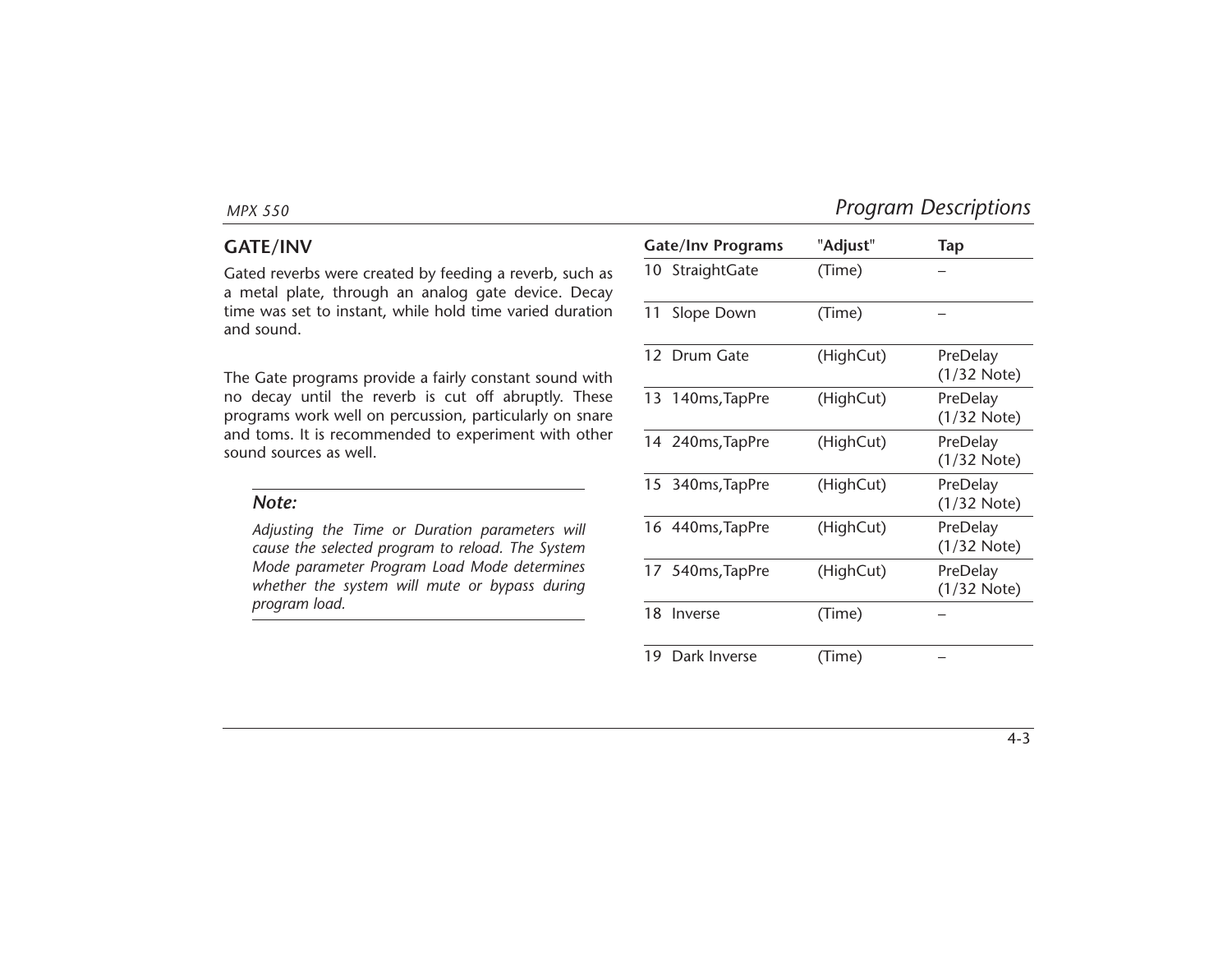# **HALL**

Lexicon's Hall programs recreate the acoustics of actual places - from grand, reverberant enclosures to small concert halls.

The clean reverberation of Hall programs is designed to add spaciousness without altering source material. In addition to general instrumental and vocal applications, the Hall programs give separately recorded tracks a sense of belonging to the same performance.

| <b>Hall Programs</b> | "Adjust" | <b>Tap</b> |
|----------------------|----------|------------|
| 20 Small Hall        | (MidRT)  |            |
| 21 Medium Hall       | (MidRT)  |            |
| 22 Large Hall        | (MidRT)  |            |
| 23 Small Church      | (MidRT)  |            |
| 24 Large Church      | (MidRT)  |            |
| 25 Jazz Hall         | (MidRT)  |            |
| 26 Dance Hall        | (MidRT)  |            |
| 27 Synth Hall        | (MidRT)  |            |
| 28 Concert Hall      | (MidRT)  |            |
| 29 Gothic Hall       | (MidRT)  |            |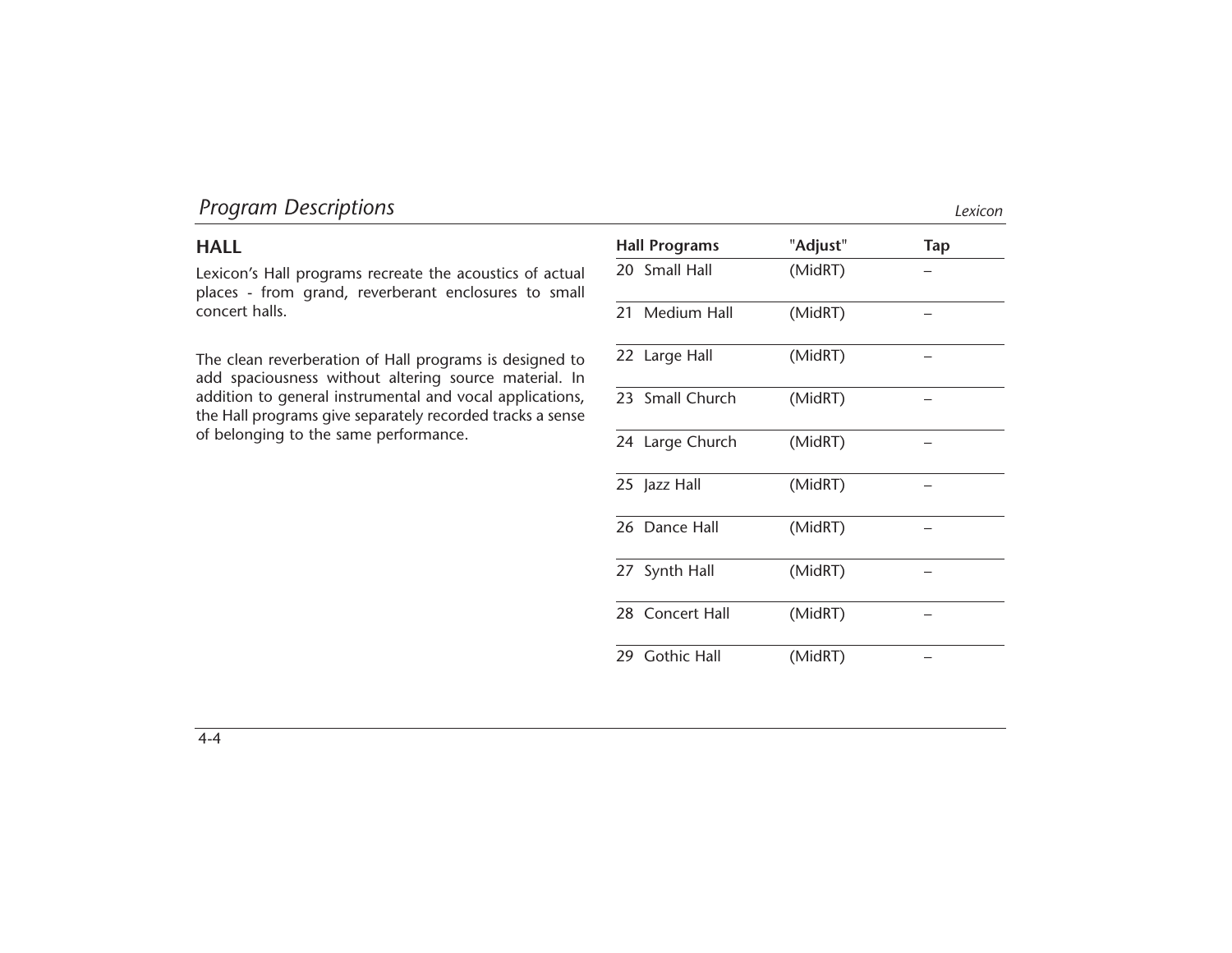### **CHAMBER**

Historically, recording studio chambers were oddly shaped rooms with a loudspeaker and set of microphones to collect ambience in various parts of the room.

Stereo Chamber programs produce even, relatively dimensionless reverberation with little color change as sound decays. The initial diffusion is similar to Hall programs. However, the sense of size and space is much less obvious. This characteristic, coupled with the low color of the decay tail, makes these programs useful on a wide range of material - especially the spoken voice. Chamber programs give the spoken voice a noticeable increase in loudness with low color.

|    | <b>Chamber Programs</b> | "Adjust"  | Tap       |
|----|-------------------------|-----------|-----------|
|    | 30 Brick Wall           | (HighCut) |           |
|    | 31 Basement             | (HighCut) |           |
|    | 32 LiveConcert          | (Livenes) | Eko Delay |
|    | 33 Drum Chamber         | (MidRT)   |           |
|    | 34 Moves on             | (Livenes) |           |
|    | 35 Live Chamber         | (Livenes) |           |
|    | 36 VocalChambr1         | (Livenes) | Eko Delay |
|    | 37 VocalChambr2         | (Livenes) | Eko Delay |
|    | 38 WideChamber          | (Livenes) |           |
| 39 | PCM60: Large            | (MidRT)   |           |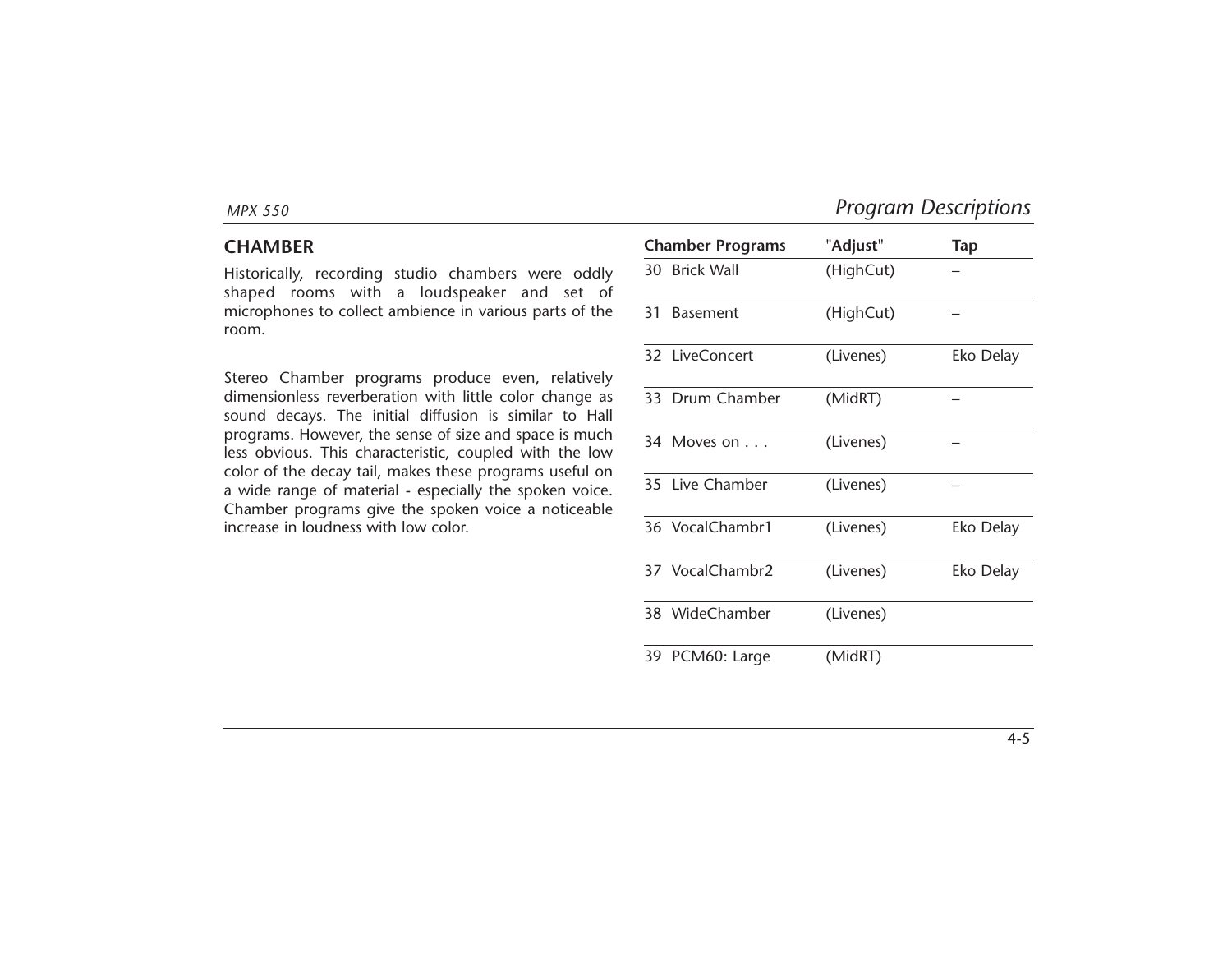# **AMBIENCE**

Ambience adds warmth, spaciousness, and depth to a performance without coloring its direct sound. It is commonly used to add a room sound to recorded music and speech. In music recording, Ambience can realistically add distance to close-mic'ed signals.

Ambience programs simulate reflections from room surfaces with random reflections, a gradual decay of overall level, and a gradual narrowing of bandwidth. In these programs, the Mix control adds depth - emulating the movement of a coincident pair of microphones away from the sound source into the room.

| <b>Ambience Programs</b> | "Adjust"  | Tap |
|--------------------------|-----------|-----|
| 40 Announcer             | (HighCut) |     |
| 41 VerySmallAmb          | (HighCut) |     |
| 42 Small Amb             | (HighCut) |     |
| 43 MidSizeAmb            | (HighCut) |     |
| 44 Studio "D"            | (HighCut) |     |
| 45 Bright Amb            | (Decay)   |     |
| 46 Dark Amb              | (Decay)   |     |
| 47 MarbleFoyer           | (Livenes) |     |
| 48 Smooth Amb            | (Decay)   |     |
| 49 Guitar Amb            | (HighCut) |     |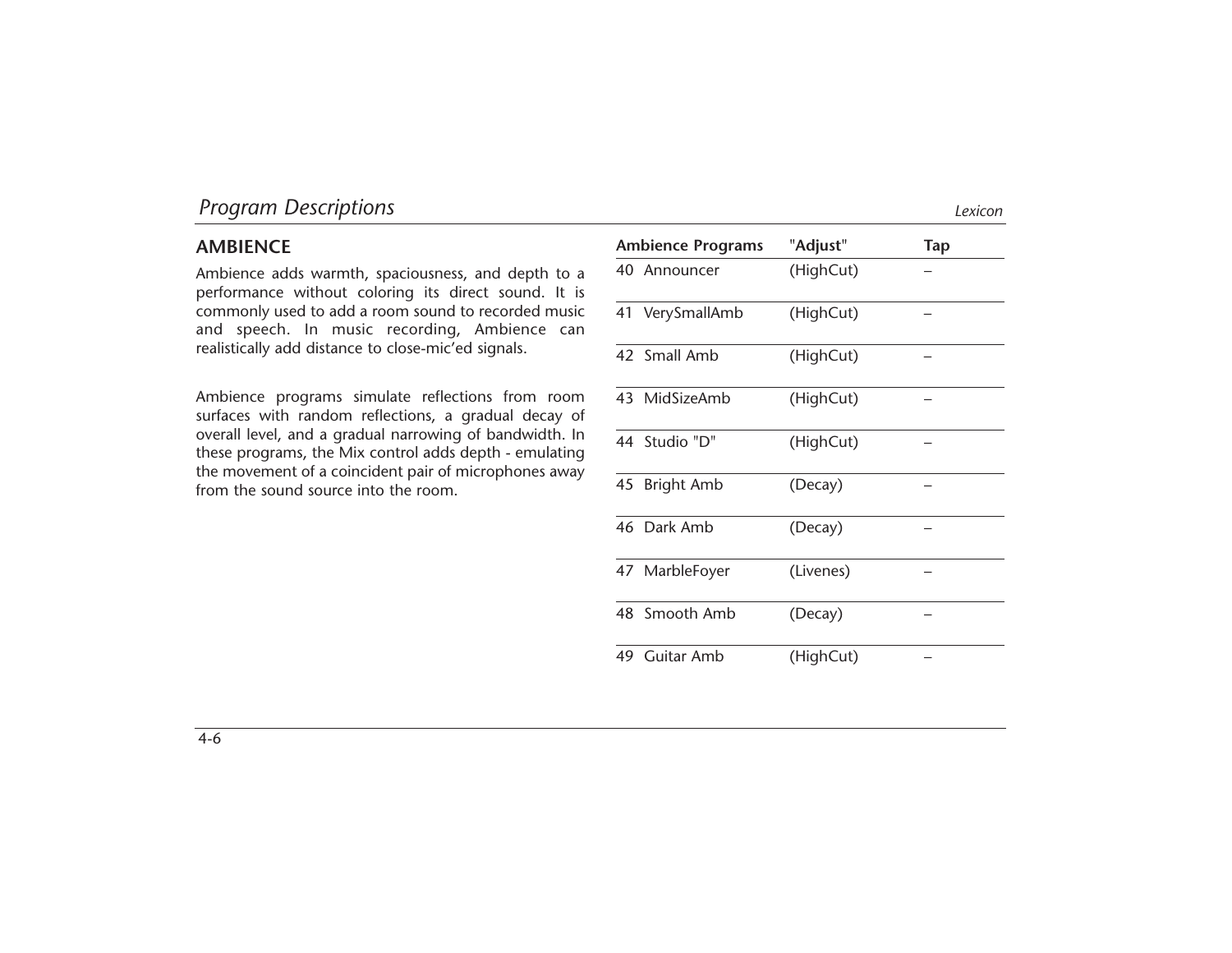# **ROOM**

Room programs simulate actual rooms where there is a strong sense of being in a small, live place. These programs are useful on drums and percussion, and can also be applied to electric guitar tracks.

| <b>Room Programs</b> | "Adjust"  | <b>Tap</b> |
|----------------------|-----------|------------|
| 50 Bedroom           | (Walls)   |            |
| 51 Tiled Room        | (LFBoost) |            |
| 52 Studio "C"        | (MidRT)   |            |
| 53 Small Room        | (Livenes) |            |
| 54 Studio "B"        | (MidRT)   |            |
| 55 Rehearsal Rm      | (EQ)      |            |
| 56 Studio "A"        | (MidRT)   |            |
| 57 Large Room        | (EQ)      |            |
| 58 Fat Space         | (MidRT)   |            |
| 59 Chunky Space      | (EQ)      |            |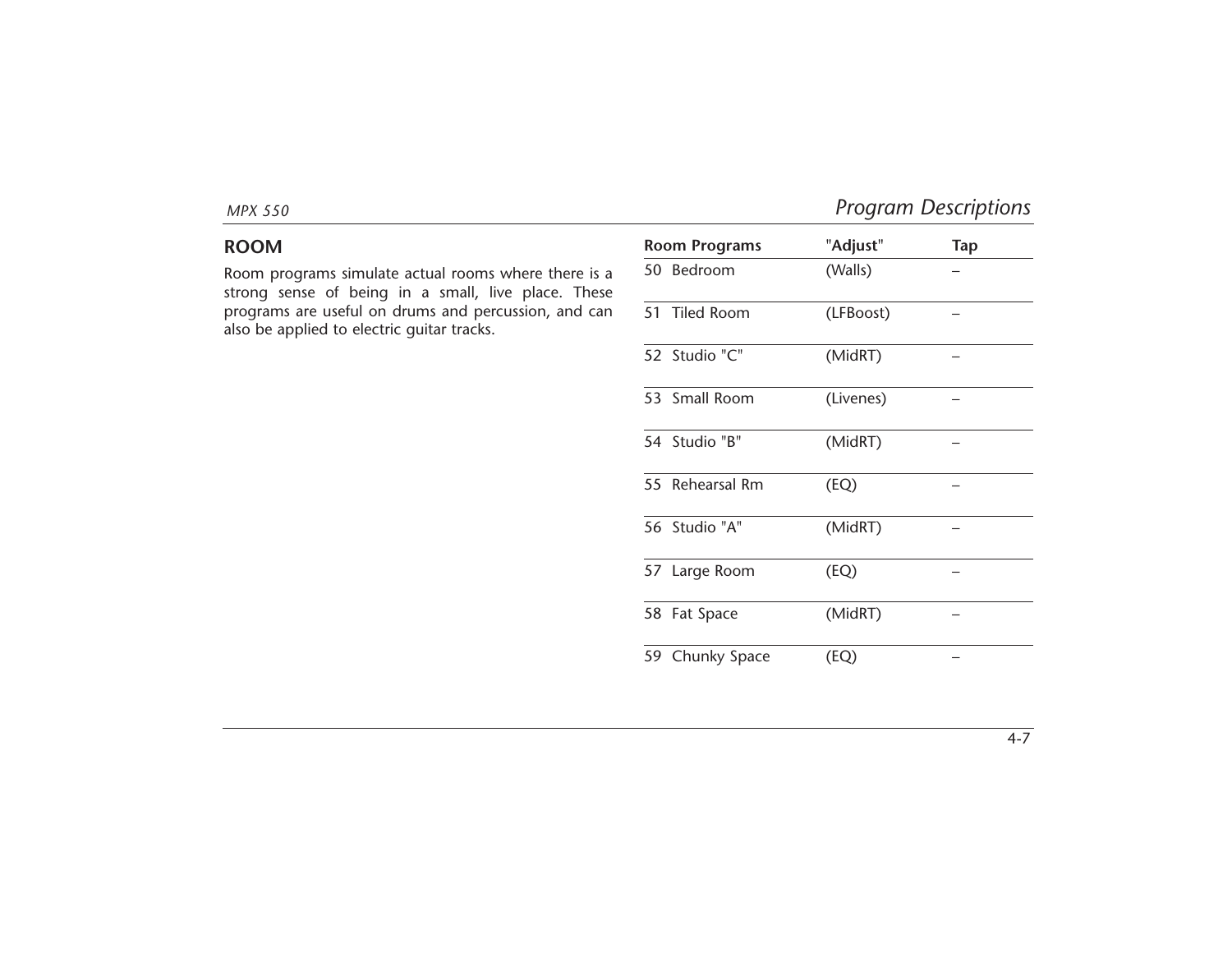# **TREMOLO**

Tremolo is a rhythmic change in loudness, commonly employed as an expressive technique by vocalists and wind instrument players. It is also one of the oldest effects, frequently used with electric guitar, electric piano, and occasionally vocals. Different tremolo effects are largely determined by the rate (fast or slow) and waveform shape (smooth or sharp) of the change in loudness. If the effect is used in a stereo mix, the left and right can be synchronized to produce dramatic side-toside motion.

The Tremolo programs offer classic tremolo shapes, such as square, sawtooth, triangle, sine, and rectified sine. The synchronization of the left and right channels can be adjusted to produce mono and stereo effects. The Tap button sets tremolo rates, making it simple to match the tempo of the music. The "Adjust" parameter (Phase) sets left and right channel waveforms out-of-phase, resulting in a panning motion.

Set the Mix parameter to Wet for all programs. Mix can be used to effectively set the depth of the Tremolo program when more dry is added to the wet-to-dry mix. It is recommended to make the rate work with the tempo of the music, as Tremolo is essentially a rhythmic effect.

| <b>Tremolo Programs</b> |                 | "Adjust" | <b>Tap</b>   |
|-------------------------|-----------------|----------|--------------|
|                         | 60 RectSine Tap | (Phase)  | Rate         |
|                         |                 |          | $(1/8$ Note) |
| 61                      | Square Tap      | (Phase)  | Rate         |
|                         |                 |          | $(1/8$ Note) |
|                         | 62 Sine TapTrpl | (Phase)  | Rate         |
|                         |                 |          | $(1/4$ Note) |
|                         | 63 Triangle     | (Phase)  |              |
|                         |                 |          |              |
|                         | 64 Sawtooth     | (Phase)  |              |
|                         |                 |          |              |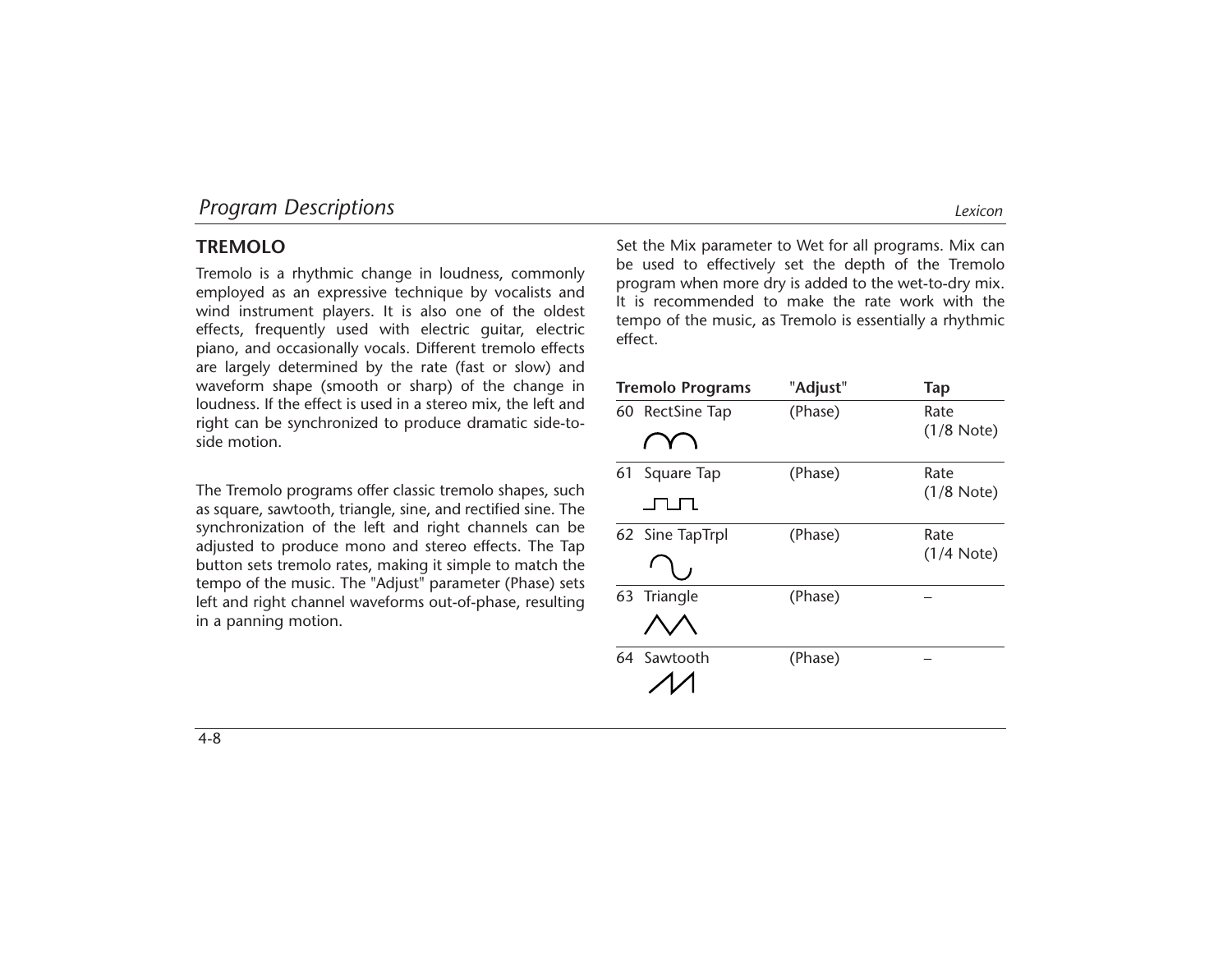# **ROTARY**

Rotary speaker cabinets were designed to provide a majestic vibrato/choir effect for electronic theater and church organs. The most well-known rotary speaker is the Leslie™ Model 122, which has two counter-rotating elements: a high-frequency horn and a low-frequency drum with slow and fast speeds. The sound generated as the spinning elements change speed is truly magical. The swirling, spacious effect is difficult to describe - but immediately recognizable.

The Rotary programs are a detailed simulation of a Lesliestyle cabinet. The input signal is split into high and low-frequency bands. The rotation effect is created by a synchronized combination of pitch shifting, tremolo, and panning. Like the physical cabinet, the high (horn) and low (drum) frequencies are "spun" in opposite directions. Horn and drum speeds are independent, and designed with acceleration and deceleration characteristics to simulate the inertia of the original mechanical elements.

A virtual requirement for organ music, Rotary programs also sound remarkable with guitar and electric piano rhythm parts. In fact, these programs are great alternatives to chorus and tremolo effects for any sound source.

To achieve the full effect, set the Mix parameter to Wet for all programs.

| <b>Rotary Programs</b> |                 | "Adjust"  | Tap  |
|------------------------|-----------------|-----------|------|
|                        | 65 Rot:SlowFast | (Switch)  |      |
|                        | 66 Rot Slow     | (Resnce)  |      |
| 67                     | Rot SpeedAdj    | (Speed)   |      |
|                        | 68 Rot TapRate1 | (Balance) | Rate |
| 69                     | Rot TapRate2    | (Resnce)  | Rate |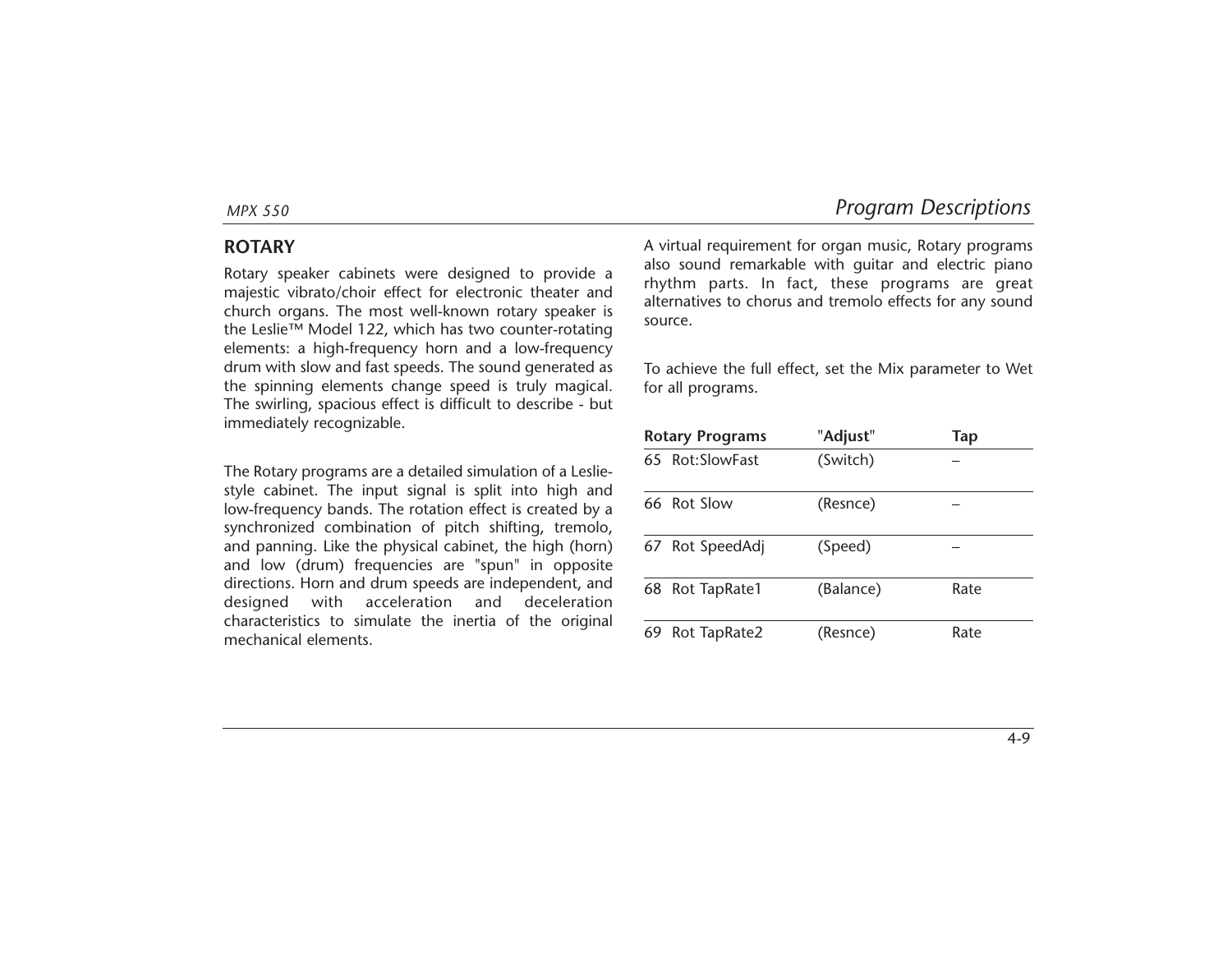# **CHORUS**

Chorus effects create lush, full sounds by multiplying the original audio source. Traditionally, these effects were used to fatten up tracks and to add body to guitar without coloring the original tone. Chorus effects are also often combined with plates, echoes, and other reverb effects.

The stereo Chorus programs, inherited from Lexicon's PCM 80, create a rich, airy effect that simulates the sound of multiple sources from a single source. These programs are stunning on acoustic or clean electric guitar.

These programs utilize six independently randomized delay voices panned across the stereo field. Set the Mix parameter to Wet to achieve the full richness of the 6-voice chorus.

| <b>Chorus Programs</b> |                        | "Adjust"  | Tap |
|------------------------|------------------------|-----------|-----|
|                        | 70 Chorus1             | (Resnce)  |     |
|                        | 71 Chorus <sub>2</sub> | (HighCut) |     |
|                        | 72 Chorus3             | (Diffusn) |     |
|                        | 73 Slap Chorus1        | (Diffusn) |     |
|                        | 74 Slap Chorus2        | (Depth)   |     |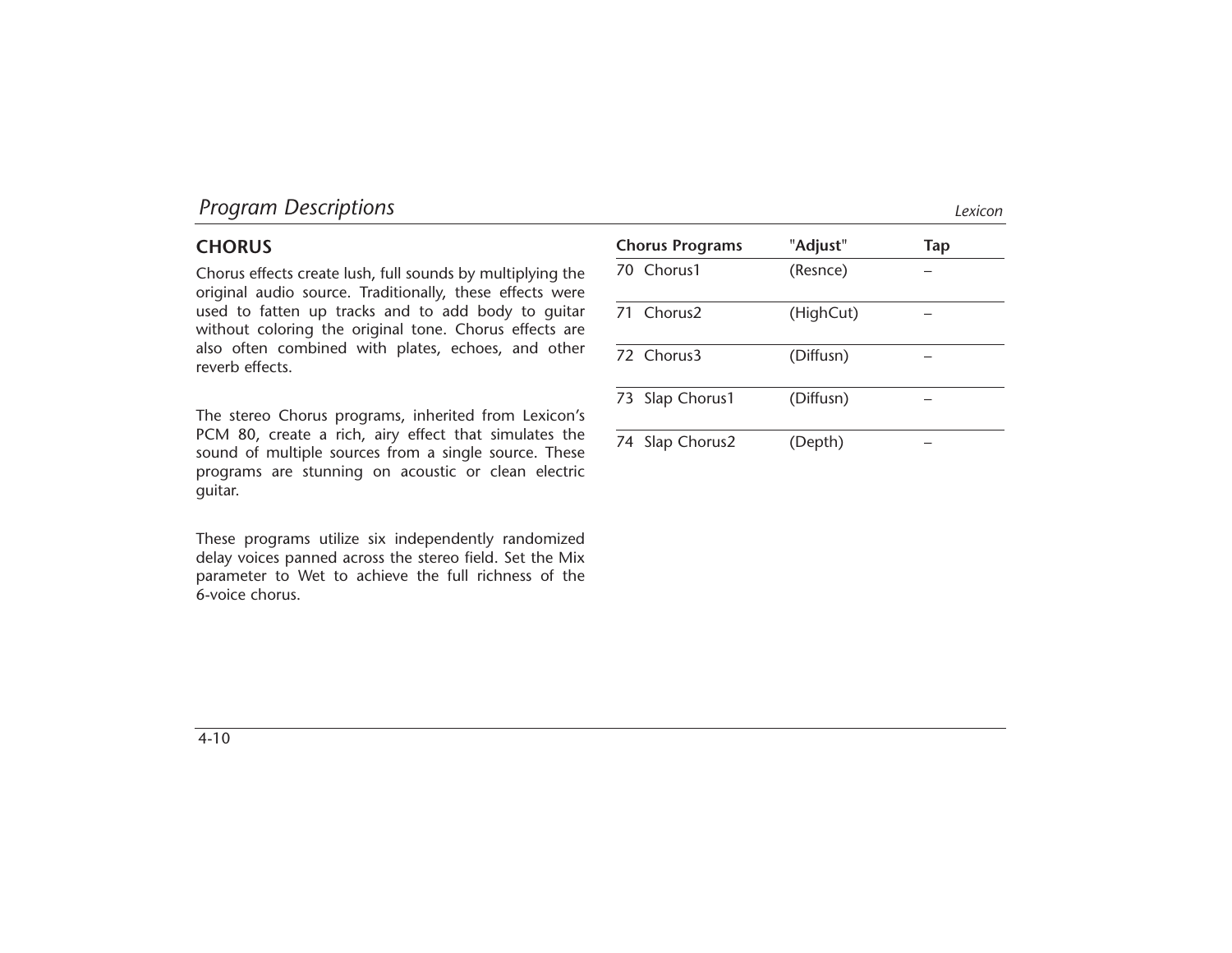# **FLANGE**

Flange effects were originally created by simultaneously playing back identical programs on two tape recorders, then using hand pressure against the flange of the tape reels to slow down first one machine, then the other. The result was a series of changing phase cancellations and reinforcements, with characteristic swishing, tunneling, and fading sounds.

The stereo flanger has two 2-Tap delays - one per channel. The first tap is fixed, and the second sweeps past it. Mixing the two delay taps together creates the flanging effect.

Set the Mix parameter to Wet to achieve the full flange effect of these programs.

|    | <b>Flange Programs</b> | "Adjust" | Tap |
|----|------------------------|----------|-----|
|    | 75 Flng Lite           | (Rate)   |     |
|    | 76 Flng Lite180        | (Resnce) |     |
|    | 77 Flng Med180         | (Rate)   |     |
|    | 78 Flng Deep           | (Resnce) |     |
| 79 | Flng Deep180           | (Resnce) |     |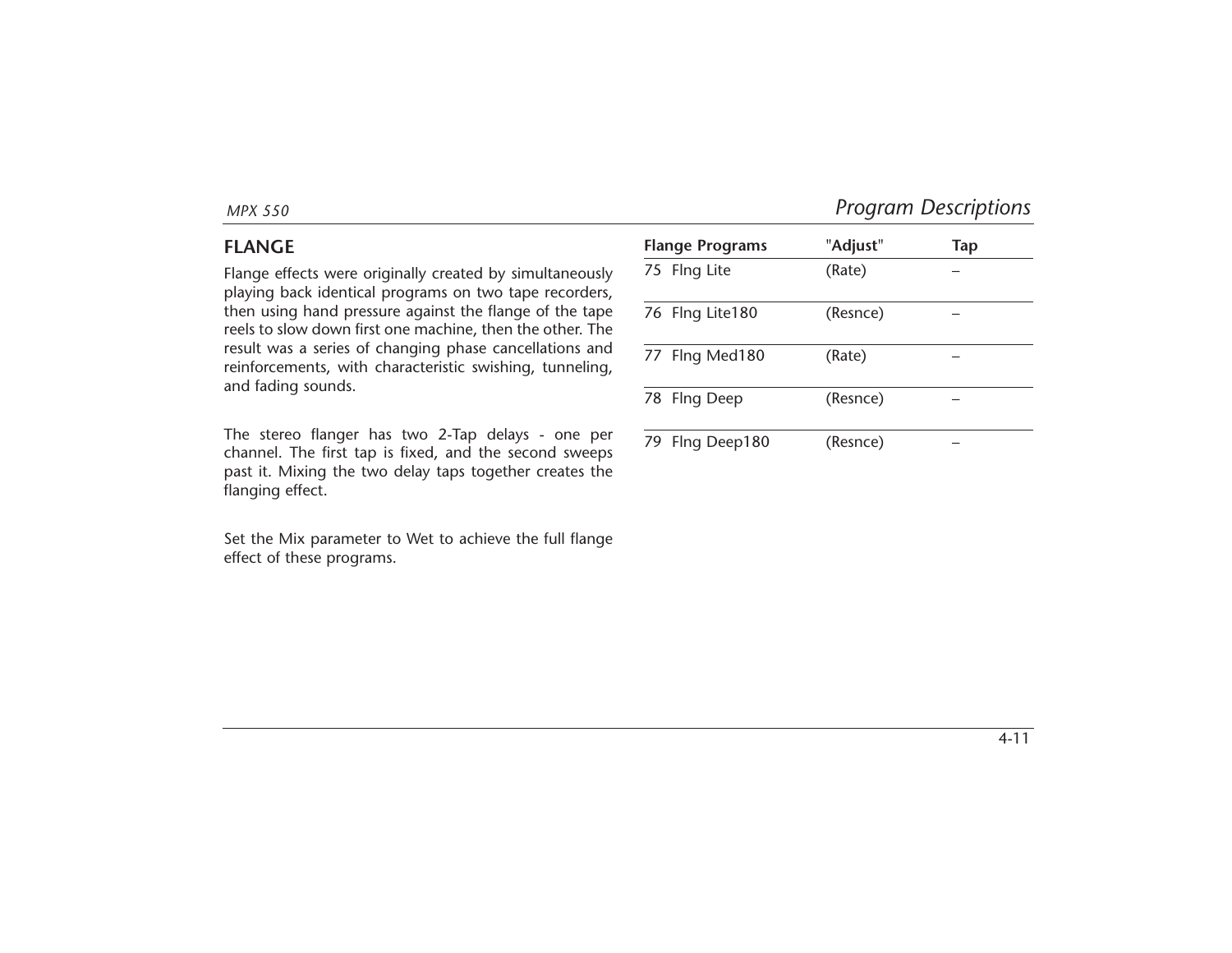# **DETUNE**

Detune effects create delayed and pitch-shifted versions of the original source, thickening the sound. This creates a particularly effective simulation of double-tracking. These effects are also great alternatives to Chorus effects, adding the richness of a chorus without the audible sweep caused by the chorus rate.

The 4-voice stereo Detune programs have one pair of voices per channel. As more detune is applied with the "Adjust" parameter, the pair become more out of tune, providing a lush sound without the need for mixing in a dry signal.

Set the Mix parameter to Wet to achieve the full effect of these programs.

| <b>Detune Programs</b> |                    | "Adjust"  | Tap |
|------------------------|--------------------|-----------|-----|
|                        | 80 Detune Mild     | (Dtuning) |     |
| 81                     | Detune<br>Med&Warm | (Dtuning) |     |
|                        | 82 Detune Heavy    | (Dtuning) |     |
|                        | 83 Det Xtreme      | (Dtuning) |     |
| 84                     | Pitch Detune       | (Dtuning) |     |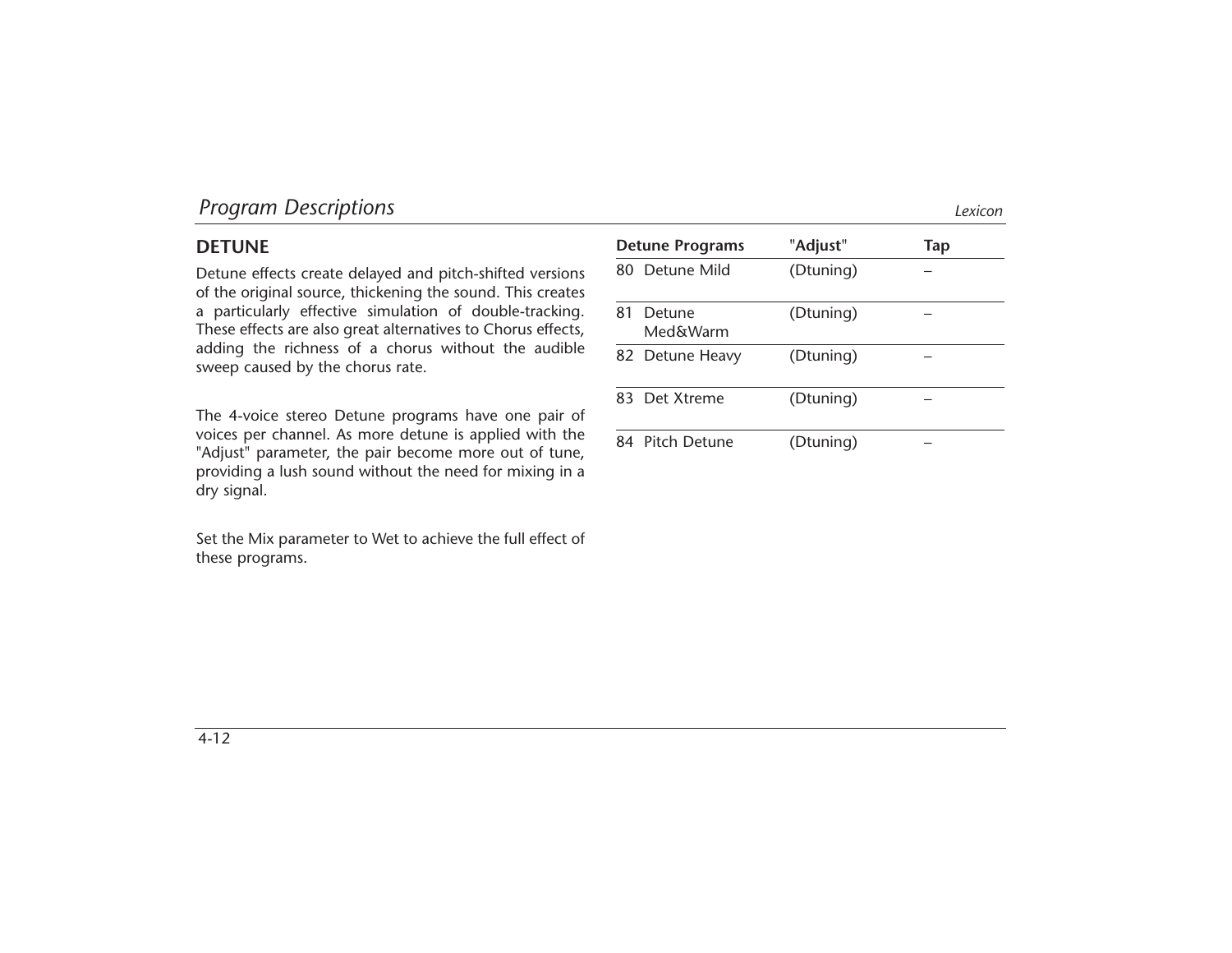# **PITCH**

Altering the pitch of a sound produces a wide range of effects - from subtle detuning, to harmonies, to chords. The stereo polyphonic Pitch programs can be used to shift program material or monophonic sources within a range of one octave up to two octaves down.

For pitch correction, set the Mix parameter to Wet. For harmonization, set the Mix parameter to the desired setting.

|    | <b>Pitch Programs</b> | "Adjust"  | Tap |
|----|-----------------------|-----------|-----|
|    | 85 Pch Chrmatic       | (Pitch)   |     |
|    | 86 Pitch Fine         | (Pitch)   |     |
|    | 87 Pch 4th-5ths       | (Pitch)   |     |
|    | 88 Pch PowerInv       | (Inversn) |     |
| 89 | Vocal Chorus          | (HighCut) |     |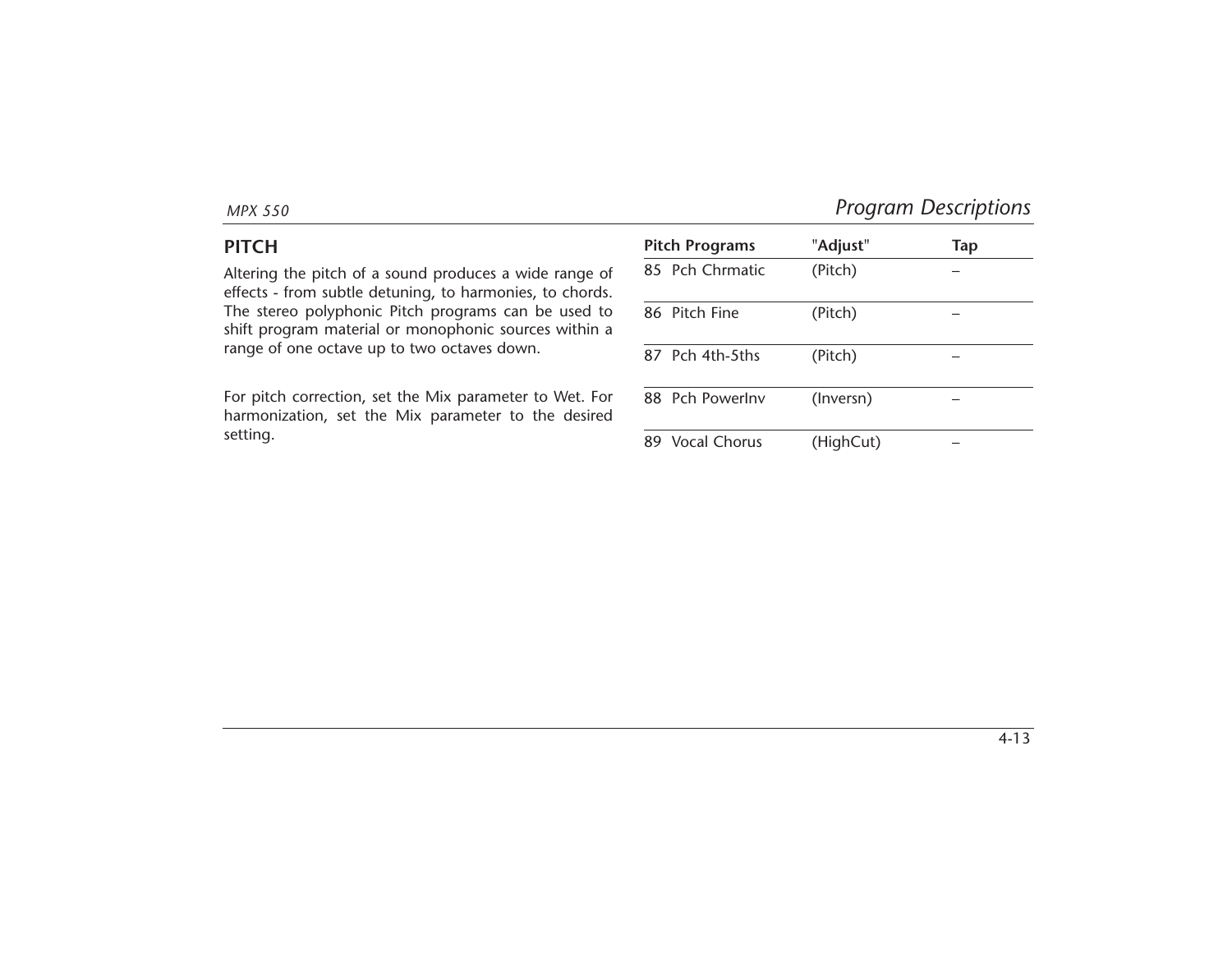# **DLY/EKO**

Delays and echoes repeat a sound a short time after it first occurs. The simplest (and oldest) delay effect is tape slap - a single repeat about 100ms after the original sound. Tape slap was often used on Elvis Presley's voice and rockabilly guitar tracks.

Tape slap becomes tape echo when the output of the tape is fed back into the input (feedback). This turns a single repeat into a series of repeats, each a little softer and a little darker than the last. This darkening is characteristic of the analog tape recording process.

Digital echoes do not have this characteristic; each repeat has the same exact timbre. For digital echoes, loudness is the only difference from repeat to repeat.

Tape and digital echoes are both useful, but different. Tape echo is warmer, allowing the original sound to distinguish itself. Digital echo presents a "perfect" copy of the original sound.

The DLY/EKO programs include mono (5.5 seconds), stereo (2.7 seconds), and 6-voice multi-tap effects. Each program can be used for tape or digital delay or echo effects. When the "Adjust" parameter (Edit Page 1, EDIT knob 1) is set to a value between 0 and 63, digital delay effects are produced. Each repeat is the same timbre, but softer. When the "Adjust" parameter is set to a value between 64 and 127, tape effects are produced. Each repeat is darker and softer.

In programs 90 to 97, the "Adjust" parameter sets the amount of feedback with an increasing number of repeats as the setting is increased. Delay time is set with Tap. Each



program is preset with a different useful rhythm. In programs 98 to 104, the amount of feedback is preset and the "Adjust" parameter determines the delay time.

With all delay and echo effects, note the way the repeats fall rhythmically to the beat. The most effective delay and echo patterns are those that lock with the tempo of the music.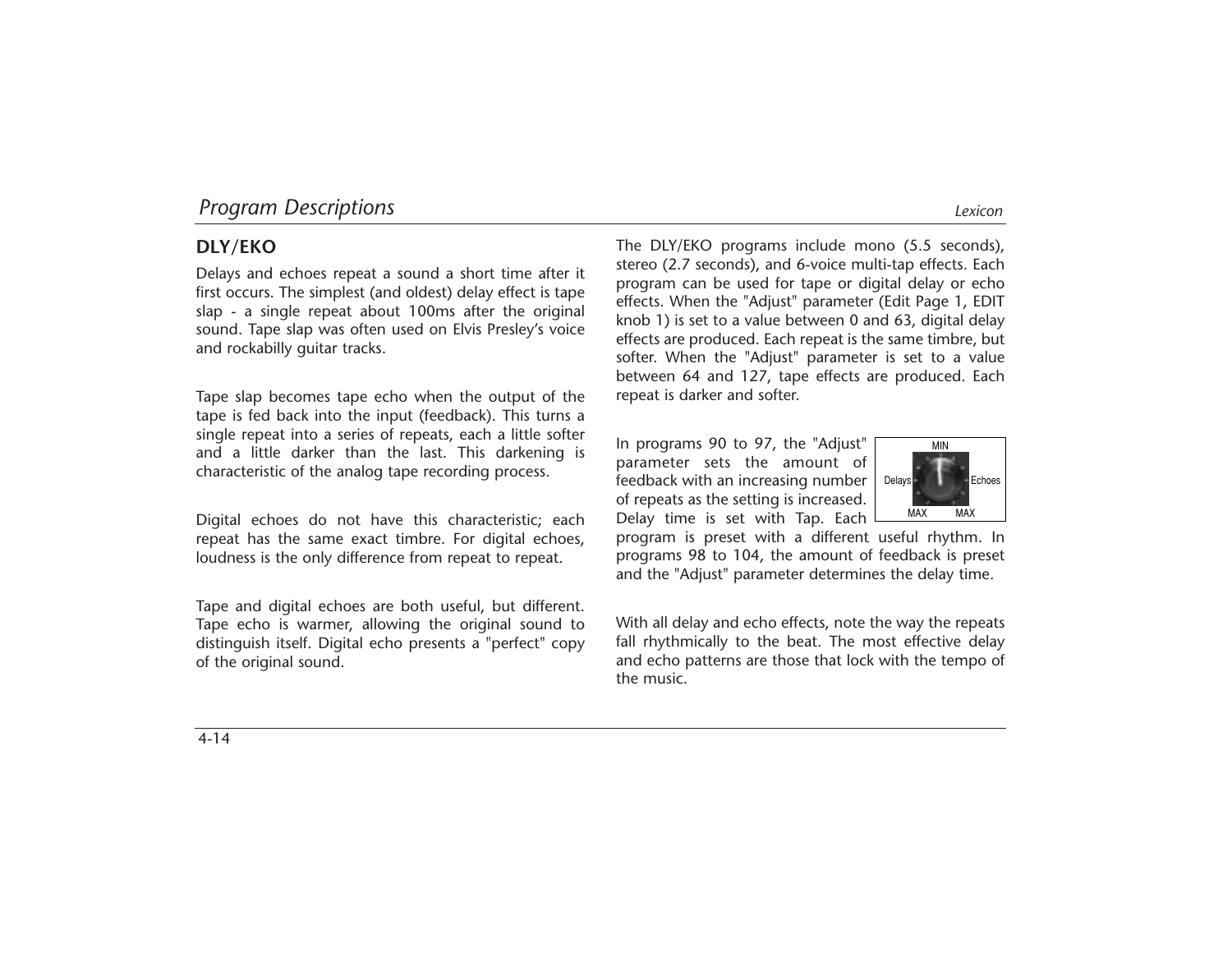In all delay programs and dual programs, the unit uses the MstrDly parameter to scale delay times that are not controlled by Tempo. In some programs, the "Adjust" parameter controls MstrDly.

MstrDly can be set within a range of 0 to 100%. It is usually set to 100% in most presets. When MstrDly is set manually (or by the "Adjust" parameter) to less than 100%, individual delay times will scale accordingly. For example, if MstrDly is set to 25%, all delay times will be reduced to 1/4 of their normal value. Knobs that control those delay times will become correspondingly less sensitive - requiring, in this example, four times as many clicks to obtain the normal result.

|     | Dly/Eko Programs    | "Adjust" | <b>Tap</b> |
|-----|---------------------|----------|------------|
| 90  | Dly Mono Tap        | (FeedBk) | Delay Time |
| 91  | <b>DlyStereoTap</b> | (FeedBk) | Delay Time |
| 92  | Dly ShuflTap        | (FeedBk) | Delay Time |
| 93  | Dly Dot8 Tap        | (FeedBk) | Delay Time |
| 94  | $Dly 8+3pTap$       | (FeedBk) | Delay Time |
| 95  | Dly Pong Tap        | (FeedBk) | Delay Time |
| 96  | Dly XFbkTap1        | (FeedBk) | Delay Time |
| 97  | Dly XFbkTap2        | (FeedBk) | Delay Time |
| 98  | Dly Mono            | (Time)   |            |
| 99  | Dly Stereo          | (Time)   |            |
| 100 | <b>Dly TapeSlap</b> | (Time)   |            |
| 101 | Multi Bounce        | (Time)   |            |
| 102 | Multilnverse        | (Time)   |            |
| 103 | Multi Linear        | (Time)   |            |
| 104 | Multi Pong          | (Time)   |            |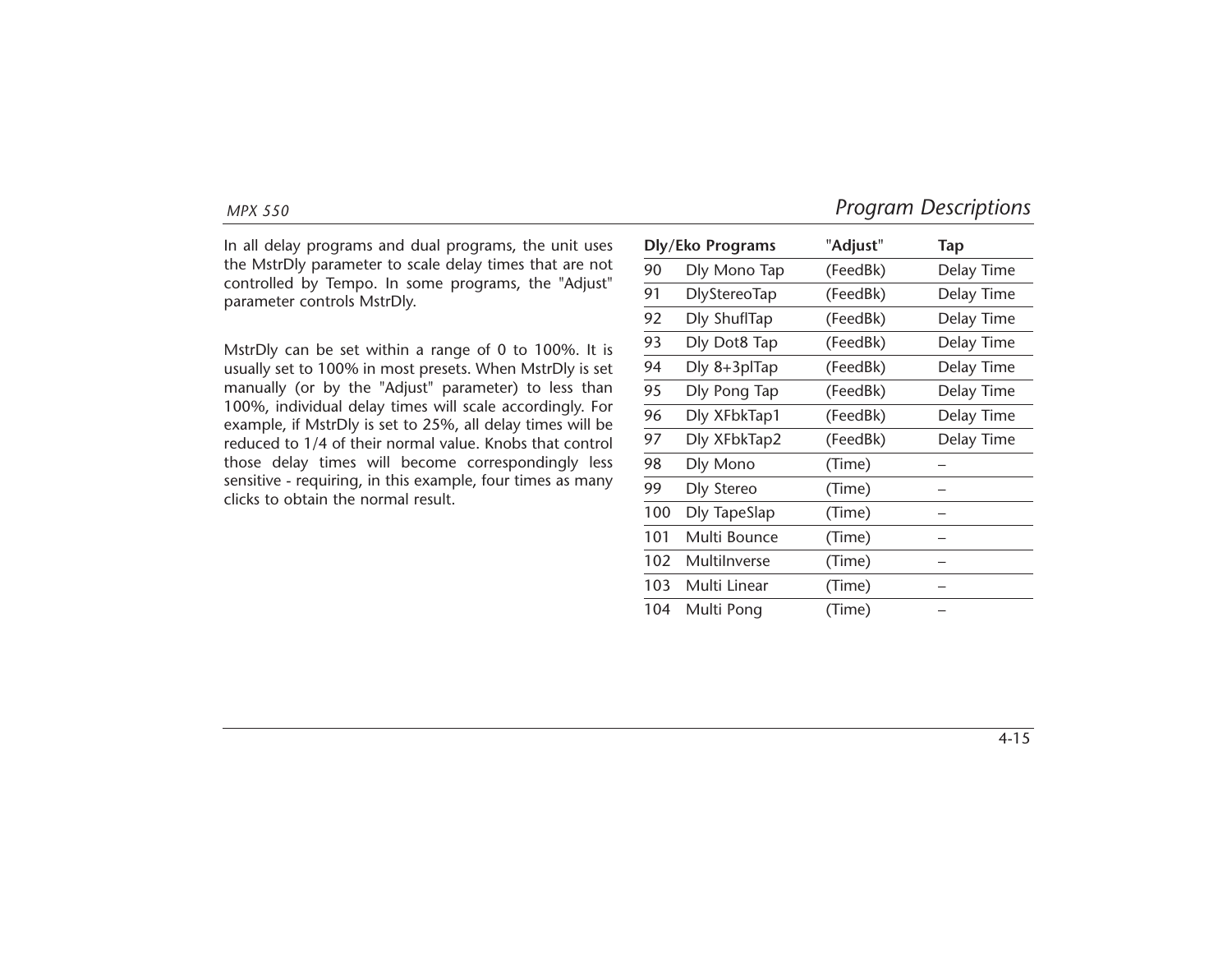# **SPECIAL FX**

|     | <b>Special FX Programs</b> | "Adjust"  | <b>Tap</b>               |
|-----|----------------------------|-----------|--------------------------|
| 105 | Infinite                   | (HighCut) | Eko                      |
| 106 | The Abyss                  | (Dtuning) | $\overline{\phantom{0}}$ |
| 107 | Jet Flange                 | (Resnce)  | Speed (Whole Note)       |
| 108 | Verb>Chorus                | (HighCut) |                          |
| 109 | <b>TapRot Dly</b>          | (Time)    | Rate (Drum/Horn)         |
| 110 | Fader Verb                 | (Level)   | Echo                     |
| 111 | Low Rumble                 | (Decay)   |                          |
| 112 | Ducker Verb                | (Decay)   | $\overline{\phantom{0}}$ |
| 113 | <b>DuckerChorus</b>        | (Resnce)  | —                        |
| 114 | Stereo Stage               | (Width)   |                          |
| 115 | Echoes: Beats              | (Delay)   | Delay Time               |
| 116 | <b>Panning Dlys</b>        | (FeedBk)  | Dly Time, Pan Rate       |
| 117 | DreamSequenc               | (Pitch)   |                          |
| 118 | Infinite Dly               | (FeedBk)  | Delay Time (Whole Note)  |
| 119 | <b>Diffusor</b>            | (Diffusn) |                          |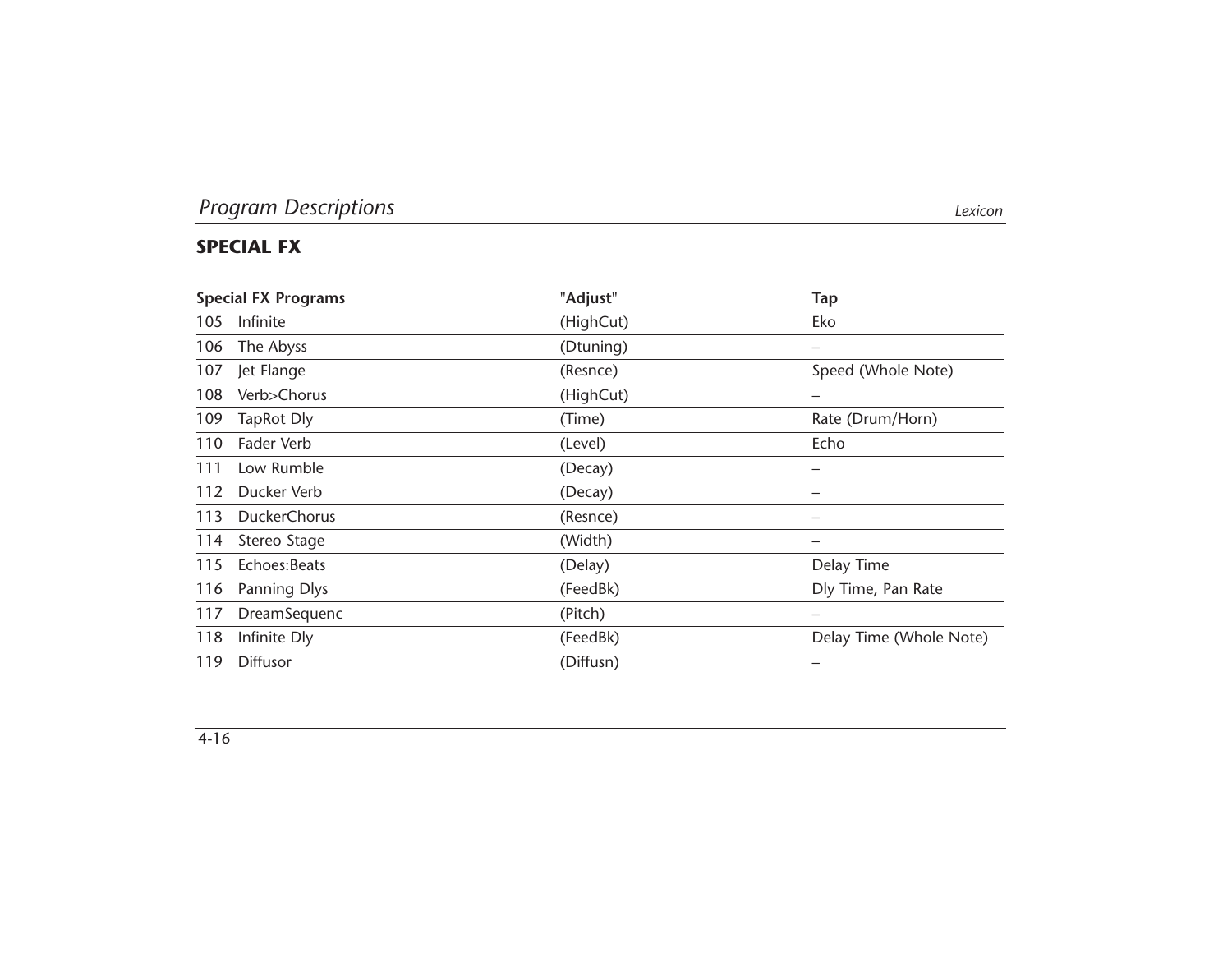# **STEREO STAGE**

Stereo Stage provides stereo reverb while preserving the dry signal. To use this program, note the following:

- • Use the MPX 550 in line between the mixer and house amplifiers - not as an effect mixed back into the main left and right channels on the mixer.
- • Pan the input channels on the mixer fully to each musician's side of the stage.
- • Keep the Mix parameter set to 50% (the default Program Load Mode setting).
- • Adjust reverb level by setting the Efx Bal parameter between 100:0% (full left) and 60:40%.

• The ideal setting for the Width parameter depends on the distance between the speakers at each side of the stage. The program loads with an assumed spacing of about 20 feet, with an adjustment range of 10 to 50 feet. The width setting assumes that most audience members are seated within about 30 degrees to either side of the stage centerline. If audience members are seated further to the sides of the stage, the setting can be increased. Otherwise, it should be kept as low as possible.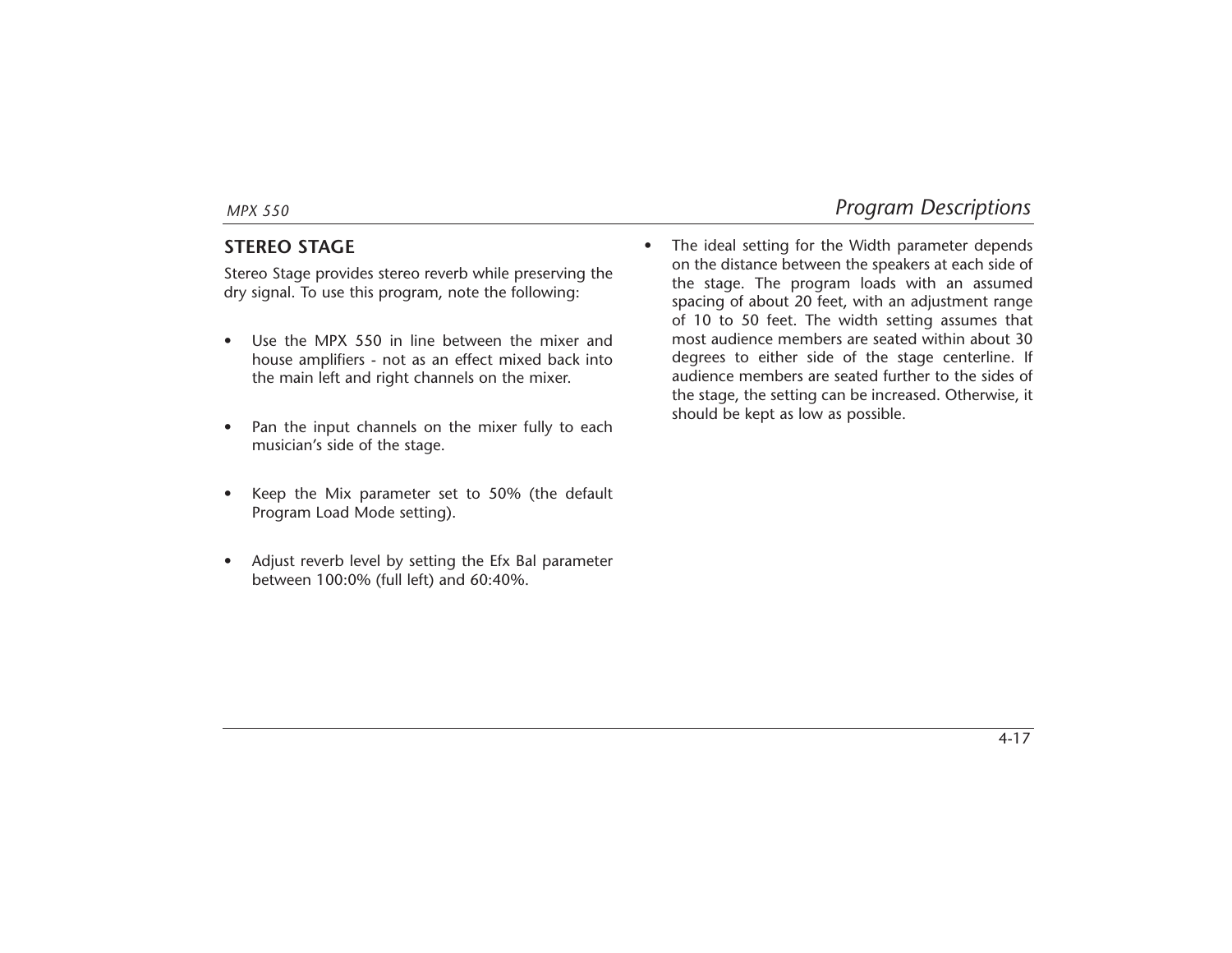# **DUAL PROGRAMS**

The dual programs combine Delay with Reverb, or either Delay or Reverb with Flange, Pitch, or Chorus. Four routing configurations are used in the variations of each dual program: Dual Stereo (Parallel), Cascade, Mono Split, and Dual Mono.

• **Flng-Dly, Pch-Dly, Chor-Dly, Dly-Rvb, Flng-Rvb, Pch-Rvb, and Chor-Rvb**

The first six programs in these banks feature two effects arranged in Dual Stereo (Parallel) configuration. Both effects receive signals from the left and right inputs, and both effects send signals to the left and right outputs. The last four programs in these banks feature two effects arranged in Cascade configuration. The first effect passes its signal to the second effect. For example, in Flng-Dly, Flange passes its signal to Delay.

#### •**MSplit Dly, MSplit Rvb**

These banks contain programs that are arranged in Mono Split configuration, which is similar to the Dual Stereo (Parallel) configuration. One effect (e.g. Flange) receives signals from the left input and the other effect (e.g. Delay) receives signals from the right input. However, both effects send signals to the left and right outputs.

•**Dual Mono**

> This bank contains programs that are arranged in the Dual Mono configuration. One effect (e.g. Flange) receives input from the left channel only and sends output to the left channel only. The other effect (e.g. Delay) receives input from the right channel only and sends output to the right channel only.

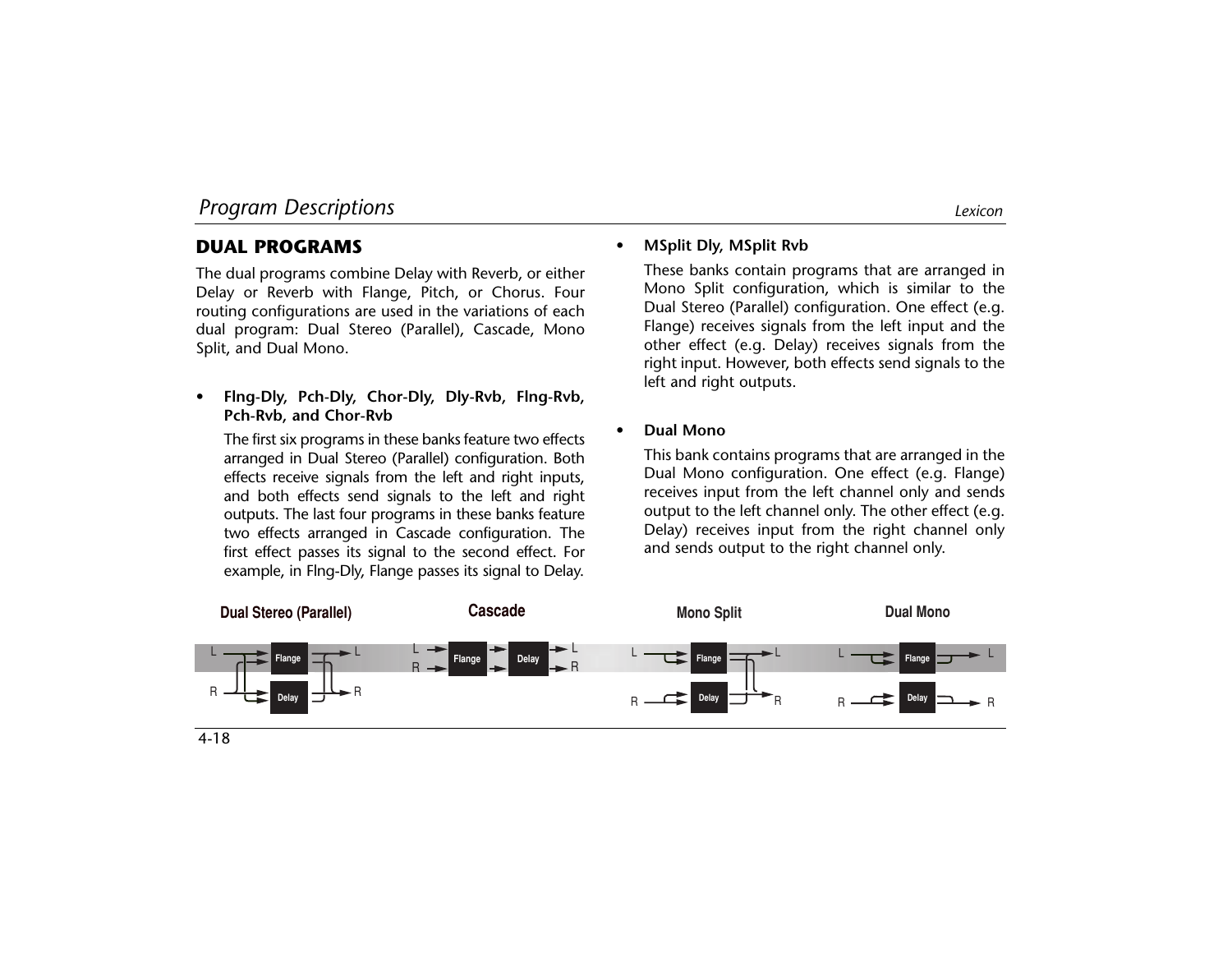# **EFX BAL**

The Efx Bal parameter controls the relative balance of each effect in the dual programs. In Cascade variations, the parameter also varies the amount of the first effect or dry signal fed into the second effect.

*The illustration below uses the Pch-Dly program to show the effect of the Efx Bal parameter at certain settings when a Cascade variation is selected.*

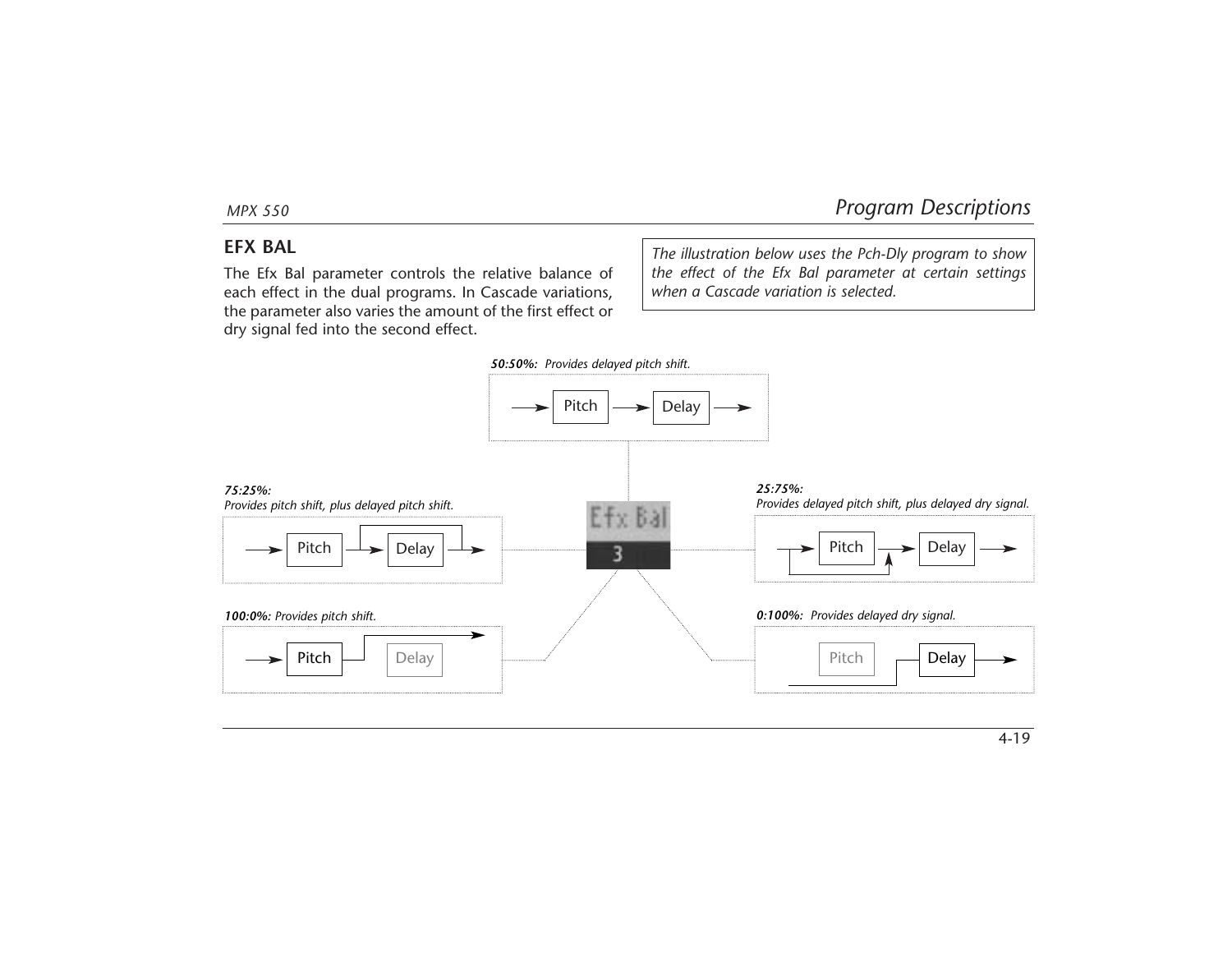|     | <b>Fing-Dly Programs</b> | "Adjust" | Tap                   | Routing                |
|-----|--------------------------|----------|-----------------------|------------------------|
| 120 | Flng Tap                 | (FeedBk) | Delay Time (1/4 Note) | Dual Stereo (Parallel) |
| 121 | Flng .8Tap               | (FeedBk) | Dotted (1/8 Note)     | Dual Stereo (Parallel) |
|     | 122 Flng 3plTap          | (FeedBk) | Triplet (1/8 Note)    | Dual Stereo (Parallel) |
|     | 123 Flng PongTap         | (FeedBk) | Delay Time (1/4 Note) | Dual Stereo (Parallel) |
|     | 124 Flng Xfeed           | (Time)   |                       | Dual Stereo (Parallel) |
|     | 125 Flng Bounce          | (Time)   |                       | Dual Stereo (Parallel) |
|     | 126 Flng $>$ Tap         | (FeedBk) | Delay Time (1/4 Note) | Cascade                |
|     | 127 Flng > Fbk           | (Time)   |                       | Cascade                |
|     | 128 Flng > Pong          | (FeedBk) | Delay Time (1/4 Note) | Cascade                |
| 129 | Flnq > Bnce              | (Time)   |                       | Cascade                |

#### **Dual Stereo (Parallel)**



**Cascade**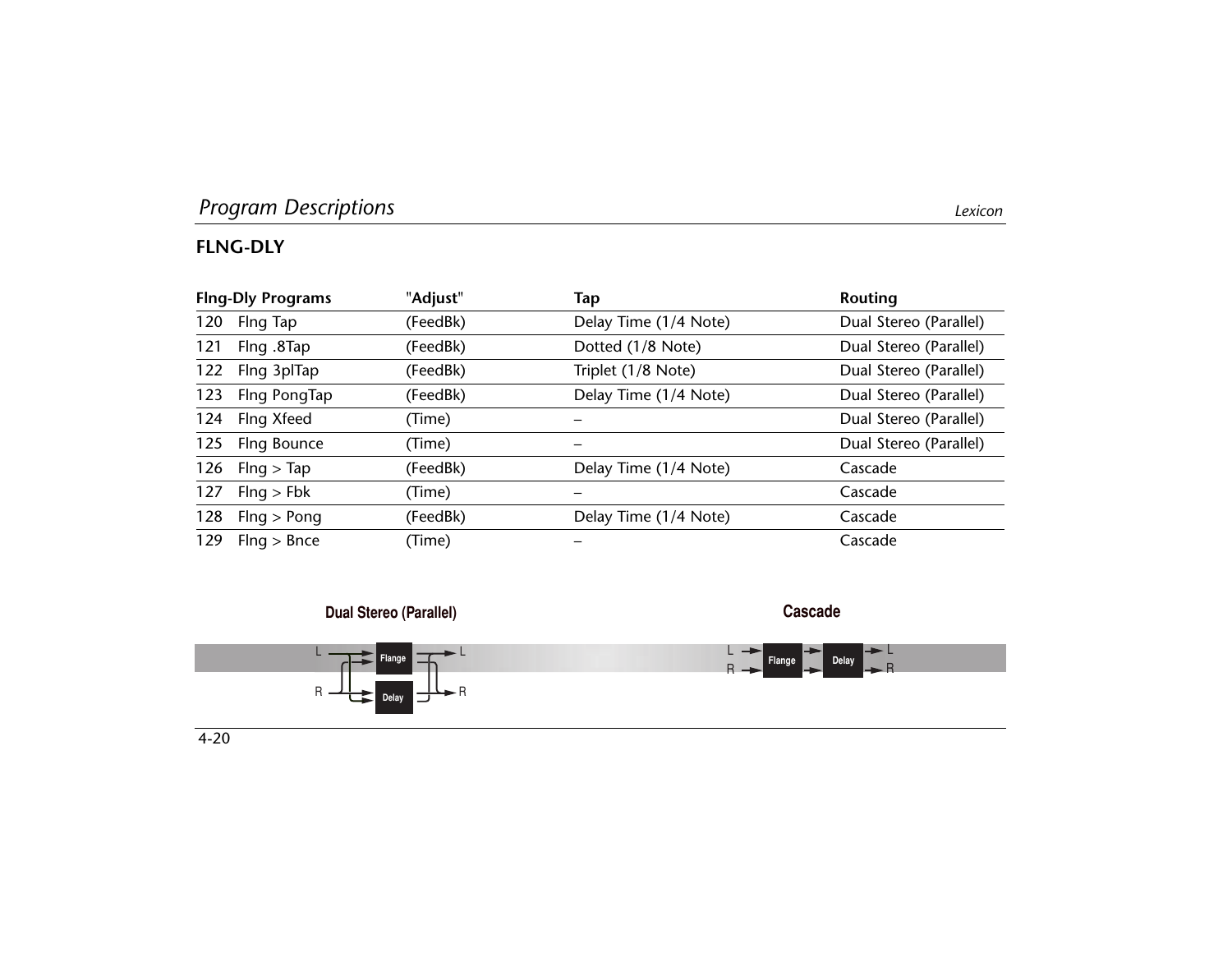**Cascade**

# **PCH-DLY**

|     | <b>Pch-Dly Programs</b> | "Adjust" | Tap        | <b>Routing</b>         |
|-----|-------------------------|----------|------------|------------------------|
| 130 | 5th Tap                 | (Pitch)  | Delay Time | Dual Stereo (Parallel) |
|     | 131 8ve 3pl Tap         | (Pitch)  | Delay Time | Dual Stereo (Parallel) |
|     | 132 8ve 8+3plTap        | (Pitch)  | Delay Time | Dual Stereo (Parallel) |
|     | 133 3rd4thPong          | (Pitch)  | Delay Time | Dual Stereo (Parallel) |
|     | 134 4th5th Xfeed        | (Pitch)  | Delay Time | Dual Stereo (Parallel) |
|     | 135 5th6th Xfeed        | (Pitch)  | Delay Time | Dual Stereo (Parallel) |
|     | 136 $8ve > Xfeed$       | (Pitch)  | Delay Time | Cascade                |
| 137 | 5th > Xfeed             | (Pitch)  | Delay Time | Cascade                |
|     | 138 MajMin > Fbk        | (Pitch)  | Delay Time | Cascade                |
| 139 | StepUp > Tap            | (Pitch)  | Delay Time | Cascade                |

### **Dual Stereo (Parallel)**

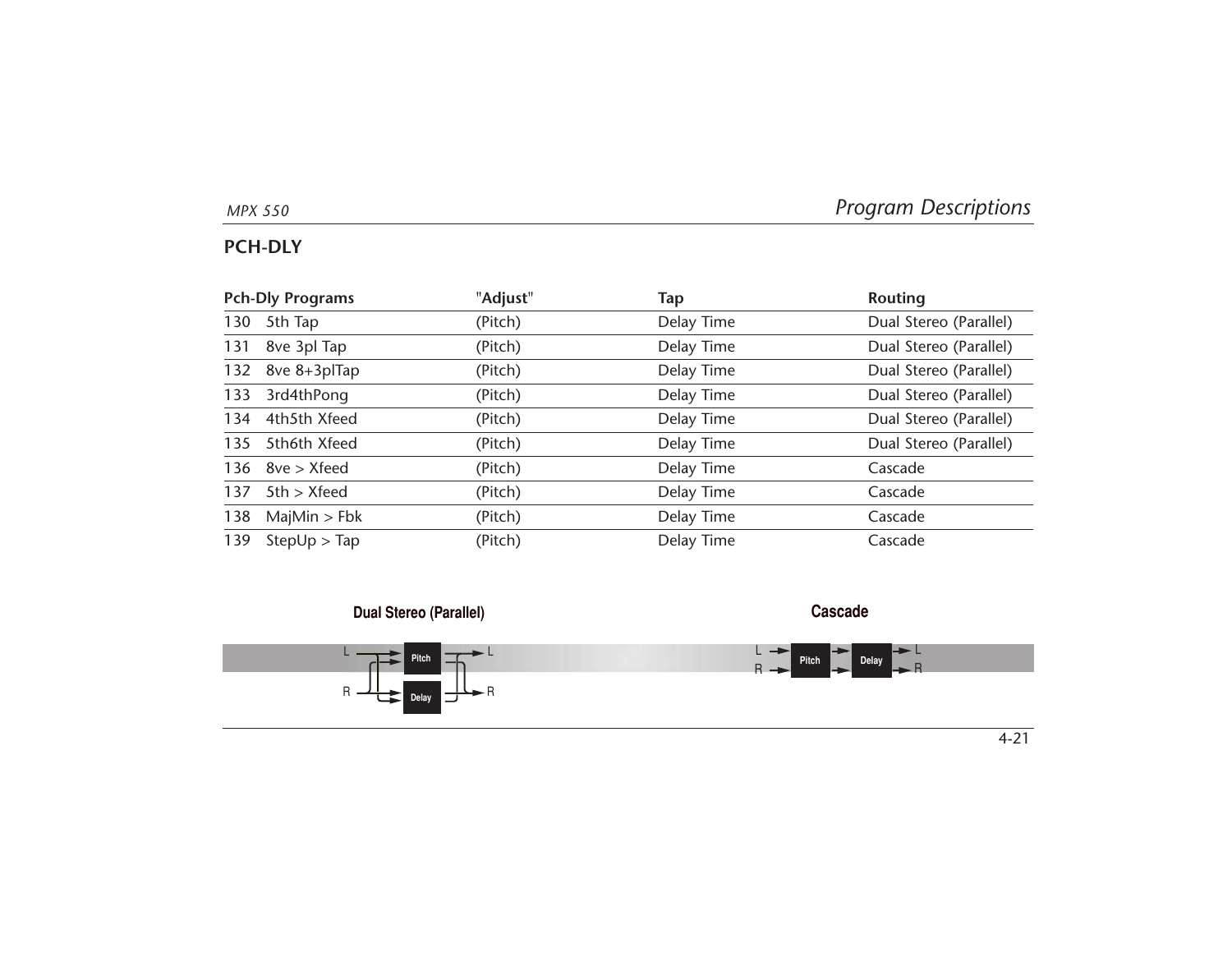# **CHOR-DLY**

|     | <b>Chor-Dly Programs</b> | "Adjust" | Tap        | Routing                |
|-----|--------------------------|----------|------------|------------------------|
|     | 140 Chor Tap             | (FeedBk) | Delay Time | Dual Stereo (Parallel) |
|     | 141 Chor .8Tap           | (FeedBk) | Delay Time | Dual Stereo (Parallel) |
|     | 142 Chor 8+3pl           | (FeedBk) | Delay Time | Dual Stereo (Parallel) |
|     | 143 Chor Pong            | (FeedBk) | Delay Time | Dual Stereo (Parallel) |
|     | 144 Chor Repeat          | (Time)   |            | Dual Stereo (Parallel) |
|     | 145 Chor Bounce          | (Time)   |            | Dual Stereo (Parallel) |
|     | 146 $Chor > Tap$         | (FeedBk) | Delay Time | Cascade                |
|     | 147 Chor > Repeat        | (Time)   |            | Cascade                |
|     | 148 $Chor > Ponq$        | (FeedBk) | Delay Time | Cascade                |
| 149 | Chor > Bnce              | (Time)   |            | Cascade                |

#### **Dual Stereo (Parallel)**



**Cascade**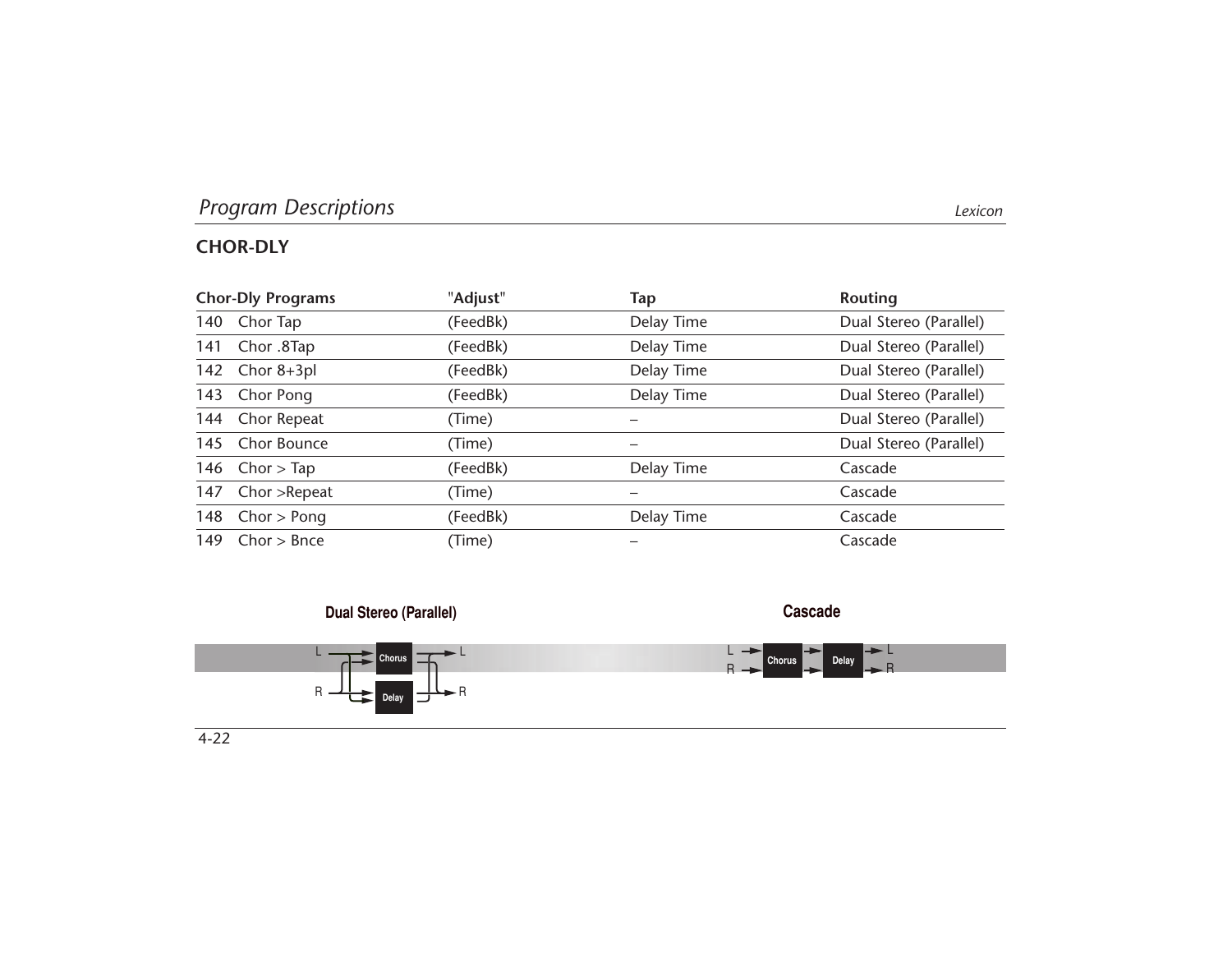**Cascade**

# **DLY-RVB**

|     | <b>Dly-Rvb Programs</b> | "Adjust"  | Tap        | Routing                |
|-----|-------------------------|-----------|------------|------------------------|
|     | 150 Tap Small           | (MidRT)   | Delay Time | Dual Stereo (Parallel) |
| 151 | 3plTap MidSz            | (MidRT)   | Delay Time | Dual Stereo (Parallel) |
|     | 152 8+3pl Large         | (MidRT)   | Delay Time | Dual Stereo (Parallel) |
|     | 153 Pong Small          | (Decay)   | Delay Time | Dual Stereo (Parallel) |
|     | 154 Xfeed MidSz         | (Decay)   | Delay Time | Dual Stereo (Parallel) |
|     | 155 Xfeed Large         | (Decay)   | Delay Time | Dual Stereo (Parallel) |
|     | 156 $Tap > Room$        | (Livenes) | Delay Time | Cascade                |
|     | 157 $8+3pl > Large$     | (MidRT)   | Delay Time | Cascade                |
|     | 158 Xfeed > Room        | (Livenes) | Delay Time | Cascade                |
|     | 159 Xfeed >Large        | (MidRT)   | Delay Time | Cascade                |

### **Dual Stereo (Parallel)**

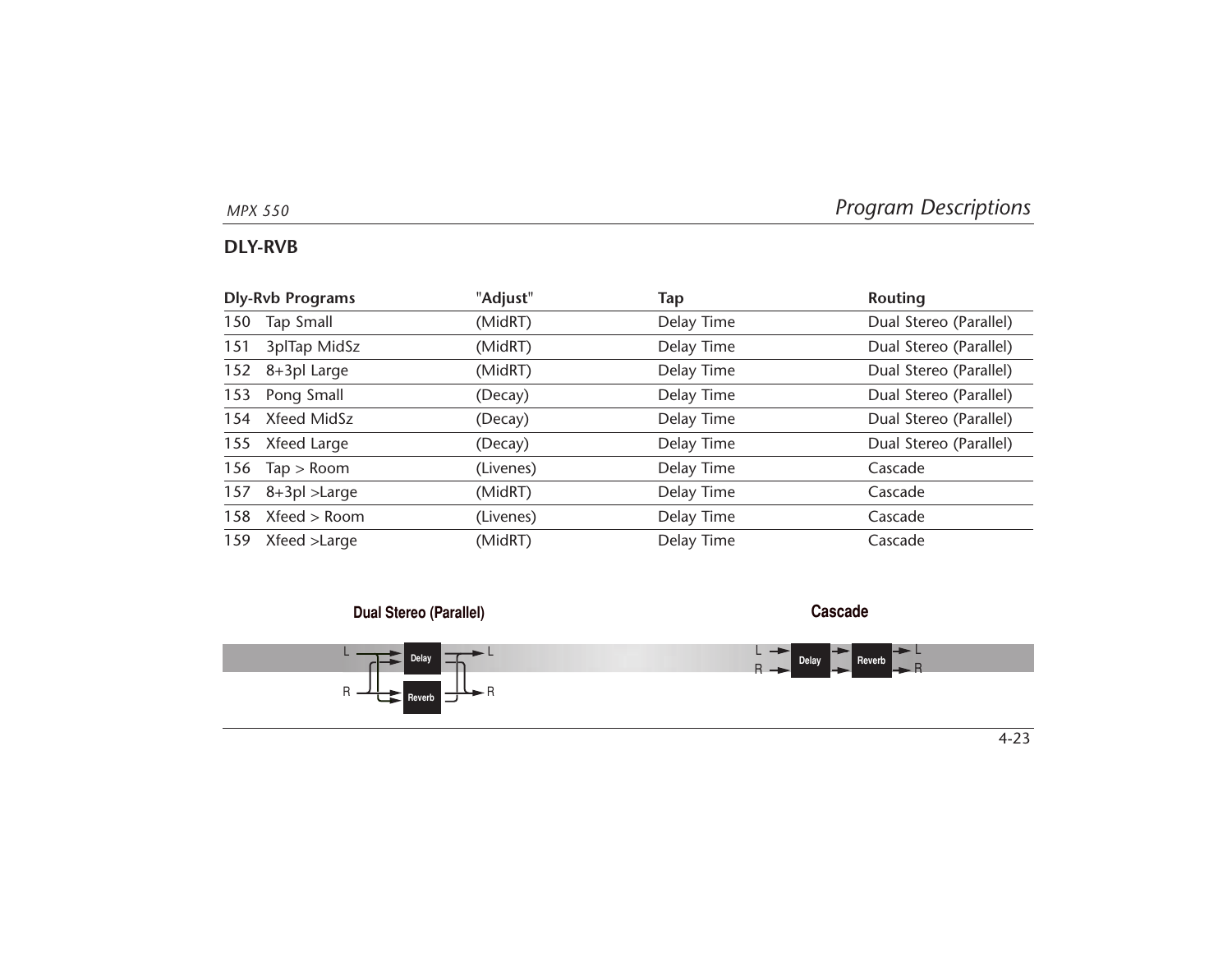# **FLNG-RVB**

|     | <b>Flng-Rvb Programs</b> | "Adjust"  | Tap                | Routing                |
|-----|--------------------------|-----------|--------------------|------------------------|
| 160 | LiteFl Small             | (MidRT)   | Speed (Whole Note) | Dual Stereo (Parallel) |
| 161 | LiteFl MidSz             | (MidRT)   | Speed (Whole Note) | Dual Stereo (Parallel) |
|     | 162 LiteFl Large         | (MidRT)   |                    | Dual Stereo (Parallel) |
| 163 | DeepFl Small             | (MidRT)   |                    | Dual Stereo (Parallel) |
|     | 164 DeepFl MidSz         | (MidRT)   |                    | Dual Stereo (Parallel) |
|     | 165 DeepFl Large         | (MidRT)   |                    | Dual Stereo (Parallel) |
| 166 | LiteFl>Small             | (MidRT)   | Speed (Whole Note) | Cascade                |
| 167 | LiteFl >Room             | (Livenes) | Speed (Whole Note) | Cascade                |
| 168 | DeepFl>Large             | (MidRT)   |                    | Cascade                |
| 169 | DeepFl >Room             | (Livenes) |                    | Cascade                |

#### **Dual Stereo (Parallel)**



**Cascade**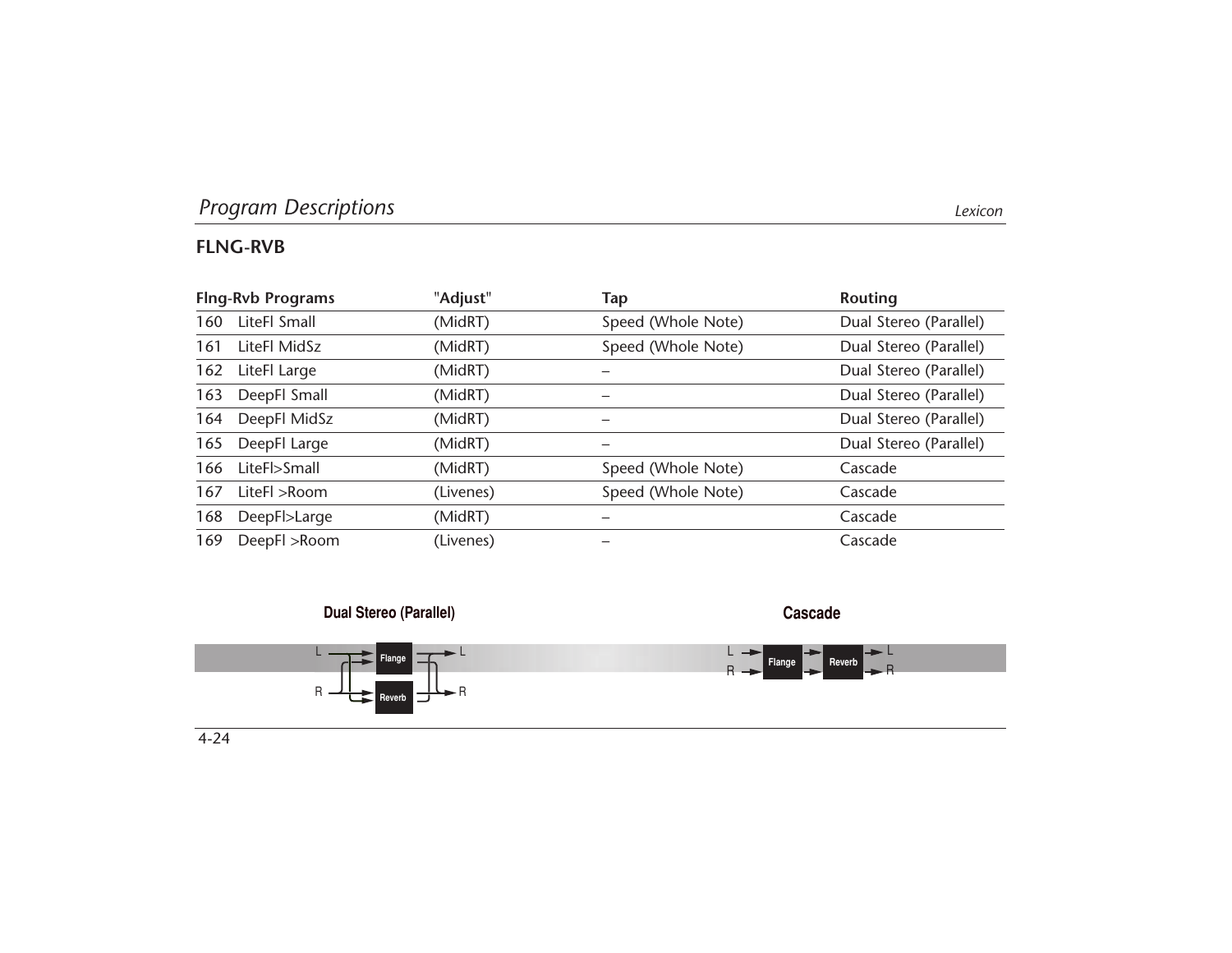# **PCH-RVB**

| <b>Pch-Rvb Programs</b> |                    | "Adjust"  | Tap | Routing                |
|-------------------------|--------------------|-----------|-----|------------------------|
| 170                     | 3rd4th Room        | (Pitch)   |     | Dual Stereo (Parallel) |
| 171                     | 4th5th Room        | (Pitch)   |     | Dual Stereo (Parallel) |
| 172                     | 5th6th Room        | (Pitch)   |     | Dual Stereo (Parallel) |
|                         | 173 8ve MidSiz     | (Pitch)   |     | Dual Stereo (Parallel) |
|                         | 174 Power MidSiz   | (MidRT)   |     | Dual Stereo (Parallel) |
|                         | 175 Detune Room    | (Dtuning) |     | Dual Stereo (Parallel) |
|                         | 176 Fine $>$ Small | (Pitch)   |     | Cascade                |
| 177                     | Power >Large       | (MidRT)   |     | Cascade                |
| 178                     | 4th > MidSize      | (MidRT)   |     | Cascade                |
| 179                     | 8ve > MidSz        | (MidRT)   |     | Cascade                |

#### **Dual Stereo (Parallel)**



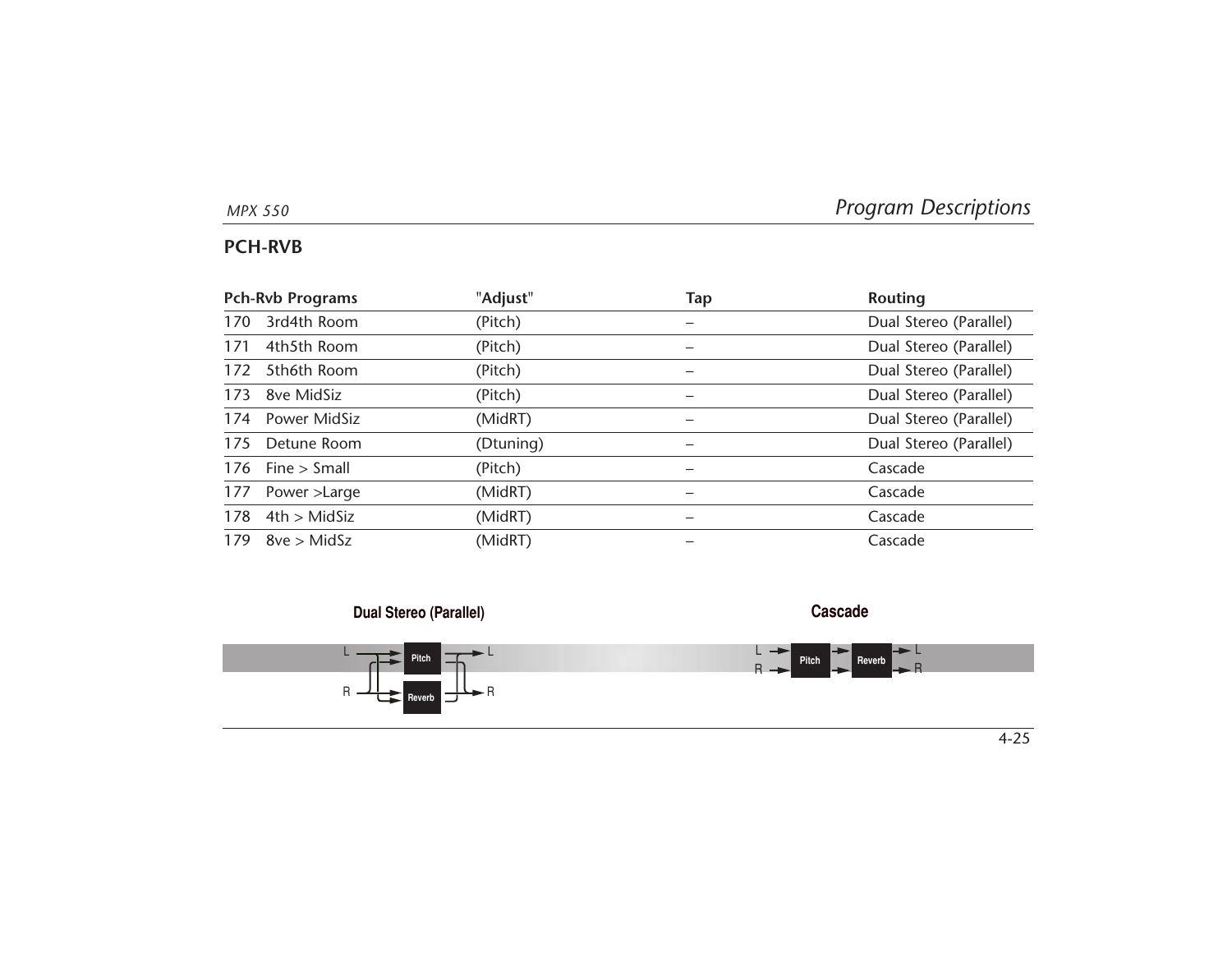# **CHOR-RVB**

|     | <b>Chor-Rvb Programs</b> | "Adjust"  | Tap | Routing                |
|-----|--------------------------|-----------|-----|------------------------|
|     | 180 Chor1 Small          | (MidRT)   |     | Dual Stereo (Parallel) |
| 181 | Chor1 MidSiz             | (MidRT)   | -   | Dual Stereo (Parallel) |
|     | 182 Chor1 Large          | (MidRT)   |     | Dual Stereo (Parallel) |
|     | 183 Chor2 Small          | (MidRT)   |     | Dual Stereo (Parallel) |
|     | 184 Chor2 MidSiz         | (MidRT)   |     | Dual Stereo (Parallel) |
|     | 185 Chor2 Large          | (MidRT)   | —   | Dual Stereo (Parallel) |
|     | $186$ Chor1 > Room       | (Livenes) |     | Cascade                |
|     | 187 $Chor2 > Room$       | (Livenes) | —   | Cascade                |
| 188 | Chor3 > Room             | (Livenes) | –   | Cascade                |
| 189 | Chor1 >Small             | (MidRT)   |     | Cascade                |

#### **Dual Stereo (Parallel)**



**Cascade**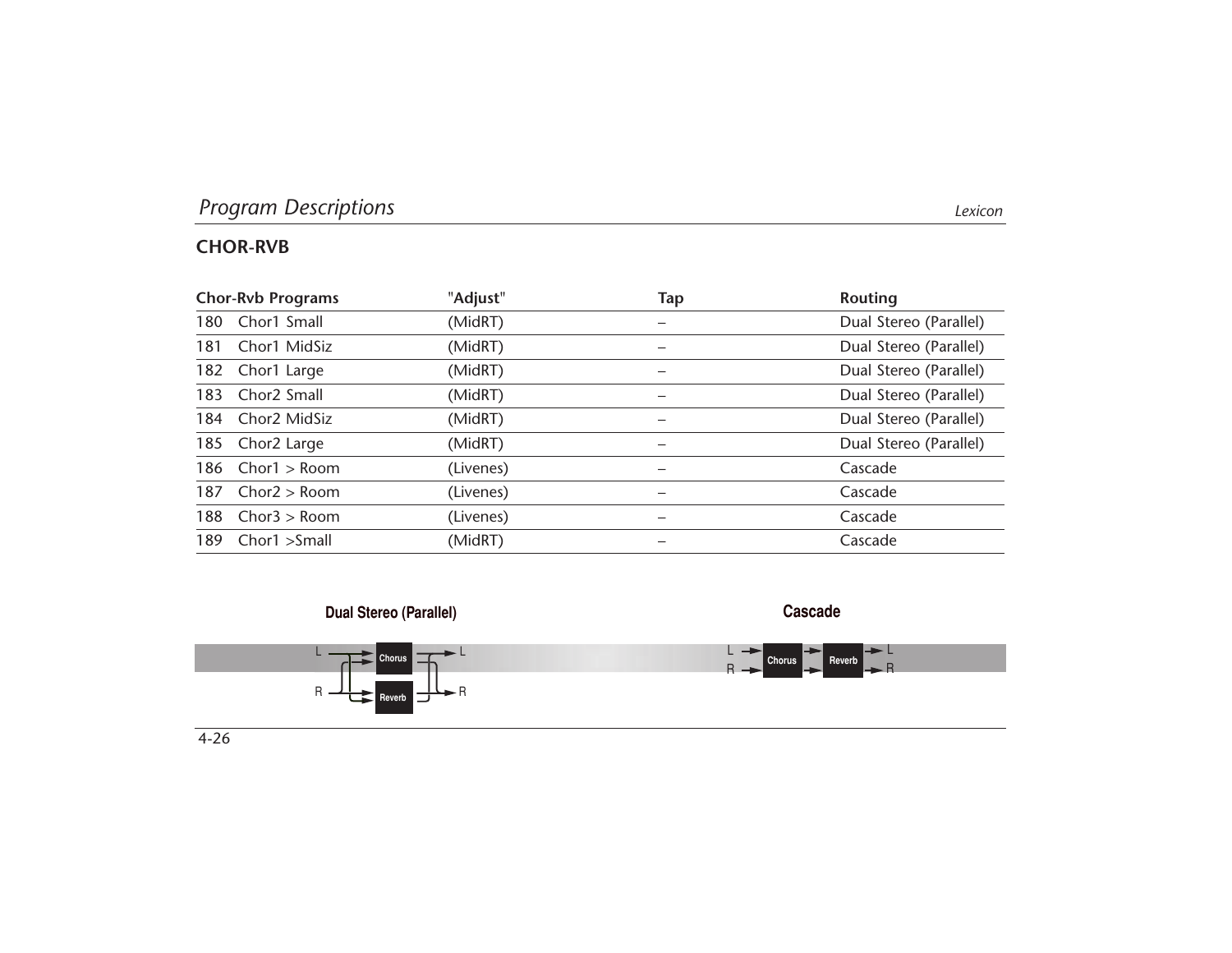# **MSPLIT DLY**

| <b>MSplit Dly Programs</b> |                 | "Adjust" | Tap        | Routing    |
|----------------------------|-----------------|----------|------------|------------|
| 190                        | $Flng + Tap$    | (FeedBk) | 1/4 Note   | Mono Split |
| 191                        | $Flng + Pong$   | (FeedBk) | 1/4 Note   | Mono Split |
| 192                        | Flng + Xfeed    | (Time)   |            | Mono Split |
| 193                        | $Flng + Bnce$   | (Time)   |            | Mono Split |
| 194                        | $DeepFI + Dly$  | (Time)   |            | Mono Split |
| 195                        | $5th + Tap$     | (Pitch)  | Delay Time | Mono Split |
| 196                        | $8ve + 3p$ Tap  | (Pitch)  | Delay Time | Mono Split |
| 197                        | 4th5th+Xfeed    | (Pitch)  | Delay Time | Mono Split |
| 198                        | 5th6th+Xfeed    | (Pitch)  | Delay Time | Mono Split |
| 199                        | PchFine +Tap    | (Pitch)  | Delay Time | Mono Split |
| 200                        | $Chor + Tap$    | (FeedBk) | Delay Time | Mono Split |
| 201                        | $Chor + Pong$   | (FeedBk) | Delay Time | Mono Split |
| 202                        | $Chor + Xfeed$  | (Time)   |            | Mono Split |
|                            | 203 Chor + Bnce | (Time)   |            | Mono Split |
| 204                        | Chor+Inverse    | (Time)   |            | Mono Split |
|                            |                 |          |            |            |

*Note: The Mono Split routing configuration is illustrated on page 4-18.*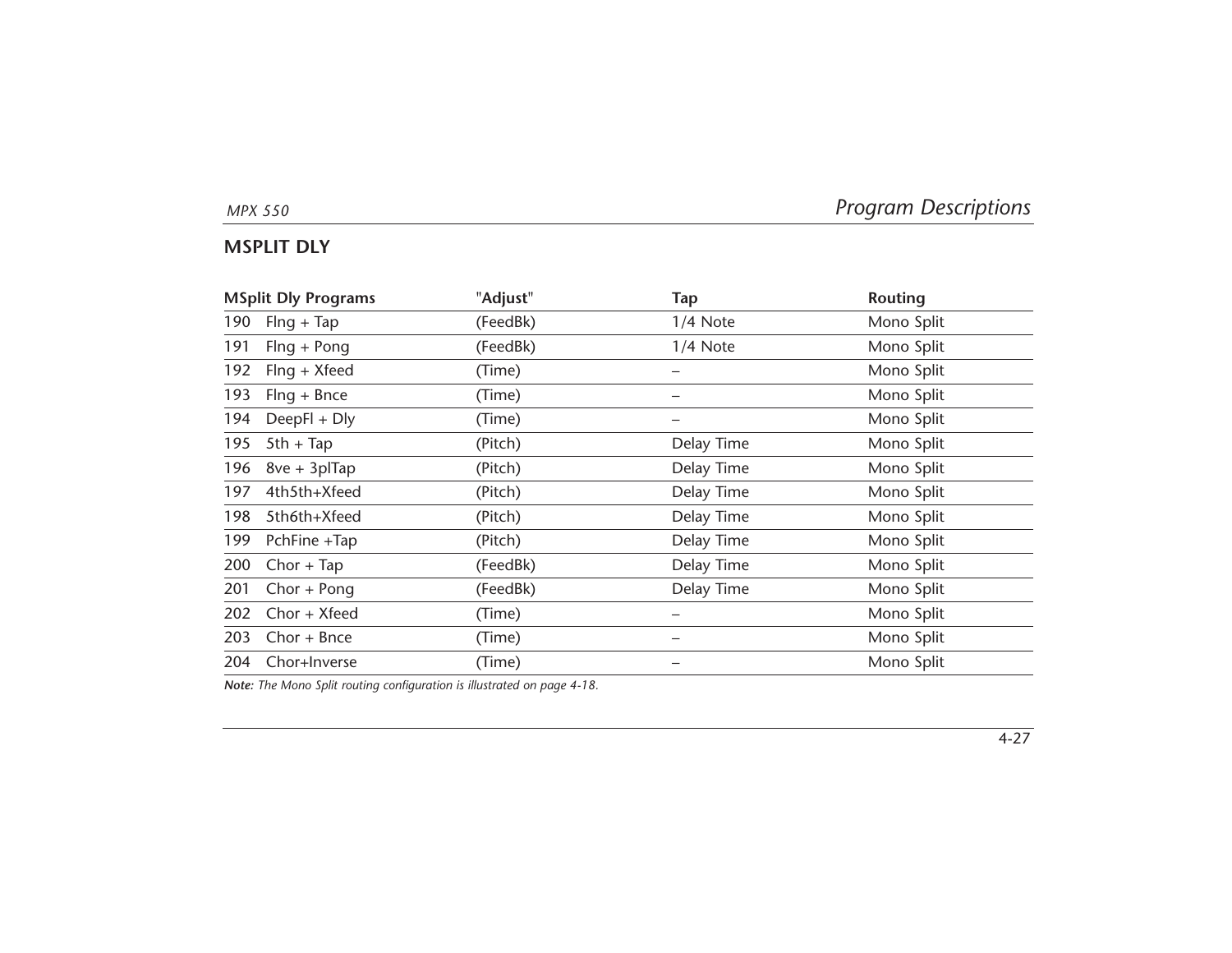# **MSPLIT RVB**

| <b>MSplit Rvb Programs</b> |                 | "Adjust"  | Tap        | Routing    |
|----------------------------|-----------------|-----------|------------|------------|
| 205                        | $Tap + MidSize$ | (MidRT)   | Delay Time | Mono Split |
| 206                        | Pong + Large    | (MidRT)   | Delay Time | Mono Split |
| 207                        | $Bnce + MidSz$  | (MidRT)   | Delay Time | Mono Split |
| 208                        | Xfeed + Small   | (MidRT)   | Delay Time | Mono Split |
| 209                        | Xfeed+MidSiz    | (MidRT)   | Delay Time | Mono Split |
| 210                        | LiteFl+MidSz    | (MidRT)   |            | Mono Split |
| 211                        | LiteFl+Large    | (MidRT)   |            | Mono Split |
| 212                        | DeepFl+Small    | (MidRT)   |            | Mono Split |
| 213                        | DeepFl+MidSz    | (MidRT)   |            | Mono Split |
| 214                        | DeepFl +Room    | (Livenes) |            | Mono Split |
| 215                        | 4th5th +Room    | (Pitch)   |            | Mono Split |
| 216                        | 5th6th +Room    | (Pitch)   |            | Mono Split |
| 217                        | $4$ ths + Large | (MidRT)   |            | Mono Split |
| 218                        | 8ve + MidSz     | (MidRT)   |            | Mono Split |
| 219                        | PchFin+MidSz    | (Pitch)   |            | Mono Split |
| 220                        | Chor1 +Small    | (MidRT)   |            | Mono Split |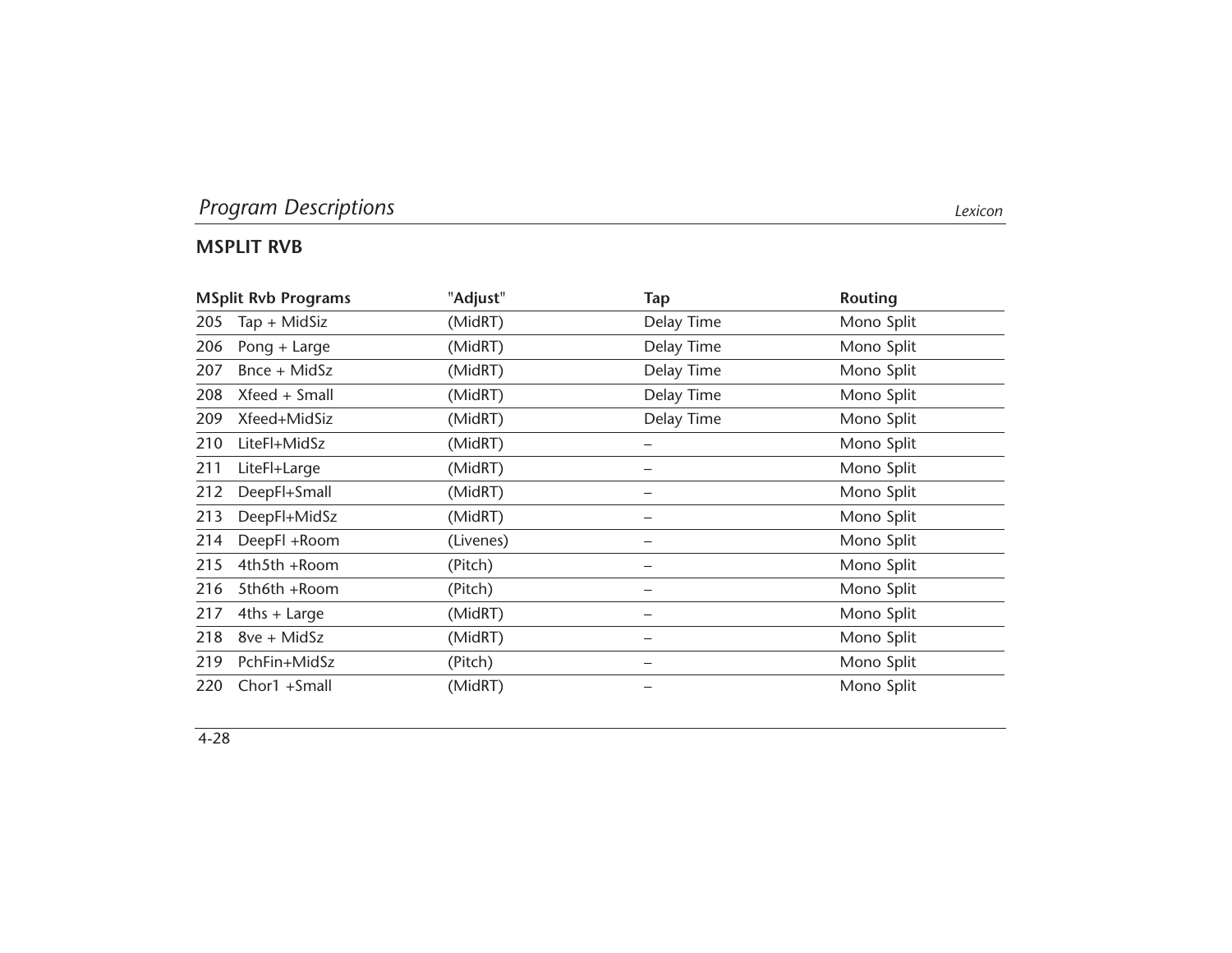|     | <b>MSplit Rvb Programs</b> | "Adjust" | Tap | Routing    |  |  |  |  |
|-----|----------------------------|----------|-----|------------|--|--|--|--|
|     | 221 Chor1+ Large           | (MidRT)  |     | Mono Split |  |  |  |  |
|     | 222 Chor2+MidSiz           | (MidRT)  |     | Mono Split |  |  |  |  |
|     | 223 Chor2+ Large           | (MidRT)  | -   | Mono Split |  |  |  |  |
| 224 | Chor3+MidSiz               | (MidRT)  |     | Mono Split |  |  |  |  |

*Note: The Mono Split routing configuration is illustrated on page 4-18.*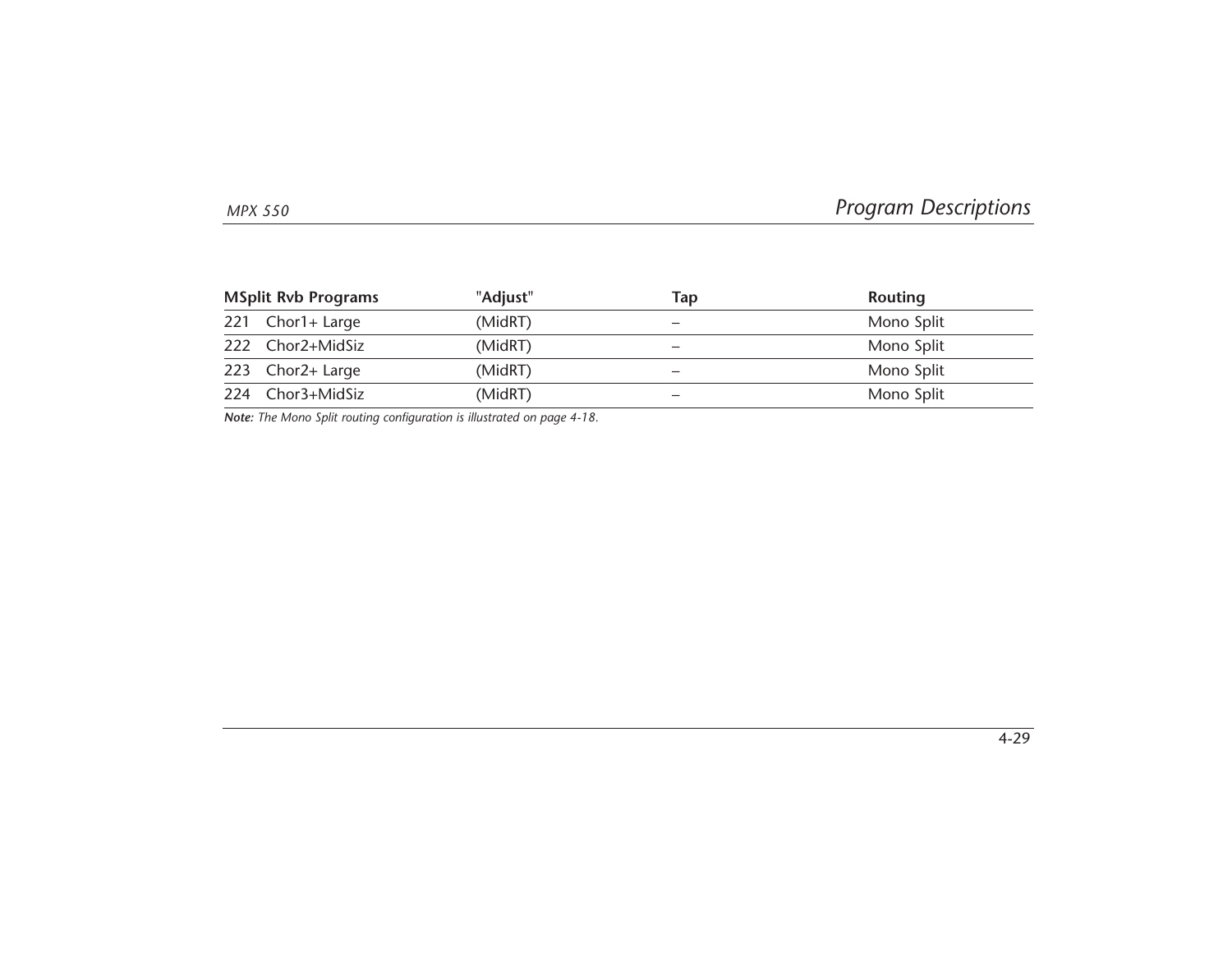|     | <b>Dual Mono Programs</b> | "Adjust"  | Tap                     | <b>Routing</b> |
|-----|---------------------------|-----------|-------------------------|----------------|
|     | 225 Tap   Small           | (MidRT)   | Delay Time              | Dual Mono      |
| 226 | Tap   MidSiz              | (MidRT)   | Delay Time              | Dual Mono      |
| 227 | Tap   Large               | (MidRT)   | Delay Time              | Dual Mono      |
| 228 | Tap   Room                | (Livenes) | Delay Time              | Dual Mono      |
| 229 | DeepFI   Tap              | (FeedBk)  | Speed (1/4 Note)        | Dual Mono      |
| 230 | DeepFI   Dot8             | (FeedBk)  | Speed (Dotted 1/4 Note) | Dual Mono      |
| 231 | 8ves   Tap                | (Pitch)   | Delay Time              | Dual Mono      |
|     | 232 8ves   3pl            | (Pitch)   | Delay Time              | Dual Mono      |
|     | 233 Chor2   Tap           | (FeedBk)  | Delay Time              | Dual Mono      |
| 234 | Chor2   Dot8              | (FeedBk)  | Delay Time              | Dual Mono      |
| 235 | LiteFI   Large            | (MidRT)   | Speed                   | Dual Mono      |
| 236 | DeepFI   Large            | (MidRT)   |                         | Dual Mono      |
| 237 | 8ves   MidSz              | (MidRT)   |                         | Dual Mono      |
|     | 238 4ths   Large          | (MidRT)   | —                       | Dual Mono      |
| 239 | Chor1   Room              | (Livenes) |                         | Dual Mono      |

*Note: The Dual Mono routing configuration is illustrated on page 4-18.*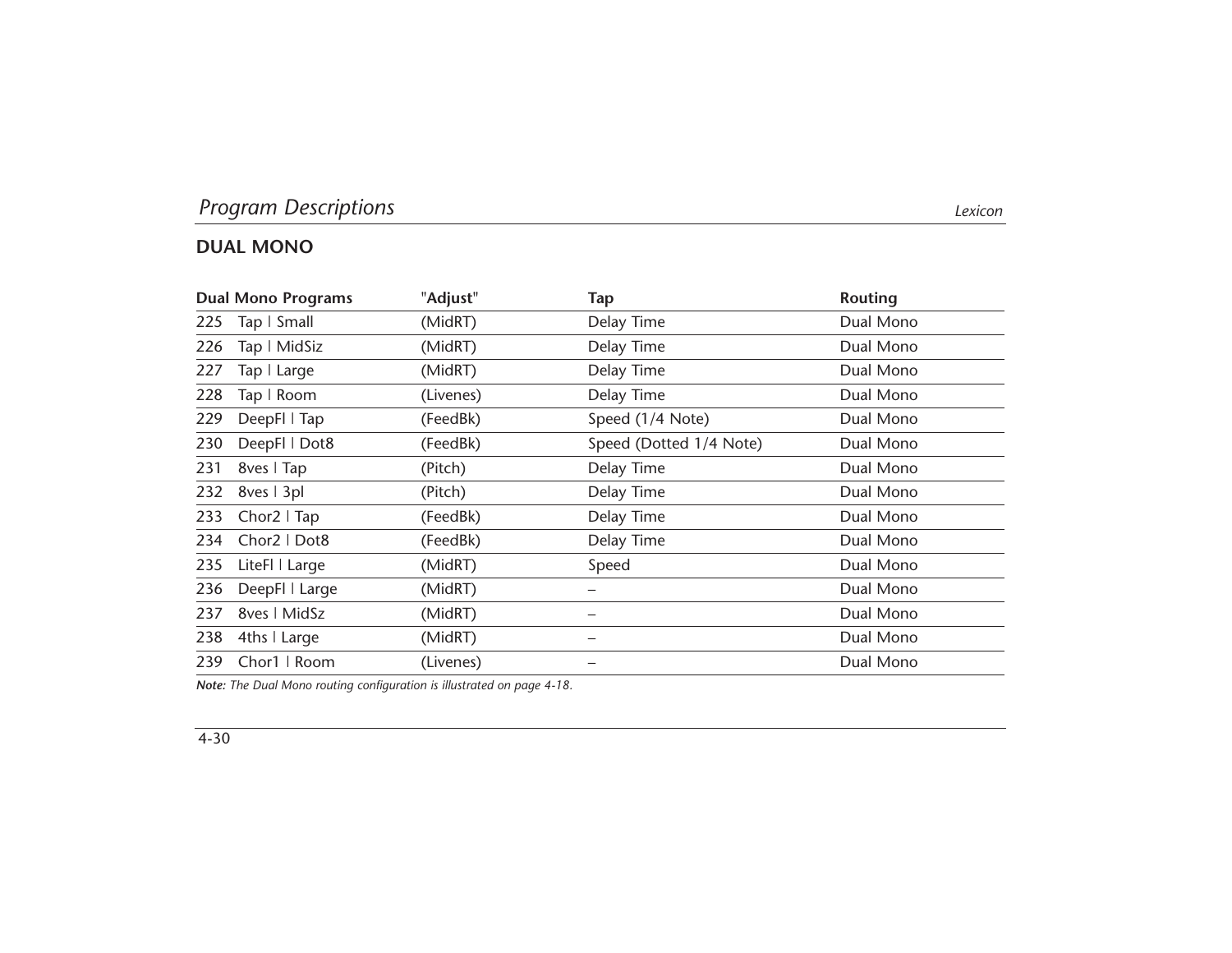### **CMPRSSR**

In all Cmprssr programs, the "Adjust" parameter controls gain within a range of 0 to 9.5dB. It can be used to match volume levels between the dry, bypassed, and compressed output obtained with typical music material.

If the System Mode parameter Mix Mode is set to Program, the Mix parameter will automatically be set to Wet, allowing the compressed delay signal to be the only output signal present. If the System Mode parameter Mix Mode is set to Global, the Mix parameter must be set manually.

The five compressor-reverb presets offer a reverb component in parallel with a zero-delay dry component. The compressor acts on both. The Mix parameter should be set to Wet, and the effective mix should be adjusted with the Efx Bal parameter.

|     | <b>Comprssr Programs</b> | "Adjust" | <b>Tap</b> |  |  |  |  |
|-----|--------------------------|----------|------------|--|--|--|--|
|     | 240 Two to One           | (Gain)   |            |  |  |  |  |
| 241 | Three to One             | (Gain)   |            |  |  |  |  |
|     | 242 3:1 Small            | (Gain)   | PreDelay   |  |  |  |  |
|     | 243 5:1 Medium           | (Gain)   | PreDelay   |  |  |  |  |
|     | 244 3:1 Large            | (Gain)   | PreDelay   |  |  |  |  |
| 245 | <b>GuitarComp</b>        | (Gain)   |            |  |  |  |  |
|     | 246 Limiter              | (Gain)   |            |  |  |  |  |
|     | 247 Male Vocal           | (Gain)   | PreDelay   |  |  |  |  |
|     | 248 Female Vocal         | (Gain)   | PreDelay   |  |  |  |  |

*\* Presets 240, 241, 245, and 246 are compressor only. Presets 242, 243, 244, 247, and 248 are combination compressor and reverb with Dual Stereo (Parallel) routing.*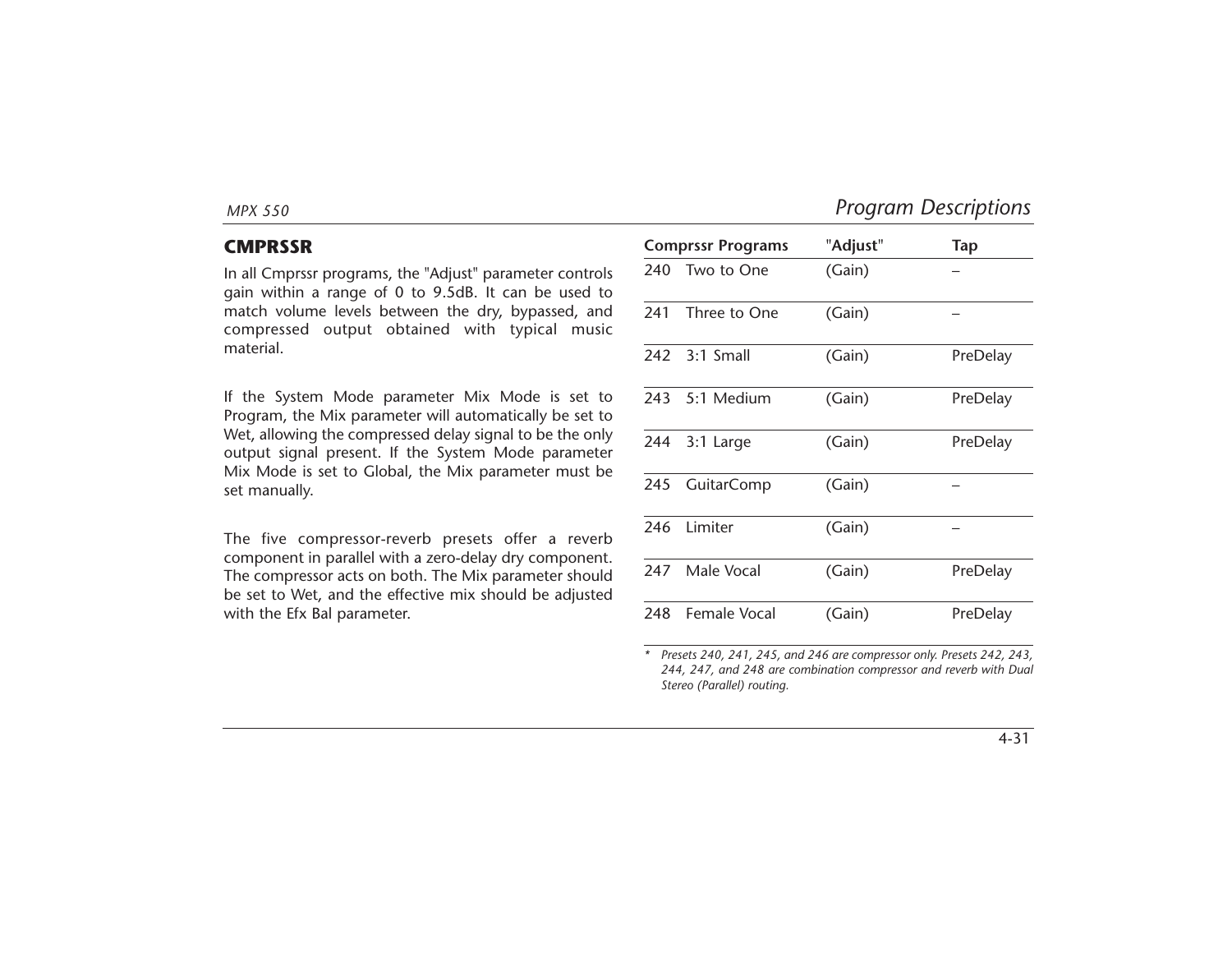### *Note:*

*A few seconds after the Dynamics preset is loaded, the Dynamics name will flash briefly on the front panel display. This does not affect audio input or output.*

Dynamics is intended for use in the studio, when dynamic processing of stereo signals is required. Because of its long delay, this preset is not recommended for use in a live performance or as a mix insert. It includes effects that perform peak expansion, compression, and tape saturation in that order.

Dynamics includes nine parameters that are divided into three Edit Pages. Peak expansion settings are controlled on the first page, compression settings are controlled on the second page, and tape saturation settings are controlled on the third page. The first page also features a switch that selects between gain reduction and input metering.

### **PEAK EXPANSION**

Peak expansion is used to raise the overall level of sound sources that rise above the adjustable peak expansion threshold. In performances with a wide dynamic range, peak expansion can increase the level of low-level sound sources. For example, for a relatively quiet instrument that swells in volume without the desired impact, peak expansion can raise the instrument level during the swell.

**ExpThrsh** (-31 to 0dB)

Controls the threshold above which expansion is applied. Lower settings enable low-level sound sources to expand. Higher settings enable only very high-level peaks to expand.

**ExpLvl** (0.0dB to 5.89dB)

Controls the amount of expansion that is applied to sound sources that rise above the expansion threshold. The parameter setting defines the maximum increase in signal level due to expansion. Higher settings increase the level of expansion applied. Maximum expansion is applied to signals that rise well above the expansion threshold for longer than 50ms.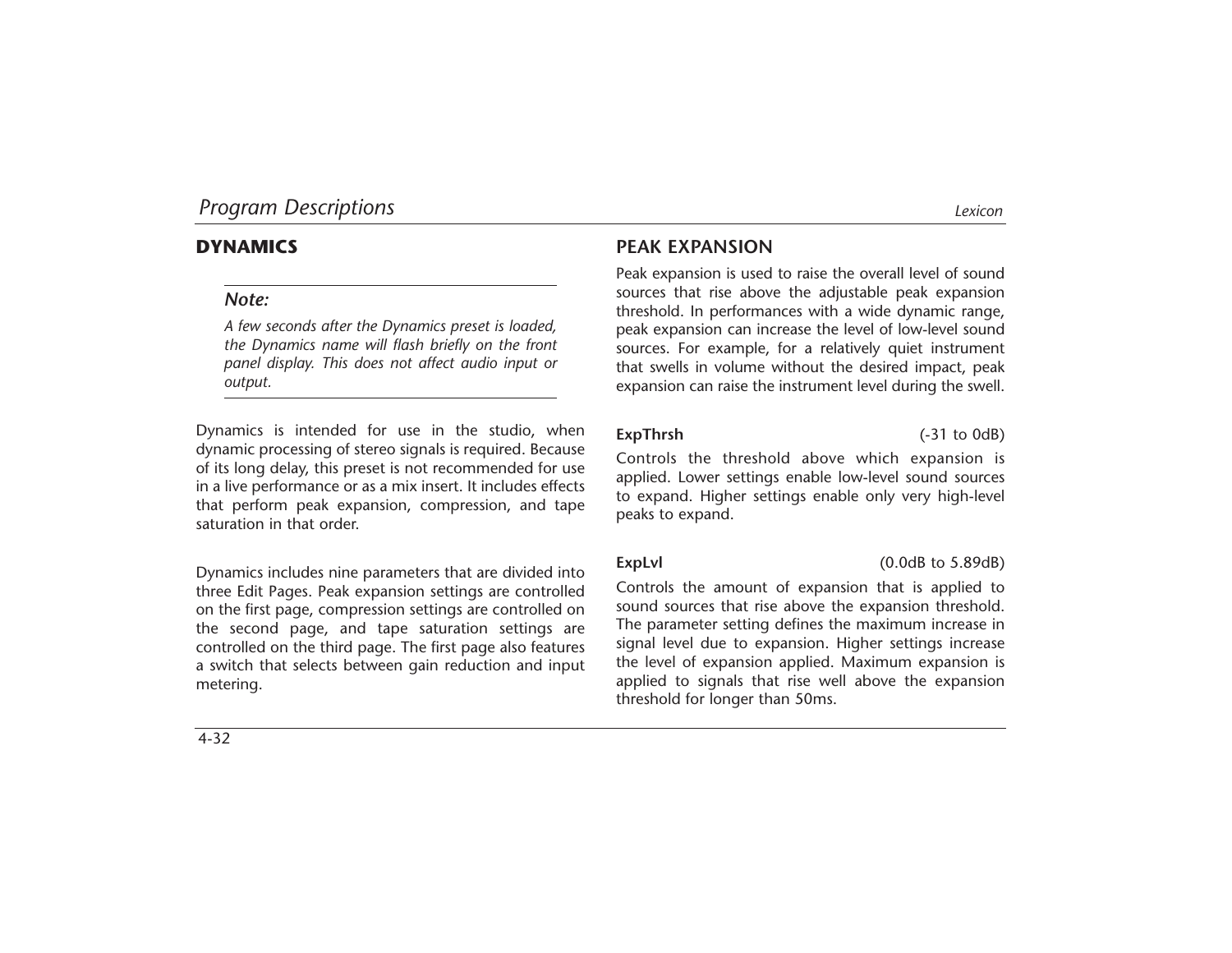**Meters** (GR, In)

Selects between gain reduction (GR) and input level (In) metering. (See page 4-35 for more information.)

### **COMPRESSION**

Compression is used to lower the overall level of sound sources that rise above an adjustable compression threshold. Compression can be used to match the levels of louder sources to those of quieter sources.

**Ratio** (1:1 to 10:1)

Determines the level of gain reduction applied when the sound source rises above the compression threshold. It can be set in ratios of 1:1, 1.60:1, 2.00:1, 2.66:1, 3.20:1, 4.00:1, 5.33:1, 8.00:1 and 10:1. For each dB rise in input to the compressor, the ratio indicates the fraction of the dB rise in output. For example, when Ratio is set to 4.00:1, the output will rise 0.25dB for each dB rise in input to the compressor. Higher settings will result in more compression.

**Thresh** (-31 to -0dB)

Designates the compression threshold, the level the sound source must rise above before compression is applied.

**Attack** (200 to 3.0msec)

Determines how fast the compressor responds to sound sources that rise above the compression threshold. Slower settings allow the signal to rise above the threshold for short periods of time with minimal compression.

**Release** (4.0 to .30sec)

Determines how fast compression is reduced when sound sources fall below the compression threshold. Slower settings reduce compression gradually. Faster settings reduce compression more quickly, causing the level of the sound source to be tracked more closely.

*. . . continued on page 4-34*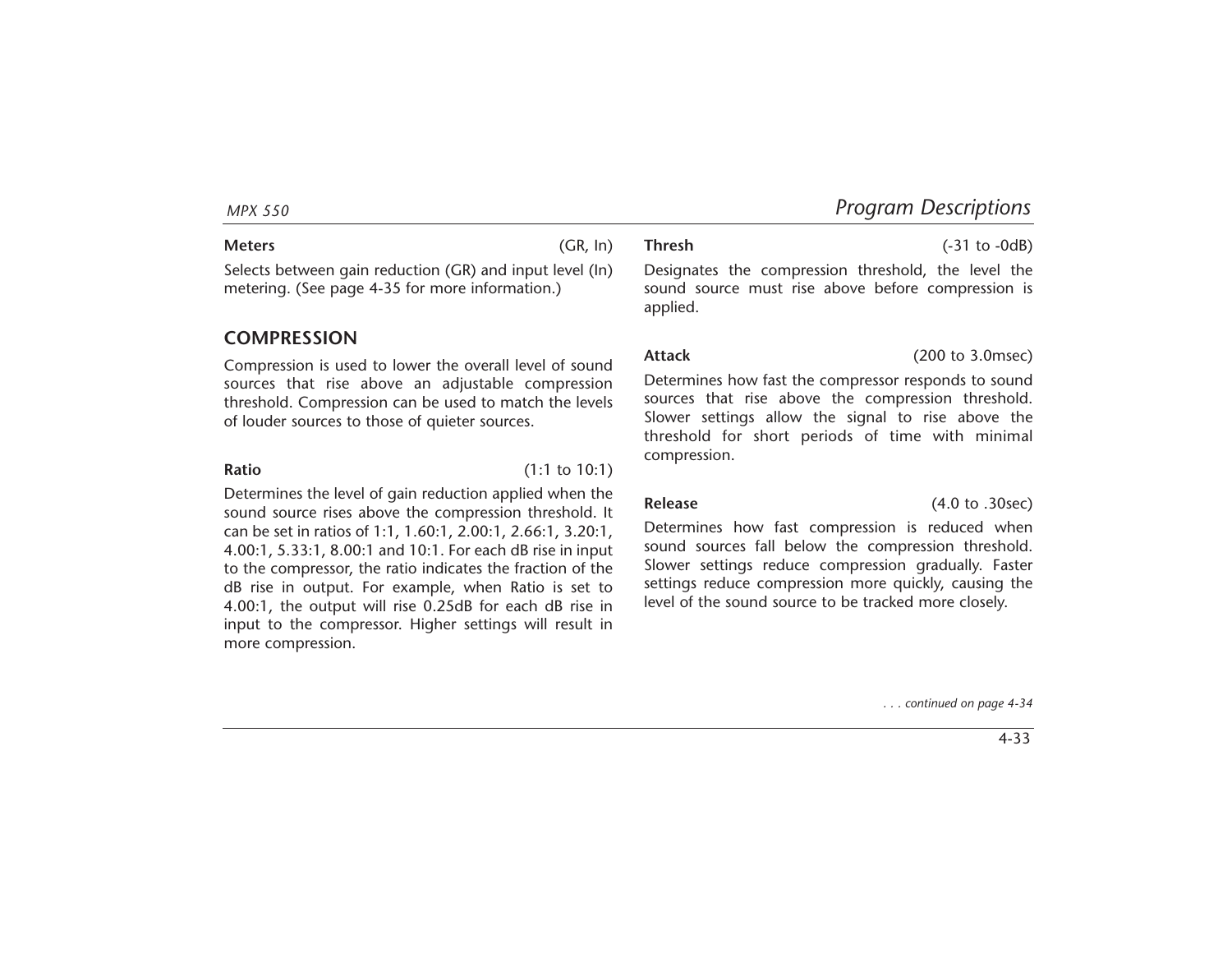### **TAPE SATURATION**

Tape saturation emulates the sound of sources recorded on analog tapes and sources recorded digitally. Because of the natural peak saturation that occurs with analog tapes, sound sources recorded on them seem louder than the same sound sources recorded digitally. To use this effect, increase the Gain parameter setting. The amount of gain used is guided by both the output level meter and, more importantly, the ear. Gain levels that are too high can dramatically reduce the dynamic range of sound sources, possibly causing objectionable distortion - just like real tape.

### **Gain** (Min, 1 to 30, Max)

Determines average output level. Lower settings prevent signal saturation. Higher settings reduce peaks within the sound source relative to the average level of the sound source, enabling the peak saturation block to reduce peak levels. The setting can be increased to its maximum level without causing digital overload. However, excessive peak saturation may distort the signal.

### Saturation **Saturation** (Off, Modern, Vintage)

Controls the amount of saturation.

### **LEVEL METERS**



### **1. Output Level Meter**

Indicates output levels. The value indicates the maximum output level of the left or right channel, whichever is greater. The tick marks are placed in 3dB increments. The right most tick mark indicates 0dB or maximum output level.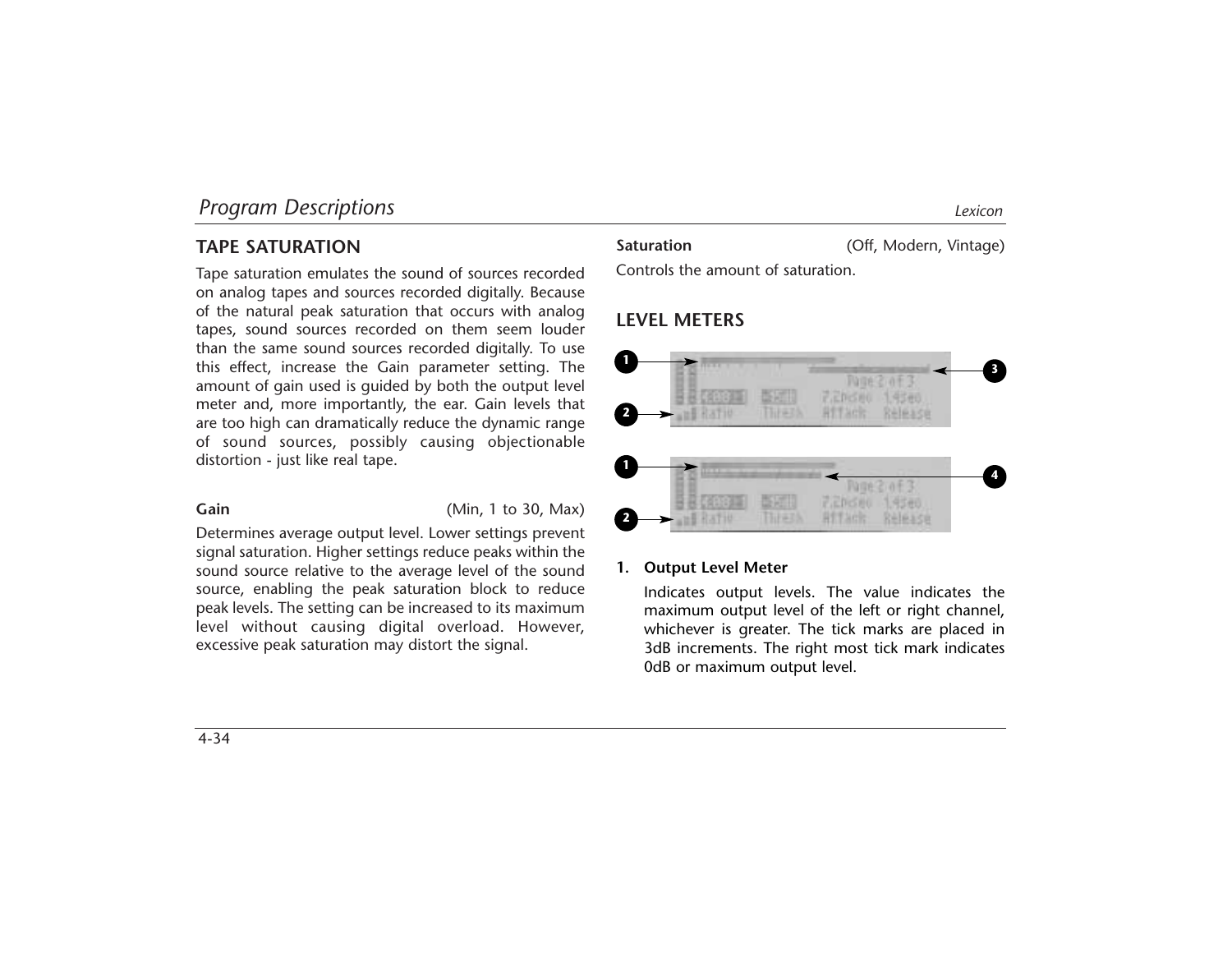### **2. Peak Expansion Meter**

Indicates the level of peaks above the peak expansion threshold. Low-level peaks are shown as one or two graduated bars. Slightly higher peaks of longer duration are shown as three graduated bars. High-level peaks are shown as three solid bars.

### *Note:*

*Use the Meters parameter to select between gain reduction and input level metering.*

### **3. Gain Reduction Meter**

When the Meters parameter is set to GR, indicates the output level reduction due to compression. The value shown indicates the maximum left or right channel gain reduction, whichever is greater.

The meter moves from right to left. The tick marks are placed in 3dB increments. The right-most tick mark represents 0dB or no gain reduction. Each tick mark proceeding from right to left indicates an additional 3dB of gain reduction.

### **4. Input Meter**

When the Meters parameter is set to In, indicates the maximum left or right channel input levels, whichever is greater. The associated tick marks are placed in 3dB increments. The right-most tick mark indicates 0dB or maximum input level.

### **TYPICAL MASTERING DYNAMICS CONTROL ADJUSTMENT**

The following is a common scenario for musical sources that have not previously been compressed:

- • For analog input sources, adjust the front panel Input Trim knob so the input meters peak in the -6dB range. The input meters should never exceed the level abo
- • Beginning at 0dB, reduce the setting of the ExpThrsh parameter until peaks in the source material cause the peak expansion level meter to show 1 to 3 graduated bars. High-level peaks in the sound source

*. . . continued on page 4-36*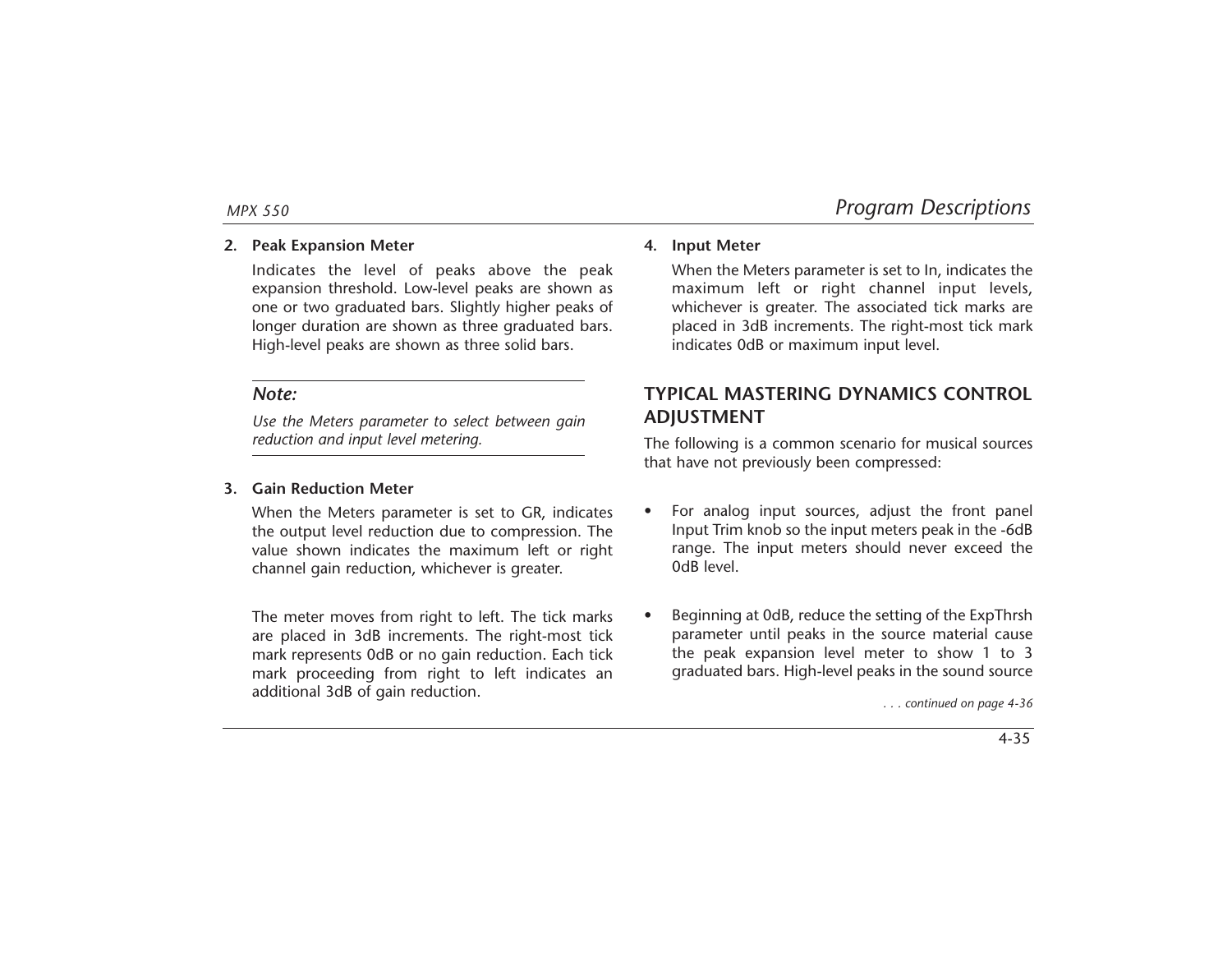### *Typical Mastering Dynamics Control Adjustment (continued)*

will cause the peak expansion meter to show three solid bars for short periods of time. Increase the ExpLvl parameter until the peaks in the source material sound slightly exaggerated. Then, reduce the setting until the peaks sound natural.

- • Set the Ratio parameter to 4.00:1, the Attack parameter to 7.2msec, and the Release parameter to 1.4sec. Beginning at 0dB, reduce the setting of the Thresh parameter until the gain reduction meter moves between 0 and 3 to 6dB of gain reduction. If the output level sounds unnatural, increase the settings of the Attack and Release parameters. If output levels are too low after peaks occur, increase the setting of the Release parameter. If output levels are still too low after peaks occur, increase the setting of the ExpLvl parameter.
- • Beginning at 0, adjust the Gain parameter setting until the output level meter shows peaks above  $-3$ d $B$

### **LIVE-FOH (FRONT OF HOUSE)**

Live-FOH programs are designed for live performances, with controls that are more convenient for live-sound engineers to operate. These programs use Dual Mono routings to accommodate the sound reinforcement systems (PAs) used in most small-to-mid-sized venues. Often, these systems provide limited channels and mono aux sends for effects.

For Live-FOH presets:

• Edit Page 1 contains the four most essential parameters for the first effect, and Edit Page 2 contains the four most essential parameters for the second effect. Non-essential parameters have been removed from the Edit Pages.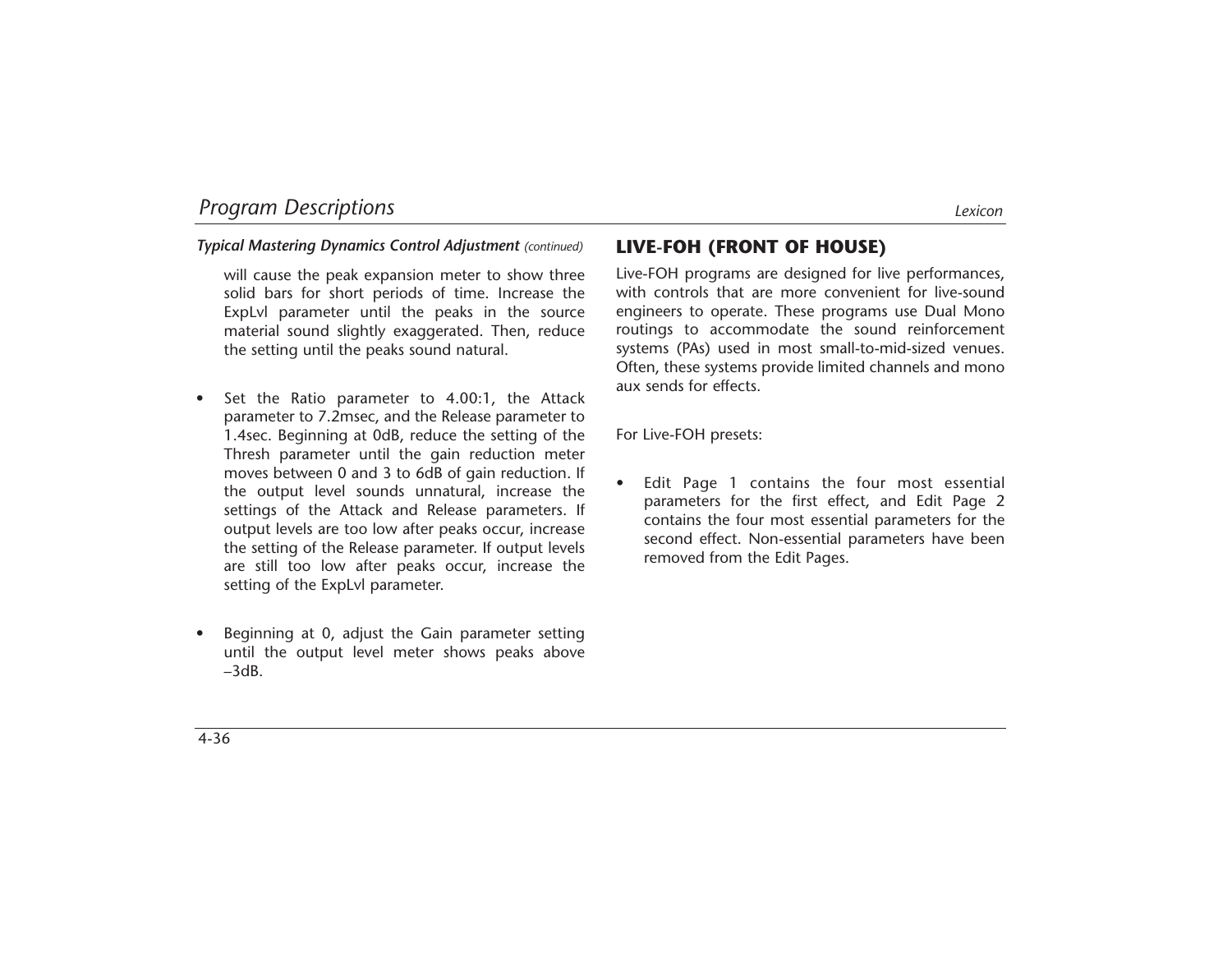• In the delay programs, two delay level controls have been combined into the "Adjust" parameter: (Tap/ Dly). These programs contain two delays. The first is controlled by tempo and generally used to create longer delays and echoes. The second is set manually with the Delay parameter, and can be used to create a "slap" of 60 to 135ms.

The (Tap/Dly) parameter provides an inverse level control for these delays. The default setting provides equal levels of each. The tempo-controlled delay is suited for longer rhythm-sensitive effects, while the manually-controlled delay is suited for shorter times. However, both delays are capable of delivering a full range of delay times that can be crossfed into each other for more extreme effects.

• The Dly/Reverb program is available with alternative EDIT knob assignments (255). The first two Edit Pages are arranged with delay parameters on the left and reverb parameters on the right. This arrangement splits effect controls left-to-right rather than page-to-page.

|     | <b>Live-FOH Programs</b> | "Adjust"  | Tap        |
|-----|--------------------------|-----------|------------|
| 250 | Flange/Dly               | (Tap/Dly) | Delay Time |
| 251 | Chorus/Dly               | (Tap/Dly) | Delay Time |
| 252 | Flange/Rvb               | (Tap/Dly) |            |
| 253 | Chorus/Rvb               | (Tap/Dly) |            |
| 254 | Dly/Reverb               | (Tap/Dly) | Delay Time |
| 255 | Dly/Reverb               | (Tap/Dly) | Delay Time |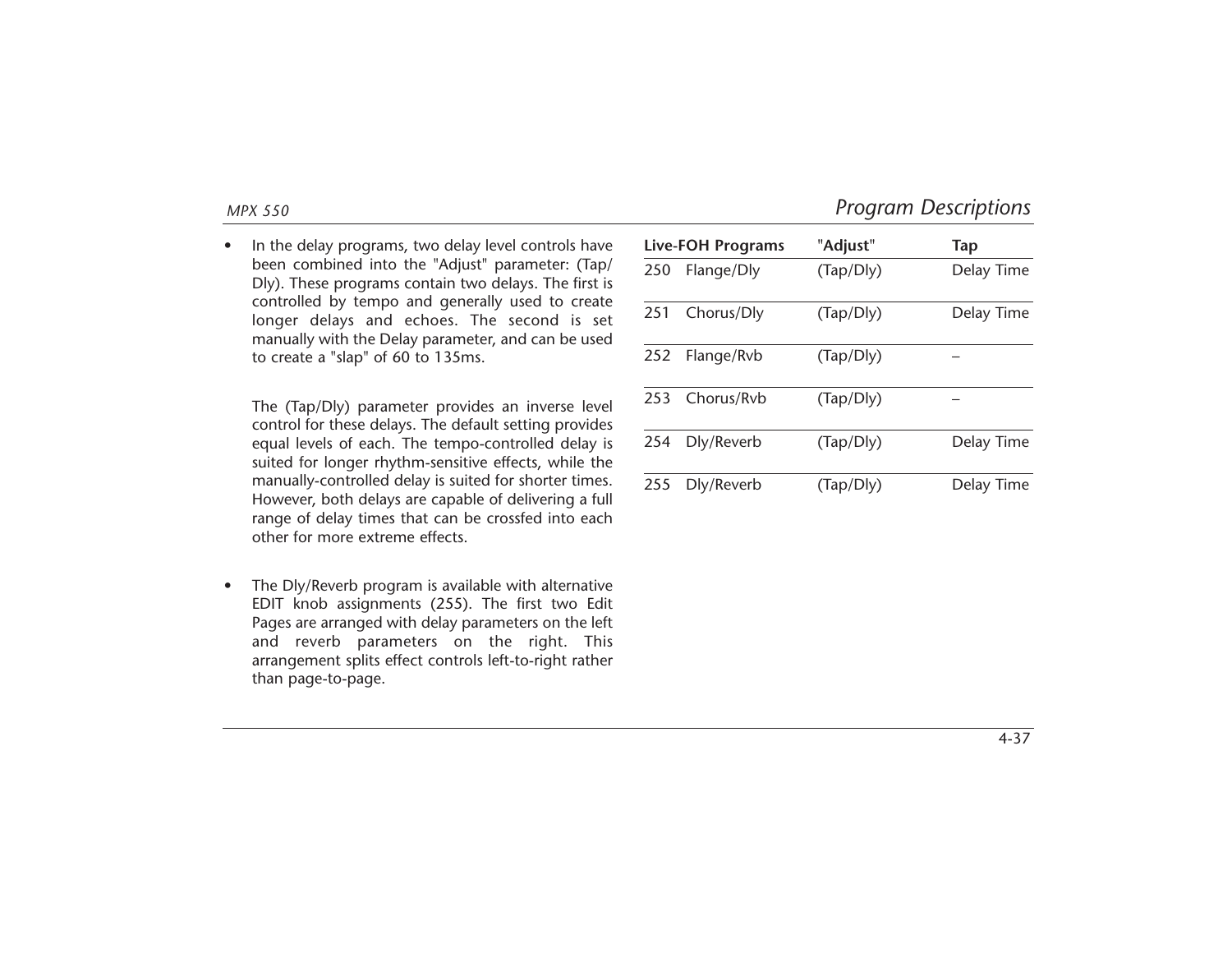# **5**

## *Parameter Descriptions*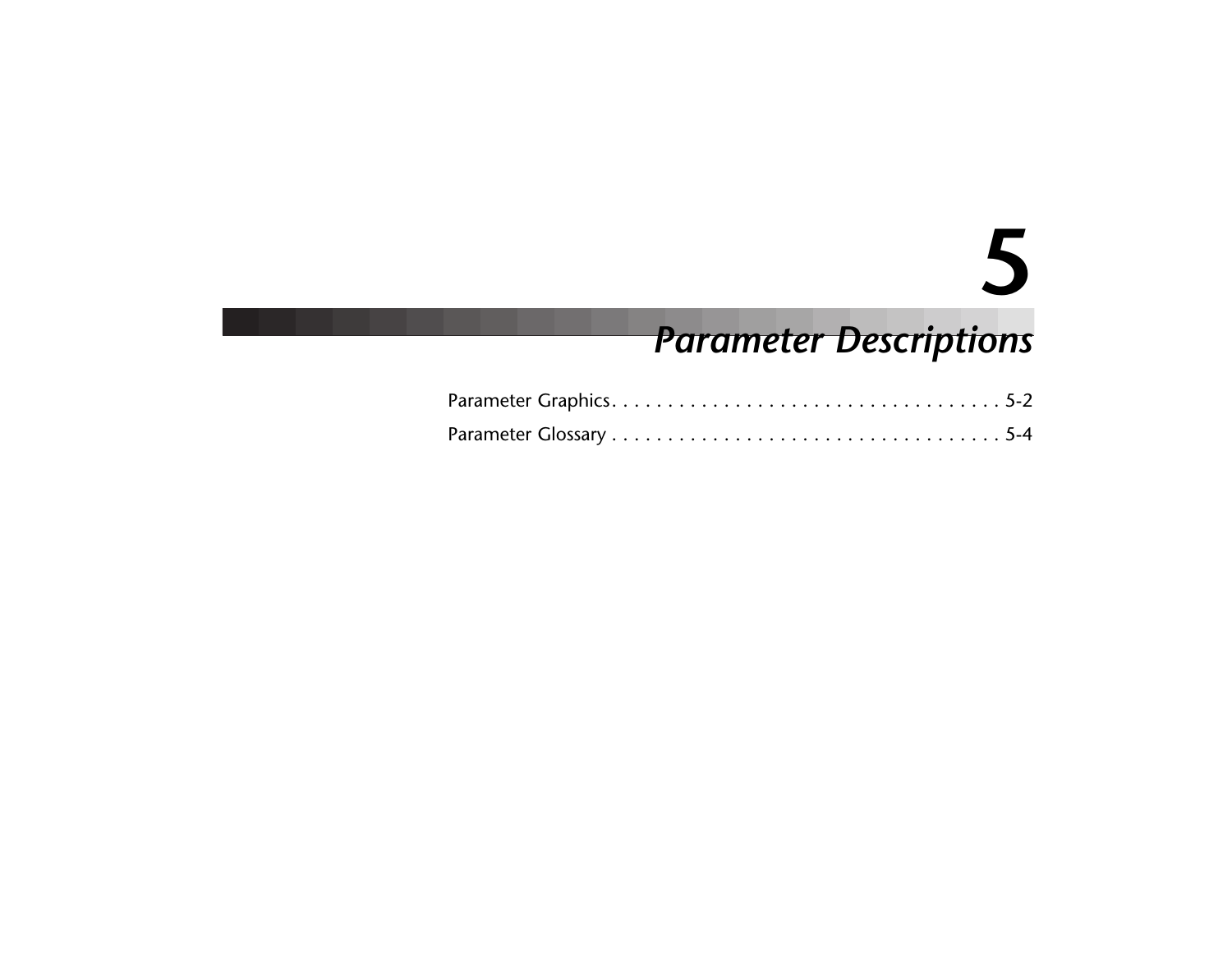### **PARAMETER GRAPHICS**

The MPX 550 features graphic enhancements for each parameter, which appear on the front panel display whenever a parameter setting is changed. These graphics illustrate the point at which the selected setting falls within the entire parameter range, and provide a visual indication of the parameter's function. As the setting changes, the graphic also changes to reflect the new setting. Examples are shown below and on the following page. To view other parameter graphics, change the setting of the desired parameter.

When the Decay parameter setting is changed, the graphics pictured below appear.



When the HF Rlloff parameter setting is changed, the graphics pictured below appear.

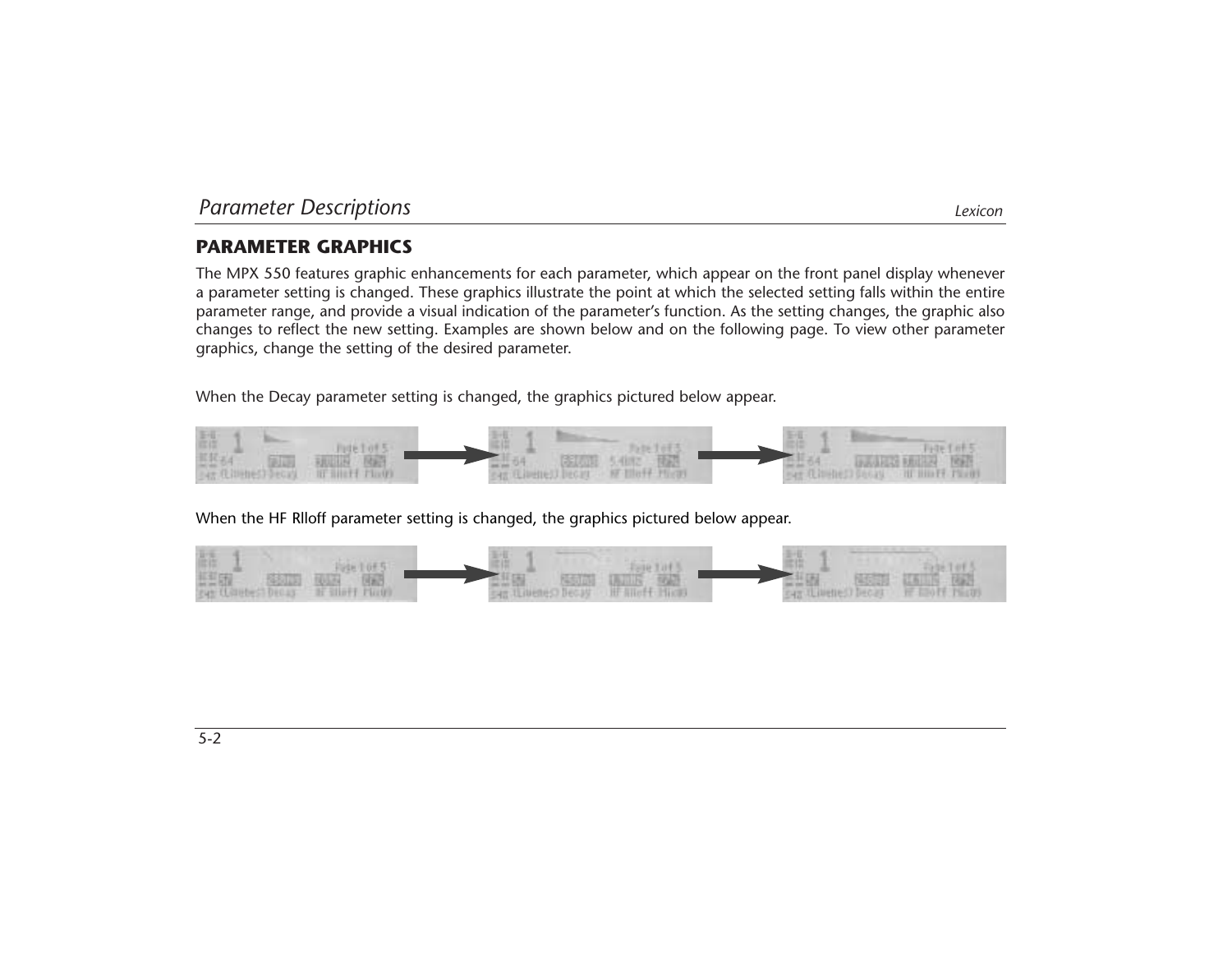When the Mix parameter setting is changed, the graphics pictured below appear.



When a delay parameter setting is changed, the graphics pictured below appear.



When the Level parameter setting is changed, the graphics pictured below appear.



When the Width parameter setting is changed, the graphics pictured below appear.

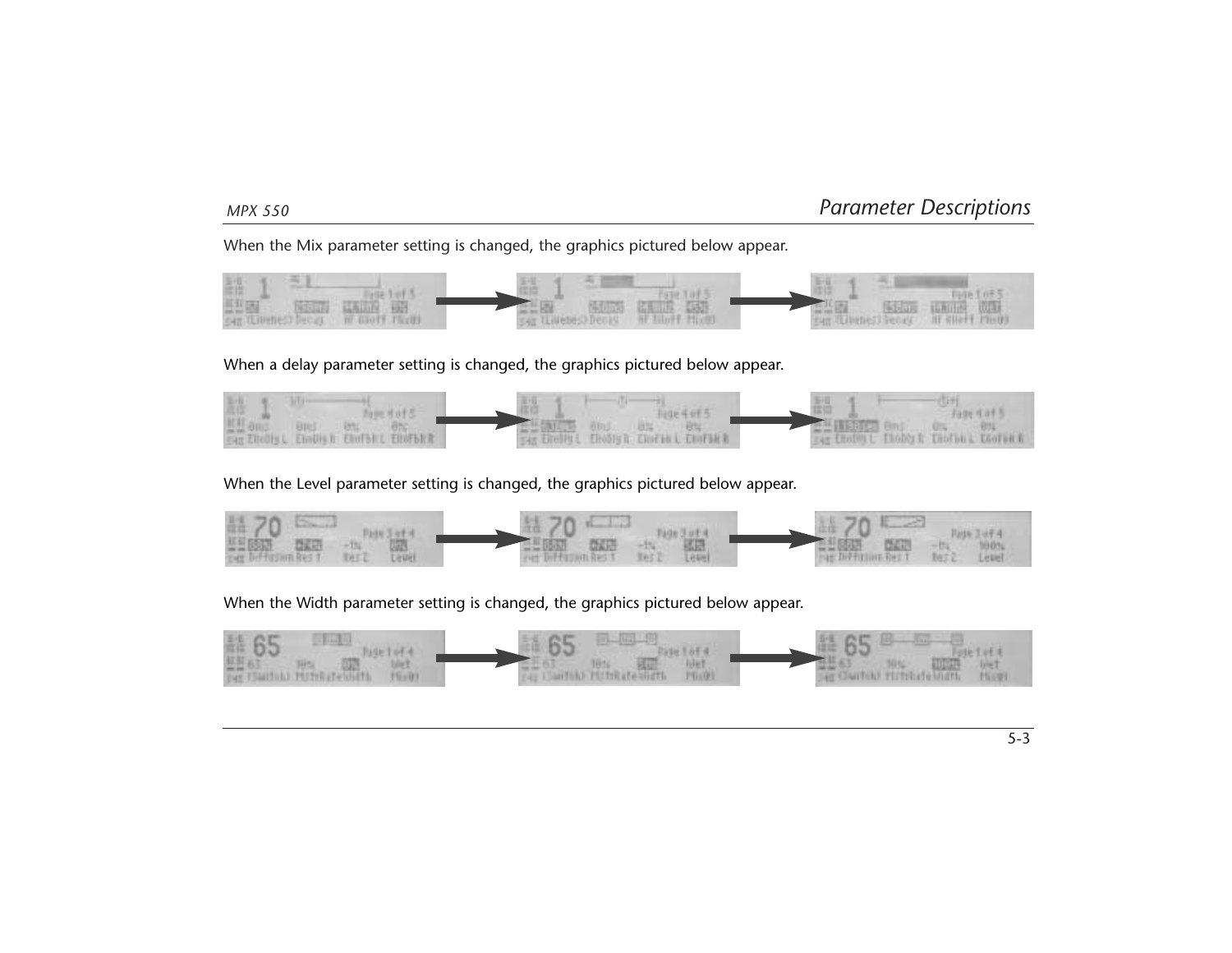### **PARAMETER GLOSSARY**

### *Note:*

*System Mode parameters are described in Section 3. Dynamics parameters are described on pages 4-32 to 4-35. These parameters are not included in this glossary.*

**"Adjust"** (0 to 127)

Functions differently from preset to preset. "Adjust" is a "magic" control that can manipulate several parameters at once or provide a set of special values for a single control. For example, it may be called (Fast) or (Slow) for a parameter that is also settable to any value via another control. "Adjust" has a range of 0 to 127 to provide a convenient attachment point for a MIDI controller.

5-4

**Attack** (0 to 100 or 0 to 255)

Controls the sharpness of the initial response to an input signal. High settings cause explosive sounds, while low settings cause sounds to build up more slowly with time. Attack only affects the level of sound within the first 50ms or so.

### **Balance** (-100 to +100%)

In Rotary programs, determines the volume balance between the horn and drum.

Controls the reverb time for low-frequency signals. BassMult works as a multiplier of the Decay and MidRT parameters. For example, if BassMult is set to 2.0x, and Decay is set to 2 seconds, the low-frequency reverb time will be 4 seconds. For a natural-sounding hall ambience, BassMult should be set between 1.0x and 2.0x.

**BassXvr** (28Hz to 19.4kHz, off) Sets the frequency below which BassMult applies.

**CmpAttk** (4 to 125msec)

Controls the speed at which the compressor responds when input signals increase above threshold.

**CmpRatio** (1:1 (off) to 10:1)

Sets the ratio of gain reduction for input signals above threshold.

**BassMult** (0.2 to 4.0x)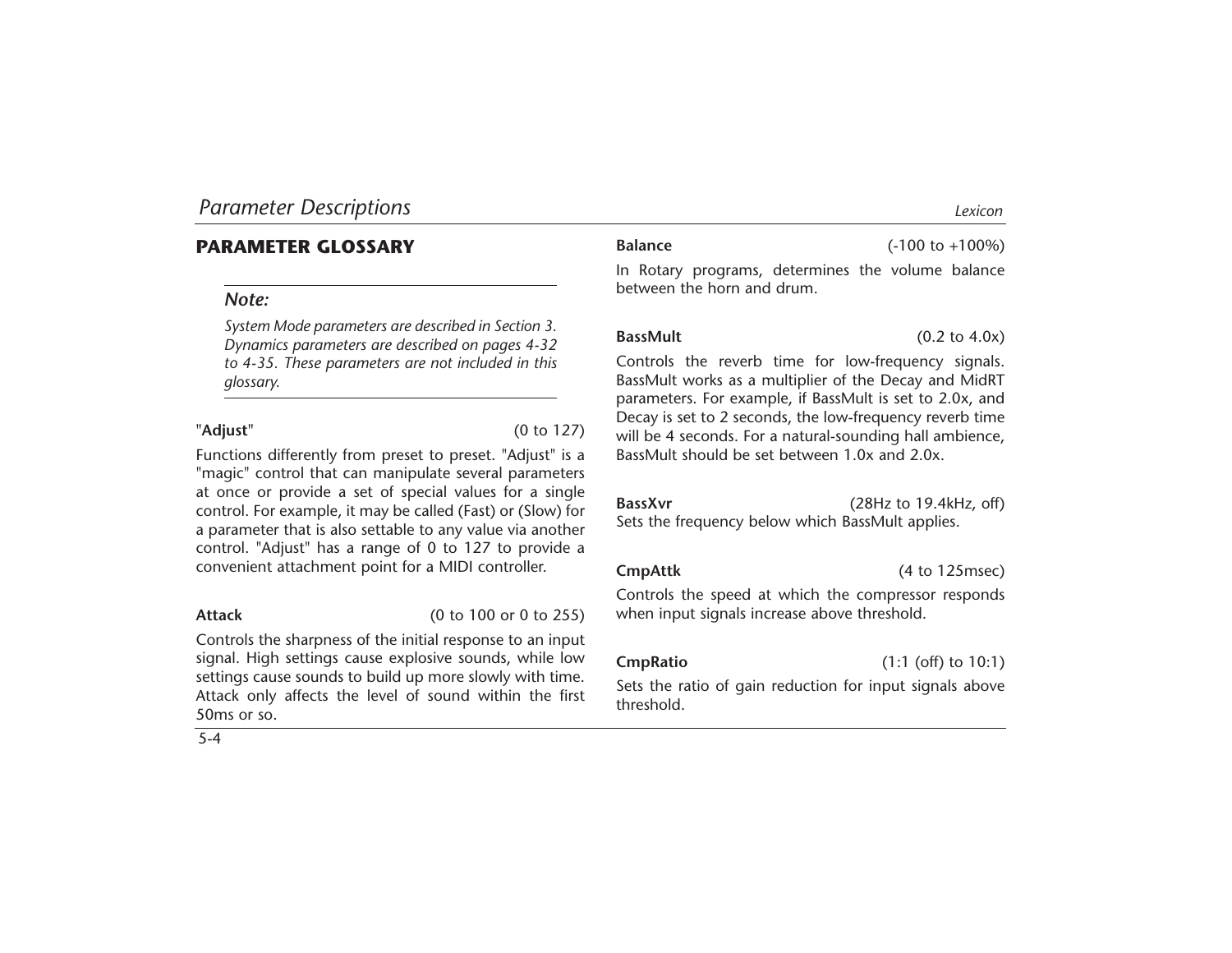### **CmpRels** (4 to 250msec)

Controls the rate at which the compressor relaxes when compressed input signal levels fall.

**Decay** (73ms to 19.61sec or 24ms to 6.53sec) Controls reverb time for mid frequency signals. In Ambience programs, Decay controls the length of the ambience "tail".

**Depth** (0 to 100%)

Controls the level of volume modulation.

**Diffusion** (0 to 100%)

Controls the degree to which initial echo density increases over time. High settings result in a high initial buildup of echo density. (Echo density is also affected by Size, with smaller spaces sounding denser.)

**Dly Fbk** (0 to 100%)

Serves as a master control determining the feedback of left into left and right into right.

**Dly HiCut** (28Hz to 19.4kHz, off)

Appears in Dual programs where one effect is Dly/Eko, providing independent control over the Dly/Eko high-frequency output. Dly HiCut applies a high-cut filter similar to HF Rlloff to the Delay/Echo effect.

**Dly Lvl** (off, -24dB to 0dB)

Controls the overall level of the signal fed into the Delay, Echo effect.

**Dly Lvl 1, 2, 3** (off, -48dB to 0dB)

Controls the levels of voice set 1, 2, or 3 for both the left and right channels.

**Dly XFbk** (0 to 100%)

Determines the feedback of left into right and right into left.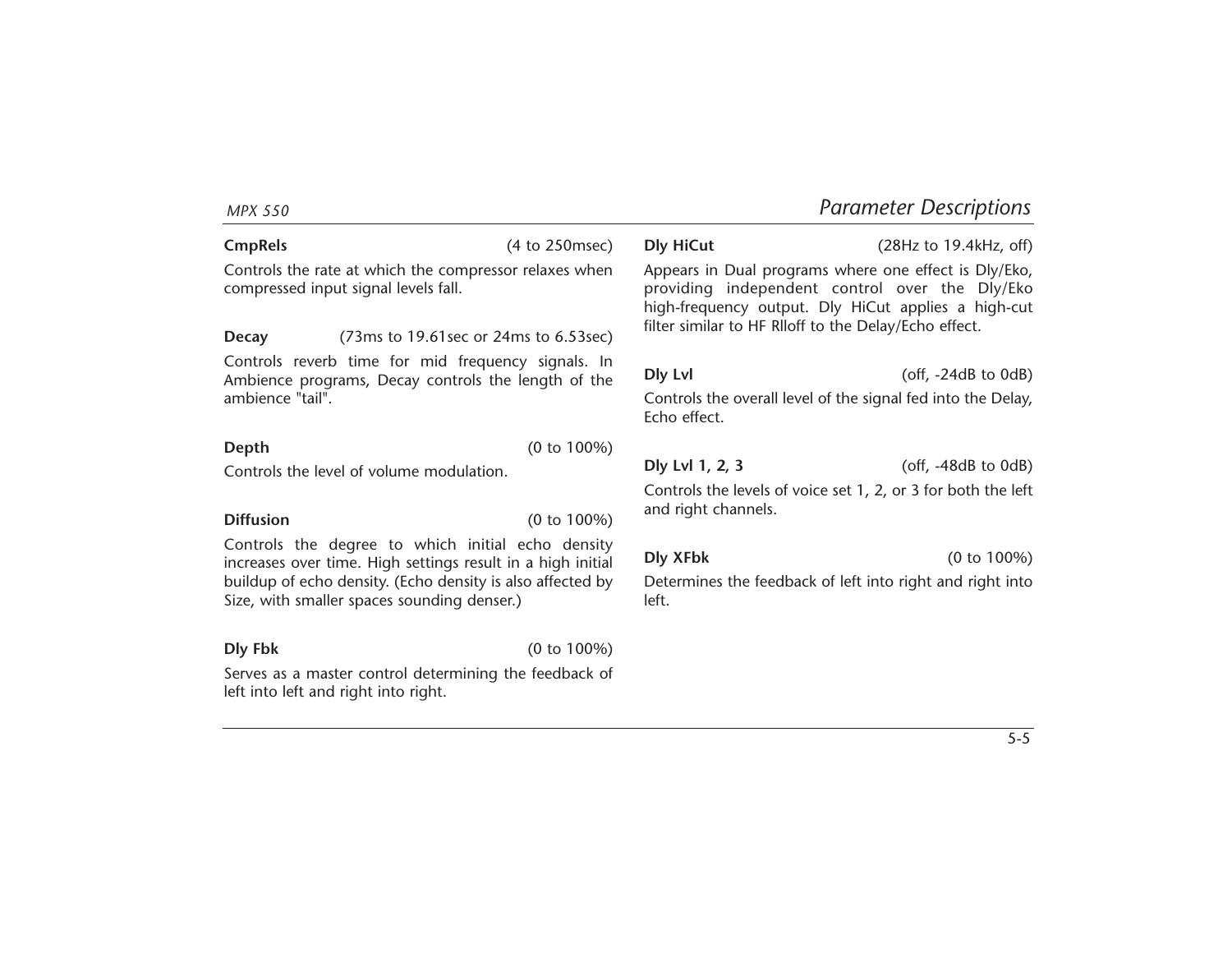**DlyTapLvl** (off, -48 to 0dB)

Appears in dual programs where one effect is Delay/Echo and one or more delay voice is controlled by Tap. DlyTapLvl controls the level of the Tap-controlled voice that is mixed into the Delay/Echo effect.

### **Drum Dep** (0 to 100%)

In Rotary programs, determines the amount of modulation produced by the drum.

**Drum Res** (-100 to +100%)

In Rotary programs, determines the amount of resonance, i.e. signal, fed back into the effect.

**Duration** (140 to 700ms)

In Gate/Inv programs, determines the length of time that passes before the output is cut off.

**Efx Bal** (100:0% to 0:100%)

Controls the relative amounts of the two effects in Dual programs. In a Dual Stereo (Parallel), Mono Split, or Dual Mono configuration, this splits the signal to be fed into the two effects. In a Cascade configuration, it also allows some of the signal to bypass either of the two effects.

**EkoDly L, R** (0ms to 1.198sec)

Control the timing of single reflections that occur early in the decay in the reverb programs. These reflections simulate the sound sometimes heard off the back wall of a stage or other reflective surface.

**EkoFbk L, R** (-100 to 100%)

Control the amount of repeating echo that simulates a flutter echo between parallel walls in the reverb programs. The range of these parameters is from -100% to 100%, with negative values producing a polarity reversal. High settings can cause signal overload.

**HF Rlloff** (28Hz to 19.4kHz, off)

Sets the high-frequency cutoff of a low-pass filter.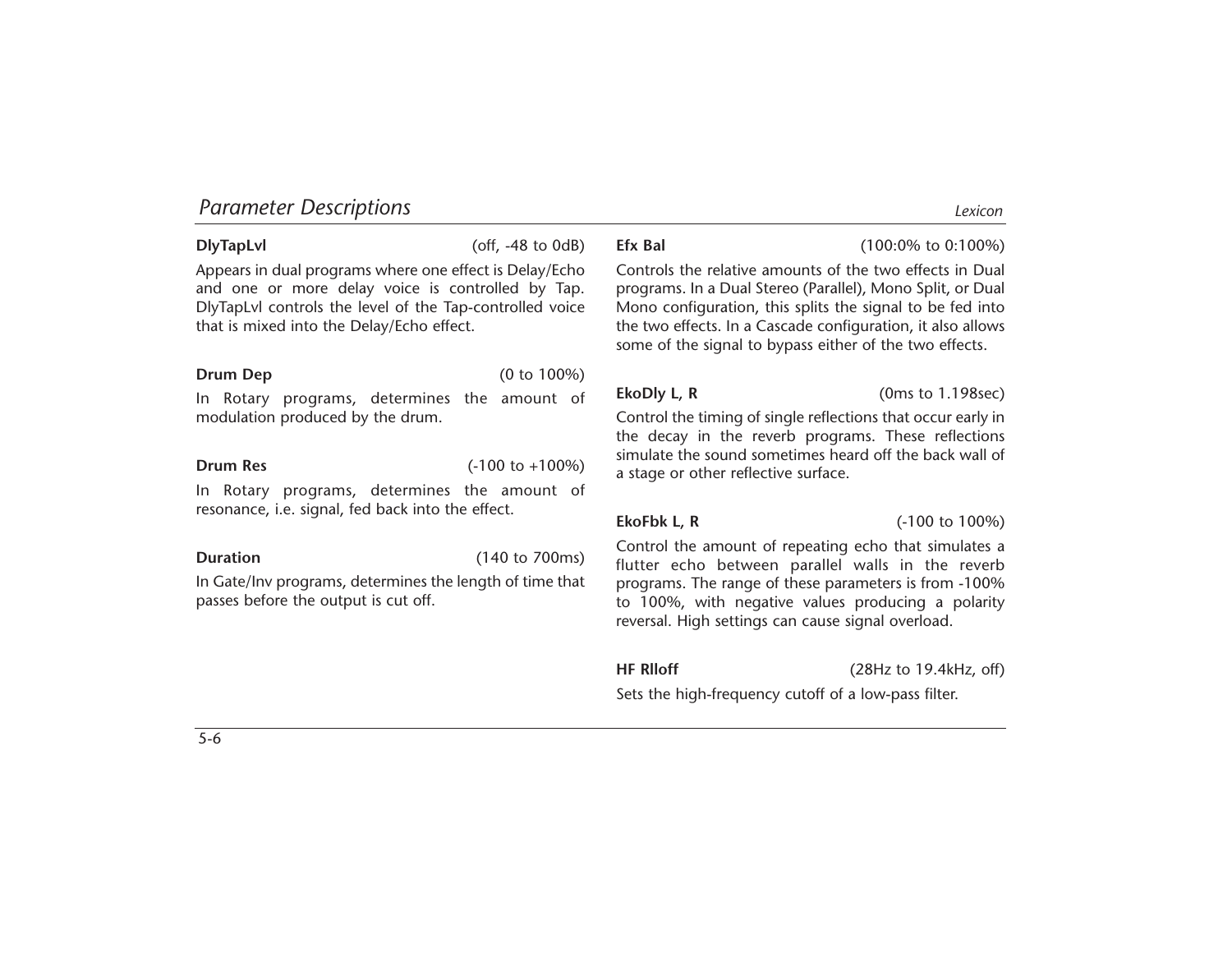### **HighSlope and LowSlope** (-16 to +15)

Determine the shape of the reverb envelope for low frequencies. HighSlope and LowSlope are found only in the Gate/Inv programs. When LowSlope is set to 0, the level of low reverb remains unchanged over its duration, then cuts off abruptly. Setting LowSlope above 0 causes the level of low-frequency reverb to rise smoothly from soft to loud until the sound is cut off. The greater the slope, the softer the initial reverberation and the more pronounced its rise. When set to a negative value, the low-frequency reverb drops to a quieter level before cutoff. HighSlope is similar to LowSlope, but applies to middle and high frequencies.

**Horn Dep** (0 to 100%)

In Rotary programs, determines the amount of modulation produced by the horn.

**Horn Res** (-100 to +100%)

In Rotary programs, determines the amount of resonance, i.e. signal fed back into the effect.

Controls the amount of pitch-shift applied. Intrvl values are in semi-tones. Pch values are in Cents (1/100th of a semi-tone). These values are additive.

**L Dly 1, 2, 3** (0ms to 5.060sec)

Sets the delay time of left voice 1, 2, or 3. The Dly/Eko effect has three independent voices on each side.

**Level** (0 to 100%)

Determines the amount of wet signal present in the output. It functions similar to Mix, except it affects the wet component only. Level is generally used to balance the overall output of two or more programs when Mix is set to wet.

**LowSlope and HighSlope** (-16 to +15)

See HighSlope and LowSlope.

5-7

### **Intrvl** (Varies)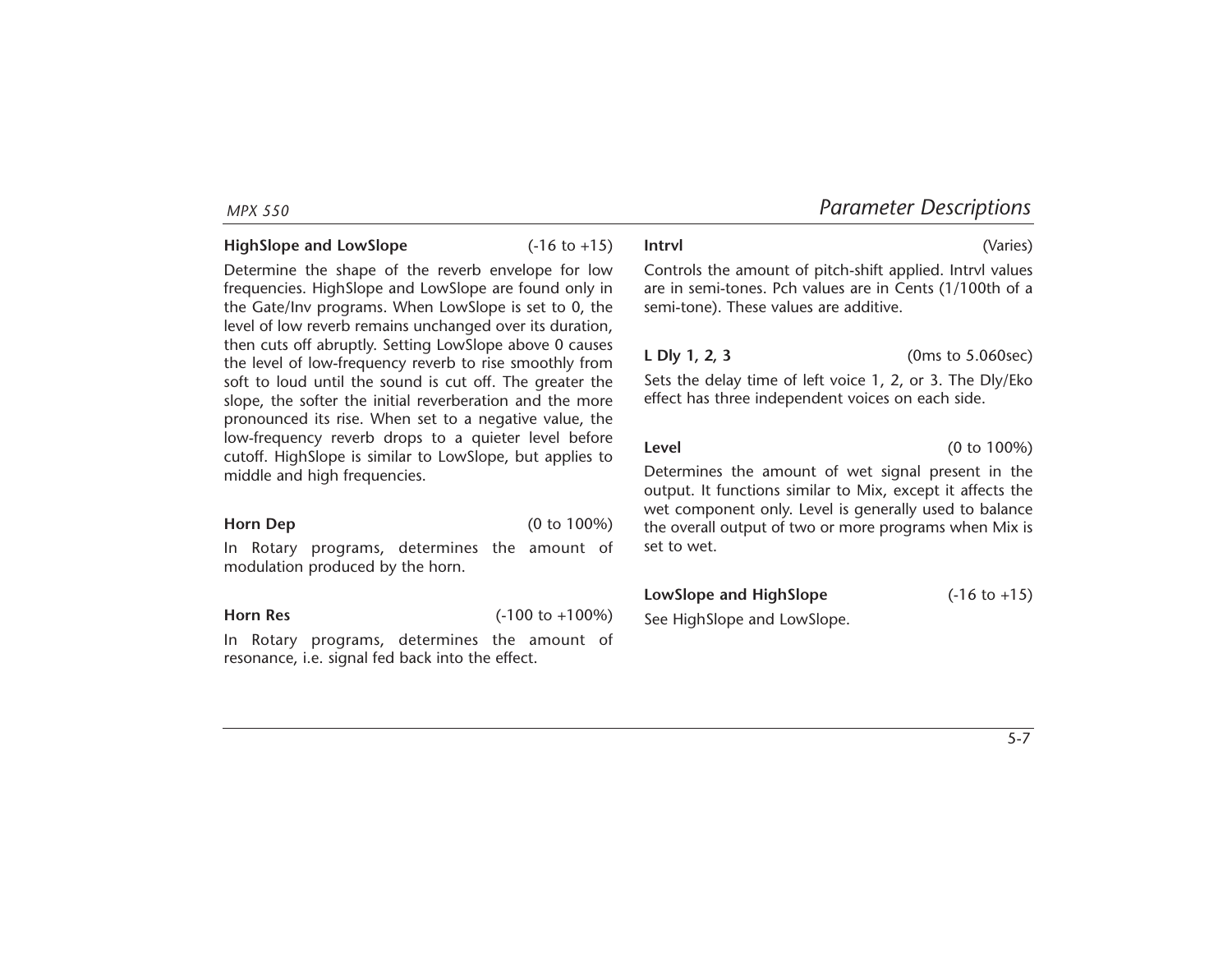**Mix** (Dry, 1 to 99%, Wet)

Mix controls the ratio of unprocessed (Dry) and processed (Wet) signal in the output. When the MPX 550 is patched into a console, this parameter should almost always be set to Wet.

**MstrRate** (0 to 100%)

In Rotary programs, serves as a master rate control affecting both the horn and drum rates.

**Pch Fbk (L), (R)** (-100% to +100%)

Controls the amount of feedback through the Pitch presets, resulting in repeated echoes with pitch progressing up or down.

**Pch (L), (R/S)** (-2400 to 2600)

Control the amount of pitch-shift applied to the left and right channels. For true stereo programs, the Pch(L) parameter is not available and the Pch(R/S) parameter means stereo. For mono programs, the Pch(L) and (R/S) parameters mean left and right respectively.

Pitch-shifting requires some time shifting. A true stereo (not merely Dual Mono) signal contains components that are common to the left and right signals. A proper stereo image is maintained only if the phase relationship between the left and right signals is maintained. This requires that the exact same computation be applied to both channels, which is why only one control is provided for Pitch presets.

### **PDly (L), (R)** (0 to 100ms)

Controls the amount of "look-ahead" required by the pitch-shift algorithm. Some amount of pre-delay is always in effect, even when this parameter is set to 0.

Phase (0 to 270deg)

Determines the relative timing between the left and right channels.

**PreDelay** (0ms to 1.198sec)

Controls the time delay between the input of signal and the onset of reverberation.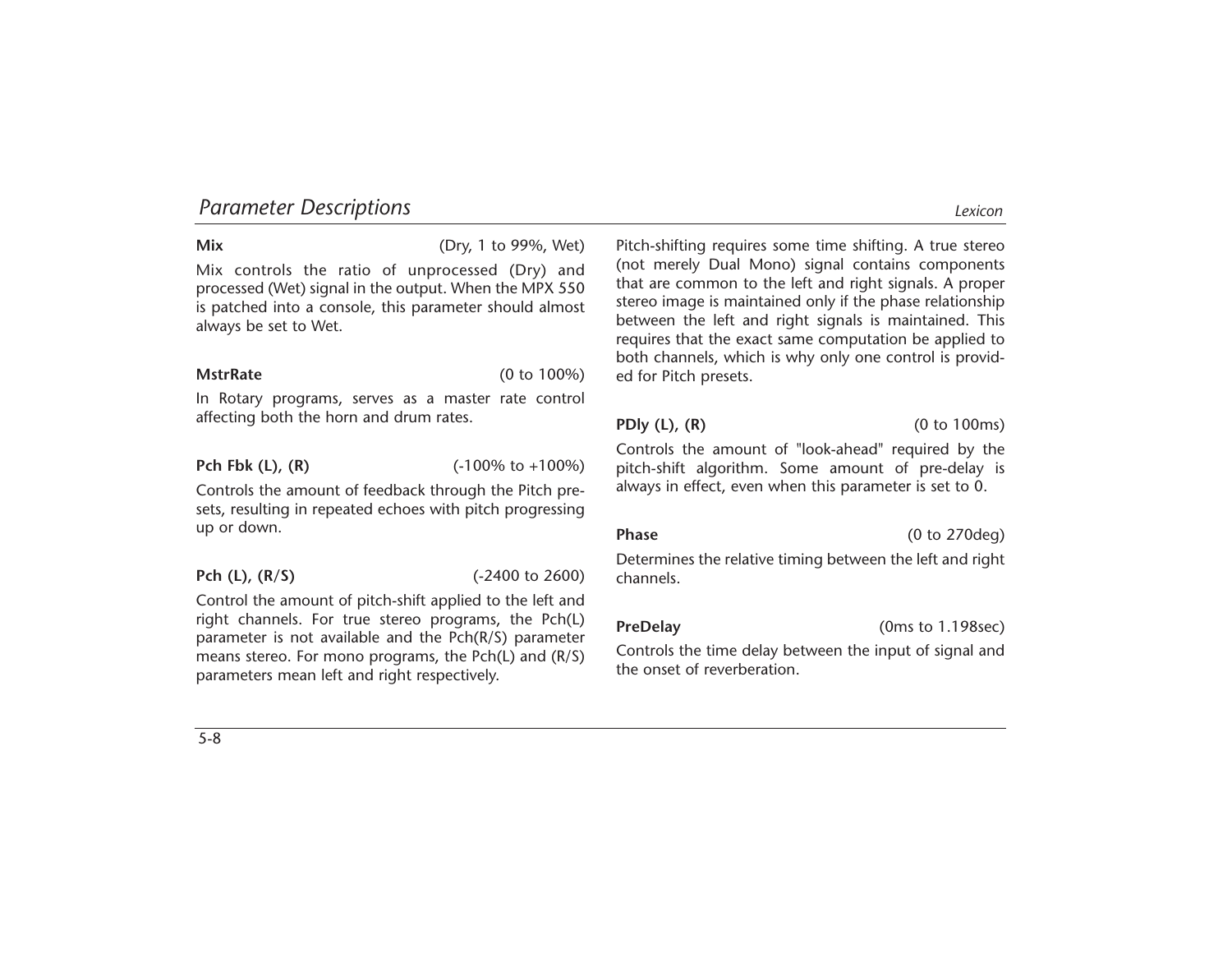**R Dly 1, 2, 3** (0ms to 5.060sec) Sets the delay time of right voice 1, 2, or 3. The Dly/Eko effect has three independent voices on each side.

### **Rate** (0 to 50.05Hz)

Controls modulation speeds.

### **Res 1, 2** (-100 to +100%)

In Chorus programs, control the amount of feedback signal.

**Resonanc** (-100 to +100%)

In Flange programs, controls the amount of feedback.

**Rt HC** (28Hz to 19.4kHz, off)

Sets the frequency above which high frequencies are rolled off in the reverberated signal, causing reverberated signals to grow progressively darker. This results in a more natural sound because it simulates the effect of air absorption in a real hall. Setting this parameter to a low- frequency dampens the audio as it re-circulates, and consequently can actually shorten the reverb time.

**RvbLvl** (off, -48dB to 0dB)

In Ambience programs, controls the amount of "extra" longer-decay reverb added to the effect. In Ambience, short-decay early reflections create a real-room sound.

**Shape** (0 to 255)

Controls the buildup of the early reflections that most audibly create the sound of a real room. Shape and Spread work together; if either is set to 0, the other has no effect.

**Size** (4.0 to 76.0m)

Sets the rate of echo density buildup after the initial period (which is controlled by Diffusion). It also acts as a master control for Decay. Size changes a reverb sound from very small to very large. It is recommended to set the Size control to the approximate size of the acoustic space that is being created before adjusting other parameters. The size in meters is roughly equal to the longest dimension of the space. (Adjusting the Size parameter causes the program to re-load.)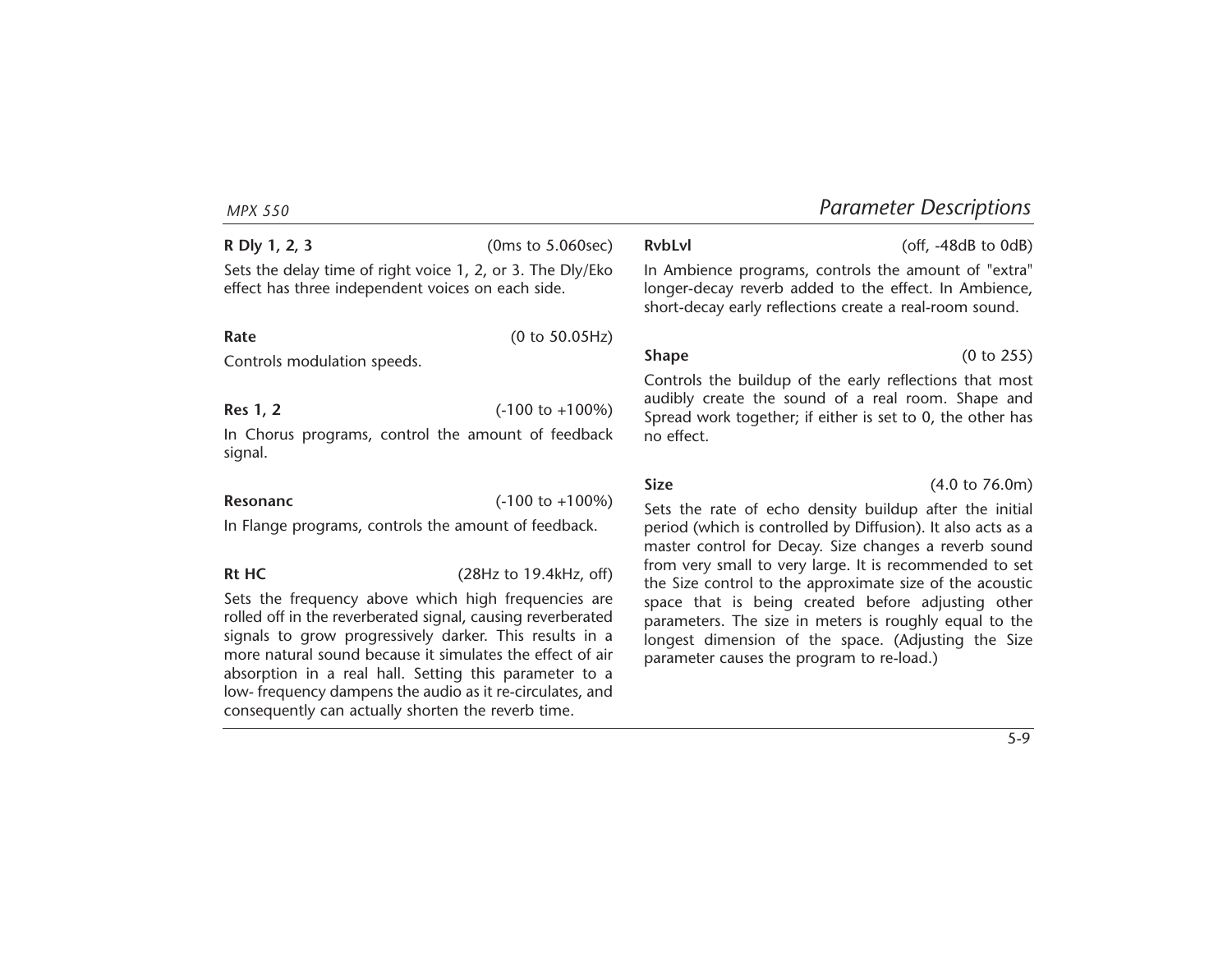### **Speed** (0 to 5000)

In Flange programs, controls how rapidly the two "flange" voices move.

**Speed 1, 2** (0 to 5000)

In Chorus programs, control the rates at which the various voices sweep through frequency.

**Spread** (0 to 255)

Controls the timing between the initial reflections that most audibly create the sound of a real room. Shape and Spread work together; if either is set to 0, the other has no effect.

### **Sweep** (0 to 100ms)

In Flange programs, determines the maximum amount of time-delay applied to each voice.

**Sweep 1, 2** (0 to 100ms)

In Chorus programs, control the amount of frequency variation for two different collections of voices. (The Chorus effect simulates six voices with slightly varying pitch. Separate controls are available over two sets of three voices each.)

**Threshld** (-32 to -0dB)

Controls the level above which signals are compressed.

**Tune 1, 2** (0 to 100%)

In Detune programs, determines the amount of detuning applied to voices 1 and 2.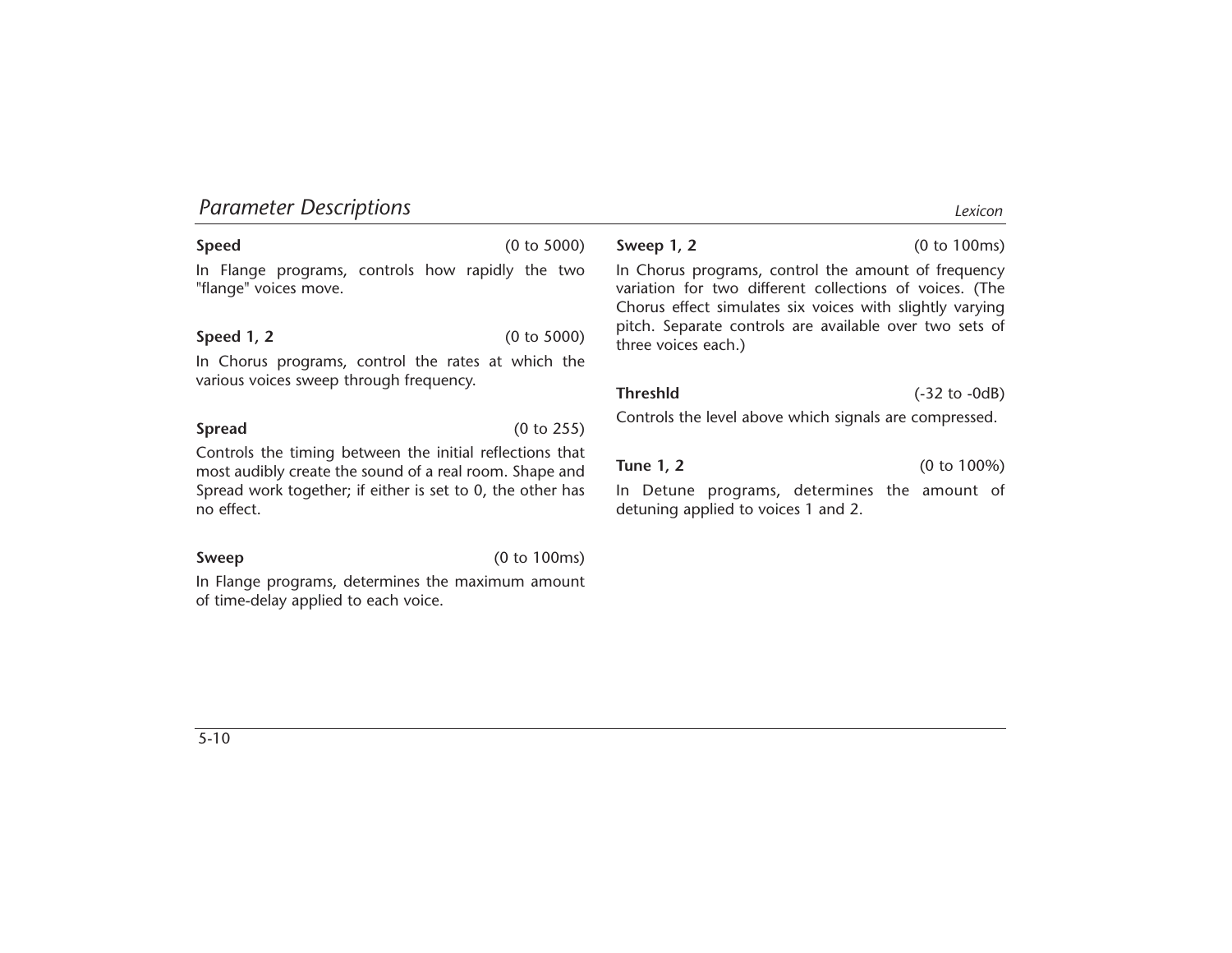**Wavform** (See Below)

In Tremolo programs, determines volume modulation. Settings are defined as follows:

| Setting           | <b>Description</b>                              |  |  |  |
|-------------------|-------------------------------------------------|--|--|--|
| Sine              | Smooth modulation with polarity reversal.       |  |  |  |
| Rectified<br>Sine | Smooth modulation with no polarity<br>reversal. |  |  |  |
| Triangle          | Linear ramp up and down.                        |  |  |  |
| Sawtooth          | Linear ramp up with sudden reduction.           |  |  |  |
| Square            | Level modulates between maximum<br>and minimum. |  |  |  |

**Width** (0 to 100%)

Determines the effective separation between the left and right channels.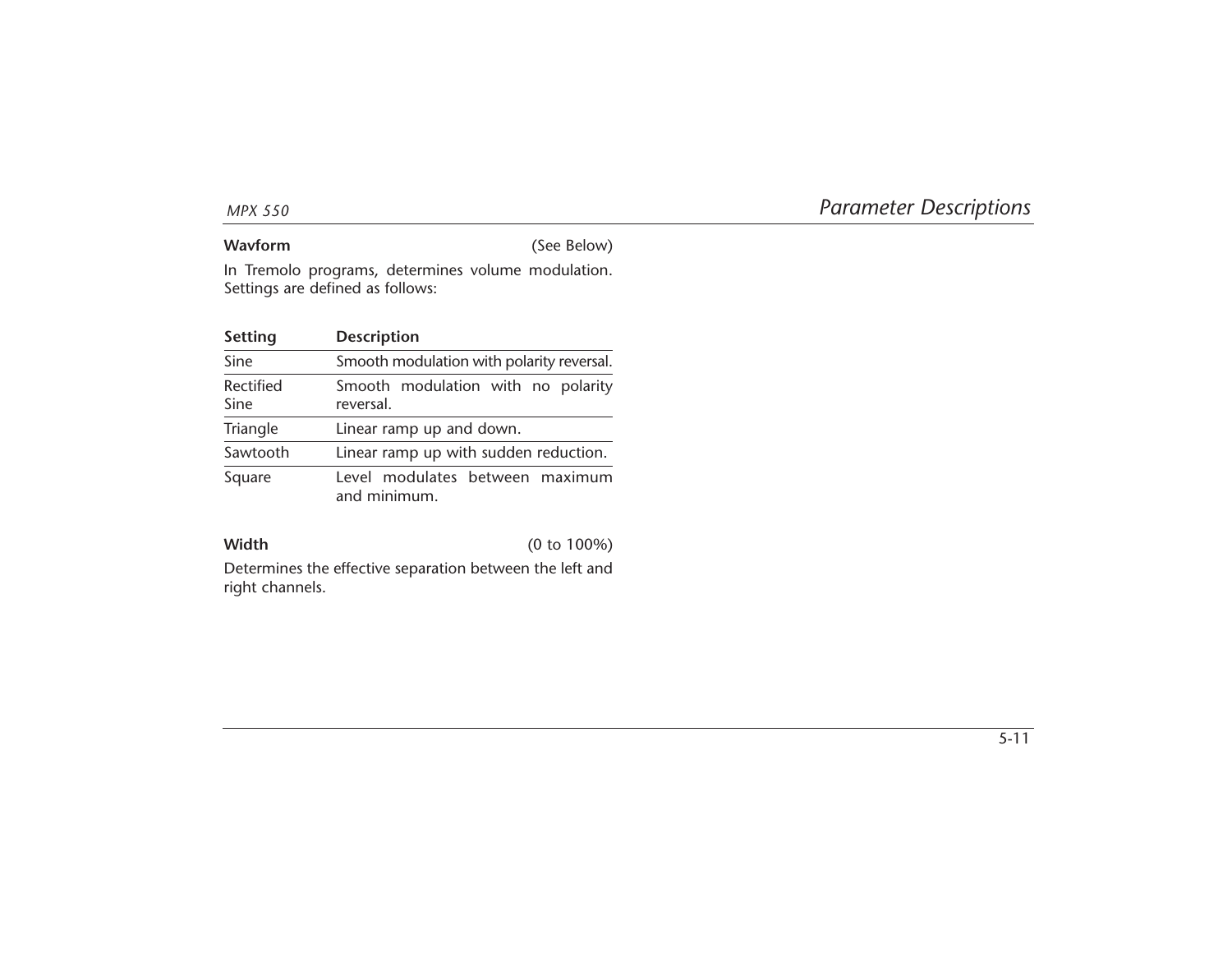# **6**

## *MIDI Operation*

| Loading Programs • Activating Bypass or Tap Functions |
|-------------------------------------------------------|
|                                                       |
|                                                       |
|                                                       |
|                                                       |
|                                                       |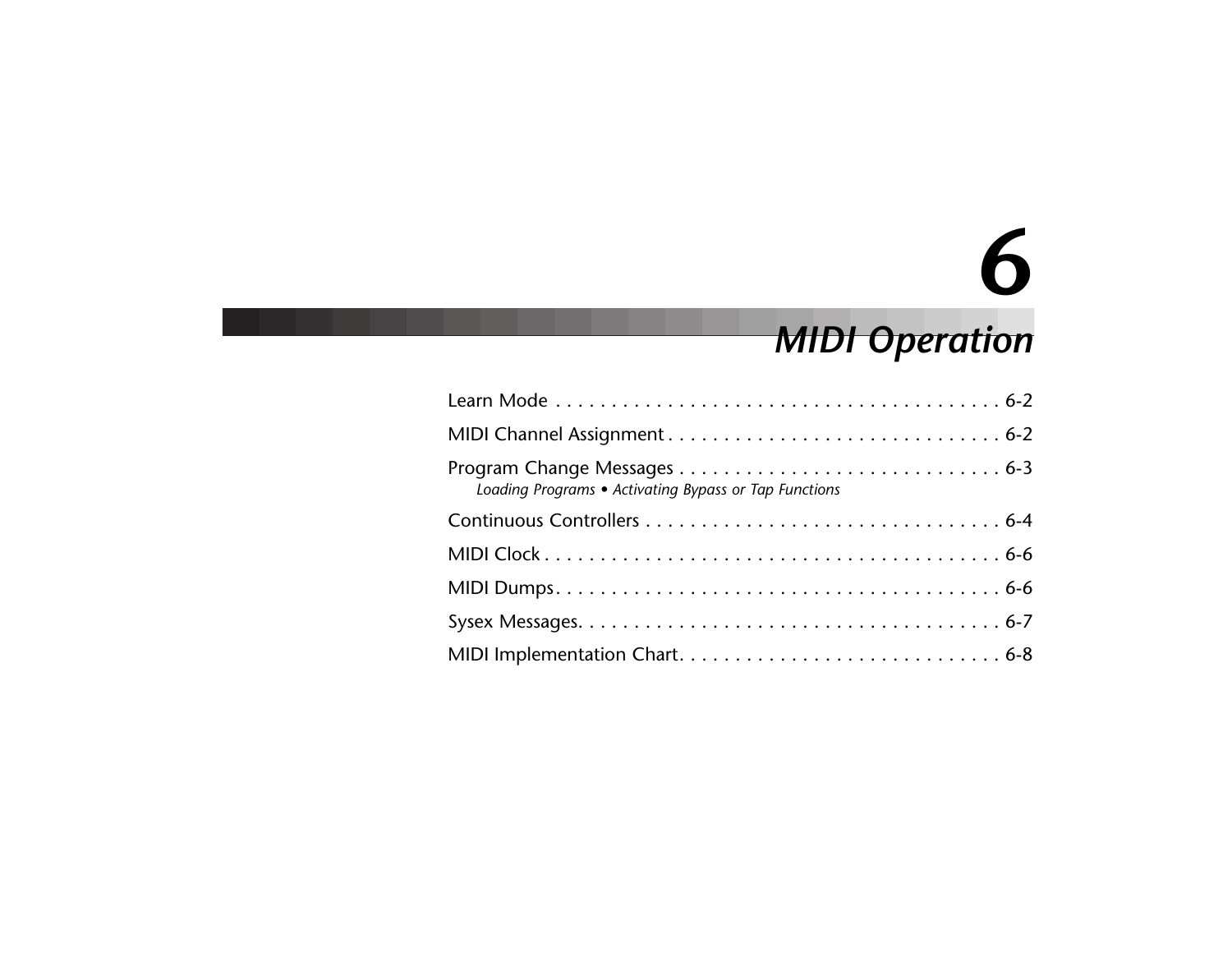### **LEARN MODE**

Learn Mode enables the MPX 550 to "learn" MIDI Program Change and Continuous Controller messages. To activate and deactivate Learn Mode, press the Store and Tap/Cancel buttons simultaneously. The Store and Tap/Cancel LEDs will light to indicate that Learn Mode is active. The front panel display will then show the current patching for EDIT knobs 1 to 4 (Edit Page 1). To access knobs 5 to 20, press the Edit Pages to cycle to the desired Edit Page.

The unit supports learned patches for Bypass and Tap, as well as all available parameters controlled with the front panel Edit knobs.

### **MIDI CHANNEL ASSIGNMENT**

A single, selectable MIDI channel is used for all MPX 550 messages. This channel can be assigned in System Mode with the MIDI Channel parameter.

### *Note:*

*A MIDI channel should be assigned before MIDI features are used.*

*The parameters controlled with the EDIT knobs can be patched to Continuous Controller messages.*



*Press the Store and Tap/Cancel buttons simultaneously to activate and deactivate Learn Mode.*





*Bypass and Tap/Cancel can be patched to Program Change and Continuous Controller messages.*



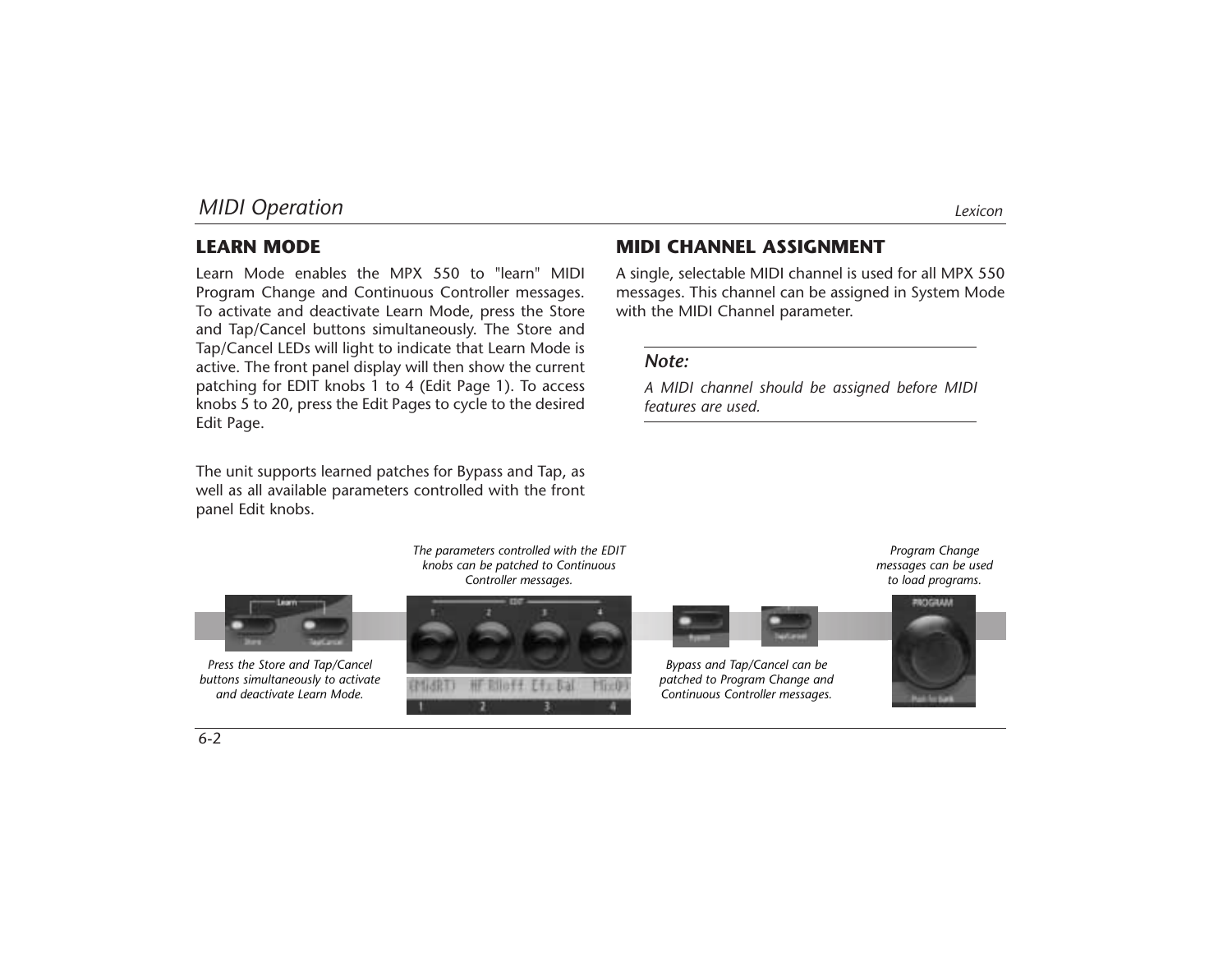### **PROGRAM CHANGE MESSAGES**

### **LOADING PROGRAMS**

Standard MIDI Program Change messages can be used to load all 255 presets and 64 user programs. The unit conforms to the use of MIDI Continuous Controller 32 to execute Bank Select messages. MPX 550 program banks are ordered numerically from 0 to 27, beginning with the Plate Bank. (See the table at the right for additional bank numbers.)

Any program can be loaded by selecting its bank with Controller 32, then sending the appropriate Program Change message.

For example, if the Plate Bank is selected:

- • Sending Program Change 1 will load the first Plate program (Small Plate).
- • Sending Controller 32 with a value of 27 followed by Program Change 1 will load the first program in the User Bank.

|                |          |    | <b>MIDI Program Banks</b> |    |                   |
|----------------|----------|----|---------------------------|----|-------------------|
| $\mathbf{0}$   | Plate    | 10 | Detune                    | 19 | Pch-Ryb           |
|                | Gate/Inv | 11 | Pitch                     | 20 | Chor-Rvb          |
| $\overline{2}$ | Hall     | 12 | Dly/Eko                   | 21 | <b>MSplit Dly</b> |
| 3              | Chamber  | 13 | Special FX                | 22 | MSplit Rvb        |
| 4              | Ambience | 14 | Flng-Dly                  | 23 | Dual Mono         |
| 5              | Room     | 15 | Pch-Dly                   | 24 | Cmprssr           |
| 6              | Tremolo  | 16 | Chor-Dly                  | 25 | Dynamics          |
| 7              | Rotary   | 17 | Dly-Rvb                   | 26 | Live-FOH          |
| 8              | Chorus   | 18 | Flng-Rvb                  | 27 | User              |
| 9              | Flange   |    |                           |    |                   |

• Sending Controller 32 with a value of 1 followed by Program Change 2 will load the second program (Slope Down) in the Gate/Inv Bank.

Once a bank is selected, all subsequent Program Change messages will select programs within that bank until a new value for Controller 32 is received, or until another program or bank is selected with the front panel PROGRAM knob.

MIDI Program Change messages can be disabled in System Mode with the MIDI Program Change parameter.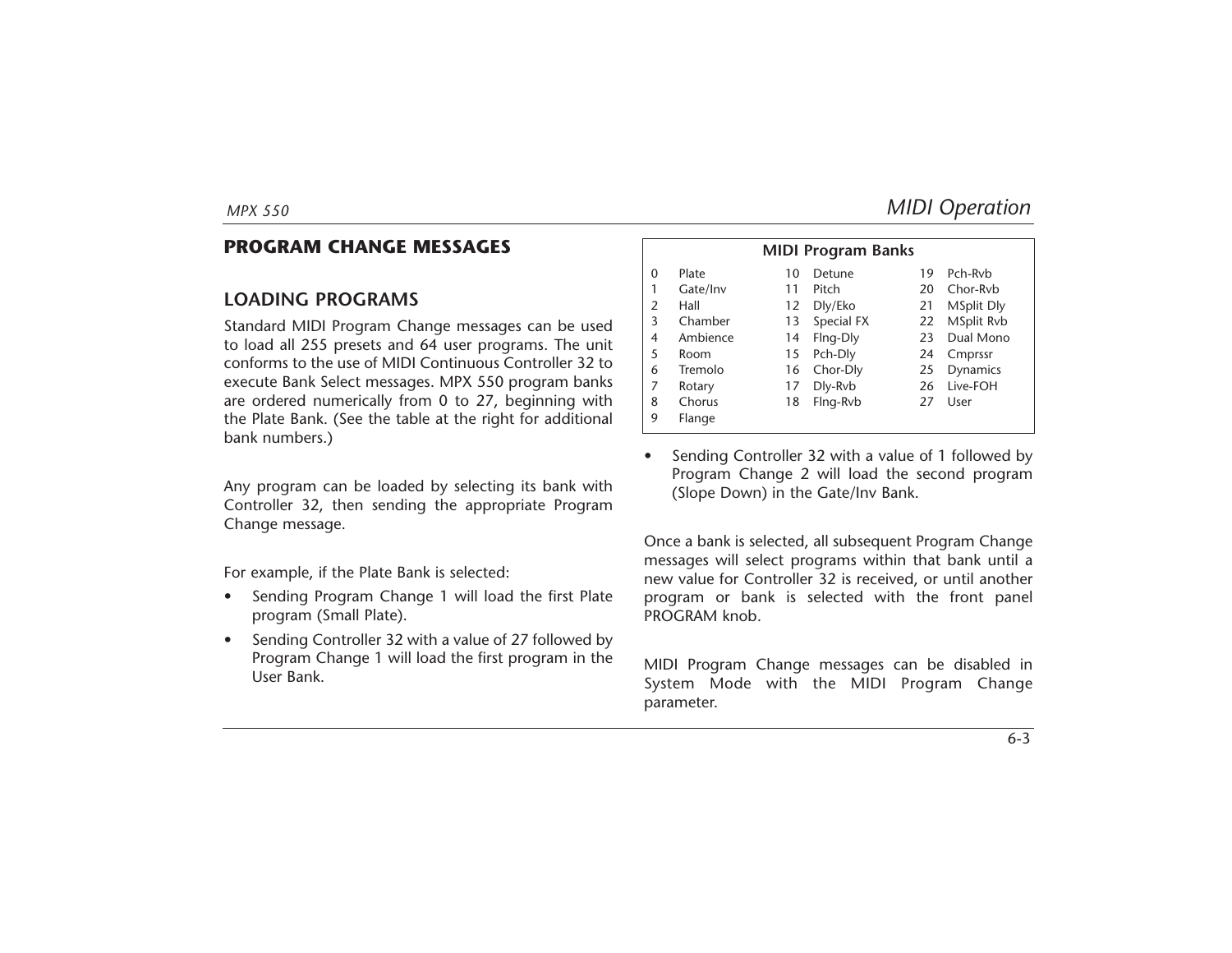### **ACTIVATING BYPASS OR TAP FUNCTIONS**

The unit can recognize MIDI Program Change messages 100 to 127 (101 to 128 on some MIDI devices) for activating Bypass or Tap functions.

To assign a Program Change message to the Bypass or Tap controls:

- 1. Simultaneously press the Store and Tap buttons to activate Learn mode.
- 2. Press the desired front panel button Bypass or Tap. The front panel display will indicate the current patch on the selected control.
- 3. Send the MIDI Program Change message to the MPX 550. The front panel display will indicate the new patch on the control, and "Stored" will appear briefly in the message area.
- 4. Press the Store button to commit the assignment.

5. Simultaneously press the Store and Tap buttons to deactivate Learn Mode.

Some MIDI controllers do not allow repeated Program Change messages to be sent with a single button. To assist these controllers, the unit also recognizes the next highest Program Change message with each Program Change message it learns for Bypass and Tap. For instance, if Program Change 20 is learned as the source for Bypass, Program Change 21 will also control Bypass functions. To avoid conflicting Bypass and Tap assignments, leave a space between the assignments of these two buttons.

### **CONTINUOUS CONTROLLERS**

The unit recognizes Pitch Bend, AfterTouch, and MIDI Continuous Controllers 1 to 31 and 33 to 119.

To learn a Continuous Controller:

1. Simultaneously press the Store and Tap buttons to activate Learn mode.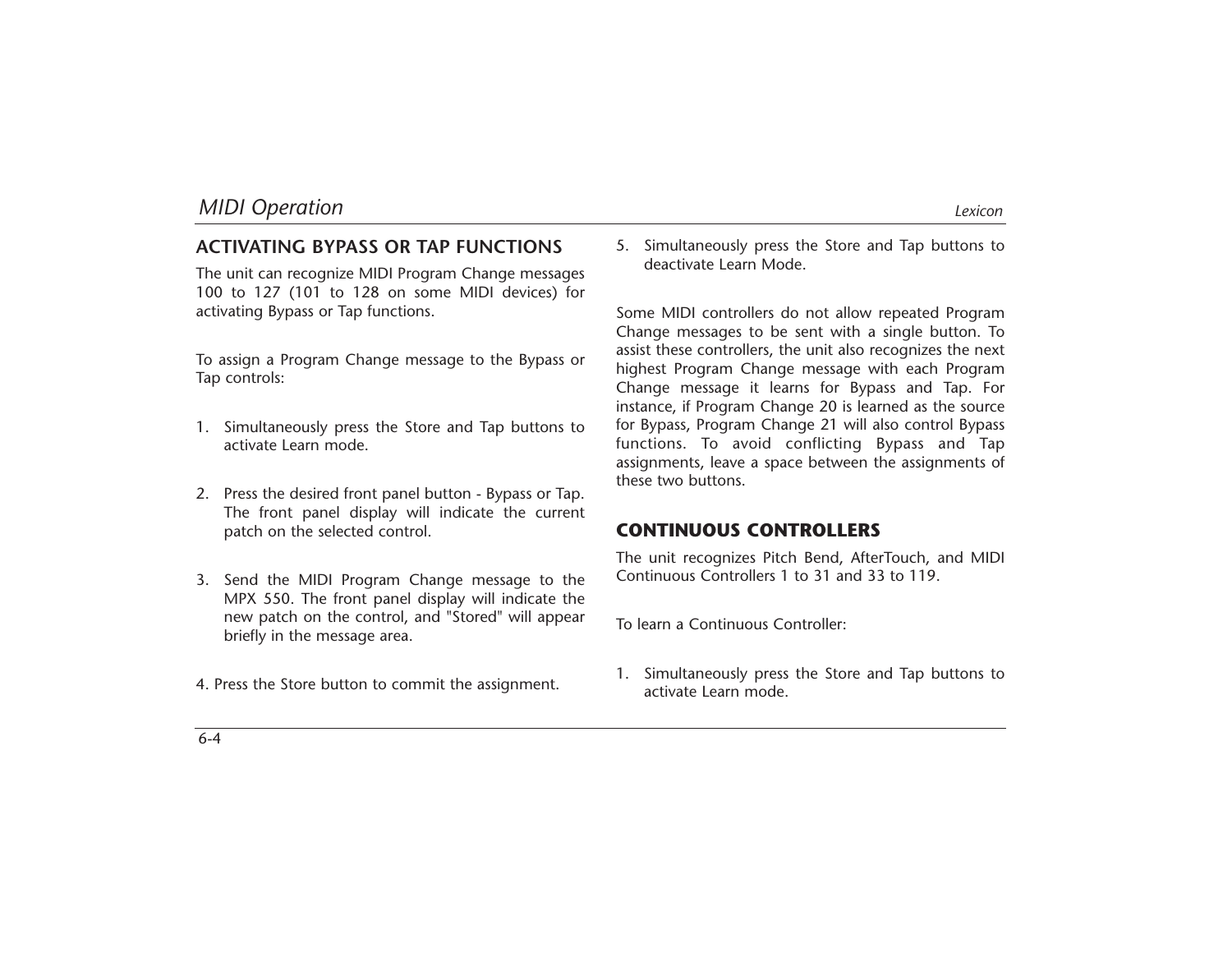- 2. Turn the desired EDIT knob or press the desired button on the front panel. The front panel display will indicate which control is selected, as well as the current controller range.
- 3. Select the desired controller using one of the following methods:
	- A. Move the MIDI controller through its full range. To use a portion of the controller range, limit this movement to the desired range. The message area on the front panel display will indicate incoming MIDI activity.
	- B. Rotate the EDIT knob until the desired Controller number is displayed. The full range of the Controller (0 to 127) will be assumed. This method is not available for Bypass and Tap.
- 4. Press the Store button to commit to the assignment. The word "Stored" will appear briefly in the message area of the front panel display.
- 5. To assign another front panel control, repeat steps 2 to 4.

6. Simultaneously press the Store and Tap buttons to deactivate Learn Mode.

### *Note:*

*When a MIDI controller is assigned to the Bypass control, moving the controller above the mid-point of its learned range engages Bypass. Moving the controller below the mid-point range disengages Bypass. When a MIDI controller has been assigned to the Tap control, moving the controller above the mid-point of its learned range will "tap" the control as if the Tap button had been pressed.*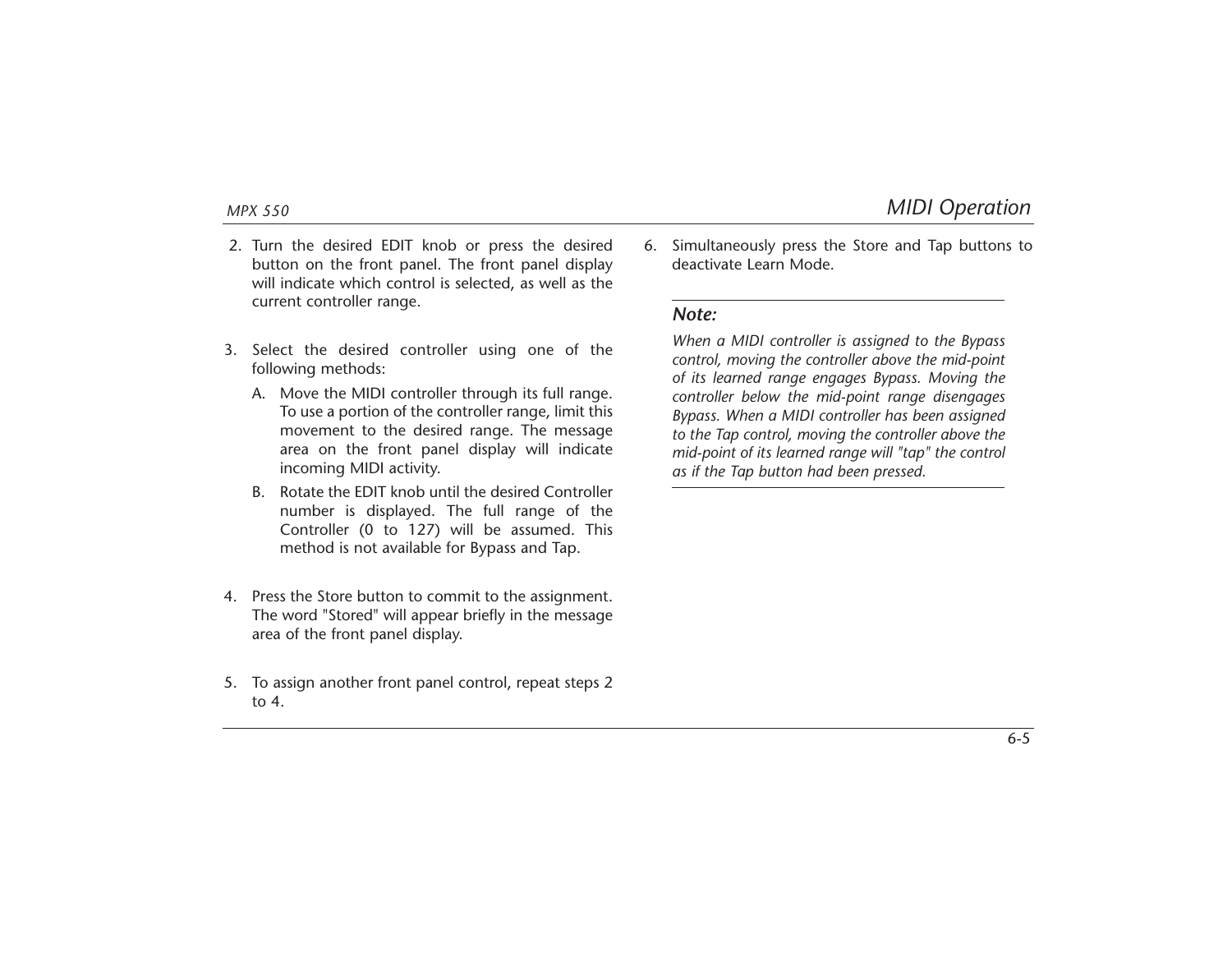### **MIDI CLOCK**

The unit recognizes MIDI Clock messages and applies the tempo (40 to 400bpm) to programs that use Tap Tempo. Connect a MIDI device that outputs MIDI Clock, such as the MPX R1 foot controller or a MIDI sequencer, to the MPX 550 MIDI IN connector to have the MPX 550 automatically recognize and begin to process MIDI Clock messages. When the tempo of the connected device changes, the unit will automatically adjust its delay times and modulation rates to match the new tempo.

This feature can be disabled with the System Mode parameter MIDI Clock In.

### *Note:*

*When System Mode is active, the unit will not respond to MIDI Clock messages. Once System Mode is deactivated, the unit will resume responding to MIDI Clock messages.*

MIDI Dumps can be used to save the user programs, the selected program, or the System Mode settings and Learned Patch assignments to a storage device (typically a MIDI sequencer). MIDI Dumps are performed in System Mode (see page 3-8).

To perform a dump of the user programs, the selected program, or the System Mode settings and Learned Patches:

- 1. Press the front panel System button. The System LED will light to indicate that System Mode is active.
- 2. Use the EDIT knob 1 to select:
	- •**Dump User Bank**

Executes a dump of user programs. Use Edit knob 3 to select the desired range of user programs: (1-16), (17-32), (33-48), or (49 to 64). When a user program dump is returned to the unit from a MIDI storage device, the unit saves it in the appropriate User Bank locations.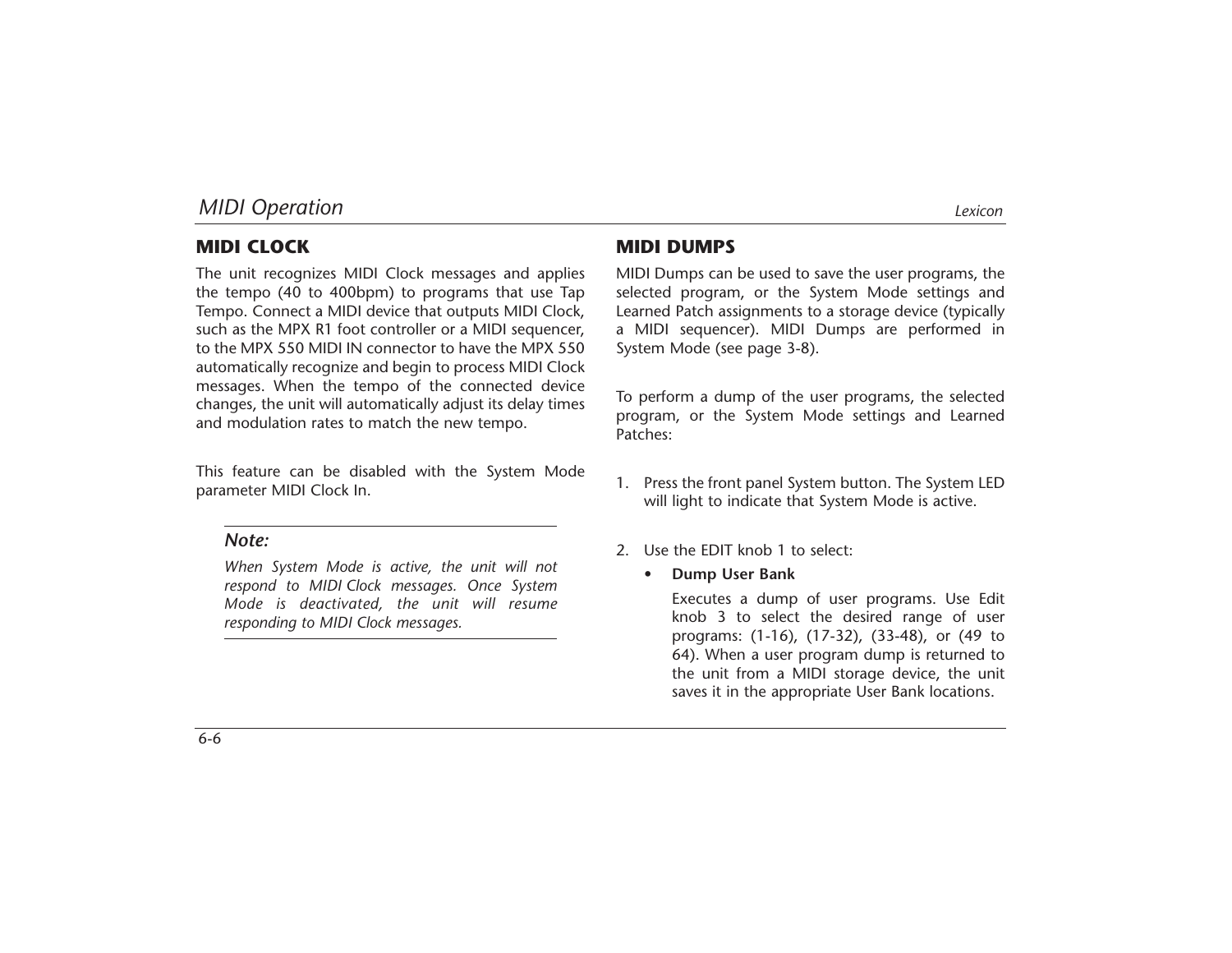6-7

•**Dump Current Program**

Executes a dump of the selected program.

•**Dump System Data**

> Executes a dump of System Mode settings and Learned Patch assignments.

- 3. Press Store to execute the dump.
- 4. Press System to deactivate System Mode.

### *Note:*

*MIDI Dumps will not be executed unless the System Mode parameter MIDI Out/Thru is set to Out (see page 3-6).*

### **SYSEX MESSAGES**

MIDI Sysex messages can be used to access all algorithm parameters. More information about using this advanced feature with the MPX 550 and other Lexicon products is available at www.lexicon.com. The website offers instructions, sample messages, and a complete table of parameter Sysex addresses.

### *Note:*

*Executing MIDI Sysex messages is a complicated process. Please observe the cautionary notes included on the website.*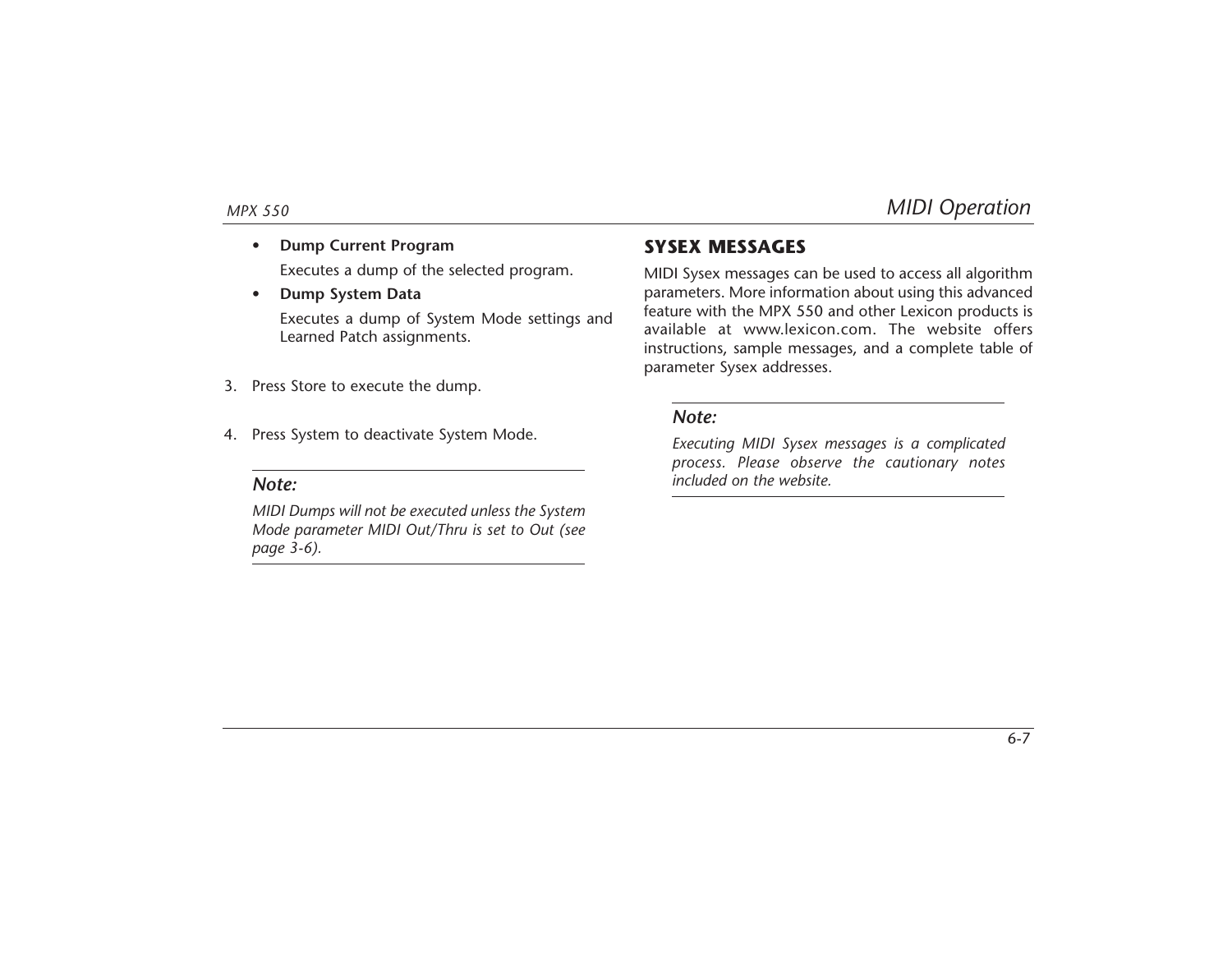### **MIDI IMPLEMENTATION CHART**

| <b>Function</b>       |                   | <b>Transmitted</b> | Recognized           | <b>Remarks</b>                         |
|-----------------------|-------------------|--------------------|----------------------|----------------------------------------|
| <b>Basic</b>          | Default           | X                  |                      | Selected in System Mode                |
| Channel               | Channel           | X                  | $1 - 16$             |                                        |
| Mode                  | Default           |                    | Mode 2               |                                        |
|                       | Messages          | X                  | X                    |                                        |
|                       | Altered           |                    | X                    |                                        |
| <b>Note</b><br>Number | <b>True Voice</b> | X                  | X                    |                                        |
| Velocity              | Note ON           | X                  | $X$ (Off=9n, $v=0$ ) |                                        |
|                       | Note OFF          | X                  | X                    |                                        |
| After                 | Keys              | X                  | X                    | Used as controller                     |
| Touch                 | Channels          | X                  | OX.                  | Selected in System Mode                |
| Pitch                 |                   | X                  | OX                   | Used as controller                     |
| Blender               |                   |                    |                      | Learned                                |
| Control               |                   | X                  | <b>OX</b>            | 1 to 119 (0 to 32 used as Bank Select) |
| Change                |                   |                    |                      | Learned                                |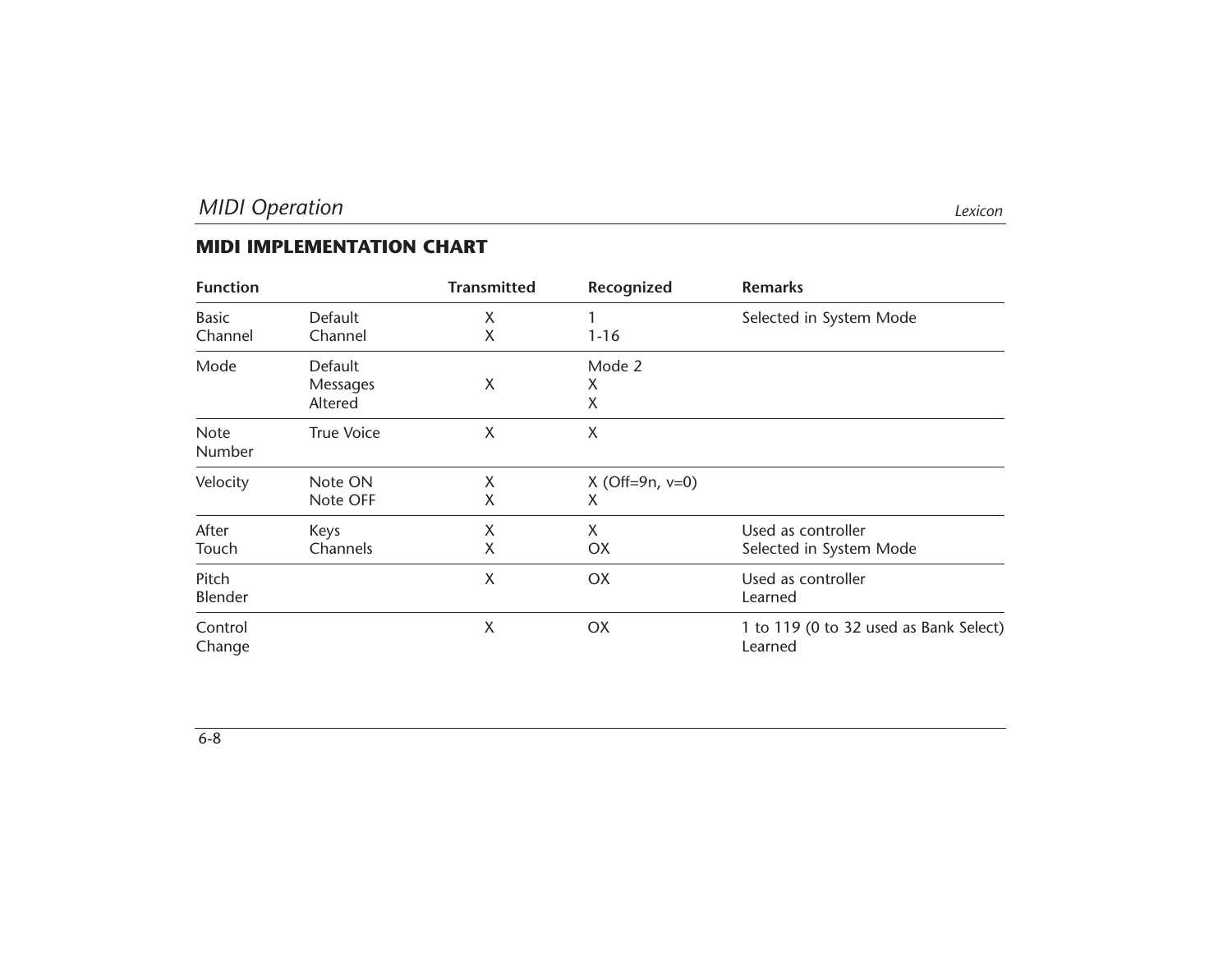| <b>Function</b>        |                                 | <b>Transmitted</b>     | Recognized          | <b>Remarks</b>                        |                                                                          |  |  |  |  |
|------------------------|---------------------------------|------------------------|---------------------|---------------------------------------|--------------------------------------------------------------------------|--|--|--|--|
| Program<br>Change      | True #                          | X                      | 0 to $15 = 1$ to 16 | messages 1 to 16 for selected         | 16 to 127 ignored; Program Change<br>messages 1 to $15$ = Program Change |  |  |  |  |
|                        | <b>Bank Select</b>              | X                      | X                   | program bank as applicable *          |                                                                          |  |  |  |  |
| System                 | Lexicon                         | O                      | O                   |                                       | Lexicon ID = $6$ ; Product ID = 22                                       |  |  |  |  |
| Exclusive              | <b>Real Time</b>                | X                      | X                   |                                       | (decimal); Device ID = MIDI Channel                                      |  |  |  |  |
|                        | non-Real Time                   | X                      | X                   | $0 \text{ to } 15 = 1 \text{ to } 16$ |                                                                          |  |  |  |  |
| System                 | :Song Pos                       | Χ                      | Χ                   |                                       |                                                                          |  |  |  |  |
|                        | :Song Sel                       | X                      | X                   |                                       |                                                                          |  |  |  |  |
| Common                 | :Tune                           | X                      | X                   |                                       |                                                                          |  |  |  |  |
| System                 | :Clock                          | X                      | O                   |                                       |                                                                          |  |  |  |  |
| <b>Real Time</b>       | :Commands                       | X                      | X                   |                                       |                                                                          |  |  |  |  |
| Aux                    | :Local ON/OFF                   | X                      | X                   |                                       |                                                                          |  |  |  |  |
| Messages               | :All Notes OFF<br>:Active Sense | X                      | X                   |                                       |                                                                          |  |  |  |  |
|                        | :Reset                          | X                      | X                   |                                       |                                                                          |  |  |  |  |
| Mode 1: OMNI ON, POLY  |                                 | Mode 2: OMNI ON, MONO  |                     | O:                                    | Yes                                                                      |  |  |  |  |
| Mode 3: OMNI OFF, POLY |                                 | Mode 4: OMNI OFF, MONO |                     | X:                                    | <b>No</b>                                                                |  |  |  |  |
|                        |                                 |                        |                     | OX:                                   | Selectable                                                               |  |  |  |  |

*\* Program Change messages that do not correspond to a valid program in the current bank will be ignored.*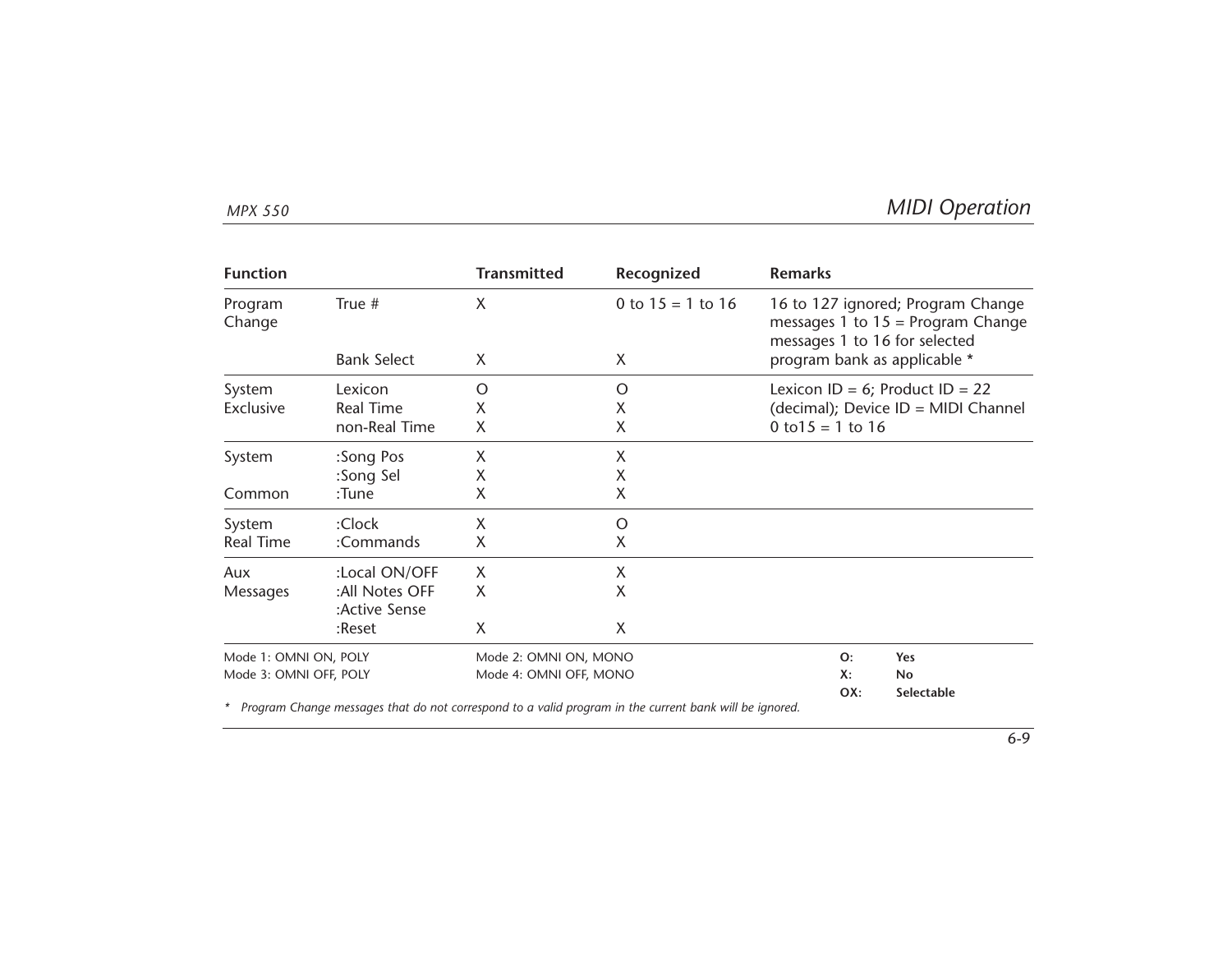# **A**

## *Appendix*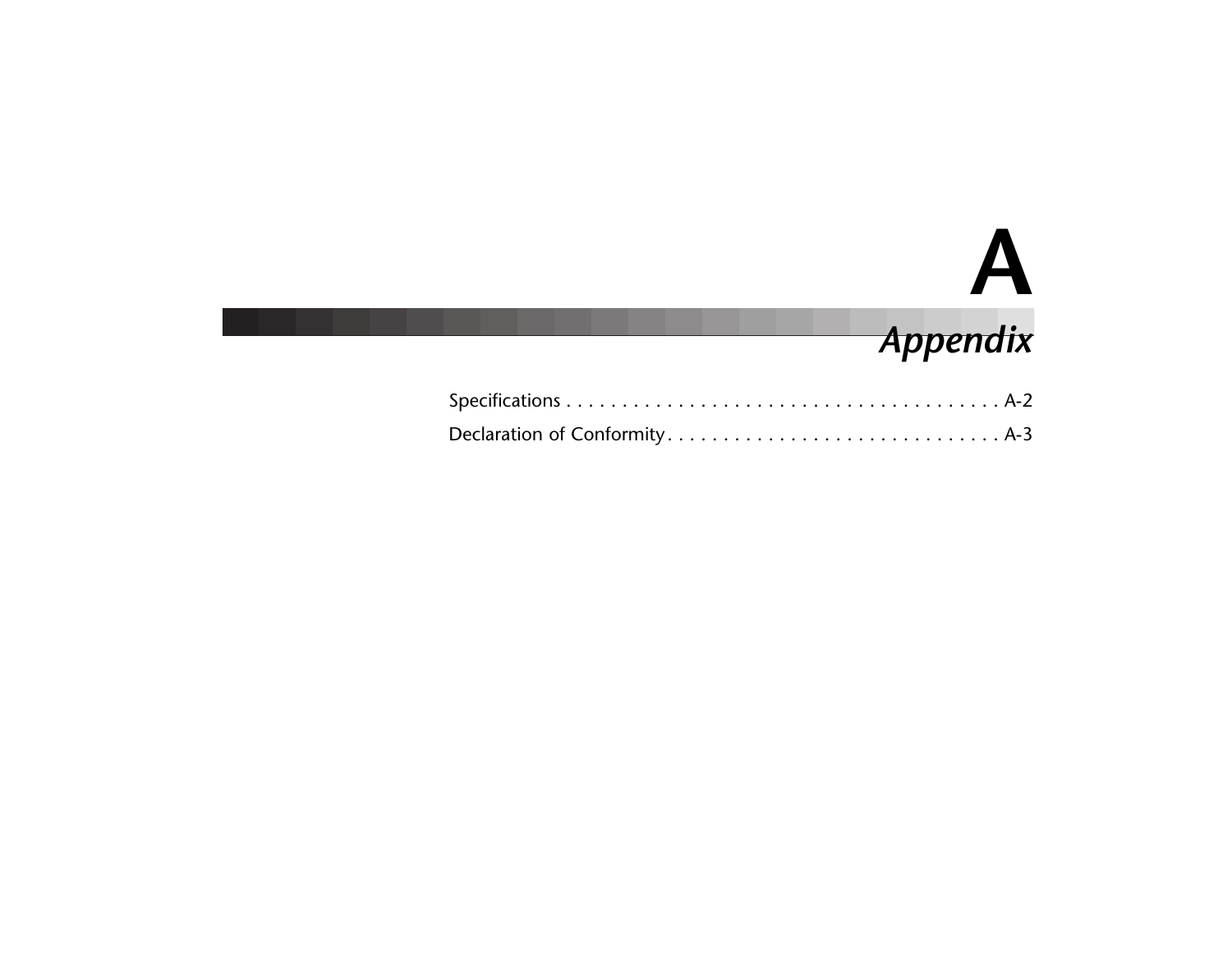### **SPECIFICATIONS**

### **Audio Inputs**

Connectors XLR, T/R/S balanced Level  $+8$  to  $+20$ dBu full-scale Impedance 50K balanced 25K unbalanced A/D 24-bits 20Hz to 20kHz±1dB Dynamic Range 105dB, typical Crosstalk -96dB@1kHz

### **Analog Audio Outputs**

| Connectors    | XLR, T/R/S balanced |
|---------------|---------------------|
| Level         | +26dBu balanced     |
|               | +20dBu unbalanced   |
| Impedance     | $< 600\Omega$       |
| D/A           | 24-bits             |
|               | 20Hz to 20kHz±1dB   |
| Dynamic Range | 101dB, typical      |
| Crosstalk     | $-96dB@1kHz$        |
|               |                     |

**Digital Audio Inputs and Outputs** Connectors Coaxial RCA S/PDIF (IEC-958, CP-340)

**System Sample Rates** 44.1kHz, 48kHz (Internal Clock and S/PDIF Input)

**Front Panel Display** 150x32 LCD, backlit

**Footswitch** Tip/Ring/Sleeve phone jack for Bypass and Tap (optional)

**MIDI Interface Connectors** IN, OUT/THRU

### **Power Requirements**

90 to 250V, 50 to 60Hz; 12.5W, 3-pin IEC connector

*Specifications are subject to change without notice.*

**Dimensions (W x H x D)** Width 19 inches (483mm) Height 1.75 inches (45mm) Depth 4 inches (102mm)

**Weight** 3 pounds (1.4kg)

**Environment** Operating Temperature 32 to 104°F (0 to 40°C) Relative Humidity 95% non-condensing

**RFI/ESD** FCC Class B European EMC Directive 89/336/ECC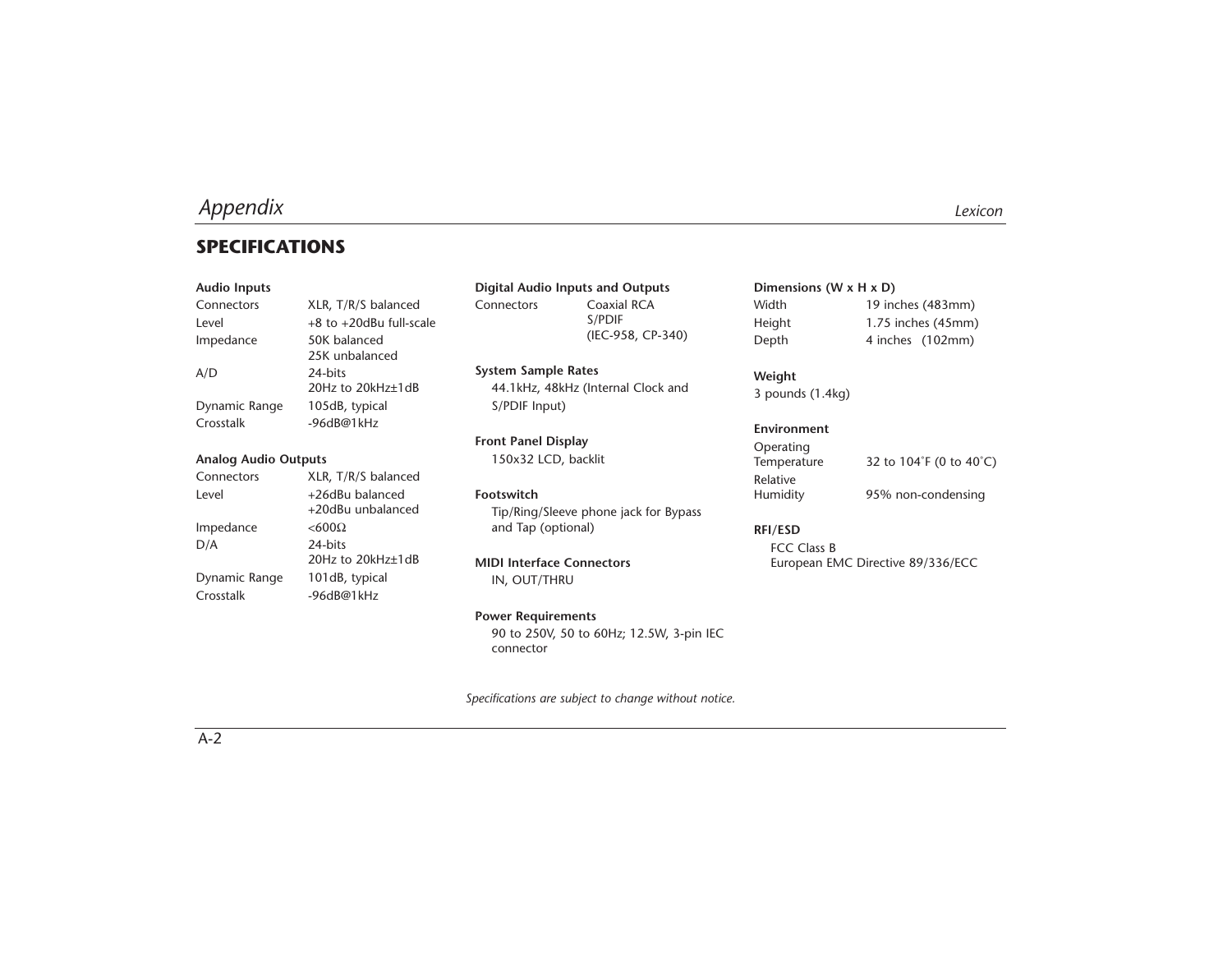| <b>DECLARATION OF CONFORMITY</b>                                                                                                            |                                                                                                                                                         |
|---------------------------------------------------------------------------------------------------------------------------------------------|---------------------------------------------------------------------------------------------------------------------------------------------------------|
| Application of Council Directive(s):                                                                                                        | 73/23/EEC, 89/336/EEC, and 93/68/EEC                                                                                                                    |
| Standard(s) to which Conformity is Declared:                                                                                                | EN 55103-1, EN 55103-2, and EN 60065: 1998                                                                                                              |
| Manufacturer:                                                                                                                               | Lexicon, Inc., 3 Oak Park, Bedford, MA 01730-1441 USA<br>The equipment identified here conforms to the Directive(s) and<br>Standard(s) specified above. |
| Type of Equipment:                                                                                                                          | Dual Channel Processor                                                                                                                                  |
| Model:                                                                                                                                      | Lexicon MPX 550                                                                                                                                         |
| Date:                                                                                                                                       | February 2002                                                                                                                                           |
| Lexicon, Inc.<br><b>Vice President of Engineering</b><br>3 Oak Park<br>Bedford, MA 01730-1441 USA<br>Tel: 781-280-0300<br>Fax: 781-280-0490 |                                                                                                                                                         |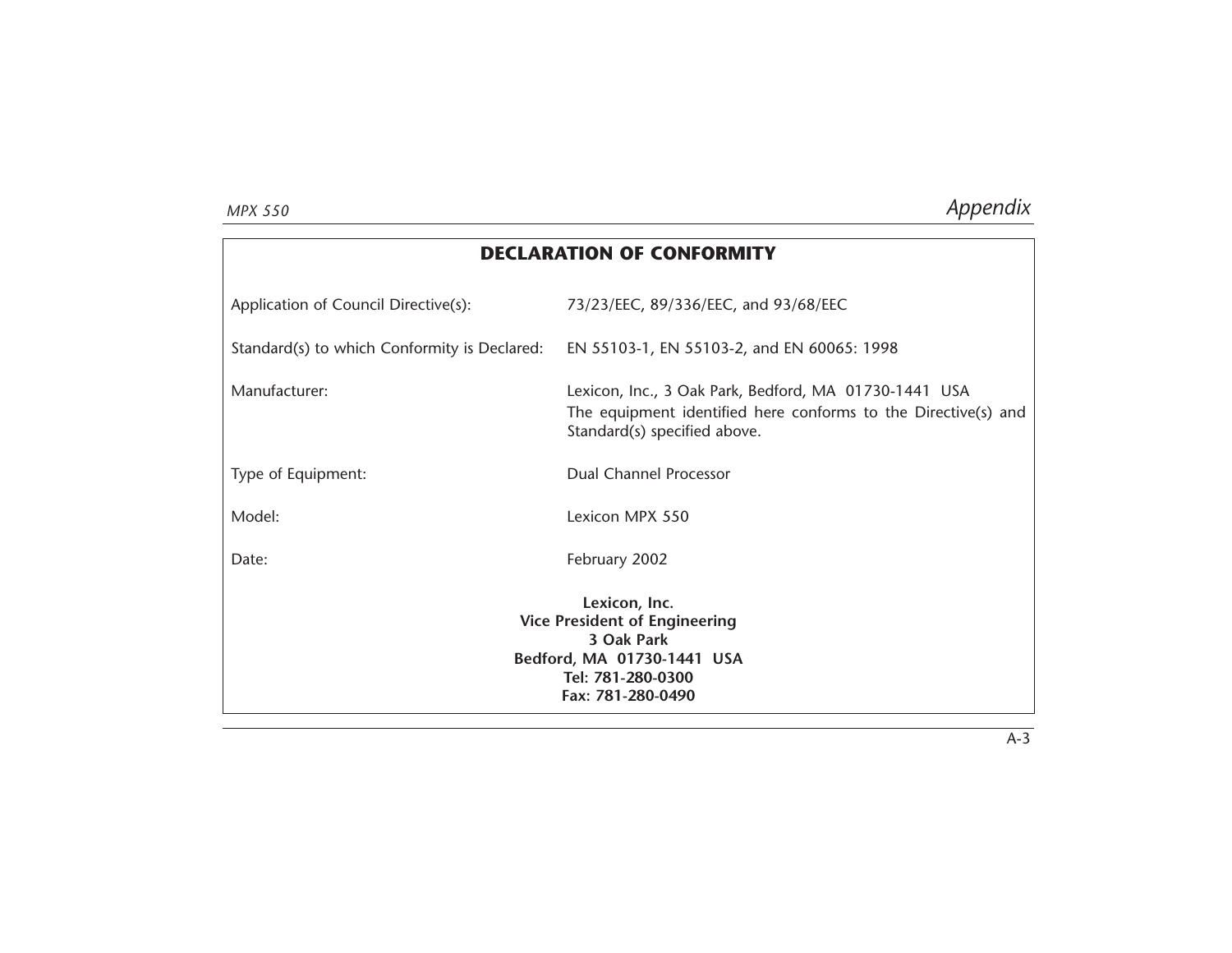# *Index*

**I**

| "Adjust" Parameter 2-3, 5-4           |
|---------------------------------------|
| AC Input Connector 1-8                |
| Ambience Programs 4-6                 |
| ANALOG INPUTs 1-9                     |
| ANALOG OUTPUTS 1-9                    |
| Attack Parameter 4-33 (Dynamics), 5-4 |
| Audio Levels, Setting 1-12            |
|                                       |
| Auto Load Parameter* 3-7              |
| Balance Parameter 5-4                 |
| Bank Name Indicator 1-7               |
| BassMult Parameter 5-4                |
| BassXvr Parameter 5-4                 |
| Bypass Button 1-5, 2-7, 6-4, 6-5      |
| Bypass Mode Parameter* 2-7, 3-5       |
| Cascade Configuration 4-18, 4-19      |
| CD-ROM, About the ix to xiv           |
| Chamber Programs 4-5                  |

| Depth Parameter 5-5               |
|-----------------------------------|
| Detune Programs 4-12              |
| Diffusion Parameter 5-5           |
| Digital Output Parameter* 3-5     |
| Display Brightness Parameter* 3-7 |
| Dly Fbk Parmameter 5-5            |
| Dly HiCut Parameter 5-5           |
| Dly Lvl 1, 2, 3 Parameters 5-5    |
| Dly Lvl Parameter 5-5             |
| Dly XFbk Parameter 5-5            |
| Dly/Eko Programs 4-14 to 4-15     |
| Dly-Rvb Programs 4-18, 4-23       |
| DlyTapLvl Parameter 5-6           |
| Drum Dep Parameter 5-6            |
| Drum Res Parameter 5-6            |
| Dual Function Footswitch 1-10     |
| Dual Mono Configuration 4-18      |
|                                   |

*\* System Mode Parameters*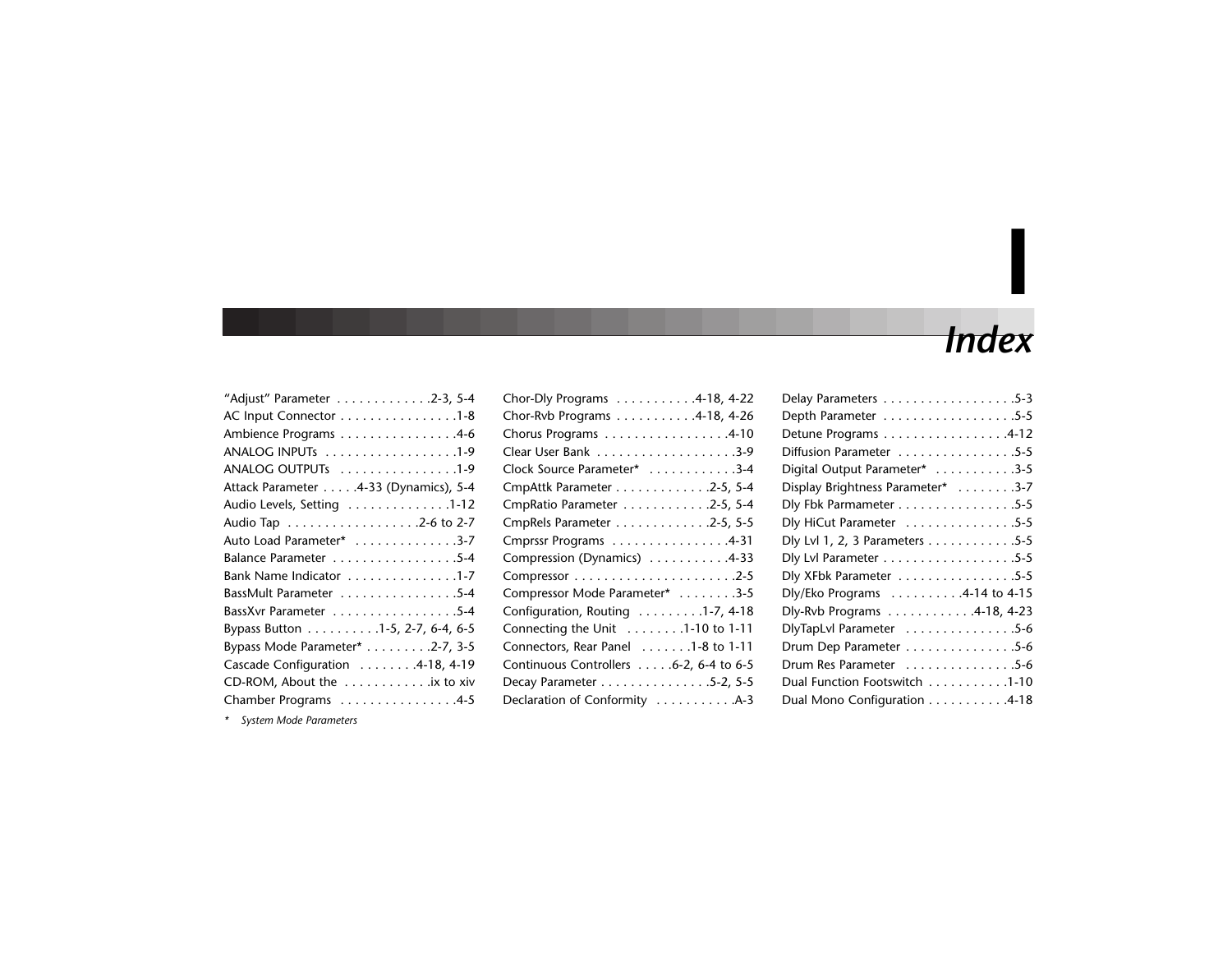### *Index Lexicon*

| Dual Mono Programs 4-18, 4-30                     |
|---------------------------------------------------|
| Dual Programs 4-18 to 4-30                        |
| Dual Stereo (Parallel) Configuration 4-18         |
| Dump Current Program 3-8, 6-7                     |
| Dump System Data 3-8. 6-7                         |
| Dump User Bank 3-8, 6-6                           |
| Duration Parameter 5-6                            |
| Dynamics 4-32 to 4-36                             |
| EDIT Knobs 1-5, 1-7, 2-3                          |
| Edit Pages Button 1-4, 2-3                        |
| Editing Programs 2-3                              |
| Efx Bal Parameter 4-19, 5-6                       |
| EkoDly L, R Parameters $\dots\dots\dots\dots 5-6$ |
| EkoFbk L, R Parameters 5-6                        |
| ExpLvl Parameter (Dynamics) 4-32                  |
| ExpThrsh Parameter (Dynamics) 4-32                |
|                                                   |
| Flange Programs 4-11                              |
| Flng-Dly Programs 4-18, 4-20                      |
| Flng-Rvb Programs 4-18, 4-24                      |
| Footswitch Connector 1-8, 1-10                    |
| Front Panel 1-4 to 1-7                            |
| Front Panel Display 1-5, 1-6 to 1-7               |
| Gain Parameter (Dynamics) 4-34                    |
| Gain Reduction Meter (Dynamics) 4-35              |
| Gate/Inv Programs 4-3                             |

| HF RIIoff Parameter 5-2, 5-6         |
|--------------------------------------|
| HighSlope Parameter 5-7              |
| Horn Dep Parameter 5-7               |
| Horn Res Parameter 5-7               |
| Input Level Meters 1-6               |
| Input Levels, Setting 1-12           |
| Input Meter (Dynamics) 4-35          |
| Input Source Parameter* 3-4          |
| Input Trim Knob 1-4                  |
| Input/OVL Indicator 1-6 to 1-7       |
| Inputs, Rear Panel 1-8 to 1-11       |
| Inspection Instructions  ix to xiv   |
|                                      |
| L Dly 1, 2, 3 Parameters 5-7         |
|                                      |
| Level Meters (Dynamics) 4-34 to 4-35 |
| Level Parameter 5-3, 5-7             |
| Limited Warranty Inside Back Cover   |
| Live-FOH Programs 4-36 to 4-37       |
| Load Button 1-5, 2-2, 2-3            |
| Loading Programs 2-2, 6-3            |
| LowSlope Parameter 5-7               |
| Mastering Dynamics 4-32 to 4-36      |
| Matching Rhythm 2-6                  |

| Memory Protect Parameter* 3-7          |
|----------------------------------------|
| Messages, Front Panel Display 1-7      |
| Meters Parameter (Dynamics) 4-33       |
| MIDI Channel Assignment 6-2            |
| MIDI Channel Parameter* 3-6, 6-2       |
|                                        |
| MIDI Clock Parameter* 3-6, 6-6         |
| MIDI Dumps 3-3, 3-8, 6-6 to 6-7        |
| MIDI Implementation Chart 6-8 to 6-9   |
| MIDI IN Connector 1-8                  |
| MIDI Learn Mode 6-2                    |
| MIDI OUT/THRU Connector 1-8            |
| MIDI Out/Thru Parameter* 3-6, 6-7      |
| MIDI Patches Parameter* 3-6            |
| MIDI Program Banks 6-3                 |
| MIDI Program Change Parameter* 3-6     |
| Mix Mode Parameter* 3-5                |
| Mix Parameter 5-3, 5-8                 |
| Mono Split Configuration 4-18          |
| MPX 550, About the 1-2 to 1-3          |
| MSplit Dly Programs 4-18, 4-27         |
| MSplit Rvb Programs 4-18, 4-28 to 4-29 |
| MstrRate Parameter 5-8                 |
| Operating Mode Parameter* 3-6 to 3-7   |
| Output Level Meter (Dynamics) 4-34     |
| Output Level Parameter* 3-4            |

 $\overline{1-2}$ 

*\* System Mode Parameters*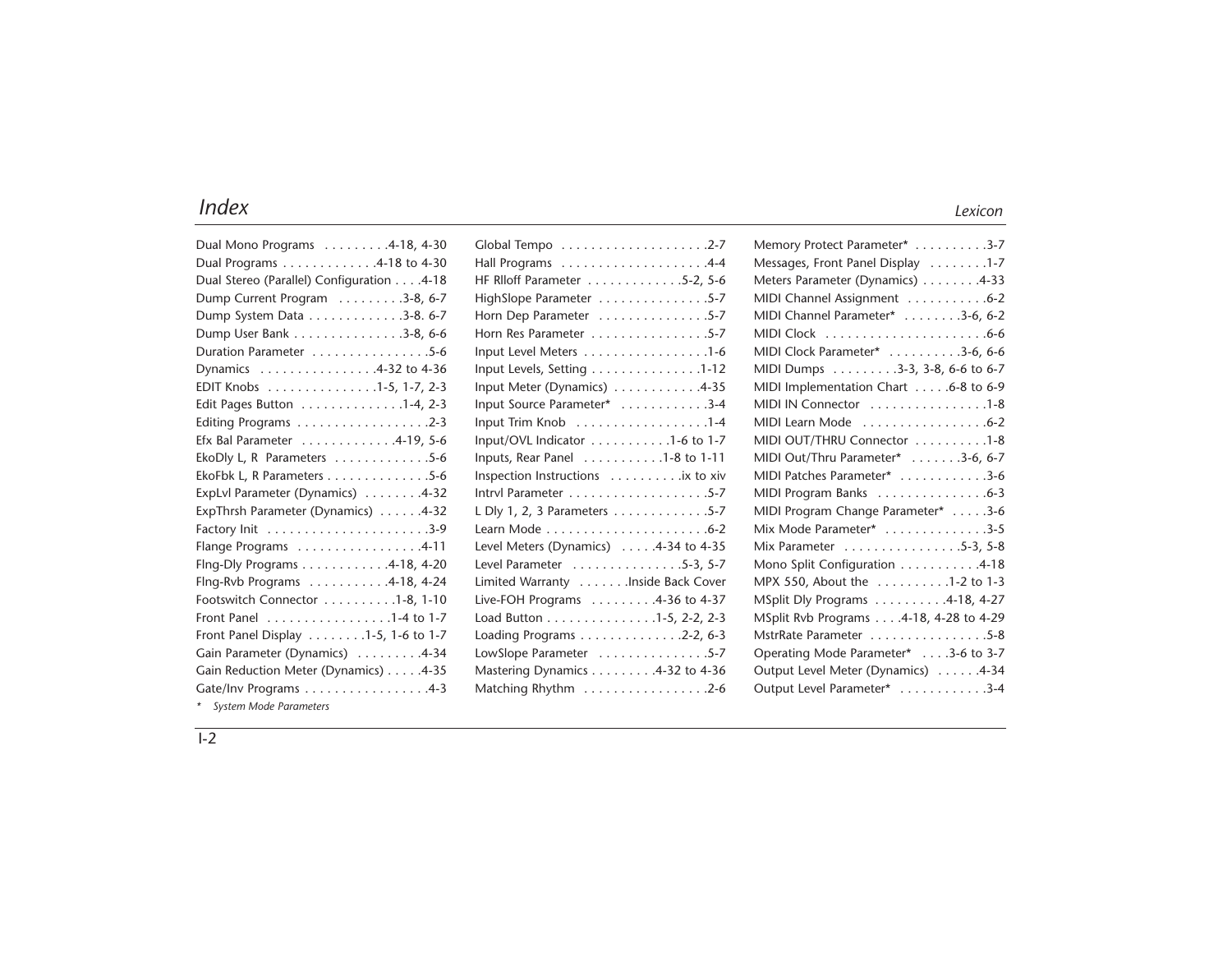| Output Levels, Setting 1-12                                |
|------------------------------------------------------------|
| Outputs, Rear Panel 1-8 to 1-11                            |
| OVL Indicator 1-6 to 1-7                                   |
| Parallel (Dual Stereo) Configuration 4-18                  |
| Parameter Glossary 5-4 to 5-11                             |
| Parameter Graphics 5-2 to 5-3                              |
| Parameters, Dynamics 4-32 to 4-34                          |
| Parameters, System Mode 3-2 to 3-7                         |
| Pch (R), (L/S) Parameter $\ldots \ldots \ldots \ldots 5-8$ |
| Pch Fbk (L), (R) Parameters 5-8                            |
| Pch-Dly Programs 4-18, 4-19, 4-21                          |
| Pch-Rvb Programs 4-18, 4-25                                |
| PDly (L), (R) Parameters 5-8                               |
| Peak Expansion (Dynamics)4-32 to 4-33                      |
| Peak Expansion Meter (Dynamics) 4-35                       |
| Phase Parameter 5-8                                        |
| Pitch Programs 4-13                                        |
|                                                            |
|                                                            |
|                                                            |
| PreDelay Parameter 5-8                                     |
| Program Banks, MIDI 6-3                                    |
| Program Change Messages6-2, 6-3 to 6-4                     |
| Program Descriptions 4-1 to 4-37                           |
| PROGRAM Knob 1-5, 2-2, 2-4                                 |
| Program Load Mode Parameter* 3-5                           |
|                                                            |

| Program Name 1-7                                                 |
|------------------------------------------------------------------|
| Program Number 1-7                                               |
| R Dly 1, 2, 3 Parameters 5-9                                     |
| Rate Parameter 5-9                                               |
| Ratio Parameter (Dynamics) 4-33                                  |
| Rear Panel 1-8 to 1-9                                            |
| Release Parameter (Dynamics) 4-33                                |
| Res 1, 2 Parameters $\dots \dots \dots \dots \dots \dots$        |
| Resonanc Parameter 5-9                                           |
| Restore Default Commands 3-3, 3-9                                |
|                                                                  |
| Rotary Programs 4-9                                              |
| Routing Configuration 1-7, 4-18                                  |
| Rt HC Parameter 5-9                                              |
| RvbLvl Parameter 5-9                                             |
| S/PDIF Connectors 1-9                                            |
| Safety Instructions Inside Front Cover,<br>iv to viii, ix to xiv |
| Saturation Parameter (Dynamics) 4-34                             |
|                                                                  |
| Setting Audio Levels 1-12                                        |
| Shape Parameter 5-9                                              |
| Single Programs 4-2 to 4-15                                      |
|                                                                  |
| Special FX Programs 4-16 to 4-17                                 |
|                                                                  |
|                                                                  |

| Speed Parameter 5-10                                       |
|------------------------------------------------------------|
| Speed 1, 2 Parameters 5-10                                 |
| Spread Parameter 5-10                                      |
| Stereo Stage Program 4-17                                  |
| Store Button 1-5, 2-4, 6-2                                 |
| Storing Programs 2-4                                       |
| Sweep Parameter 5-10                                       |
| Sweep 1, 2 Parameters 5-10                                 |
|                                                            |
| System Button 1-4, 3-2                                     |
| System Mode 3-2 to 3-9                                     |
| System Mode Parameters 3-2 to 3-7                          |
| Table of Contents  ii to iii                               |
| Tap/Cancel Button 1-5, 2-4, 2-6 to 2-7,<br>$6-2, 6-4, 6-5$ |
| Tap Tempo 1-7, 2-6 to 2-7                                  |
| Tape Saturation (Dynamics) 4-34                            |
| Tempo Mode Parameter* 2-7, 3-5                             |
| Thresh Parameter (Dynamics) 4-33                           |
| Threshld Parameter 2-5, 5-10                               |
| Tremolo Programs 4-8                                       |
| Tune 1, 2 Parameters 5-10                                  |
| Unpacking Instructions  ix to xiv                          |
| Warranty Inside Back Cover                                 |
| Wavform Parameter 5-11                                     |
| Width Parameter 5-3, 5-11                                  |

*\* System Mode Parameters*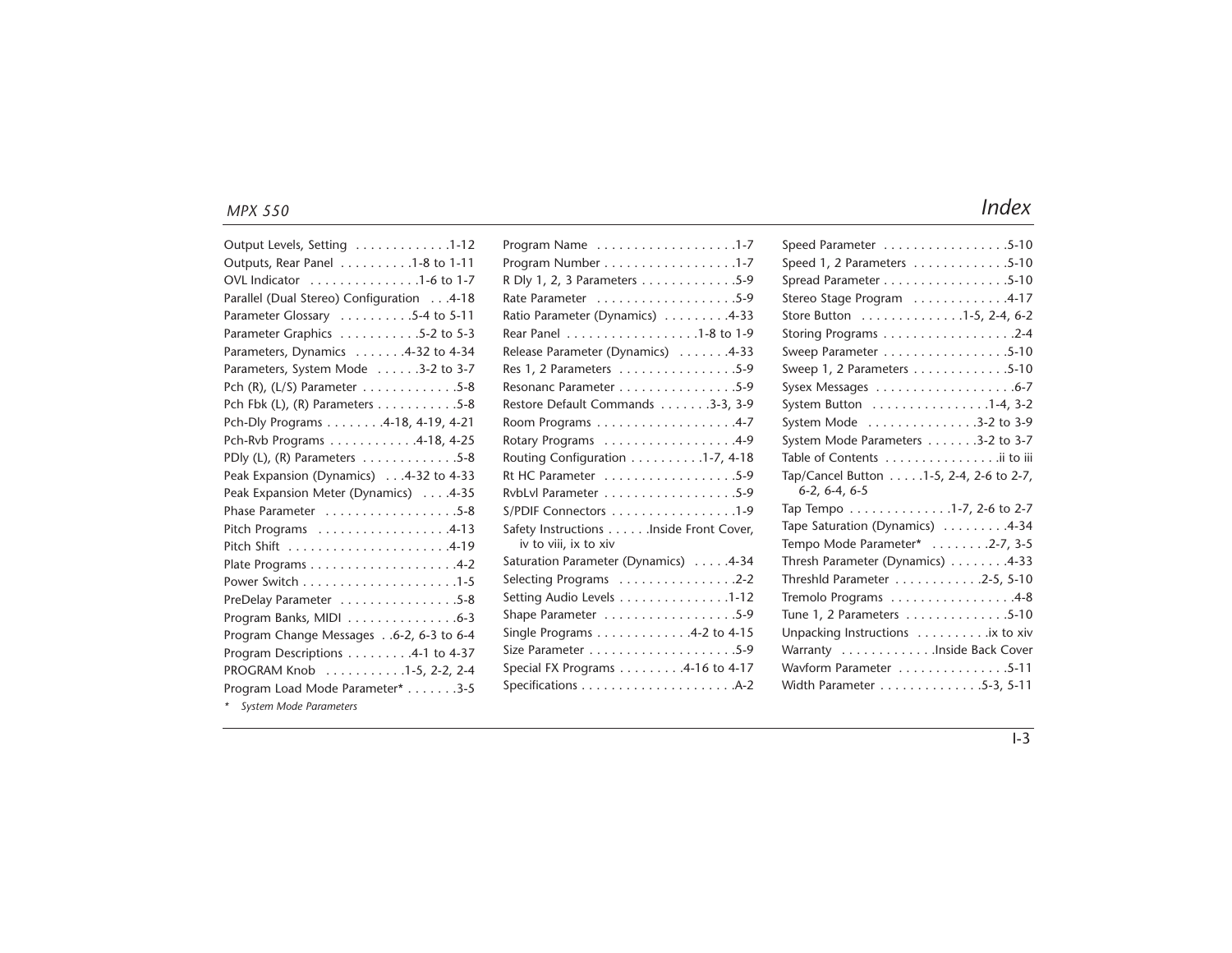### **LIMITED WARRANTY**

Lexicon, Inc. offers the following warranty on this product:

### **What is the Duration of this Warranty?**

This warranty will remain in effect for one (1) year from the original date of purchase.

### **Who is Covered?**

This warranty may be enforced by the original purchaser and subsequent owners during the warranty period, provided the original dated sales receipt or other proof of warranty coverage is presented at time of service.

### **What is Covered?**

This warranty covers all defects in material and workmanship on this product, except as specified below. The following are not covered:

- 1. Damage resulting from
	- A. Accident, misuse, abuse, or neglect.
	- B. Failure to follow instructions contained in the User Guide.
	- C. Repair or attempted repair unauthorized by Lexicon, Inc.
	- D. Failure to perform recommended periodic maintenance.
	- E. Causes other than product defects, including lack of skill, competence, or experience on the part of the owner.
- 2. Damage occurring during any shipment of this product. Claims for shipping damages must be made with the carrier.
- 3. Damage to a unit that has been altered, or on which the serial number has been defaced, modified, or removed.

### **What Expenses will Lexicon, Inc. Assume?**

Lexicon, Inc. will pay all labor and material expenses for covered items. Payment of shipping charges is discussed in the next section of the warranty.

### **How is Service Obtained?**

When this product needs service, write, telephone, or fax Lexicon, Inc. to request information about where the unit should be taken or sent. When making a written request, please include your name, complete address, and daytime telephone number; the product model and serial numbers; and a description of the problem. Do not return the unit to Lexicon, Inc. without prior authorization.

### *When Shipping a Product for Service . . .*

- 1. Pay any initial shipping charges, which are the responsibility of the owner. If necessary repairs are covered by this warranty, Lexicon, Inc. will pay return shipping charges to any destination in the United States using the carrier of our choice.
- Pack the unit securely. Package insurance is strongly recommended.
- 3. Include a copy of the original dated sales receipt. (A copy of the original dated sales receipt must be presented when warranty service is required.)
- 4. Do not include accessories such as power cords or user guides unless instructed to do so.

### **What are the Limitations of Implied Warranties?**

Any implied warranties, including warranties of merchantability and fitness for a particular purpose, are limited in duration to the length of this warranty.

### **What Certain Damages are Excluded?**

Lexicon's liability for a defective product is limited to repair or replacement of that product, at our option. Lexicon, Inc. shall not be liable for damages based on inconvenience; loss of use of the product; loss of time; interrupted operation; commercial loss; or any other damages, whether incidental, consequential, or otherwise.

### **How do State Laws Relate to this Warranty?**

Some states do not allow limitations on the duration of implied warranties and/or the exclusion or limitation of incidental or consequential damages. As such, the above limitations may not apply. This warranty is not enforceable outside of North America. This warranty provides specific legal rights. Additional rights may be provided by some states.



Lexicon, Inc 3 Oak Park Bedford, MA 01730-1441 USA Tel 781-280-0300 Fax..781-280-0490 www.lexicon.com

**Customer Support** Tel 781-280-0300 Fax..781-280-0495 (Sales) Fax..781-280-0499 (Service)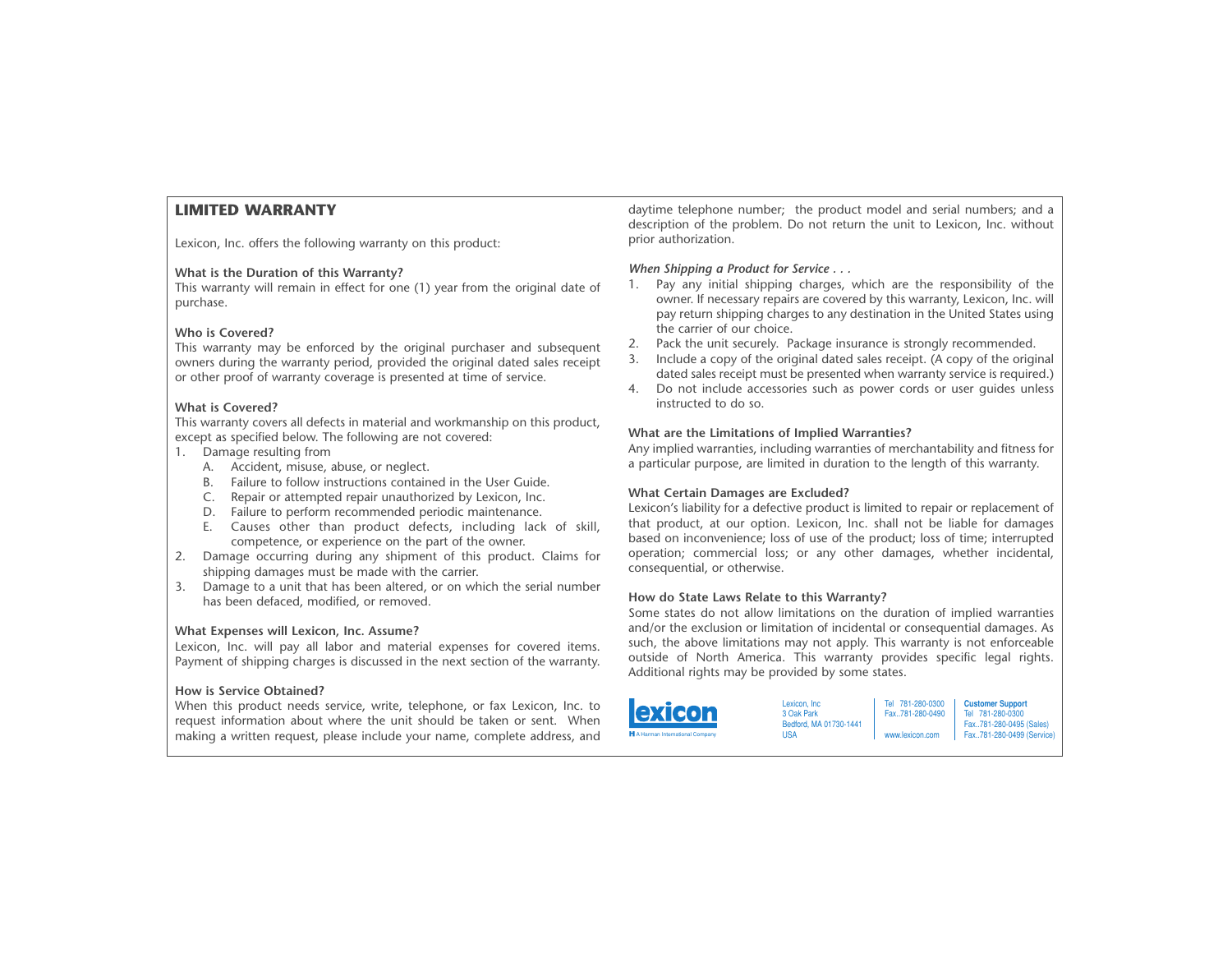

**H** A Harman International Company

Lexicon, Inc 3 Oak Park Bedford, MA 01730-1441 USA Tel 781-280-0300 Fax 781-280-0490 www.lexicon.com

**Customer Support** Tel 781-280-0300 Fax 781-280-0495 (Sales) Fax 781-280-0499 (Service)

Lexicon Part No. 070-14912 | Rev 1 | 02/02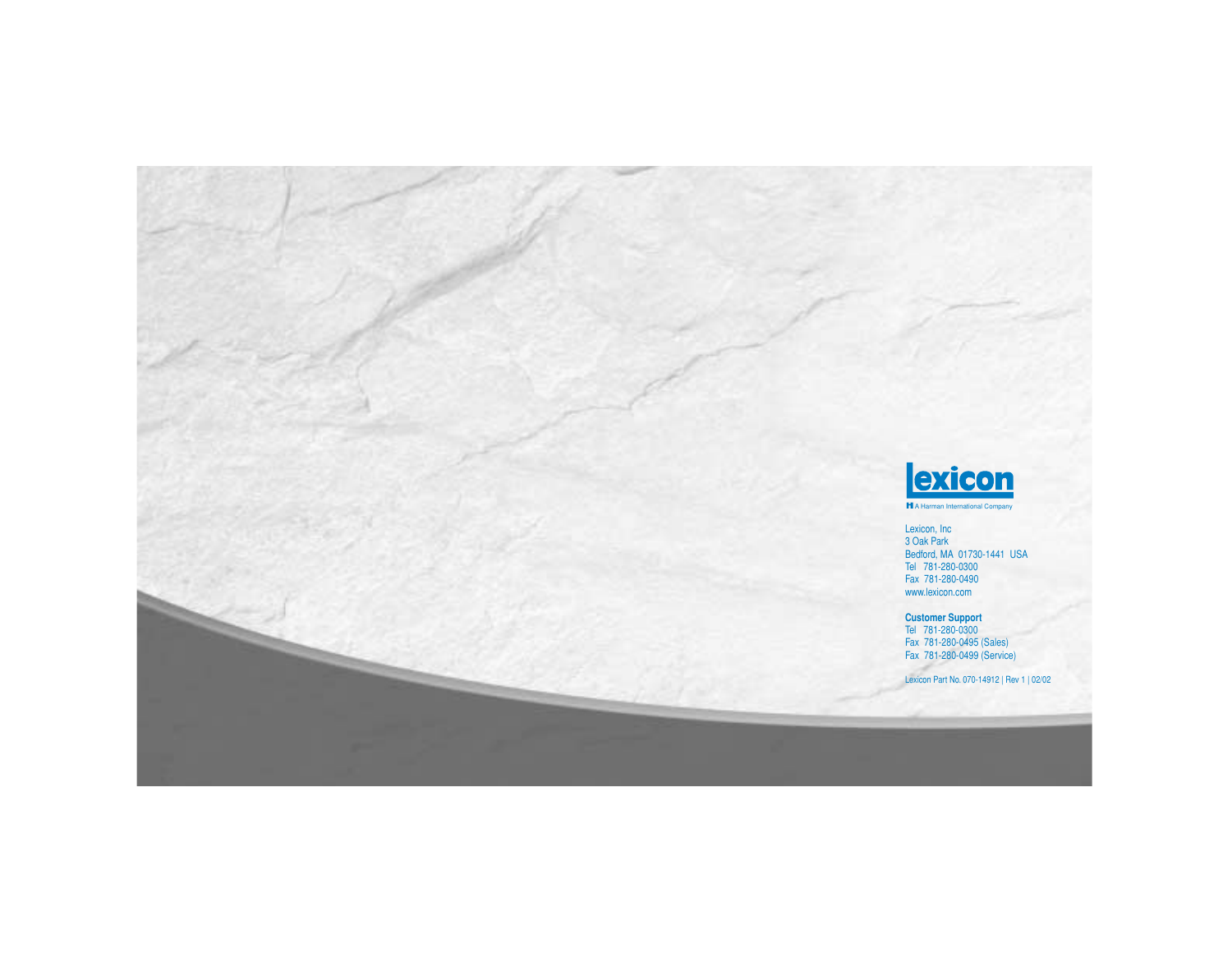

# *Dry Tracks*

**This card lists the dry tracks included on the CD-ROM enclosed with this user guide.** A Harman International Company

**Guitar**

#### **Percussion**

| $\mathcal{P}$  |                                                                   |
|----------------|-------------------------------------------------------------------|
| 3              |                                                                   |
| $\overline{4}$ | Snare Drum $2 \ldots \ldots \ldots \ldots \ldots \ldots (0.38)$   |
| 5              |                                                                   |
| 6              | Shaker $\ldots \ldots \ldots \ldots \ldots \ldots \ldots (0.39)$  |
| 7              |                                                                   |
| 8              |                                                                   |
| 9              | Table & Udo $\dots\dots\dots\dots\dots\dots\dots$                 |
| 10             | Percussion 1 $\ldots \ldots \ldots \ldots \ldots \ldots$ . (1:00) |
| 11             | Percussion 2 $\ldots \ldots \ldots \ldots \ldots \ldots$ . (1:23) |
| 12             |                                                                   |
| 13             |                                                                   |
| 14             |                                                                   |
| 15             | Funk Drums & Bass $\dots\dots\dots\dots\dots\dots$                |
| 16             |                                                                   |
| 17             | Broadband Click $\ldots \ldots \ldots \ldots \ldots$ . (0:38)     |
| 18             | Narrowband Click $\ldots \ldots \ldots \ldots \ldots$ . (0:38)    |
|                |                                                                   |

|  | 21 Acoustic Chords 3 (1:12) |
|--|-----------------------------|
|  |                             |
|  |                             |
|  |                             |
|  |                             |
|  |                             |
|  |                             |
|  |                             |

### **Bass**



*Do not play Track 1 on an audio CD player. It contains the computer portion of the disc and will emit fullscale digital noise.*